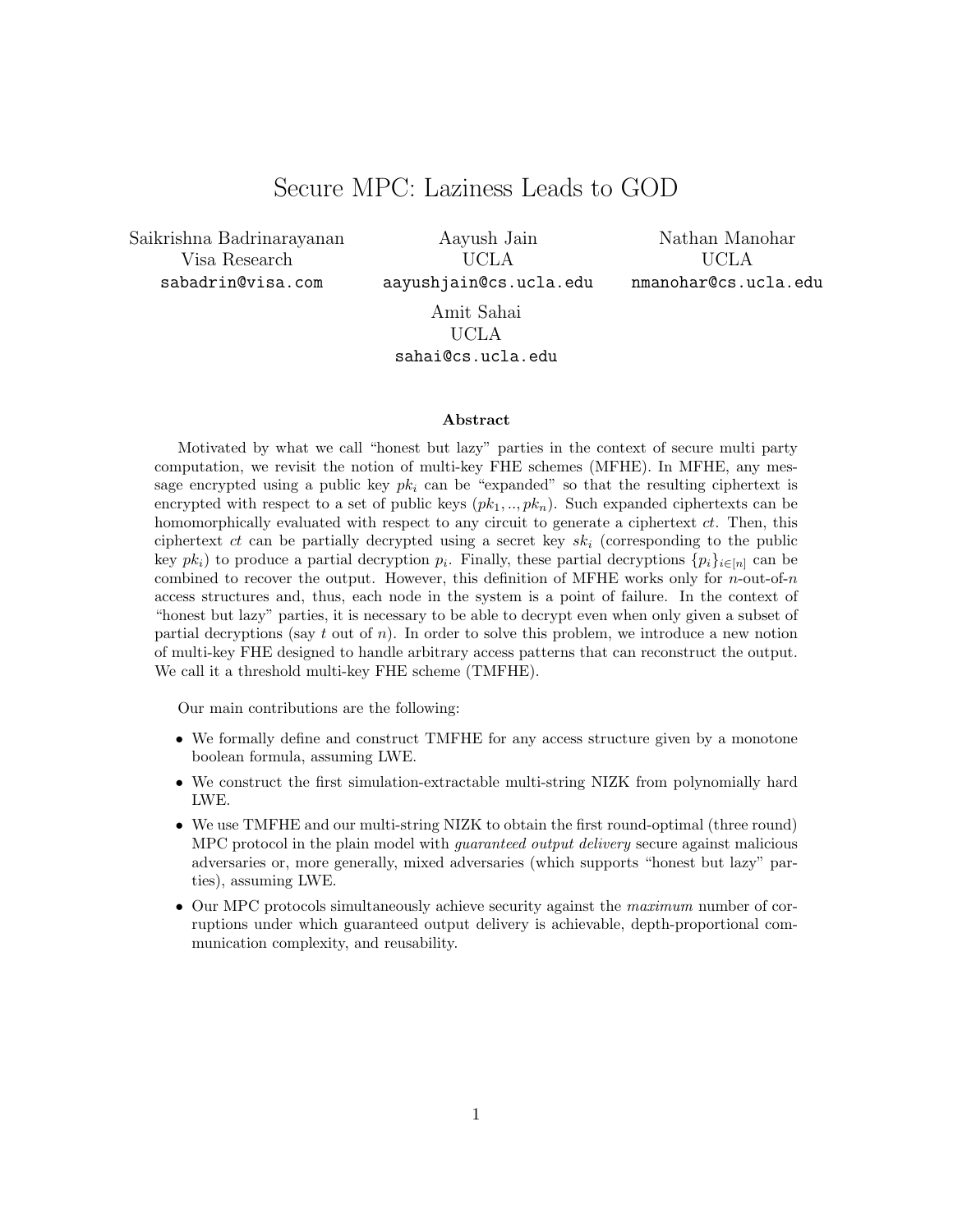# Contents

| $\mathbf{1}$            | Introduction                                                                                                                                                                                                                          | 3              |
|-------------------------|---------------------------------------------------------------------------------------------------------------------------------------------------------------------------------------------------------------------------------------|----------------|
|                         | 1.1                                                                                                                                                                                                                                   | 3              |
|                         | 1.2                                                                                                                                                                                                                                   | $\overline{4}$ |
|                         | 1.3                                                                                                                                                                                                                                   | $\overline{7}$ |
|                         | 1.4                                                                                                                                                                                                                                   | 8              |
| $\mathbf{2}$            | <b>Technical Overview</b>                                                                                                                                                                                                             | 10             |
|                         | 2.1                                                                                                                                                                                                                                   | 10             |
|                         | 2.2                                                                                                                                                                                                                                   | 12             |
|                         | 2.3                                                                                                                                                                                                                                   | 15             |
| $\bf{3}$                | <b>Preliminaries</b>                                                                                                                                                                                                                  | $17\,$         |
| 4                       | Threshold Multi-Key FHE: Definition                                                                                                                                                                                                   | 17             |
| $\bf{5}$                | <b>Threshold Multi-Key FHE: Construction</b>                                                                                                                                                                                          | 21             |
|                         | 5.1                                                                                                                                                                                                                                   |                |
|                         | 5.2                                                                                                                                                                                                                                   | 23             |
| $\boldsymbol{6}$        | <b>Round-Optimal MPC with Guaranteed Output Delivery Secure Against Thresh-</b>                                                                                                                                                       |                |
|                         | old Mixed Adversaries                                                                                                                                                                                                                 | 33             |
|                         | 6.1                                                                                                                                                                                                                                   | 33             |
|                         | 6.2                                                                                                                                                                                                                                   | 38             |
| $\overline{\mathbf{7}}$ | <b>Multi-String NIZKs</b>                                                                                                                                                                                                             | 42             |
|                         | 7.1                                                                                                                                                                                                                                   | 42             |
|                         | 7.2                                                                                                                                                                                                                                   | 44             |
|                         | 7.3                                                                                                                                                                                                                                   | 47             |
|                         | 7.4                                                                                                                                                                                                                                   | 52             |
| 8                       | <b>Acknowledgements</b>                                                                                                                                                                                                               | 53             |
|                         | <b>A</b> Deferred Preliminaries                                                                                                                                                                                                       | 58             |
|                         |                                                                                                                                                                                                                                       | 58             |
|                         |                                                                                                                                                                                                                                       | 60             |
|                         | Secret Sharing residence in the contract of the secret of the secret secret in the secret of the secret secret in the secret secret in the secret secret secret in the secret secret secret secret secret secret secret secret<br>A.3 | 61             |
|                         | A.4                                                                                                                                                                                                                                   | 64             |
|                         | A.5                                                                                                                                                                                                                                   | 66             |
|                         | A.6                                                                                                                                                                                                                                   | 66             |
| B                       | <b>MPC</b> with Threshold Mixed Adversaries: Definition                                                                                                                                                                               | 67             |
|                         | B.1                                                                                                                                                                                                                                   | 68             |
|                         | B.2                                                                                                                                                                                                                                   | 69             |
| U                       | Multi-Key FHE Construction in [BHP17]                                                                                                                                                                                                 | 70             |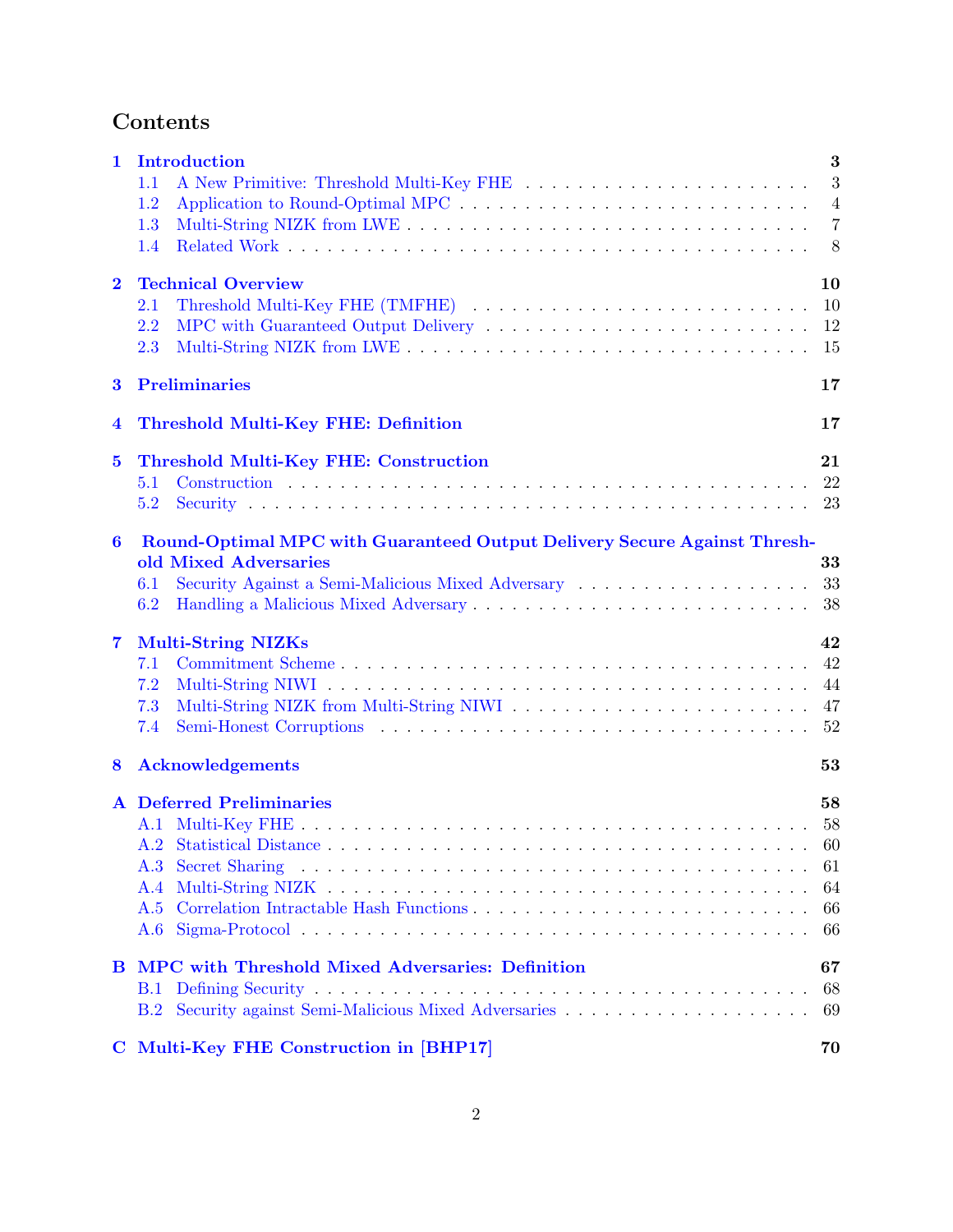### <span id="page-2-0"></span>1 Introduction

Starting with the breakthrough work of Gentry [\[Gen09\]](#page-55-0), fully homomorphic encryption (FHE) has been extensively studied over a long sequence of works (see e.g. [\[Gen09,](#page-55-0) [BV11b,](#page-53-1) [BV11a,](#page-53-2) [BGV12,](#page-53-3) [GSW13\]](#page-55-1)). In an FHE scheme, given a public key pk and a ciphertext of a message m encrypted using this public key, a user can homomorphically evaluate this ciphertext with respect to any circuit C to generate a new ciphertext ct that is an encryption of  $C(m)$  without learning anything about the message. Then, the decryptor, using the secret key  $sk$  can decrypt this message to recover the output  $C(m)$ . However, traditionally, FHE schemes are single-key in nature: that is, they can be used to perform arbitrary computation on data encrypted using the same public key.

In this work, we build a new multi-party generalization of FHE that we call Threshold Multi-Key FHE, which we build from the LWE assumption. We then use this new primitive to achieve efficient secure multi-party protocols (MPC) in a model that allows for some honest parties to be "lazy," as we discuss below. Subsequent to our work, our Threshold Multi-Key FHE was used in [\[GPS19\]](#page-55-2), which explicitly extends our MPC model with honest but lazy parties to also allow lazy parties to return in future rounds and builds upon our MPC protocol to achieve their results. We believe both our notion of Threshold Multi-Key FHE and our MPC model and protocol will continue to find other applications, as well (see e.g. [\[CCLS20\]](#page-54-0), for another subsequent result that builds upon ours). We now elaborate on our contributions.

Multi-Key FHE. Lopez-Alt et al. [\[LTV12\]](#page-56-0) introduced the notion of multi-key fully homomorphic encryption. Informally, in a multi-key FHE scheme, any message encrypted using a public key  $pk_i$ can be "expanded" so that the resulting ciphertext is encrypted with respect to a set of public keys  $(pk_1, ..., pk_n)$ . Such expanded ciphertexts can be homomorphically evaluated with respect to any circuit to generate a ciphertext ct. Then, this ciphertext ct can be partially decrypted using a secret key  $sk_i$  (corresponding to the public key  $pk_i$ ) to produce a partial decryption  $p_i$ . Finally, these partial decryptions  $\{p_i\}_{i\in[n]}$  can be combined to recover the output. In addition to the semantic security of encryption, a multi-key FHE scheme also requires that given any expanded (and possibly evaluated) ciphertext ct encrypting a message m, any set of  $(n-1)$  secret keys  $\{sk_i\}_{i\neq i^*}$  for any  $i^*$ , and the message m, it is possible to statistically simulate the partial decryption  $p_{i^*}$ . Multi-key FHE has been extensively studied [\[CM15,](#page-54-1) [MW16,](#page-56-1) [PS16,](#page-57-2) [BHP17\]](#page-53-0) and has proven particularly useful in the context of building round-efficient secure multiparty computation protocols for protocols achieving security with abort. Recall that in security with abort, a single party that aborts could potentially prevent all honest parties from receiving the output.

### <span id="page-2-1"></span>1.1 A New Primitive: Threshold Multi-Key FHE

However, none of the existing multi-key FHE schemes enable the output to be reconstructed unless all the  $n$  partial decryptions are given out and hence they only "work" for  $n$ -out-of- $n$  access structures. Unfortunately, this leads to situations where every secret key owner in the system represents a single point of failure, since if their partial decryption is not given out, it is not possible to recover the output. This is sufficient for protocols only achieving security with abort, as this security notion allows the functionality to fail if even a single party misbehaves. If we want to create schemes that are capable of handling failures, we would necessarily want one to be able to decrypt even when one only possesses a subset of partial decryptions (say t out of  $n$ ).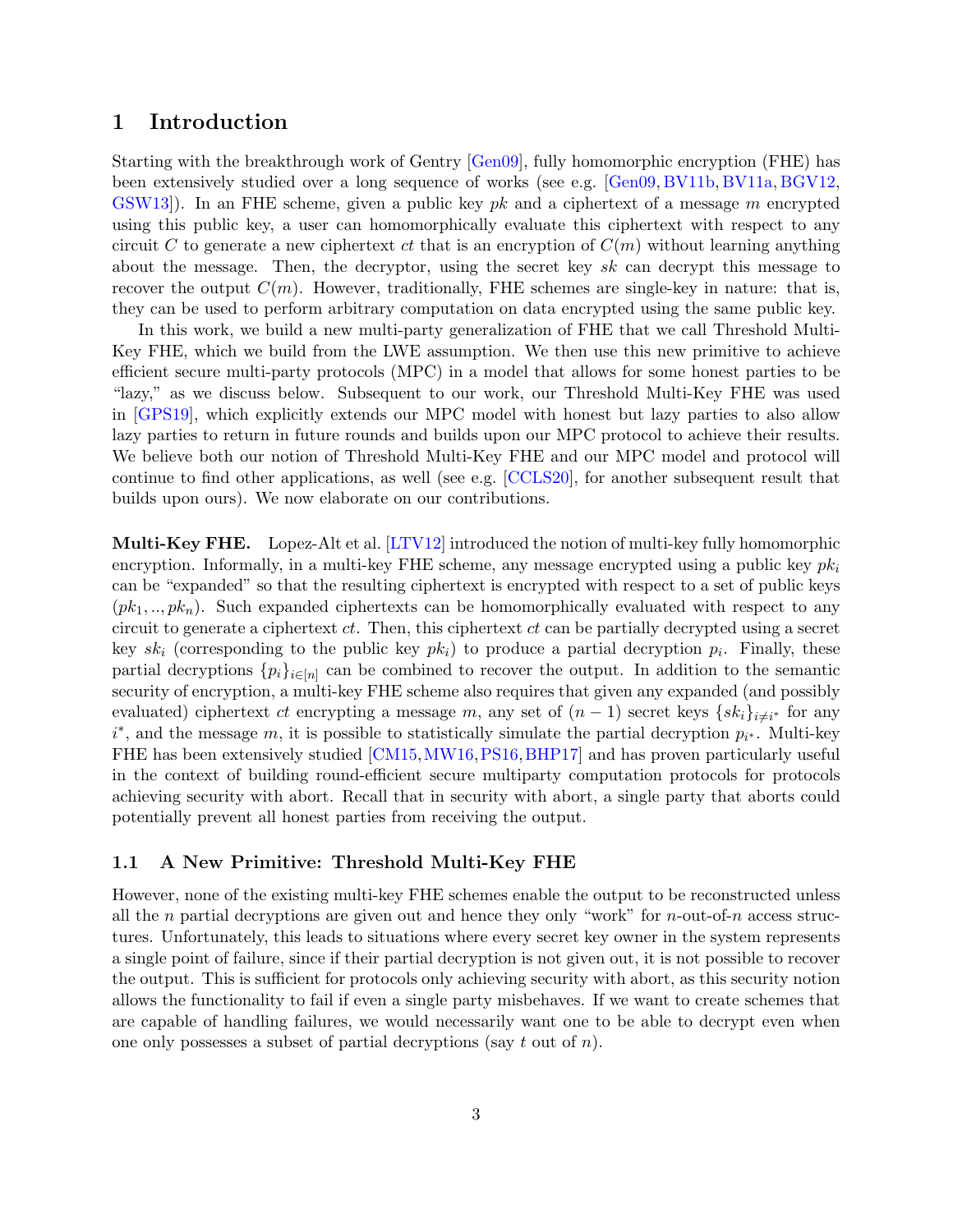At first glance, it seems that our goal is simply incompatible with the notion of multi-key FHE. For instance, suppose that a ciphertext encrypting  $m$  under a public key  $pk$  can be combined with two public keys pk' and pk'', and "expanded" into a ciphertext encrypting m under a 2-out-of-3 threshold under the triple of public keys  $\{pk, pk', pk''\}$ . Such a feature would imply the insecurity of the original encryption, since an adversary could sample the public keys  $\{pk', pk''\}$  together with their secret keys  $\{sk', sk''\}$ , and then use the two secret keys  $\{sk', sk''\}$  to obtain m using the expanded ciphertext.

In order to solve this problem, we introduce a new notion of *threshold* multi-key  $FHE<sup>1</sup>$  $FHE<sup>1</sup>$  $FHE<sup>1</sup>$  where ciphertexts cannot be "expanded." Instead, in our notion, given a collection of public keys  $\{pk_1, \ldots, pk_n\}$ , it is possible for an encryptor to encrypt a message m with respect to an access pattern such as  $t$ -out-of-n. Then this ciphertext would only be decryptable by combining partial decryptions obtained from holders of at least t corresponding secret keys. As we show in this work, it turns out that this functionality is sufficient for obtaining new applications to MPC (see below for details).

In this work, we first formally define threshold multi-key FHE in a general way, and then we show to construct this new primitive from the learning with errors (LWE) assumption. Formally, we show the following theorem:

**Theorem 1** (Informal). Assuming LWE, there exists a secure threshold multi-key FHE scheme for the class of access structures A induced by all monotone boolean formulas.

In [Section 2,](#page-9-0) we describe the challenges and techniques involved in our construction. Our next contribution is an application of threshold multi-key FHE in the context of round-optimal secure MPC protocols with guaranteed output delivery (GOD).

### <span id="page-3-0"></span>1.2 Application to Round-Optimal MPC

Secure multi-party computation (MPC) [\[Yao82,](#page-57-3) [Yao86,](#page-57-4) [GMW87\]](#page-55-3) has been a problem of fundamental interest in cryptography. In an MPC protocol, a set of mutually distrusting parties can evaluate a function on their joint inputs while maintaining privacy of their respective inputs. Over the last few decades, much of the work related to MPC has been devoted to achieving stronger security guarantees and improving efficiency with respect to various parameters such as round complexity and communication complexity. In this work, we further advance our understanding of this landscape with threshold multi-key FHE being the main technical tool.

MPC Supporting "Honest but Lazy" Parties. In traditional MPC, every party is required to remain online and participate completely in the protocol execution. This applies not only to "classical" MPC protocols where every party has to participate and send a message in every round of the protocol, but also to other interesting variants such as protocols in the client-server setting where all the servers are required to remain active until the end of the protocol execution. We refer the reader to [Section 1.4](#page-7-0) for a more detailed comparison with related works. In other words, traditional MPC protocols decide to treat a "lazy" party that just aborts midway into the protocol execution as a corrupt party that is colluding with the other corrupt parties, and this is addressed

<sup>&</sup>lt;sup>1</sup>We remark that in fact, some existing standard multi-key FHE schemes [\[MW16\]](#page-56-1) also sometimes used the term threshold multi-key FHE to refer to their primitive, which requires an n-out-of-n threshold. We will use threshold multi-key FHE to denote only our stronger notion supporting general thresholds.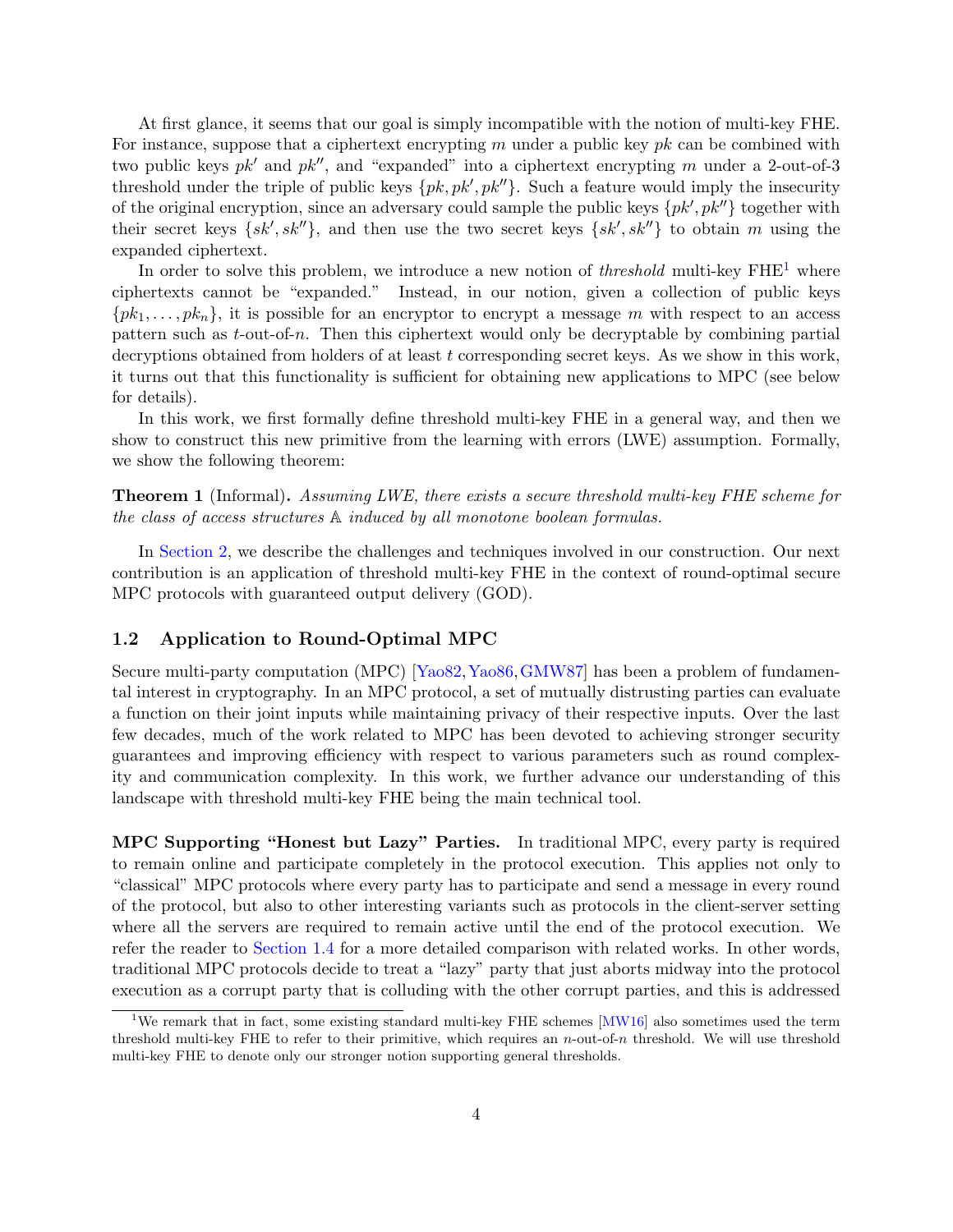in different ways. In some cases, all parties abort the protocol execution while in other cases, the "lazy" party is just discarded and all the other parties compute the function on their joint inputs alone. We believe that such an outlook is undesirable as there are several reasons why even an honest party might have to abort and become "lazy" during the execution of a protocol without having to be deemed as colluding with the corrupt parties. A few potential reasons include:

- Connectivity A party might lose connectivity and hence be unable to continue the protocol.
- Computational resources A computationally weak party might be unable to perform intensive computation and hence be forced to exit the protocol.
- Interest At some point, a party might just lose interest in that protocol execution due to other higher priority tasks that come up.

Motivated by the above realistic scenarios, we would like to construct MPC protocols that can handle "honest but lazy" parties without simply lumping them in with the other corrupted parties (since treating all aborting parties as "malicious" will unrealistically enhance the power of the adversary and limit our protocol's capabilities). Furthermore, we would like our protocol to be robust to aborting parties (that is, have guaranteed output delivery). Informally, this means that at the end of the protocol execution, regardless of the behavior of the adversary, the honest parties can still compute the output of the function on all their joint inputs (with either a default or the actual input for each of the corrupted parties). Ideally, we would like to achieve a stronger form of guaranteed output delivery, where, when possible, the output of the protocol is with respect to the actual input of all the "honest but lazy" parties, rather than some default input. This is akin to stating that provided an "honest but lazy" party actually sent a message dependent on its input, the protocol will compute the functionality with respect to this party's input, regardless of whether or not the party aborted during the rest of the protocol. We call this property input fidelity. In this work, we ask

Can we construct round-optimal protocols in the plain model that achieve the above desiderata?

If such protocols are achievable, then

Can these protocols handle the maximum number of possible corruptions?

What can we say about the assumptions, communication complexity, and reusability of such protocols?

Using our new primitive, threshold multi-key FHE, we are able to answer all the above satisfactorily. We construct the first round-optimal (three-round) MPC protocol in the plain model that achieves our desired properties. Moreover, our protocol is capable on handling the maximum number of corruptions that a protocol can possibly support while achieving the desired properties. Our protocol relies only on the learning with errors (LWE) assumption. Furthermore, our protocol has depth-proportional communication complexity and is reusable.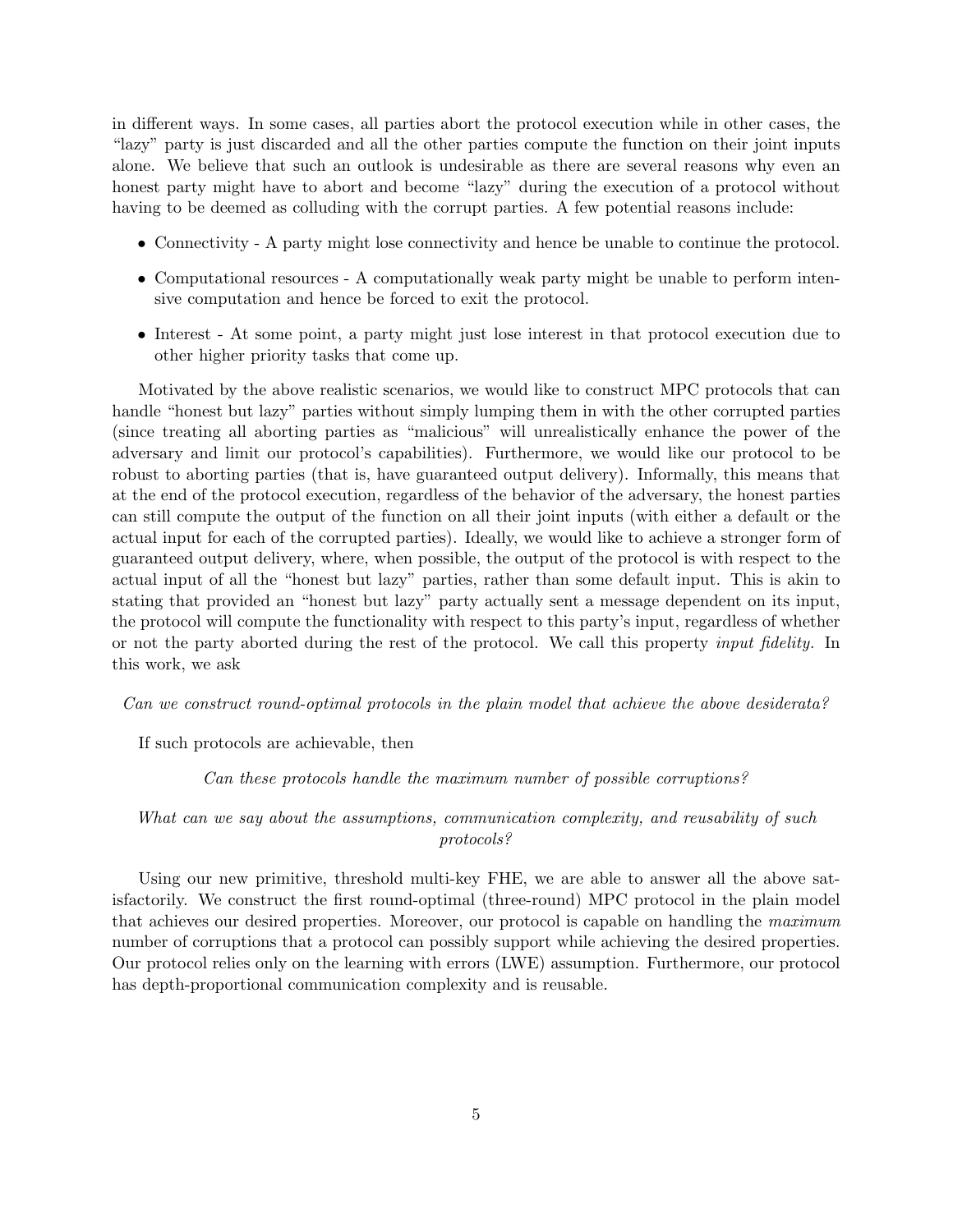Formalizing Our Desired Properties. Formally, we study MPC with guaranteed output delivery in the presence of threshold mixed adversaries, introduced by Fitzi et al. [\[FHM98,](#page-54-2)[FHM99\]](#page-54-3). In this setting, a threshold mixed adversary A is allowed to corrupt three sets of parties  $(A_{\text{Mal}}, A_{\text{Sh}}, A_{\text{Fc}})$ such that the following holds: (i)  $|\mathcal{A}_{\text{Mal}}| \le t_{\text{Mal}}, |\mathcal{A}_{\text{Sh}}| \le t_{\text{Sh}},$  and  $|\mathcal{A}_{\text{Fc}}| \le t_{\text{Fc}},$  for a tuple of thresholds  $(t_{\text{Mal}}, t_{\text{Sh}}, t_{\text{Fc}})$ . (ii) The set of parties in  $\mathcal{A}_{\text{Mal}}$  are maliciously corrupted meaning that the adversary can choose to behave using any arbitrary polynomial time algorithm on behalf of each of them. (iii) The set of parties in  $A_{\rm Sh}$  are corrupted in a semi-honest manner and so the adversary is required to follow the protocol execution honestly on behalf of each of them. (iv) The set of parties in  $A_{\text{Fc}}$  are corrupted in a fail-corrupt manner meaning that for each party in this set, the adversary can specify when that party is required to abort the protocol execution. Until then, these parties follow the protocol execution honestly. Note that the adversary never gets to see the inputs or internal state of any of the fail-corrupt parties and hence these parties capture our motivation of "honest but lazy" parties - where their laziness is enforced by the adversary in the security game. In this work, our goal is to build a round-optimal MPC protocol with guaranteed output delivery in this model that also simultaneously satisfies the following desirable properties:

- Security Against the Maximum Number of Corruptions: Security should hold against a threshold mixed adversary that can corrupt the maximum number of parties under which guaranteed output delivery is achievable.
- Input Fidelity: In line with our motivation, we want our protocol to satisfy not only guaranteed output delivery, but also the stronger property that the output of the computation is a function of the joint inputs of all parties, including those that aborted after a "certain point". Intuitively, we would like our protocol to be divided into two phases - an input commitment phase and a computation phase. We refer to the end of the input commitment phase as this "point." That is, in the scenario where the adversary corrupts a set of parties in a fail-corrupt manner, for every fail-corrupt party  $P_i$  that aborts after the input commitment phase, its input  $y_i$  that is used to compute the final output  $C(y_1, \ldots, y_n)$  is set to be its actual input  $x_i$  used in the protocol so far and not a default input  $\perp$ . Recall that this aligns with our original motivation where we wish to not discard honest but lazy parties and deem them to be corrupt.
- Depth-Proportional Communication Complexity: For any function  $f$ , the communication complexity of the protocol should be  $\text{poly}(\lambda, d, N, \ell_{\text{inp}})$  where N is the number of parties,  $\lambda$  is the security parameter,  $\ell_{\text{inp}}$  is the input length for each party, d is the depth of the circuit computing f.
- Reusability: Given the transcript of the input commitment phase of the protocol, the computation phase of the protocol should be able to be reused across an unbounded polynomial number of executions to compute different functions on the same fixed joint inputs of all the parties.

Prior to our work, much of the focus in this model was on obtaining feasibility results, understanding under what corruption patterns is secure computation even possible, and improving the communication complexity. We refer to [Section 1.4](#page-7-0) for a more detailed discussion on the prior work in this model. In particular, Hirt et al. [\[HMZ08\]](#page-56-2) showed that in the setting of a threshold mixed adversary, MPC with guaranteed output delivery is possible if and only if  $2t_{\text{Mal}} + t_{\text{Sh}} + t_{\text{Fc}} < N$ ,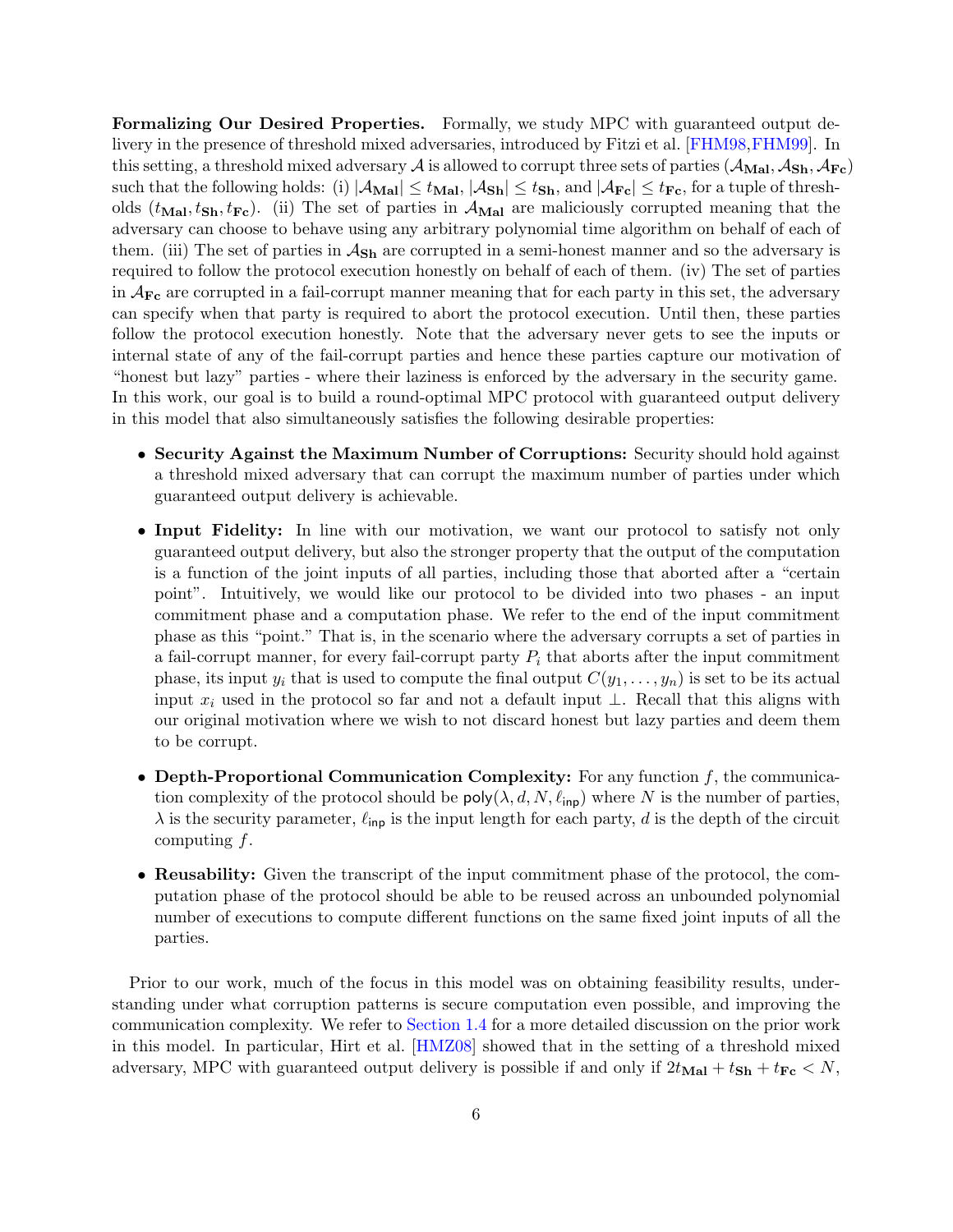where  $N$  is the total number of parties. Since we are interested in guaranteed output delivery, we focus on constructing MPC protocols that are secure against  $(t_{\text{Mal}}, t_{\text{Sh}}, t_{\text{Fc}})$ -threshold mixed adversaries, for any  $(t_{\text{Mal}}, t_{\text{Sh}}, t_{\text{Fc}})$  satisfying the above inequality. Furthermore, in light of the result of Gordon et al. [\[GLS15\]](#page-55-4) showing that three rounds are required for MPC with guaranteed output delivery in the traditional model (this can be viewed as a special case of the threshold mixed adversary model, where  $t_{\rm Sh}$  and  $t_{\rm Fc}$  are both 0), we observe that a three round protocol will be round-optimal in this setting.

Utilizing our new primitive, threshold multi-key FHE, given any tuple of thresholds  $(t_{\text{Mal}}, t_{\text{Sh}}, t_{\text{Fc}})$ satisfying the Hirt et al. [\[HMZ08\]](#page-56-2) inequality, we construct the first round-optimal (three-round) MPC protocol with guaranteed output delivery that is secure against such a threshold mixed adversary. Since guaranteed output delivery is possible if and only if the Hirt et al. [\[HMZ08\]](#page-56-2) inequality holds, our resulting protocol is *optimal* in terms of the best possible corruption we can tolerate. The first two rounds of our protocol form the input commitment phase, and round 3 is the computation phase. Our protocol has input fidelity, in the sense that the functionality is computed with respect to the inputs of all parties that did not abort in the first two rounds, even if that party aborts in round three. Additionally, given the transcript of the input commitment phase (the first two rounds of the protocol), the third round can be reused across an unbounded polynomial number of executions to compute different functions on the same fixed joint inputs of all parties. Our protocol also has depth-proportional communication complexity. Formally, we show the following result:

<span id="page-6-1"></span>**Theorem 2** (Informal). Assuming learning with errors (LWE), for any function f on N inputs, for any tuple of thresholds  $(t_{\text{Mal}}, t_{\text{Sh}}, t_{\text{Fc}})$  satisfying  $2t_{\text{Mal}} + t_{\text{Sh}} + t_{\text{Fc}} < N$ , there exists a threeround MPC protocol with guaranteed output delivery in the plain model that is secure against a  $(t_{\text{Mal}}, t_{\text{Sh}}, t_{\text{Fc}})$ -mixed adversary. The protocol has input fidelity, depth-proportional communication complexity, and is reusable.

By instantiating [Theorem 2](#page-6-1) with the  $([N/2-1], 0, 0)$ -mixed adversary we achieve an interesting result in the traditional MPC world in the plain model: in particular, notice that this setting corresponds to an honest majority of parties and as a result, we get a three round MPC protocol in the plain model with guaranteed output delivery. As mentioned previously, our protocol is round optimal for this setting as well due to the lower bound of Gordon et al. [\[GLS15\]](#page-55-4). Formally, we achieve the following corollary, matching the round complexity of the recent independent work [\[ACGJ18\]](#page-52-1), but for the first time, also achieving input fidelity, reusability, and depth-proportional communication complexity, assuming only LWE.

<span id="page-6-2"></span>Corollary 1 (Informal). Assuming LWE, for any function f, there exists a three-round MPC protocol with guaranteed output delivery in the plain model in the presence of an honest majority.

### <span id="page-6-0"></span>1.3 Multi-String NIZK from LWE

As a stepping stone to achieving [Theorem 2,](#page-6-1) we first consider the weaker setting of a  $(t_{\rm Sm}, t_{\rm Sk}, t_{\rm Fe})$ semi-malicious mixed adversary that corrupts the sets  $(A_{\rm Sm}, A_{\rm Sh}, A_{\rm Fe})$  of parties such that the first set of parties  $\mathcal{A}_{\mathbf{Sm}}$ , with  $|\mathcal{A}_{\mathbf{Sm}}| \leq t_{\mathbf{Sm}}$ , is only corrupted in a semi-malicious manner - that is, on behalf of each party in this set, the adversary can pick any arbitrary randomness of its choice but using this randomness, the party is required to execute the protocol honestly. We define this formally in the technical sections. Once we have constructed a protocol that is secure against a semimalicious mixed adversary, we are able to bootstrap it to one that is secure against a (malicious)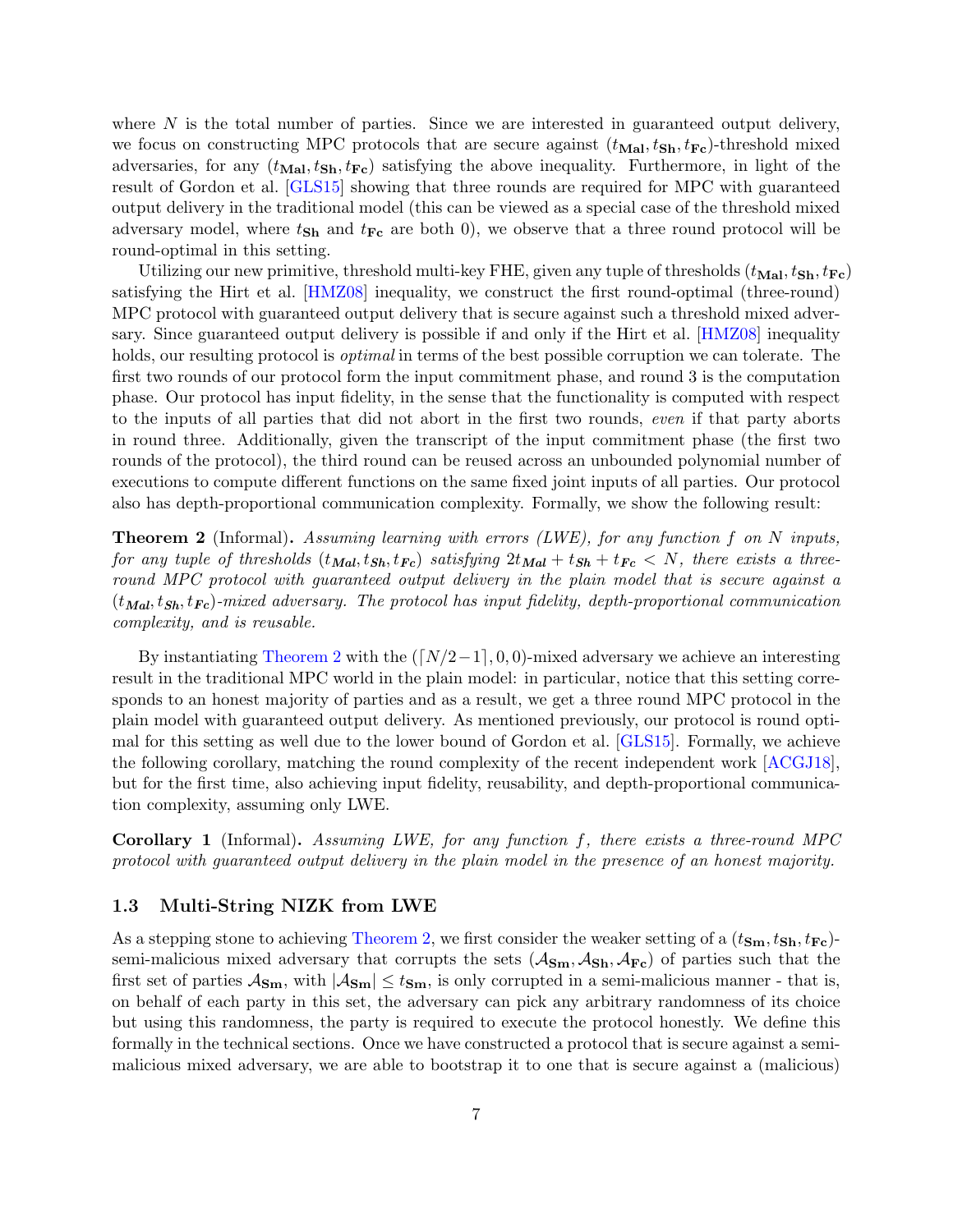mixed adversary in the plain model using a multi-string non-interactive zero knowledge (NIZK) argument.

In a multi-string NIZK argument system, introduced in the work of Groth and Ostrovsky [\[GO07\]](#page-55-5), a set of parties can each generate one CRS that can then be combined to compute one unified CRS which is used to compute NIZKs. The guarantee is that as long as a majority of the individual CRS strings are honestly generated, the argument system is correct and secure. Unfortunately, one of the tools in the construction of multi-string NIZKs in [\[GO07\]](#page-55-5) was a Zap [\[DN07\]](#page-54-4), which is not known from polynomially hard LWE. In order to obtain [Theorem 2](#page-6-1) assuming only polynomially hard LWE, we construct a (simulation-extractable) multi-string NIZK directly from LWE, which may be of independent interest. Formally, we show the following.

Theorem 3 (Informal). Assuming polynomially hard LWE, there exists a simulation-extractable multi-string NIZK for NP.

### <span id="page-7-0"></span>1.4 Related Work

Client-Server MPC. Secure computation in the client-server setting has been a widely studied problem [\[FKN94,](#page-54-5)[IK97,](#page-56-3)[NPS99,](#page-56-4)[DI05,](#page-54-6)[BCD](#page-52-2)+09[,IKP10,](#page-56-5)[KMR11,](#page-56-6)[CKKC13\]](#page-54-7). The key differences from our model are the following: (i) in a client server setting, the identity of the server/servers and clients are decided a priori. As a result, the parties who perform the computation (the servers) are decided in advance while in our setting, any set of "non-lazy" parties can run the computation phase. (ii) In the client server model, all the clients can essentially turn "lazy" after submitting their messages to the server but we typically crucially require all the servers to take part in the computation to receive meaningful output. Once again, this is different from our setting.

Dishonest Majority MPC in the Plain Model. A long sequence of works constructed constant-round MPC protocols against dishonest majority based on a variety of assumptions and techniques (see, e.g., [\[KO04,](#page-56-7) [Pas04,](#page-57-5) [PW10,](#page-57-6) [Wee10,](#page-57-7) [Goy11,](#page-55-6) [GMPP16,](#page-55-7) [ACJ17,](#page-52-3) [BHP17,](#page-53-0) [COSV17a,](#page-54-8) [COSV17b\]](#page-54-9) [\[BGI](#page-53-4)+17, [JKKR17,](#page-56-8)[BGJ](#page-53-5)+17,[GKP17,](#page-55-8)[BGJ](#page-53-6)+,[HHPV17,](#page-55-9)[BL18\]](#page-53-7)). We stress that while the exact round complexity of MPC in the dishonest majority setting has been extensively studied, it is not clear or analyzed whether any of these protocols are also secure in the more general framework of a general mixed adversary.

MPC with Mixed Adversaries. Fitzi et al. [\[FHM98\]](#page-54-2) introduced the notion of MPC in the presence of a mixed adversary. Starting with their work, a series of papers [\[FHM98,](#page-54-2) [FHM99,](#page-54-3) [Hir01,](#page-55-10)[IKLP06,](#page-56-9)[BFH](#page-52-4)+08,[HMZ08,](#page-56-2)[ZHM09,](#page-57-8)[SPCR09,](#page-57-9)[Zik10\]](#page-57-10) studied and established lower bounds for corruption patterns under which MPC is feasible. Another line of work  $[CPA<sup>+</sup>08, HT13, LO14]$  $[CPA<sup>+</sup>08, HT13, LO14]$  $[CPA<sup>+</sup>08, HT13, LO14]$  was focused on improving the communication complexity of MPC protocols for various functionalities in the mixed adversary setting with various corruption patterns.

MPC with Guaranteed Output Delivery. There have been a variety of prior works regarding MPC with guaranteed output delivery and/or fairness in the broadcast model. Cleve [\[Cle86\]](#page-54-11) showed that we cannot construct fair MPC protocols unless there are an honest majority of parties. [\[BOGW88\]](#page-53-8) constructed MPC protocols with fairness, and [\[CL14\]](#page-54-12) studied the relationship between fairness and guaranteed output delivery in MPC protocols. There have also been a variety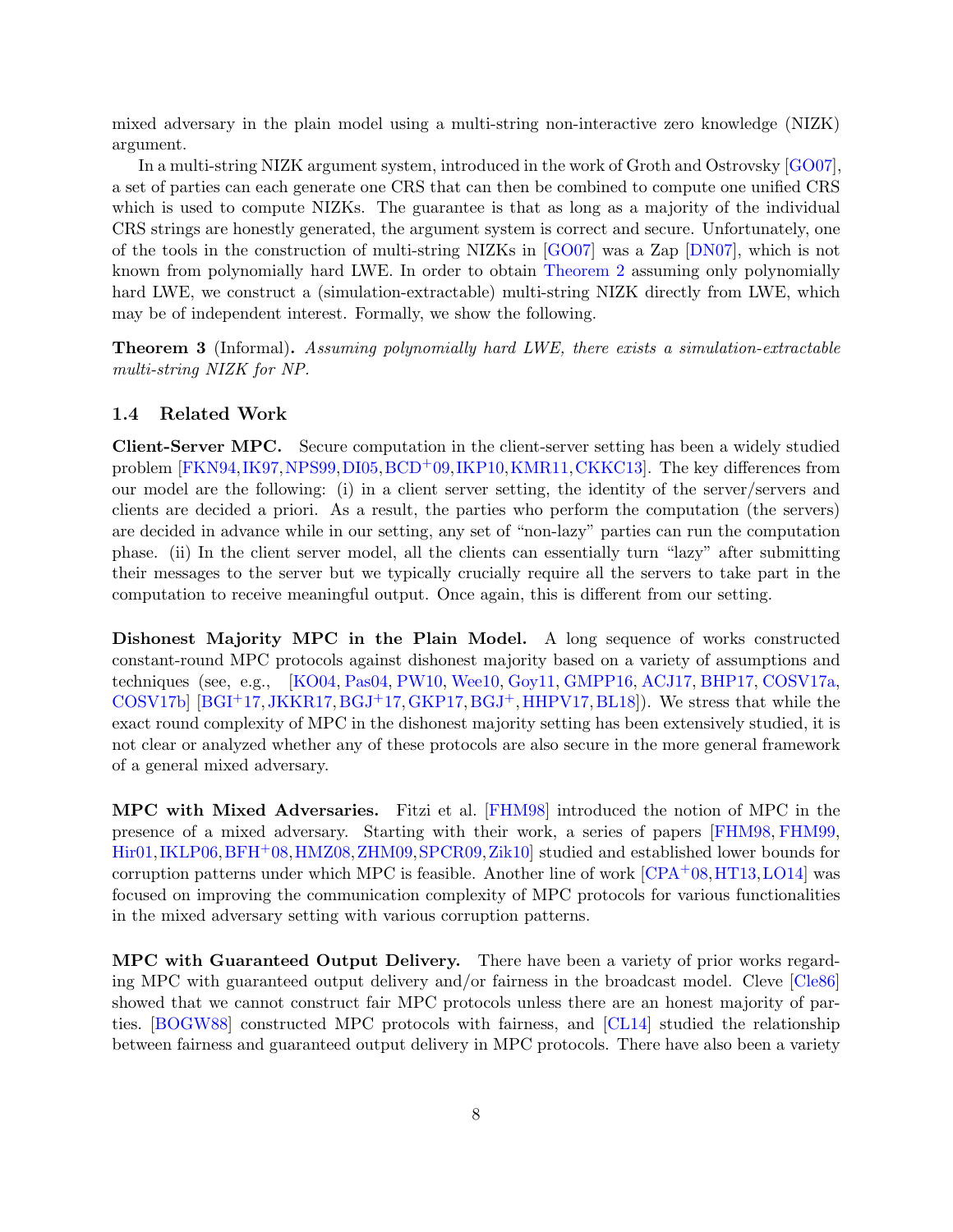of works constructing MPC protocols with guaranteed output delivery. [\[DI05\]](#page-54-6) constructed a threeround MPC protocol with guaranteed output delivery that is secure against an adversary that can corrupt less than one fifth of the parties.  $[AJLA+12]$  $[AJLA+12]$  constructed five-round MPC protocols with guaranteed output delivery secure against an adversary that corrupts a minority of parties from LWE and NIZKs. Subsequently, Gordon et. al [\[GLS15\]](#page-55-4) constructed a three-round MPC protocol with guaranteed output delivery in the CRS model from LWE and NIZKs. Furthermore, [\[GLS15\]](#page-55-4) showed that achieving guaranteed output delivery in two rounds, even in the CRS model, is impossible. This built upon a previous result [\[GIKR02\]](#page-55-11) that had ruled out such protocols in the plain model when the adversary can corrupt more than a single party. There have also been a couple of very nice recent works that take on the challenging task of constructing MPC protocols with guaranteed output delivery with information-theoretic security. [\[ABT19\]](#page-52-6) construct a three-round protocol for NC1 circuits that can handle a malicious adversary that corrupts up to a quarter of the parties. [\[GLS19\]](#page-55-12) construct a protocol for poly-sized circuits over point-to-point channels with round-complexity the number of multiplication gates in the circuit that can handle a malicious adversary that corrupts up to a third of the parties. Recently, Halevi et al  $[HIK^+19]$  $[HIK^+19]$  studied guaranteed output delivery in the setting of functionalities where only one party gets output. In a recent work, Patra and Ravi [\[PR19\]](#page-57-11) studied round optimal MPC protocols with GOD in the presence of dynamic corruption while the focus of our work is only static corruption.

Independent Work. Recently, in an independent work, Ananth et. al [\[ACGJ18\]](#page-52-1) also constructed a three-round honest majority MPC protocol with guaranteed output delivery in the plain model, assuming PKE and ZAPs. Their techniques are substantially different from ours, and we note that if we instantiate our protocol with the  $([N/2-1], 0, 0)$  tuple of thresholds, we are able to match their result, assuming LWE, as shown in [Corollary 1.](#page-6-2) Moreover, our protocol simultaneously achieves depth-proportional communication complexity and reusability, properties not achievable by their protocol. Furthermore, we note that our general protocol can handle threshold mixed adversaries, whereas their protocol is only secure against malicious adversaries in the honest majority setting.

Subsequent works. The work of [\[CSW19\]](#page-54-13) (which cites us as prior work) can use a threshold PKI model, which is a very strong form of certified PKI model, to achieve some of our results (guaranteed output delivery, depth proportional communication) in 2 rounds. In this work, we do not make any trust assumptions. However, we observe that our protocol already gives a 2-round protocol with a much weaker form of PKI where the public keys can be any arbitrary string. Thus, our work also implies results in a "plain" PKI setting. Last-round reusability, which we achieve, was also not studied in [\[CSW19\]](#page-54-13). However, we note that the focus of [CSW19] was to understand adaptive security in the context of communication efficient protocols, which we do not study. A recent series of works [\[KRR17,](#page-56-12)[CCRR18,](#page-54-14)[HL18,](#page-55-14)[CCH](#page-53-9)+19,[PS19\]](#page-57-12) have developed a framework for instantiating the Fiat-Shamir transform [\[FS87\]](#page-55-15) using a hash function that satisfies a property called correlation-intractability [\[CGH04\]](#page-54-15). This culminated in the work of Peikert and Shiehian [\[PS19\]](#page-57-12), who were able to obtain the first NIZK from LWE by constructing a correlation-intractable hash function family for (bounded) circuits from LWE. Following this, there have been two works  $BFJ+20$ , [JJ19\]](#page-56-13), subsequent to ours, that construct two message statistically witness indistinguishable ZAP arguments from quasipolynomial LWE. From this, using the work of [\[GO07\]](#page-55-5) one can construct a multi-string NIZK from quasipolynomial LWE. We obtain a multi-string NIZK argument system assuming only the polynomial hardness of LWE.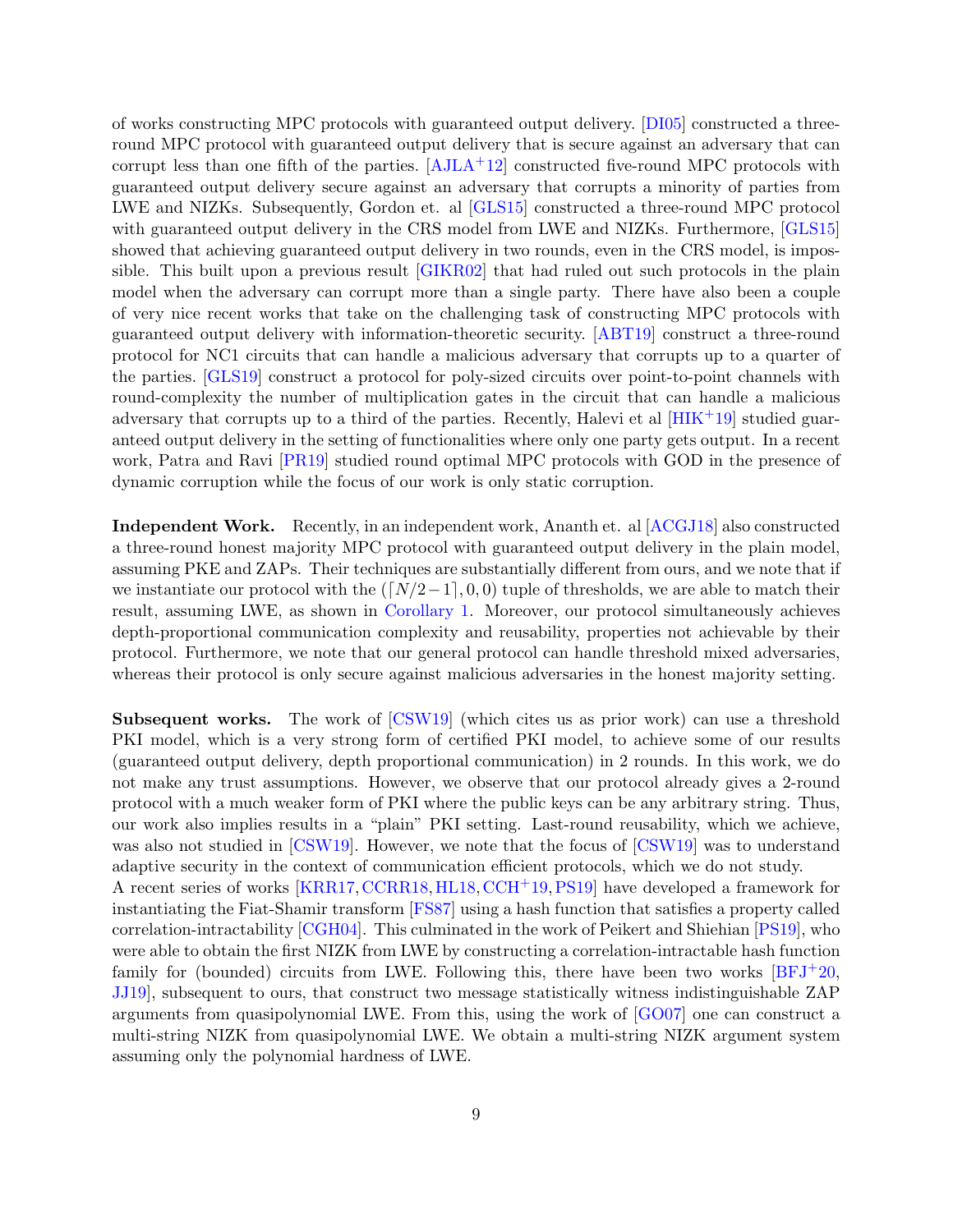### <span id="page-9-0"></span>2 Technical Overview

We first describe the challenges involved in defining and constructing our new primitive of threshold multi-key FHE in the next subsection. This is followed by the techniques involved in constructing our round-optimal MPC protocol with guaranteed output delivery. Finally, we discuss the techniques used to construct a multi-string NIZK from LWE.

### <span id="page-9-1"></span>2.1 Threshold Multi-Key FHE (TMFHE)

### 2.1.1 Definitional Challenges.

Recall that we would like to construct a version of multi-key FHE that only requires some (say t out of n) of the partial decryption shares in order to reconstruct the output as opposed to all  $n$ partial decryptions, as is required in all existing multi-key FHE schemes.

At first glance, it is not even clear how to define such a notion. The most direct approach leads to a definition that is impossible to achieve. Consider for example the  $n/2$ -out-of-n access structure. In this case, if we follow the standard procedure used by known multi-key FHE schemes, any evaluator can expand a ciphertext encrypting a message m with respect to public key  $pk_n$ to a ciphertext ct with respect to the set of public keys  $(pk_1, ..., pk_n)$ . Then, the evaluator can use secret keys  $sk_1, ..., sk_{n/2}$  to learn the value of m, as the set  $\{1 \dots, n/2\}$  satisfies the access structure. However, in doing so, an adversary can learn m without knowing  $sk_n$ , breaking the semantic security of the encryption scheme with respect to  $(pk_n, sk_n)$  and leading to a notion that provides no security.

Although we seem to have arrived at a notion that is not meaningful at all, we note that the issue with the above approach is that a ciphertext encrypted with respect to a public key pk can be expanded to one encrypted with respect to many public keys. However, if we prevent ciphertexts from being expanded, there is hope of achieving a meaningful notion. Expanding on this idea, we arrive at the following (informal) definition. Any party can generate its own key pair  $(pk, sk)$ . Any encryptor can compute  $ct \leftarrow$  Encrypt $(pk_1, ..., pk_n, \mathbb{A}, m)$ . Given two (or more) ciphertexts encrypted with respect to the same set of public keys and the same access structure A, it is possible to homomorphically evaluate a circuit on these ciphertexts and partially decrypt the resulting ciphertext using any secret key  $sk_i$  to recover a partial decryption  $p_i$ . Given  $\{p_i\}_{i\in B}$  for some  $B$  satisfying  $A$ , one can reconstruct the output. Roughly, we require two security guarantees from the scheme.

1. Given  $\{sk_i\}_{i\in S}$  for some  $S \notin \mathbb{A}$ ,

$$
\mathsf{Encrypt}(pk_1, \ldots, pk_n, \mathbb{A}, m_0) \approx_c \mathsf{Encrypt}(pk_1, \ldots, pk_n, \mathbb{A}, m_1)
$$

for any two equal length messages  $m_0, m_1$ .

2. Given a ciphertext ct for an underlying message m and  $\{sk_i\}_{i\in S}$  for any maximally unqualified set<sup>[2](#page-0-0)</sup> S  $\notin$  A (for example  $(n/2 - 1)$  of the parties for the example above), it is possible to statistically simulate a partial decryption  $p_i$  for any  $i \in [n]$ .

For technical reasons, we require a more nuanced security definition, and we refer the reader to [Section 4](#page-16-1) for the details.

<sup>&</sup>lt;sup>2</sup>By maximally unqualified set S, we mean that for any  $i \in [n] \setminus S$ ,  $(S \cup \{i\}) \in A$ . Similarly, a set S is minimally qualified if for any  $i \in [S], (S \setminus \{i\}) \notin \mathbb{A}$ .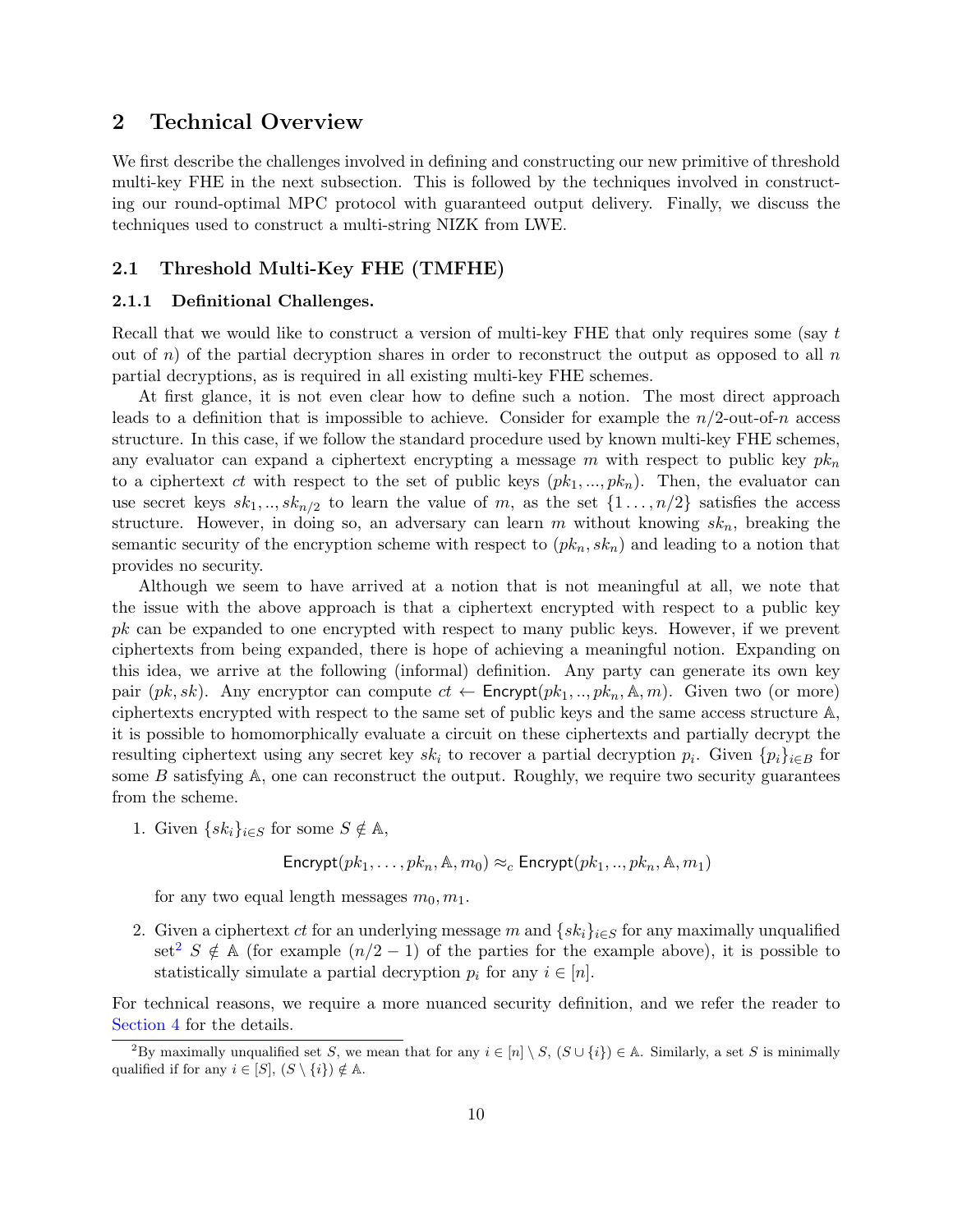#### 2.1.2 Construction Overview.

In order to construct TMFHE, one could try many approaches to build on top of existing multi-key FHE schemes. For example, one could try the following. Given any set of public keys  $(pk_1, ..., pk_n)$ , generate ciphertexts  $ct_S \leftarrow$  Encrypt( $\{pk_i\}_{i\in S}$ , m) for all minimally valid sets  $S \in A$ . However, such an approach is not feasible for access structures such as  $n/2$ –out-of-n as then the encryptor has to compute encryptions for roughly  $\binom{n}{n}$  $\binom{n}{n/2}$  subsets, which is super-polynomial.

To overcome this limitation, we use the tool of threshold FHE introduced in the work of Boneh et al.  $[\text{BGG}^+18]$ . In a threshold FHE scheme, the setup algorithm samples a single public key fpk and n secret key shares (fsk<sub>1</sub>,.., fsk<sub>n</sub>) for a secret key fsk that are shared according to the access structure A. Using the public key fpk, an encryptor can encrypt a message  $m$  to receive a ciphertext  $ct$  (which may be evaluated). This ciphertext can then be partially decrypted independently using key shares  $sk_i$  to compute a partial decryption  $p_i$ . Then using these  $\{p_i\}_{i\in S}$  for any set  $S \in A$ , one can recover m. Security properties are two fold:

- Given  $\{sk_i\}_{i\in S}$  for some  $S \notin A$ , Encrypt $(pk, A, m_0) \approx_c$  Encrypt $(pk, A, m_1)$  for any two equal length messages  $m_0, m_1$ .
- Second, given a ciphertext ct with underlying message m and  $\{sk_i\}_{i\in S}$  for any maximally unqualified  $S \notin A$ , it is possible to statistically simulate partial decryptions  $p_i$  for any  $i \in [n]$ .

We make the following useful observations about threshold FHE which will aid us in our construction.

- 1. The setup algorithm of the scheme of  $[\text{BGG}^+18]$  first samples  $(pk, sk) \leftarrow \text{FHE}.\text{Setup}(1^{\lambda})$  and then secret shares  $sk$  according to the access structure using a "special purpose" secret sharing scheme to compute shares  $(s_{k_1},...,s_{k_n})$  so that the reconstruction involves just addition of some subset of shares. Looking ahead to the security proof, this feature allows us to easily simulate partial decryptions.
- 2. The encryption procedure just involves encrypting the message  $m$  using an underlying FHE scheme.
- 3. The underlying FHE scheme can be instantiated using most of the known homomorphic encryption schemes satisfying a few general properties.

Thus, we observe that, in particular, the multi-key FHE schemes of both [\[MW16,](#page-56-1)[BHP17\]](#page-53-0), can be used to instantiate the underlying FHE scheme in threshold FHE. This can then be used to evaluate on multiple ciphertexts encrypted with respect to different public keys - since, using multi-key FHE, one can expand on various ciphertexts and evaluate jointly on them. However, at this point, it is still not clear how to compute (or simulate) partial decryptions, especially since the threshold FHE construction of  $[\text{BGG}^+18]$  only handled underlying FHE schemes where the ciphertext was encrypted with respect to a single public key. However, we observe the following property of the multi-key FHE schemes of both [\[MW16,](#page-56-1) [BHP17\]](#page-53-0). Suppose we have two ciphertexts,  $ct_1$  and  $ct_2$  that are encrypted under public keys  $fpk_1$  and  $fpk_2$ , respectively. In the multi-key FHE scheme, we can expand these ciphertexts to  $\hat{ct}_1$  and  $\hat{ct}_2$ , each encrypted under the set of public keys  $\{\textsf{fpk}_1, \textsf{fpk}_2\}$ . If the secret keys corresponding to  $fpk_1$  and  $fpk_2$  are  $fsk_1$  and  $fsk_2$ , respectively, then the secret key for decryption of  $ct_1$  and  $ct_2$  (and any ciphertext computed by evaluating on these ciphertexts) is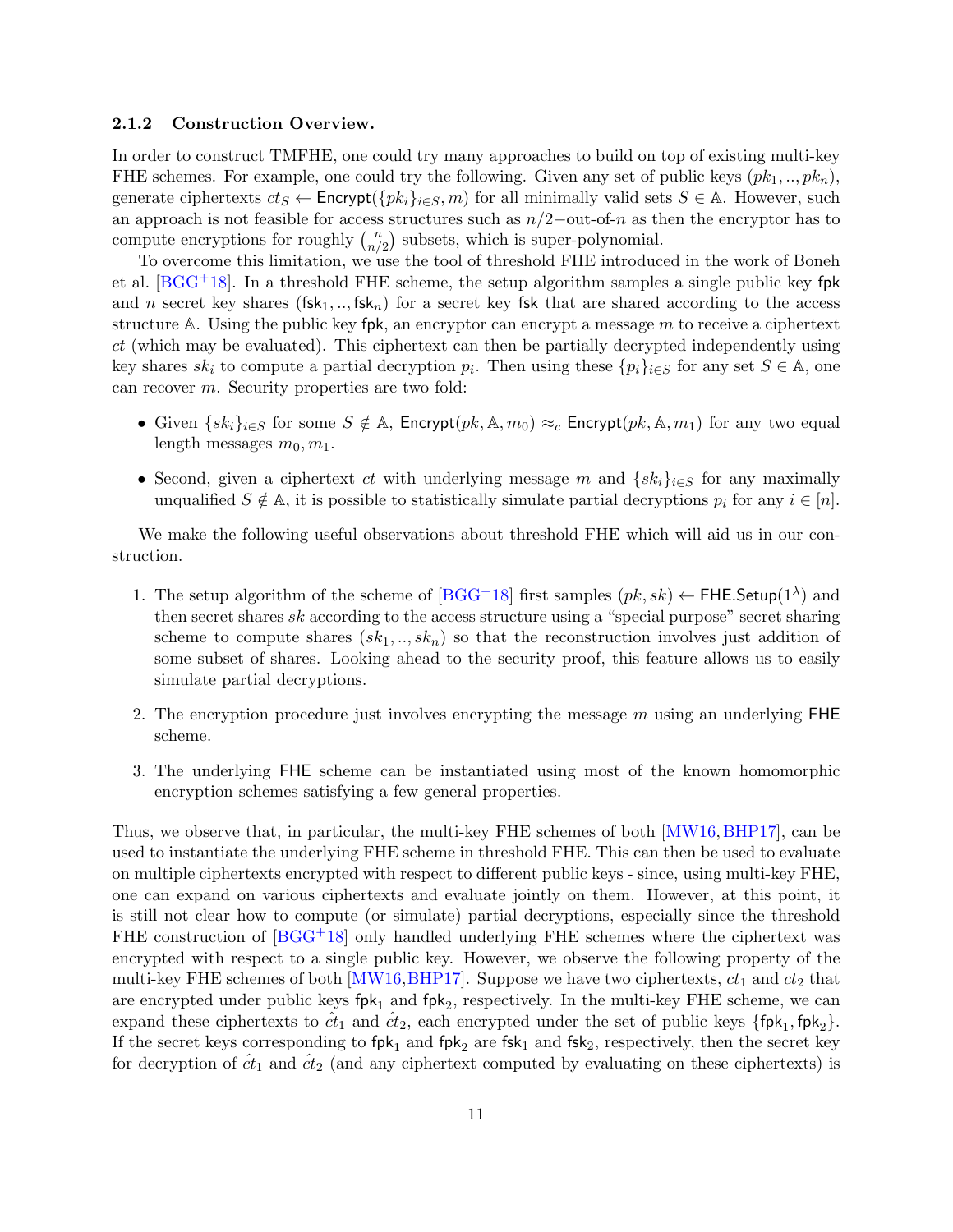$[fsk_1,fsk_2]$ . In a standard threshold FHE scheme, the secret key would be secret shared across n parties. For simplicity, assume that we secret share according to the  $n$  out of  $n$  access structure. Let party i's shares of  $fsk_1$  and  $fsk_2$  be denoted by  $fsk_{1,i}$  and  $fsk_{2,i}$ , respectively. Since the decryption procedure of the multi-key FHE scheme is linear and the secret sharing of  $fsk_1$  and  $fsk_2$  is also linear and, crucially, with respect to the same access structure, one could have party i partially decrypt by running the decryption procedure of the multi-key FHE scheme using the secret key  $[\mathsf{fsk}_{1,i}, \mathsf{fsk}_{2,i}]$ . Given these partial decryptions, one could combine them to recover the message by adding them as specified by the reconstruction procedure of the secret sharing scheme.

The above gives intuition as to how one might construct threshold multi-key FHE, but several points are still unclear. In particular, we noted that in order to achieve a meaningful notion, we want an encryptor to encrypt with respect to a public key set and an access structure. The idea is that the public key set that an encryptor encrypts with respect to is not a public key set of the underlying MFHE scheme, but rather simply a set of public keys for a public-key encryption scheme. These public keys serve as a means to send the corresponding multi-key FHE secret key shares to the other parties. At a high level, encryption works by generating a multi-key FHE public key fpk and secret key shares  $fsk_1, \ldots, fsk_n$  corresponding to the access structure A. The encryptor then encrypts fsk<sub>i</sub> under  $pk_i$  and includes this in the ciphertext. This allows a set of parties satisfying the access structure to use their secret keys  $sk_i$  of the public-key scheme to recover the necessary  $fsk_i$ 's to decrypt the ciphertext. Furthermore, as we noted above, standard multi-key FHE expansion and evaluation will result in a ciphertext that can be decrypted by concatenating the secret key shares for each of the ciphertexts.

The above discussion is highly simplified and is meant to provide the reader with some intuition behind our construction. We ignored various subtle points and refer the reader to the main technical sections for the details. As a consequence of our techniques, we are able to directly simulate partial decryptions against an adversary that corrupts any set  $S \notin A$ , not only a maximally unqualified one. The constructions of [\[MW16,](#page-56-1)[BHP17\]](#page-53-0) could only simulate against a maximally unqualified set  $(N-1)$  out of the N parties in their case) and relied on a transformation to achieve simulation security against any unqualified corrupted set.

### <span id="page-11-0"></span>2.2 MPC with Guaranteed Output Delivery

Recall that a  $(t_{\text{Mal}}, t_{\text{Sh}}, t_{\text{Fc}})$ -threshold mixed adversary is one which corrupts three sets of parties  $(\mathcal{A}_{\text{Mal}}, \mathcal{A}_{\text{Sh}}, \mathcal{A}_{\text{Fc}})$  with  $|\mathcal{A}_{\text{Mal}}| \le t_{\text{Mal}}, |\mathcal{A}_{\text{Sh}}| \le t_{\text{Sh}},$  and  $|\mathcal{A}_{\text{Fc}}| \le t_{\text{Fc}}$  that behave as follows: the set of parties in  $\mathcal{A}_{\text{Mal}}$  are completely malicious and can behave arbitrarily as per the adversary's choice, the set of parties in  $\mathcal{A}_{\text{Sh}}$  are corrupted in a semi-honest manner meaning that they are required to follow the protocol behavior correctly and the set of parties in  $A_{\text{Fc}}$  are corrupted in a fail-corrupt manner meaning that for each party in this set, the adversary can choose to abort the protocol execution at any point. Crucially, the adversary does not get to see the internal state of any fail-corrupt party. Intuitively, we can imagine these fail-corrupt parties as honest "lazy" parties whose aborting/laziness is controlled by the adversary. In this work, we focus on the setting of static corruptions where the adversary is required to specify all three sets apriori. Of course, note that for each fail-corrupt party, the adversary still has the luxury to determine adaptively when each party is expected to abort.

Our three-round MPC protocol secure against a threshold mixed adversary follows the same recipe as in the works of Mukherjee and Wichs [\[MW16\]](#page-56-1) and Brakerski et al. [\[BHP17\]](#page-53-0) who construct MPC protocols from multi-key FHE. We adapt it to instead use the underlying system as a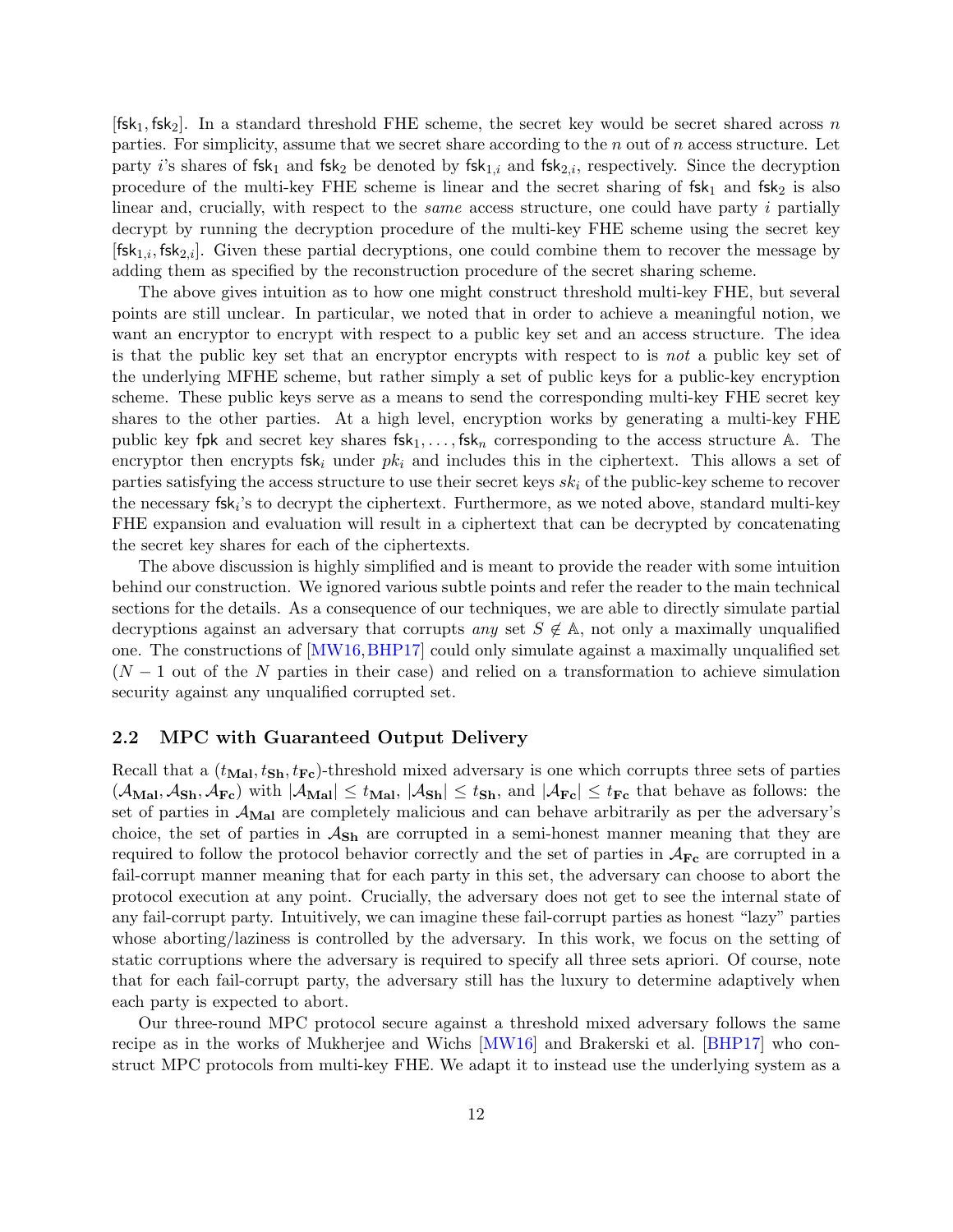threshold multi-key FHE scheme. Further, we will parametrize our protocol using an access structure A which will be used to run the setup of the threshold multi-key FHE scheme. Recall that since we are interested in the setting where guaranteed output delivery is possible, we require that  $(t_{\text{Mal}}, t_{\text{Sh}}, t_{\text{Fc}})$  respect the Hirt et al. [\[HMZ08\]](#page-56-2) inequality. That is,  $2t_{\text{Mal}} + t_{\text{Sh}} + t_{\text{Fc}} < N$ . In our protocol, given a threshold tuple  $(t_{\text{Mal}}, t_{\text{Sh}}, t_{\text{Fc}})$ , A will be set as the  $(N - t_{\text{Mal}} - t_{\text{Fc}})$ -out-of-N access structure. This ensures that  $t_{\text{Mal}} + t_{\text{Sh}}$ , the maximum number of parties for which the adversary can view the internal state is less than the required threshold to satisfy the access structure.

Security Against Semi-Malicious Mixed Adversaries. Let's first consider the simpler setting where the first set of corrupted parties  $A_{\text{Mal}}$  can only be semi-malicious. That is, on behalf of each of them, the adversary can pick randomness of its choice but the parties are required to follow the protocol behavior honestly using this randomness. The adversary may also choose to have these parties abort at any time. A more formal definition is given in [Appendix B.](#page-66-0) The overall structure of our MPC protocol with respect to any access structure is the following:

- In round 1, each party generates its parameters and public key for the threshold multi-key FHE scheme.
- In round 2, each party individually encrypts its input with respect to the combined set of public keys and access structure and broadcasts the ciphertext.
- All parties can now homomorphically compute a threshold multi-key FHE encryption of the output, with respect to the functionality under consideration. Then, each party broadcasts a partial decryption of the output using its secret key. The partial decryptions can be combined to recover the output in plaintext.

It can be readily observed from the definition of threshold multi-key FHE that this protocol satisfies correctness and security even in the presence of a threshold mixed adversary (with semimalicious corruptions), where some lazy honest parties could drop off from the protocol execution at any point as determined by the fail-corrupt corruption. Furthermore, the fact that the protocol has guaranteed output delivery can be observed by noting that at most  $t_{\text{Mal}} + t_{\text{Fc}}$  parties will abort. So, at least  $N - t_{\text{Mal}} - t_{\text{Fc}}$  parties will remain, which is sufficient to recover the output. Note that since we have restricted the adversary to behave semi-maliciously instead of maliciously on the set  $\mathcal{A}_{\text{Mal}}$ , every message sent will be "valid."

One key difference from the previous works [\[MW16,](#page-56-1)[BHP17\]](#page-53-0) is the following: in the standard model MPC protocols of [\[MW16,](#page-56-1)[BHP17\]](#page-53-0), due to the design of the multi-key FHE primitive, the protocol is secure only against a semi-malicious adversary that corrupts all but one party. They then need to transform it to a protocol that is secure against an adversary that can corrupt any arbitrary number of parties up to all but one of them. In our MPC protocol, the security guarantee given by the threshold multi-key FHE scheme allows us to prove a more general statement that our protocol is in fact secure even if the adversary chooses to corrupt fewer parties than it is capable of (it chooses to corrupt less than the threshold number of parties).

Handling Malicious Adversaries. The final step in achieving our MPC protocol is to allow the set  $A_{\text{Mal}}$  to be maliciously corrupted. One way to do this would be to use a NIZK and have each party send a proof in each round that they computed their message properly; if the NIZK proof does not verify, the party would be treated as malicious and ignored. Unfortunately, using a NIZK would require us to introduce a CRS, and we want our protocol to be in the plain model.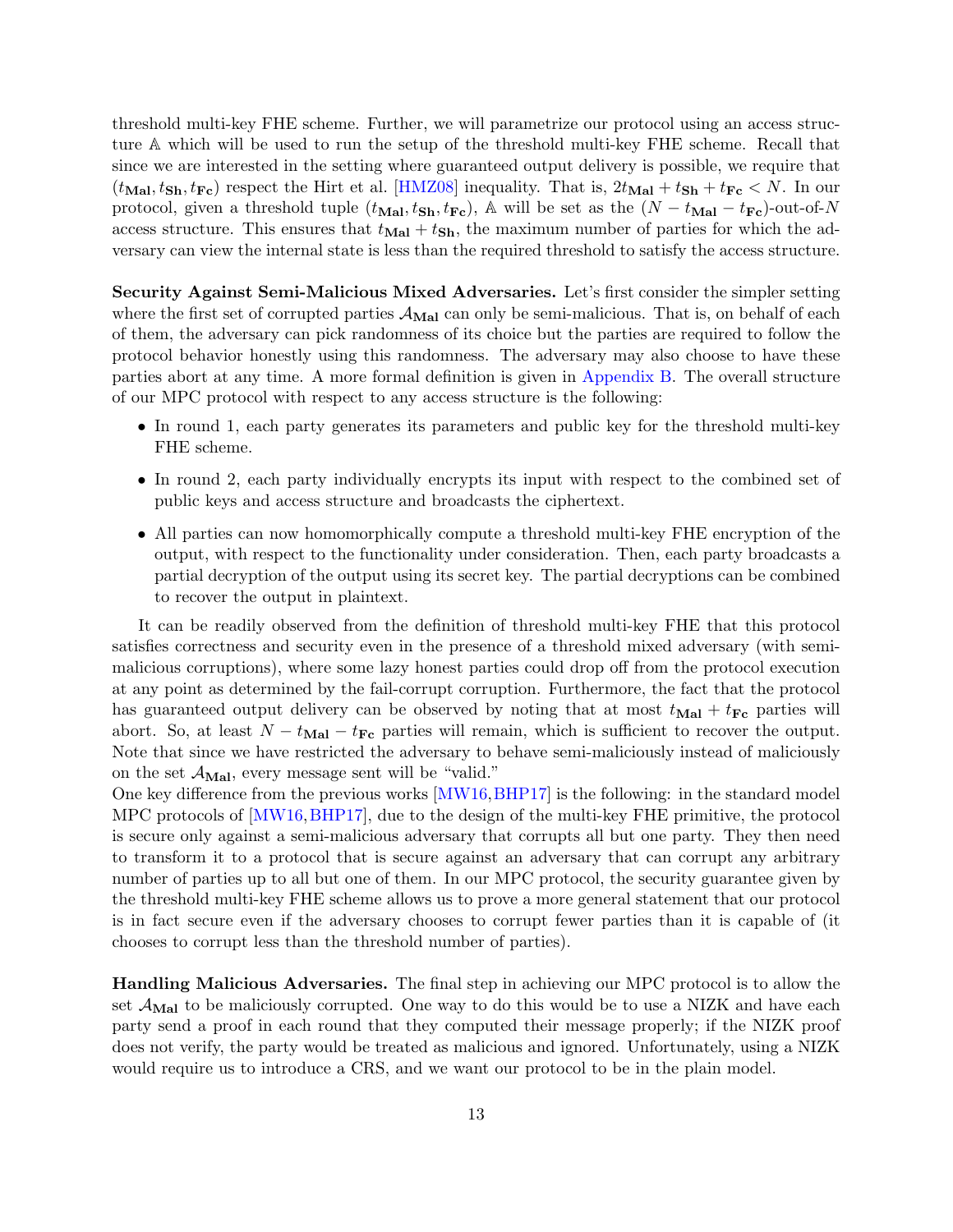Round One: Malicious. To do so, the first crucial observation we make is that the underlying semi-malicious protocol (without a NIZK) in the plain model is already in fact secure against an adversary that can behave maliciously only in the first round. The reason is that the first round message, which consists of the adversary's parameters for the threshold multi-key FHE scheme, is simply a random matrix and a public key. To argue semi-malicious security, we only needed the following two properties:

- The honest parties' matrices are generated uniformly at random.<sup>[3](#page-0-0)</sup>
- The simulator, before the beginning of round three, only needs to know the randomness used by the adversary in the second round to generate its ciphertext. In particular, the simulator does not need to know a corresponding secret key for the public key sent by the adversary in round 1.

As a result, we did not require the input or randomness used by the adversary to generate its round one messages, and hence our protocol is secure against an adversary that can behave maliciously in round one.

Multi-String NIZK. Armed with the above property, we note that our protocol no longer needs to prove correctness of round one messages using a NIZK. Therefore, we will use the first round messages of all parties to try to collectively generate a valid CRS that can then be used to generate the NIZKs and achieve a construction in the plain model. The notion of multi-string NIZKs, introduced in the work of Groth and Ostrovsky [\[GO07\]](#page-55-5) exactly fits this requirement. As discussed previously, in a multi-string NIZK argument system, a set of parties can each generate one CRS that can then be combined to compute one unified CRS which is used to compute NIZKs. The guarantee is that as long as a majority of the individual CRS strings are honestly generated, the argument system is correct and secure<sup>[4](#page-0-0)</sup>.

In our protocol, we can use this primitive as follows: in round 1, each party generates an individual CRS for the multi-string NIZK system. At the end of round 1, all parties can combine the above set of CRS strings to compute one unified CRS that can then be used to compute NIZKs. In rounds 2 and 3, each party also sends a NIZK along with their message, and the other parties make sure the NIZK verifies. If the NIZK does not verify, the party that submitted an invalid message is ignored for the rest of the protocol and treated as if it had aborted instead.

There is one additional hurdle to ensuring that a multi-string NIZK suffices for our setting. The multi-string NIZK is only secure if a *majority* of the CRSs are honestly generated. However, we want our protocol to be secure against any  $(t_{\text{Mal}}, t_{\text{Sh}}, t_{\text{Fe}})$ - mixed adversary, where  $2t_{\text{Mal}}$  +  $t_{\text{Sh}} + t_{\text{Fc}} < N$ . In particular, we need the multi-string NIZK to be secure in settings without an honest majority! Fortunately, the multi-string NIZK is still secure in our setting, provided that the CRSs are *uniformly random* strings. To see why this is the case, we first observe that  $t_{\text{Fc}}$ , the number of fail-corrupt parties does not present any difficulties. This is because these parties fall under the "honest but lazy" parties in our motivation, and so while the adversary can force them to abort, the adversary can never learn any internal state information of these parties or cause them to behave dishonestly. Therefore, any CRS output by these parties will be an honest CRS, and so

<sup>&</sup>lt;sup>3</sup>This was a wonderful observation made in the work of Brakerski et al. [\[BHP17\]](#page-53-0).

<sup>&</sup>lt;sup>4</sup>As is the case with compiling semi-malicious protocols into malicious secure ones, we need the NIZK to be simulation-extractable.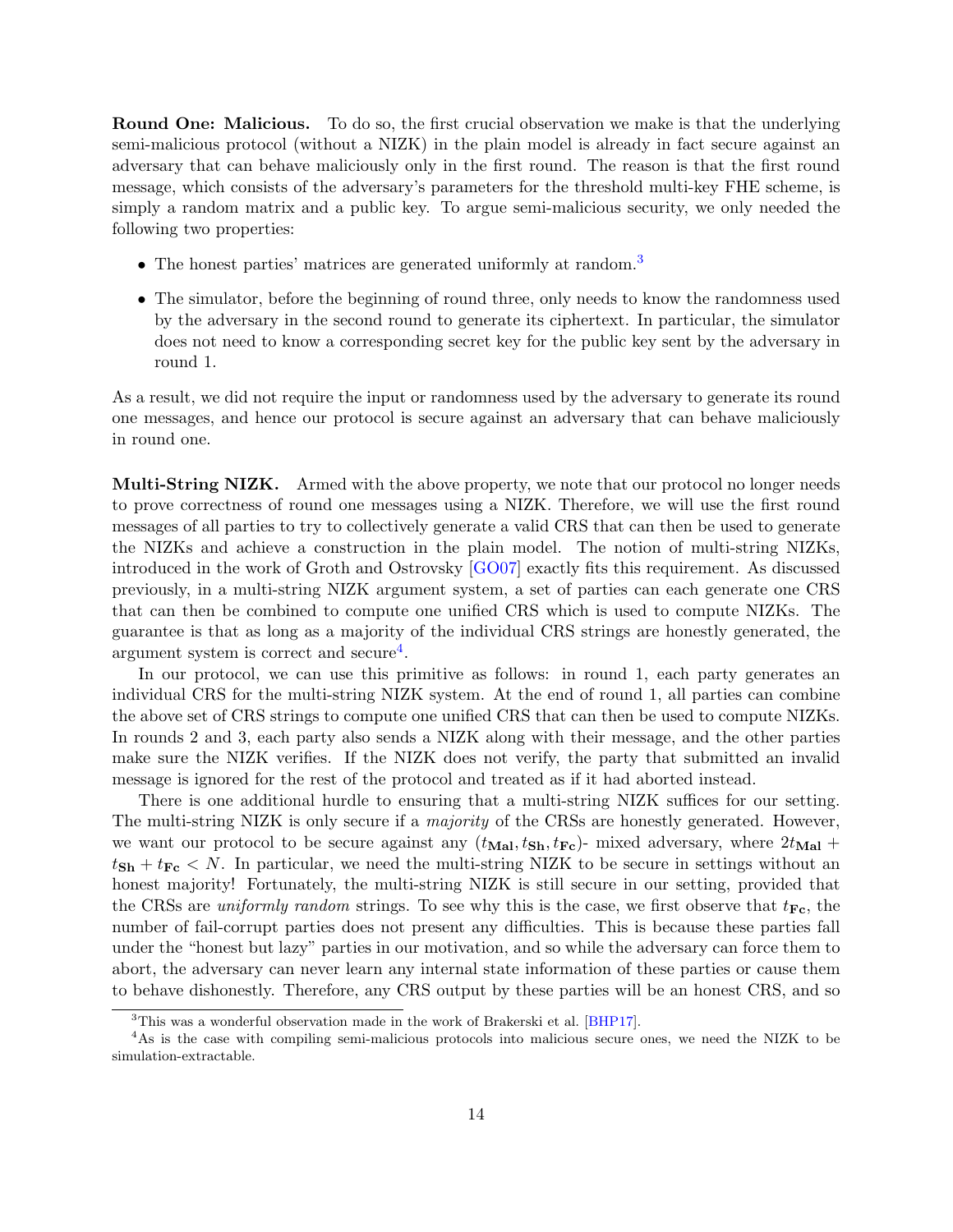choosing to not have these parties abort prior to round 1 only increases the number of honest CRSs that are output. The second observation is that any semi-honest corruptions also do not cause any difficulties. This is because the honest procedure for generating a CRS is to simply sample a random string. Therefore, even if an adversary semi-honestly corrupts a party, it can neither prevent it from outputting an honestly generated random string nor learn any state information that could compromise the random string. Therefore, all the CRSs output by the semi-honest corrupt and fail-corrupt parties are honest, and since  $2t_{\text{Mal}} + t_{\text{Sh}} + t_{\text{Fc}} < N$ , it follows that a majority of the CRSs are honestly generated. Therefore, security of the multi-string NIZK system holds and we obtain a plain model construction. In this work, we construct a multi-string NIZK from LWE that satisfies this additional property required of the CRS and we elaborate more on this construction now.

### <span id="page-14-0"></span>2.3 Multi-String NIZK from LWE

The above demonstrated that a simulation-extractable multi-string NIZK would allow us to obtain our round-optimal MPC protocol. However, a multi-string NIZK is not known to exist from LWE. Previously it was known from statistically sound ZAPS as shown in the work of [\[GO07\]](#page-55-5). However, ZAPs are not known to exist from polynomially hard LWE. One might think that we could use the recent result of Peikert and Shiehian [\[PS19\]](#page-57-12), which constructs either a statistically-sound NIZK in the common reference string model or a computationally-sound NIZK in the common random string model. One might think that we could use the transformation of Dwork and Naor [\[DN07\]](#page-54-4) to obtain a ZAP from LWE and then apply the transformation of [\[GO07\]](#page-55-5). However, this does not work, since their transformation crucially requires a *statistically-sound* NIZK in the common *random* string model, which is not known from polynomially hard LWE (the recent works of  $[BFJ+20,JJ19]$  $[BFJ+20,JJ19]$  $[BFJ+20,JJ19]$ ) construct such ZAPs from quasipolynomial LWE). Therefore, we require a different approach. We construct the first multi-string NIZK from LWE and use it as a tool in obtaining our round-optimal MPC result.

Our construction proceeds in two main steps. We first build a multi-string non-interactive witness indistinguishable (NIWI) argument from LWE and then show how to bootstrap it to obtain a simulation-extractable multi-string NIZK.

A recent series of works [\[KRR17,](#page-56-12)[CCRR18,](#page-54-14)[HL18,](#page-55-14)[CCH](#page-53-9)+19[,PS19\]](#page-57-12) have developed a framework for instantiating the Fiat-Shamir transform [\[FS87\]](#page-55-15) using a hash function that satisfies a property called correlation-intractability [\[CGH04\]](#page-54-15). This culminated in the work of Peikert and Shiehian [\[PS19\]](#page-57-12), who were able to obtain the first NIZK from LWE by constructing a correlation-intractable hash function family for (bounded) circuits from LWE. The notion of a correlation-intractable hash function family is defined formally in [Appendix A.5.](#page-65-0) Informally, a hash function family  $H$  is correlation-intractable for a relation R if given a sampled key K, it is hard to find an x such that  $(x, \mathcal{H}_K(x)) \in \mathcal{R}$ . Following the formula introduced in the above works, we will apply the Fiat-Shamir transform to the  $\Sigma$  protocol for Graph Hamiltonicity by Blum [\[Blu86\]](#page-53-12) in order to obtain our multi-string NIZK.

Multi-String NIWI from LWE. The first step is to construct a multi-string NIWI from LWE. A multi-string NIWI is defined analogously to a multi-string NIZK. That is, in a multi-string NIWI, a set of parties can each generate one CRS that can then be combined to compute one unified CRS which is used to compute NIWIs. The guarantee is that as long as a majority of the individual CRS strings are honestly generated, the argument system is correct and secure.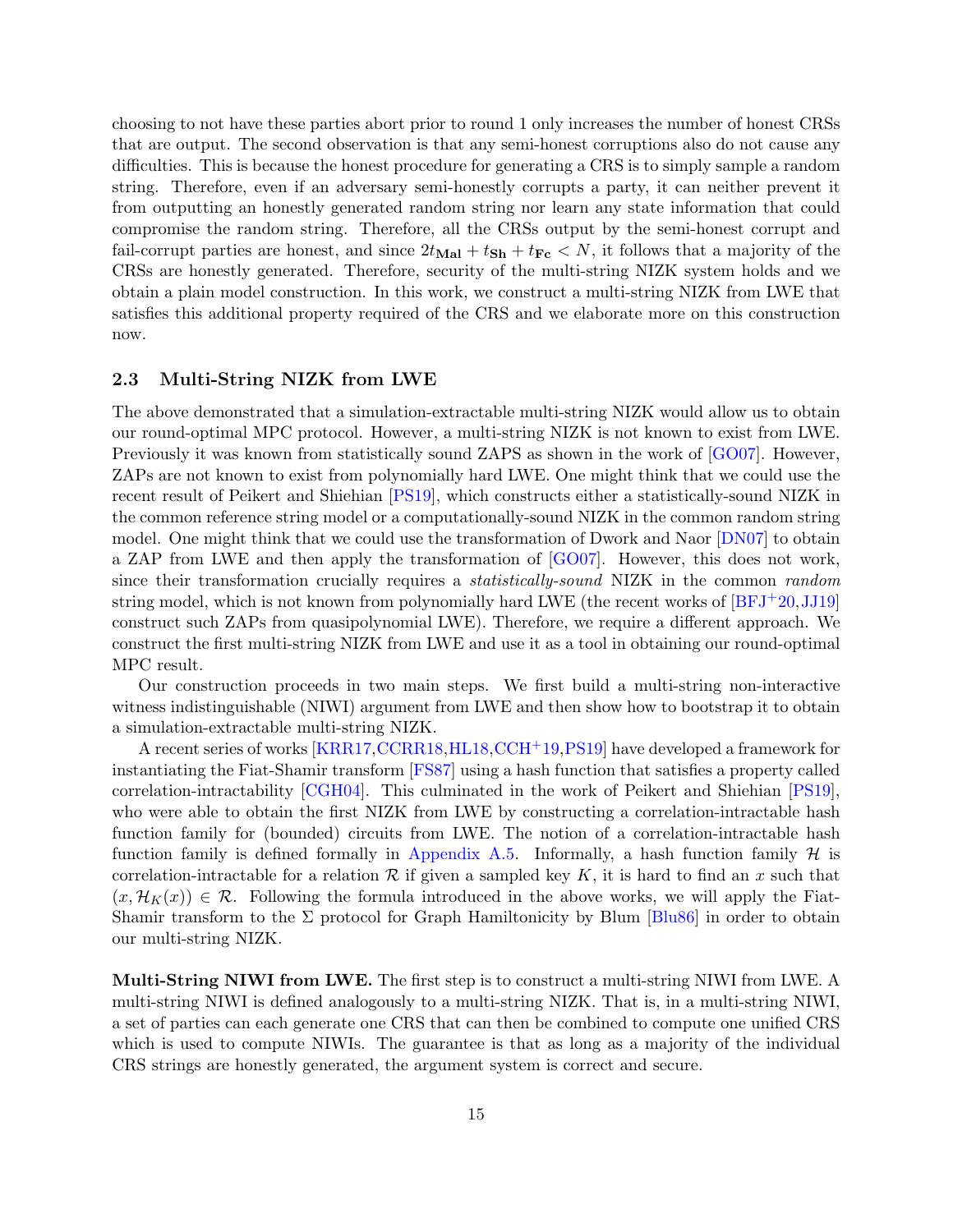To construct the multi-string NIWI, we first construct a non-interactive commitment scheme in the multi-string model with the property that the scheme remains hiding and binding provided that a majority of the CRSs are honestly generated. At a high level, this is done by having each CRS be a public key  $pk_i$  of a public key encryption (PKE) scheme. To commit to a message m, one simply secret shares m using a  $\lfloor n/2 \rfloor + 1$ -out-of-n secret sharing scheme to obtain shares  $(m_1, \ldots, m_n)$ , then encrypts  $m_i$  under  $pk_i$ , and outputs these n ciphertexts as the commitment. Since a majority of the public keys were generated honestly, a majority of the shares are hidden by the encryption, so the commitment scheme satisfies hiding. By the correctness of the PKE scheme, the resulting commitment scheme must also be binding. Furthermore, we observe that this commitment scheme also has an associated trapdoor that facilitates extraction of the message committed. In particular, any majority of the secret keys  $sk_i$  can be used as a trapdoor as they can recover a majority of message shares from the commitment and, therefore, the message.

The multi-string NIWI is built by having each party generate its CRS in the setup phase as a public key  $pk_i$  of a PKE scheme and a hash key  $K_i$  from the correlation hash function family  $H$ . To prove a statement  $x \in L$  using a witness w, we run  $\lambda$  parallel repetitions of the  $\Sigma$  protocol using the above commitment scheme as the underlying commitment scheme and making it non-interactive via the Fiat-Shamir transformation, with the hash function instantiated using  $\mathcal{H}_{K_i}$ . A proof is the transcript of all the parallel executions of the  $\Sigma$  protocol. Soundness follows from the correlationintractability of the hash function family  $H$ , the binding property of the commitment scheme and the soundness of the underlying  $\Sigma$  protocol. Witness indistinguishability follows from the witness indistinguishability of the underlying  $\Sigma$  protocol and the fact that the commitment scheme is hiding even if a minority of shares are learned. We refer the reader to [Section 7.2](#page-43-0) for more details.

Obtaining a Multi-String NIZK. In order to obtain a multi-string NIZK from our multi-string NIWI, we use the standard trick found in [\[FLS99,](#page-55-16)[GO07\]](#page-55-5) each party also generates a random string  $r_i$  as part of their CRS and the statement that is proven using the multi-string NIWI now is that  $x \in L$  OR a majority of the  $r_i$ 's are actually the output of a pseudorandom generator G. Soundness and zero knowledge then follow via standard arguments, and we refer the reader to [Section 7.3](#page-46-0) for more details. We then observe that we can also prove simulation-extractability of our multi-string NIZK if we additionally use the commitment scheme from before once again and require the prover to commit to its witness using this scheme. The statement being proved using the multi-string NIWI would now be that either  $x \in L$  using a witness w that was committed OR a majority of the  $r_i$ 's are actually the output of a pseudorandom generator G. Further, in order to prove that the scheme is simulation extractable, here, we will instantiate all the underlying PKE schemes inside the extra commitment scheme (for the witness) with CCA-secure PKE schemes. As a result, our extractor for the simulation-extractable NIZK can use the secret keys of all the honest parties for this extra commitment scheme as a trapdoor to learn the witness associated with the adversary's proof. We refer the reader to [Section 7.3](#page-46-0) for more details about the proof.

Finally, recall that in order to use the multi-string NIZK in our MPC protocol, we require that the CRS generated by each party is a uniformly random string. However, in our construction, in addition to the random string  $r$ , the CRS consists of two public keys (one for committing to the witness and one for the commitment used in the  $\Sigma$  protocol) and a hash key K for a correlationintractable hash function family  $H$ . We will use an encryption scheme whose public keys are statistically-close to uniform and we also observe that the hash key is statistically-close to uniform. This ensures that the CRS is also statistically-close to uniform. We then prove that this is in fact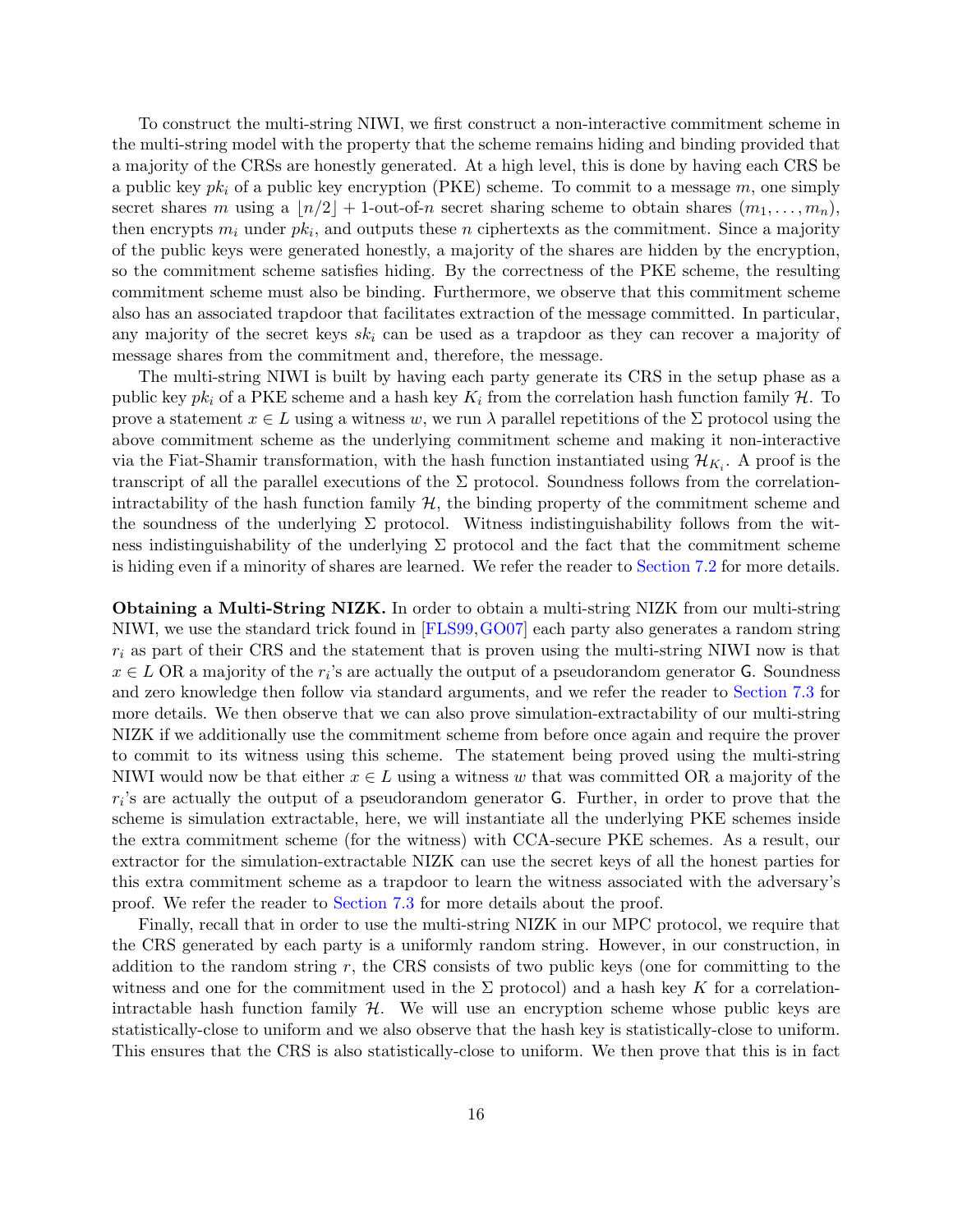sufficient for the MPC application and we don't require the CRS to be a uniformly random string. We refer to [Section 7.4](#page-51-0) for more details.

Roadmap. We define some preliminaries in [Section 3.](#page-16-0) Then, we formally define threshold multikey FHE in [Section 4](#page-16-1) and give our construction in [Section 5.](#page-20-0) In [Section 6,](#page-32-0) we describe our round optimal MPC protocol with guaranteed output delivery against threshold mixed adversaries. Finally, in [Section 7,](#page-41-0) we construct multi-string NIZKs.

### <span id="page-16-0"></span>3 Preliminaries

We denote the security parameter by  $\lambda$ . For an integer  $n \in \mathbb{N}$ , we use [n] to denote the set  $\{1, 2, \ldots, n\}$ . We use  $\mathcal{D}_0 \cong_c \mathcal{D}_1$  to denote that two distributions  $\mathcal{D}_0, \mathcal{D}_1$  are computationally indistinguishable. We use  $\text{negl}(\lambda)$  to denote a function that is negligible in  $\lambda$ . We use  $x \leftarrow A$  to denote that x is the output of a randomized algorithm  $A$ , where the randomness of  $A$  is sampled from the uniform distribution. We use PPT as an abbreviation for probabilistic polynomial-time. Whenever we write  ${x_i}_{i \in S}$  for a set of parties S, we assume that the party j that  $x_i$  corresponds to is included in S. When we say an error distribution is E-bounded, we mean that the errors are in  $[-E, E]$ .

Cryptographic Primitives. We formally define multi-key FHE, secret sharing, correlation intractable hash functions, simulation-extractable multi-string NIZKs, and Sigma protocols in [Ap](#page-57-0)[pendix A.](#page-57-0) We define MPC against a threshold mixed adversary with guaranteed output delivery following the works of [\[FHM99,](#page-54-3)[FHM98\]](#page-54-2) in [Appendix B.](#page-66-0)

Guaranteed Output Delivery (GOD) Consider an MPC protocol  $\pi$  amongst N parties. Informally,  $\pi$  is said to possess guaranteed output delivery (GOD) if for every PPT malicious adversary, for all possible sets of inputs  $\{x_1, \ldots, x_N\}$ , for any function f, the following holds: At the end of the execution of  $\pi$ , every honest party outputs  $f(y_1, \ldots, y_n)$  where  $y_i = x_i$  for every honest party  $P_i$  and  $y_j = x_j/\perp$  for every corrupt party  $P_j$ .

### <span id="page-16-1"></span>4 Threshold Multi-Key FHE: Definition

In this section, we present the definition of threshold multi-key fully homomorphic encryption (TMFHE) in the plain model with distributed setup<sup>[5](#page-0-0)</sup>. TMFHE will be the main building block in our MPC protocol.

**Definition 1** (TMFHE). Let  $P = \{P_1, \ldots, P_N\}$  be a set of parties and let S be a class of efficient access structures on P. A threshold multi-key fully homomorphic encryption scheme supporting up to N parties is a tuple of PPT algorithms

 $TMFHE = (DistSetup, KeyGen, Enc, eval, PartDec, FinDec)$ 

satisfying the following specifications:

<sup>5</sup>Note that we can instead define TMFHE with a single trusted setup, which will allow us to construct MPC protocols in the CRS model as in [\[MW16\]](#page-56-1). However, our main focus is on the plain model, and therefore, we use decentralized setup as in [\[BHP17\]](#page-53-0).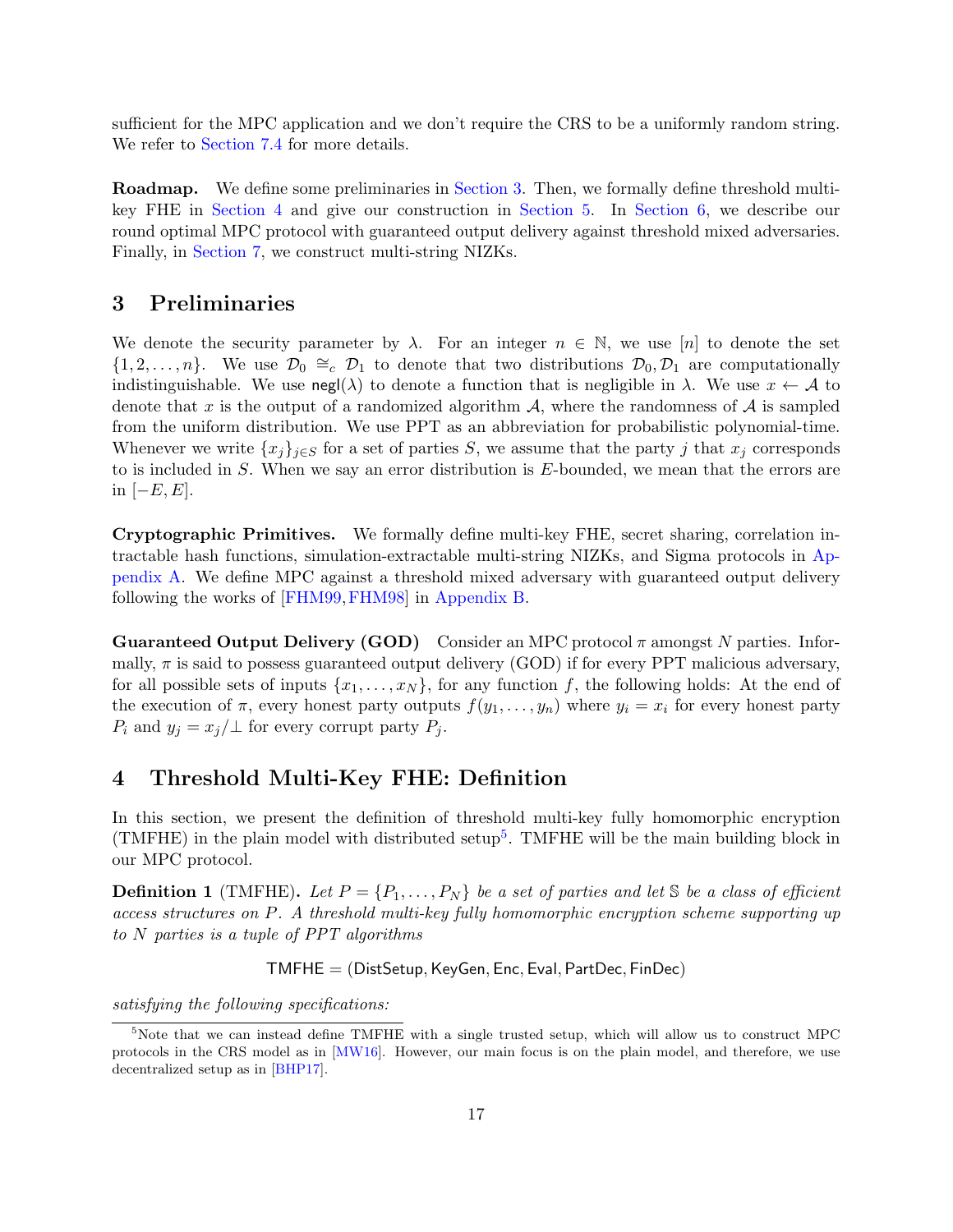- $\mathsf{params}_i \gets \mathsf{DistSetup}(1^\lambda,1^d,1^N,i)$ : It takes as input a security parameter  $\lambda,$  a circuit depth  $d,$  the maximal number of parties N, and a party index i. It outputs the public parameters params<sub>i</sub> associated with the ith party. We define params  $=$  params<sub>1</sub> $||...||$ params<sub>N</sub>.
- $(pk, sk) \leftarrow \text{KeyGen}(1^{\lambda})$ : It takes as input the security parameter  $\lambda$  and outputs a key pair  $(pk, sk)$ .
- $ct \leftarrow$  Encrypt(params,  $pk_1, \ldots, pk_N, \mathbb{A}, m$ ): It takes as input the public parameters params, public keys  $pk_1, \ldots, pk_N$ , an access structure  $\mathbb A$  over P and a plaintext  $m \in \{0,1\}^{\lambda}$  and outputs a ciphertext ct. Throughout, we will assume that all ciphertexts include the public parameters, the public keys, and the access structure that they are encrypted under.
- $\hat{ct} \leftarrow \text{Eval}(C, ct_1, \ldots, ct_\ell)$ : It takes as input a boolean circuit  $C : (\{0, 1\}^{\lambda})^{\ell} \rightarrow \{0, 1\} \in C_{\lambda}$  of depth  $\leq d$  and ciphertexts  $ct_1, \ldots, ct_\ell$  for  $\ell = \text{poly}(N)$ . It outputs an evaluated ciphertext  $\acute{c}t$ .
- $p_i \leftarrow$  PartDec(i, sk, ct): It takes as input an index i, a secret key sk and an evaluated ciphertext ct and outputs a partial decryption  $p_i$ .
- $\widehat{\mu} \leftarrow$  FinDec(B): It takes as input a set  $B = \{p_i\}_{i \in S}$  for some  $S \subseteq \{P_1, \ldots, P_N\}$  where we recall that we identify a party  $P_i$  with its index i. It deterministically outputs a plaintext  $\hat{\mu} \in \{0, 1, \perp\}.$

We require that for any parameters {params<sub>i</sub>  $\leftarrow$  DistSetup( $1^{\lambda}, 1^d, 1^N, i$ )}<sub>i $\in$ [N]</sub>, any key pairs  $\{(pk_i, sk_i) \leftarrow \textsf{KeyGen}(1^{\lambda})\}_{i \in [N]},$  any supported access structure  $\mathbb A$  over  $P$ , any plaintexts  $m_1, \ldots, m_\ell \in$  $\{0,1\}^{\lambda}$  for  $\ell = \text{poly}(N)$ , and any boolean circuit  $C: (\{0,1\}^{\lambda})^{\ell} \to \{0,1\} \in C_{\lambda}$  of depth  $\leq d$ , the following is satisfied:

Correctness. Let  $ct_i =$  Encrypt(params,  $pk_1, \ldots, pk_N, \mathbb{A}, m_i$ ) for  $1 \leq i \leq \ell$ ,  $\hat{ct} =$  Eval( $C, ct_1, \ldots, ct_\ell$ ), and  $B = \{ \text{PartDec}(i, sk_i, \hat{ct}) \}_{i \in S}$ . With all but negligible probability in  $\lambda$  over the coins of DistSetup, KeyGen, Encrypt, and PartDec,

$$
\mathsf{FinDec}(B) = \begin{cases} C(m_1, \dots, m_\ell), & S \in \mathbb{A} \\ \perp & S \notin \mathbb{A}. \end{cases}
$$

- **Compactness of Ciphertexts.** There exists a polynomial, poly, such that  $|ct| \le \text{poly}(\lambda, d, N)$  for any ciphertext ct generated from the algorithms of TMFHE.
- Simulation Security. There exist PPT algorithms  $Sim_1, Sim_2$  such that for any PPT adversary A, we have that the experiments  $\textsf{Expt}_{\mathcal{A},Real}(1^{\lambda}, 1^d, 1^N)$  and  $\textsf{Expt}_{\mathcal{A},Sim}(1^{\lambda}, 1^d, 1^N)$  are computationally indistinguishable.

 $\mathsf{Expt}_{\mathcal{A},Real}(1^{\lambda},1^d,1^N)$ :

- 1. On input the security parameter  $1^{\lambda}$ , a circuit depth  $1^d$ , and the maximal number of parties  $1^N$ , the adversary A outputs an access structure  $\mathbb{A} \in \mathbb{S}$  over N parties and a maximal set  $S \subseteq [N]$  such that  $S \notin \mathbb{A}$ .
- 2. For  $i \in [N]$ , run DistSetup $(1^{\lambda}, 1^d, 1^N, i) \rightarrow$  params<sub>i</sub>. The adversary is given  $\{\text{params}_i\}_{i \in [N]}$ . Sample key pairs  $\mathsf{KeyGen}(1^\lambda) \rightarrow (pk_i, sk_i)$  for  $i \in [N]$ . The adversary is given  ${pk_i}_{i\in[N]}$  and  ${sk_i}_{i\in S}$ .
- 3. The adversary then outputs messages  $m_1, \ldots, m_\ell \in \{0, 1\}^\lambda$  for  $\ell = \text{poly}(N)$ .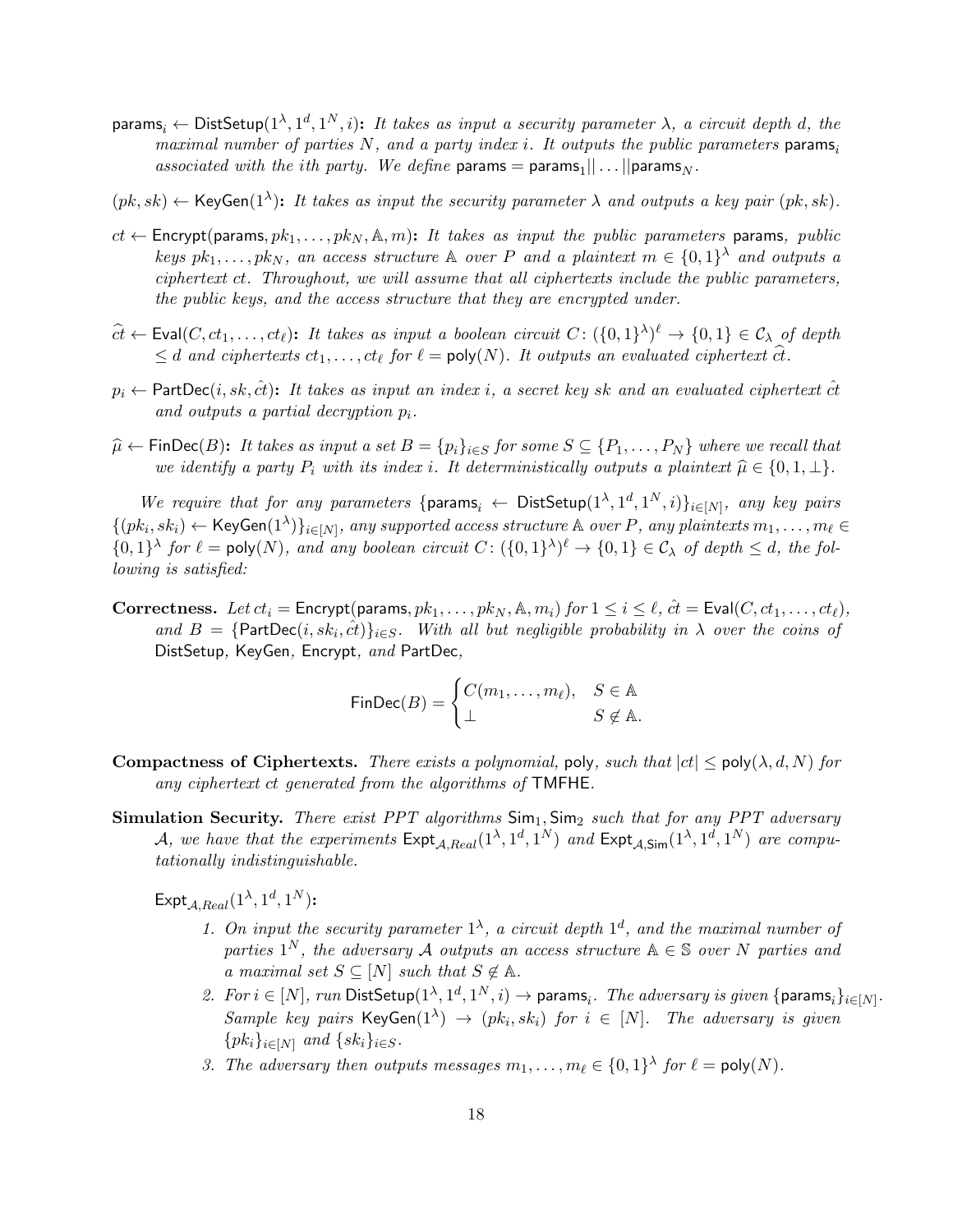- 4. params is set to the concatenation of the params, 's for  $i \in [N]$ . Let  $\mathcal{PK} = \{pk_i\}_{i \in [N]}$ . The adversary is given  $ct_i \leftarrow \mathsf{Enc}(\mathsf{params}, \mathcal{PK}, \mathbb{A}, m_i)$  for  $i \in [\ell].$
- 5. The adversary issues polynomially many queries of the form  $(C_k: (\{0,1\}^{\lambda})^{\ell} \to \{0,1\}),$  where  $C_k \in \mathcal{C}$ . Let the evaluated ciphertext be  $\hat{c}t_k \leftarrow$  $\textsf{Eval}(C_k, ct_1, \ldots, ct_\ell)$ . After each query, the adversary receives  $p_{i,k} \leftarrow \textsf{PartDec}(i, sk_i, \hat{ct}_k)$ for all  $i \in [N] \backslash S$ .
- 6. A outputs out. The output of the experiment is out.

 ${\sf Ext}_{{\cal A},Sim}(1^{\lambda},1^d,1^N)$ :

- 1. On input the security parameter  $1^{\lambda}$ , a circuit depth  $1^d$ , and the maximal number of parties  $1^N$ , the adversary A outputs an access structure  $\mathbb{A} \in \mathbb{S}$  over N parties and a maximal set  $S \subseteq [N]$  such that  $S \notin \mathbb{A}$ .
- 2. For  $i \in [N]$ , run DistSetup $(1^{\lambda}, 1^d, 1^N, i) \rightarrow$  params<sub>i</sub>. The adversary is given  $\{\text{params}_i\}_{i \in [N]}$ . Sample key pairs  $\mathsf{KeyGen}(1^\lambda) \rightarrow (pk_i, sk_i)$  for  $i \in [N]$ . The adversary is given  $\{pk_i\}_{i\in[N]}$  and  $\{sk_i\}_{i\in S}$ .
- 3. The adversary then outputs messages  $m_1, \ldots, m_\ell \in \{0, 1\}^\lambda$  for  $\ell = \text{poly}(N)$ .
- 4. params is set to the concatenation of the params, 's for  $i \in [N]$ . Let  $\mathcal{PK} = \{pk_i\}_{i \in [N]}$ . The adversary is given  $\{ct_i\}_{i\in[\ell]} \leftarrow \textsf{Sim}_1(\textsf{params}, \mathcal{PK}, \mathbb{A}).$
- 5. The adversary issues polynomially many queries of the form  $(C_k: (\{0,1\}^{\lambda})^{\ell} \to \{0,1\}),$  where  $C_k \in \mathcal{C}$ . Let the evaluated ciphertext be  $\hat{ct}_k \leftarrow$ Eval $(C_k, ct_1, \ldots, ct_\ell)$ . After each query, the adversary receives  $\{p_{i,k}\}_{i \notin S} \leftarrow \mathsf{Sim}_2(\mu_k, \hat{ct}_k, S, \{sk_i\}_{i \in S})$ where  $\mu_k = C_k(\{m_i\}_{i \in [\ell]}).$
- 6. A outputs out. The output of the experiment is out.

The security notion is inspired by the security definitions of multi-key FHE [\[MW16,](#page-56-1) [BHP17\]](#page-53-0) suitably adapted to the context of general access structures. Observe that the above definition captures both the semantic security of ciphertexts and the simulation security of partial decryptions.

Looking ahead to our MPC protocol, we will actually need some stronger guarantees from the TMFHE scheme, which adds complexity to the security definition. In our MPC protocol, the adversary is allowed to choose which honest parties abort in each round and is rushing, so he is allowed to control the randomness of corrupted parties as a function of the honest parties. We capture this by allowing the simulator of the TMFHE scheme to be stateful. Additionally, since the adversary in MPC is rushing, it is allowed to see the honest parameters/ciphertexts before it picks its parameters/ciphertexts.

The (more general) formal definition is given below.

**Definition 2** (Simulation Security of TMFHE). There exist stateful PPT algorithms  $Sim<sub>1</sub>$ ,  $Sim<sub>2</sub>$ such that for any PPT adversary A, the experiments  $\textsf{Expt}_{\mathcal{A},Real}(1^{\lambda}, 1^d, 1^n)$  and  $\textsf{Expt}_{\mathcal{A},Sim}(1^{\lambda}, 1^d, 1^n)$ defined below are computationally indistinguishable.

 $\mathsf{Expt}_{\mathcal{A},Real}(1^{\lambda}, 1^d, 1^n)$ :

1. On input the security parameter  $1^{\lambda}$ , a circuit depth  $1^d$ , and the maximal number of parties  $1^n$ , the adversary A outputs a number of parties  $N \leq n$ , a set  $S \subseteq [N]$  and an access structure  $A \in \mathbb{S}$  over N parties such that  $S \notin A$ .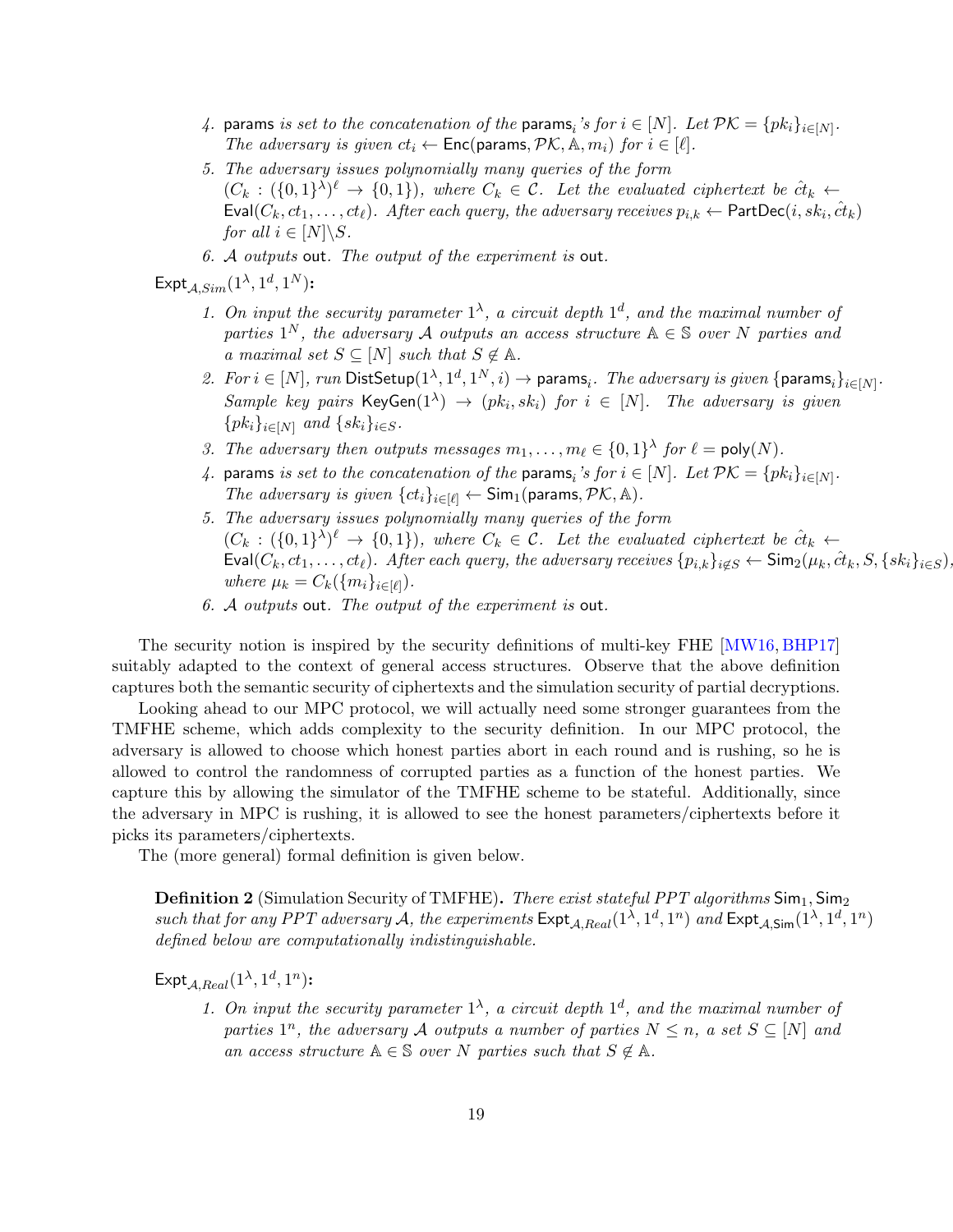- 2. For  $i \notin S$ , run DistSetup $(1^{\lambda}, 1^d, 1^N, i) \rightarrow$  params<sub>i</sub>. The adversary is given {params<sub>i</sub>}<sub>i</sub> $_{\notin S}$ . Sample key pairs  $\mathsf{KeyGen}(1^\lambda) \rightarrow (pk_i, sk_i)$  for  $i \notin S$ . The adversary is given  $\{pk_i\}_{i\notin S}$ .
- 3. For each  $i \in S$ , the adversary either outputs params<sub>i</sub> and randomness  $r_i^{\text{KeyGen}}$  $i$ <sup>ney</sup>used to generate  $(pk_i, sk_i)$  or  $\perp$ .
- 4. Let  $S_{\text{params}} \subseteq [N]$  be the set of parties  $P_i$  for which params<sub>i</sub> is defined and let  $S_1 =$  $S \cap S_{\text{params}}$ . The adversary then outputs messages  $m_1, \ldots, m_\ell \in \{0, 1\}^\lambda$  and a set  $L \subseteq S_{\text{params}}\backslash S_1$  of indices with  $|L| = \ell$  for some  $\ell \leq |S_{\text{params}}\backslash S_1|.$
- 5. params is set to the concatenation of the params<sub>i</sub>'s for  $i \in S_{\text{params}}$ . For  $i \in S_1$ , run  $\mathsf{KeyGen}(1^{\lambda}; r_i^{\mathsf{KeyGen}})$ <sup>KeyGen</sup>) to obtain  $(pk_i, sk_i)_{i \in S_1}$ . Let  $\mathcal{PK} = \{pk_i\}_{i \in S_{\text{params}}}$ . Let  $\mathbb{A}'$  be the restriction of A to the parties in S<sub>params</sub>. The adversary is given  $ct_i \leftarrow \text{Enc}(\text{params},$  $\mathcal{PK}, \mathbb{A}', m_i)$  for  $i \in L$ .
- 6. For all  $i \in S_1$ , the adversary either outputs a pair  $(m_i, r_i^{\text{Encrypt}})$  $\binom{energypt}{i}$  for a message  $m_i$  and randomness used for encryption  $r_i^{\text{Energy}}$ Encrypt or  $\perp$ . For the  $i \in S_1$  for which  $(m_i, r_i^{\text{Encrypt}})$  $\frac{\text{energy}}{i}$ is defined, set  $ct_i = \mathsf{Enc}(\mathsf{params}, \mathcal{PK}, \mathbb{A}', m_i; r_i^{\mathsf{Encrypt}}$  $i_i^{\text{energypt}}$ ). Let  $S_{ct} \subseteq S_{\text{params}}$  be the set of indices for which  $ct_i$  is defined.
- 7. The adversary issues polynomially many queries of the form  $(S'_k, S_{ct,k}, C_k: (\{0,1\}^{\lambda})^{s_k} \to \{0,1\}),$  where  $S'_k \subseteq S_{\text{params}} \backslash S_1$ ,  $S_{ct,k} \subseteq S_{ct}, C_k \in \mathcal{C}$ , and  $s_k = |S_{ct,k}| \leq |S_{ct}|$ . Let  $\mathcal{CT}_k = \{ct_i\}_{i \in S_{ct,k}}$  and let the evaluated ciphertext be  $\hat{ct}_k \leftarrow$ Eval $(C_k, \mathcal{CT}_k)$ . After each query, the adversary receives  $p_{i,k} \leftarrow \textsf{PartDec}(i, sk_i, \hat{ct}_k)$ for all  $i \in S'_k$ .
- 8. A outputs out. The output of the experiment is out.

 $\mathsf{Expt}_{\mathcal{A},\mathsf{Sim}}(1^{\lambda},1^d,1^n)$ :

- 1. On input the security parameter  $1^{\lambda}$ , a circuit depth  $1^d$ , and the maximal number of parties  $1^n$ , the adversary A outputs a number of parties  $N \leq n$ , a set  $S \subseteq [N]$  and an access structure  $A \in \mathbb{S}$  over N parties such that  $S \notin A$ .
- 2. For  $i \notin S$ , run DistSetup $(1^{\lambda}, 1^d, 1^N, i) \rightarrow$  params<sub>i</sub>. The adversary is given {params<sub>i</sub>}<sub>i</sub> $_{\notin S}$ . Sample key pairs  $\mathsf{KeyGen}(1^\lambda) \rightarrow (pk_i, sk_i)$  for  $i \notin S$ . The adversary is given  $\{pk_i\}_{i\not\in S}$ .
- 3. For each  $i \in S$ , the adversary either outputs params<sub>i</sub> and randomness  $r_i^{\text{KeyGen}}$  $i$ <sup>neyGen</sup> used to generate  $(pk_i, sk_i)$  or  $\perp$ .
- 4. Let  $S_{\text{params}} \subseteq [N]$  be the set of parties  $P_i$  for which params<sub>i</sub> is defined and let  $S_1 =$  $S \cap S_{\text{params}}$ . The adversary then outputs messages  $m_1, \ldots, m_\ell \in \{0, 1\}^\lambda$  and a set  $L \subseteq S_{\text{params}} \backslash S_1$  of indices with  $|L| = \ell$  for some  $\ell \leq |S_{\text{params}} \backslash S_1|$ .
- 5. params is set to the concatenation of the params<sub>i</sub>'s for  $i \in S_{\text{params}}$ . For  $i \in S_1$ , run KeyGen $(1^{\lambda};r_{i}^{\mathsf{KeyGen}})$ <sup>KeyGen</sup>) to obtain  $(pk_i, sk_i)_{i \in S_1}$ . Let  $\mathcal{PK} = \{pk_i\}_{i \in S_{\text{params}}}$ . Let  $\mathbb{A}'$  be the restriction of  $A$  to the parties in  $S_{\text{params}}$ .  $Run (\{ct_i\}_{i \in L}, \text{state}) \leftarrow \text{Sim}_1(\text{params}, \mathcal{PK},$  $\mathbb{A}', S_1, L$  and give  $\{ct_i\}_{i \in L}$  to the adversary.
- 6. For all  $i \in S_1$ , the adversary either outputs a pair  $(m_i, r_i^{\text{Encrypt}})$  $\binom{energypt}{i}$  for a message  $m_i$  and randomness used for encryption  $r_i^{\text{Energy}}$ Encrypt or  $\perp$ . For the  $i \in S_1$  for which  $(m_i, r_i^{\text{Encrypt}})$  $i^{\text{ncrypt}}$ is defined, set  $ct_i = \mathsf{Enc}(\mathsf{params}, \mathcal{PK}, \mathbb{A}', m_i; r_i^{\mathsf{Encrypt}}$  $i_i^{\text{energypt}}$ ). Let  $S_{ct} \subseteq S_{\text{params}}$  be the set of indices for which  $ct_i$  is defined.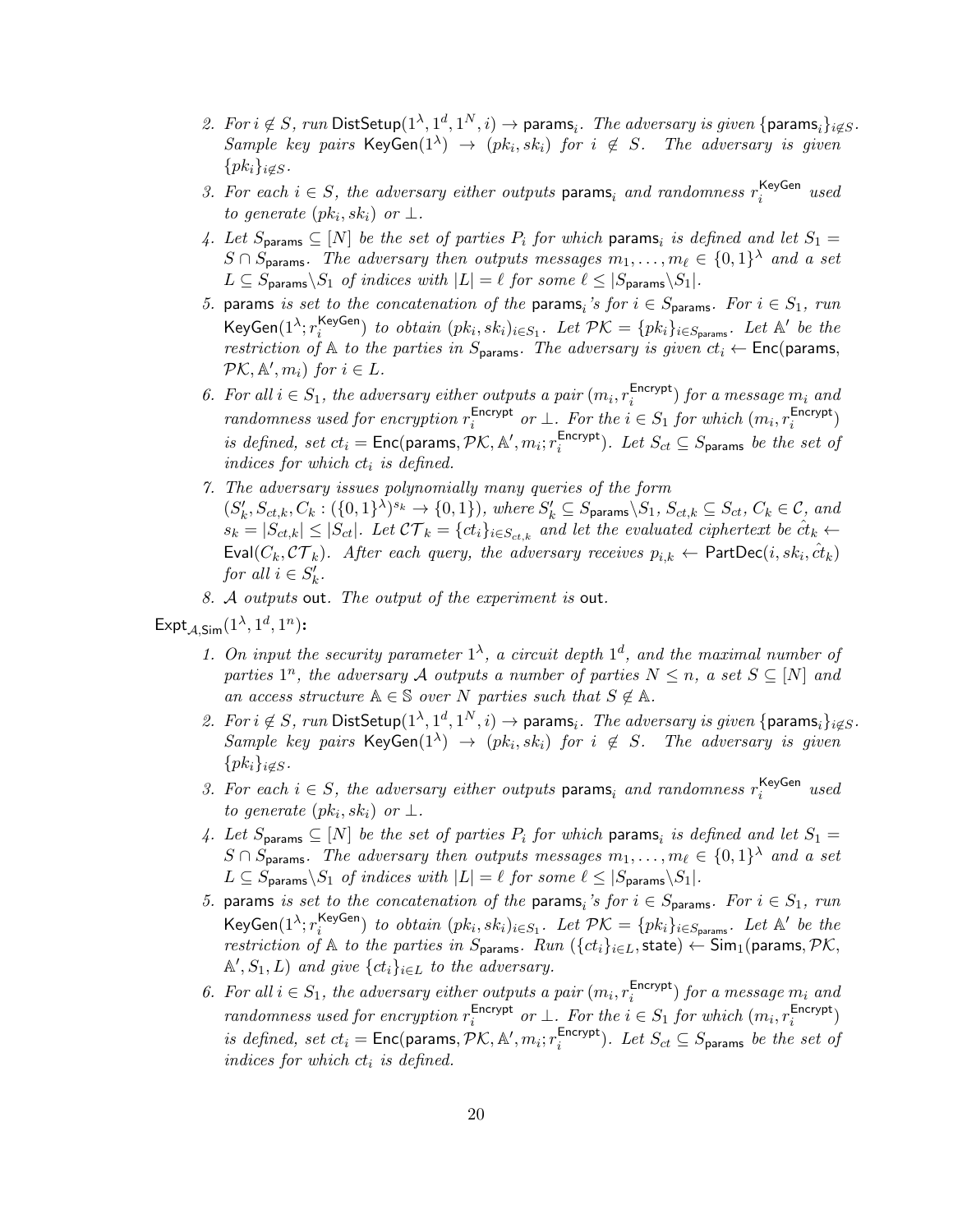7. The adversary issues polynomially many queries of the form

 $(S'_k, S_{ct,k}, C_k: (\{0,1\}^{\lambda})^{s_k} \to \{0,1\}),$  where  $S'_k \subseteq S_{\text{params}} \backslash S_1, S_{ct,k} \subseteq S_{ct}, C_k \in \mathcal{C},$ and  $s_k = |S_{ct,k}| \leq |S_{ct}|$ . Let  $\mathcal{CT}_k = \{ct_i\}_{i \in S_{ct,k}}$  and let the evaluated ciphertext be  $\hat{ct}_k \leftarrow$  Eval $(C_k, \mathcal{CT}_k)$ . After each query, the adversary receives  $\{p_{i,k}\}_{i\in S'_k}$   $\leftarrow$  $\mathsf{Sim}_2(\mathsf{state},\mu_k,\hat{ct}_k,S_1,S'_k,\{sk_i\}_{i\in S_1}), \ where \ \mu_k=C_k(\{m_i\}_{i\in S_{ct,k}}) \ \emph{if } S_1\cup S'_k\in \mathbb{A}^r \ and$  $\mu_k = \perp$  otherwise.

8. A outputs out. The output of the experiment is out.

Remark 1. Due to the notational complexity of the above security definition, we have restricted the definition to the case where there is at most a single message associated with each party  $P_i$ . This definition is sufficient for our applications of TMFHE to constructing MPC. However, the definition can be generalized to allow a polynomial number of messages associated with each party  $P_i$ , and the security proofs naturally extend to this setting.

### <span id="page-20-0"></span>5 Threshold Multi-Key FHE: Construction

In this section, we construct threshold multi-key FHE as defined in [Section 4.](#page-16-1) Formally, we show the following.

Theorem 4 (TMFHE). Assuming LWE, there exists a secure threshold multi-key FHE scheme for the class of access structures  $\{0, 1\}$ -LSSSD. In particular, there exists a secure TMFHE scheme for any access structure induced by a monotone boolean formula and any t out of N access structure.

We use several ingredients. First, we initialize a multi-key FHE scheme using the construction in [\[BHP17\]](#page-53-0). Then, we utilize the techniques in the construction of threshold FHE in  $[JRS17]^{6}$  $[JRS17]^{6}$  $[JRS17]^{6}$  $[JRS17]^{6}$ , which shows how to transform a generic FHE scheme satisfying several properties into a threshold FHE scheme. We observe that the multi-key FHE construction of  $[BHP17]$  is "compatible" with the thresholdizing transformation described in [\[JRS17\]](#page-56-14). Finally, we use a public key encryption scheme to tie everything together.

In more detail, examining the construction of [\[JRS17\]](#page-56-14), we note that it is compatible with a generic FHE scheme where :

- 1. The secret key sk is a vector in  $\mathbb{Z}_q^m$  for some prime q.
- 2. The decryption function Dec can be broken into two algorithms  $\textsf{Dec}_0, \textsf{Dec}_1$  where  $\textsf{Dec}_0(sk, ct)$ computes a linear function in sk and ct to output  $\mu\left[q/2\right]+e$  for some bounded error  $e \in$  $[-E, E]$  with  $E \ll q$ , where ct is an encryption of  $\mu$ . Dec<sub>1</sub> then takes this resulting value and rounds to recover  $\mu$ .

We note that the construction of multi-key FHE in [\[BHP17\]](#page-53-0) satisfies these required properties. Furthermore, it satisfies the following additional properties that will be useful to note in the construction.

1. An evaluated ciphertext  $\hat{c}t$  that encrypts a bit  $\mu$  with respect to public keys  $pk_1, \ldots, pk_\ell$  is a matrix that satisfies

 $\vec{s} \cdot \hat{ct} \approx u\vec{s} \cdot G$ 

<sup>&</sup>lt;sup>6</sup>We note that the work of Boneh et al.  $[BGG^+18]$  $[BGG^+18]$  is a merge of [\[JRS17\]](#page-56-14) and [\[BGGK17\]](#page-53-13).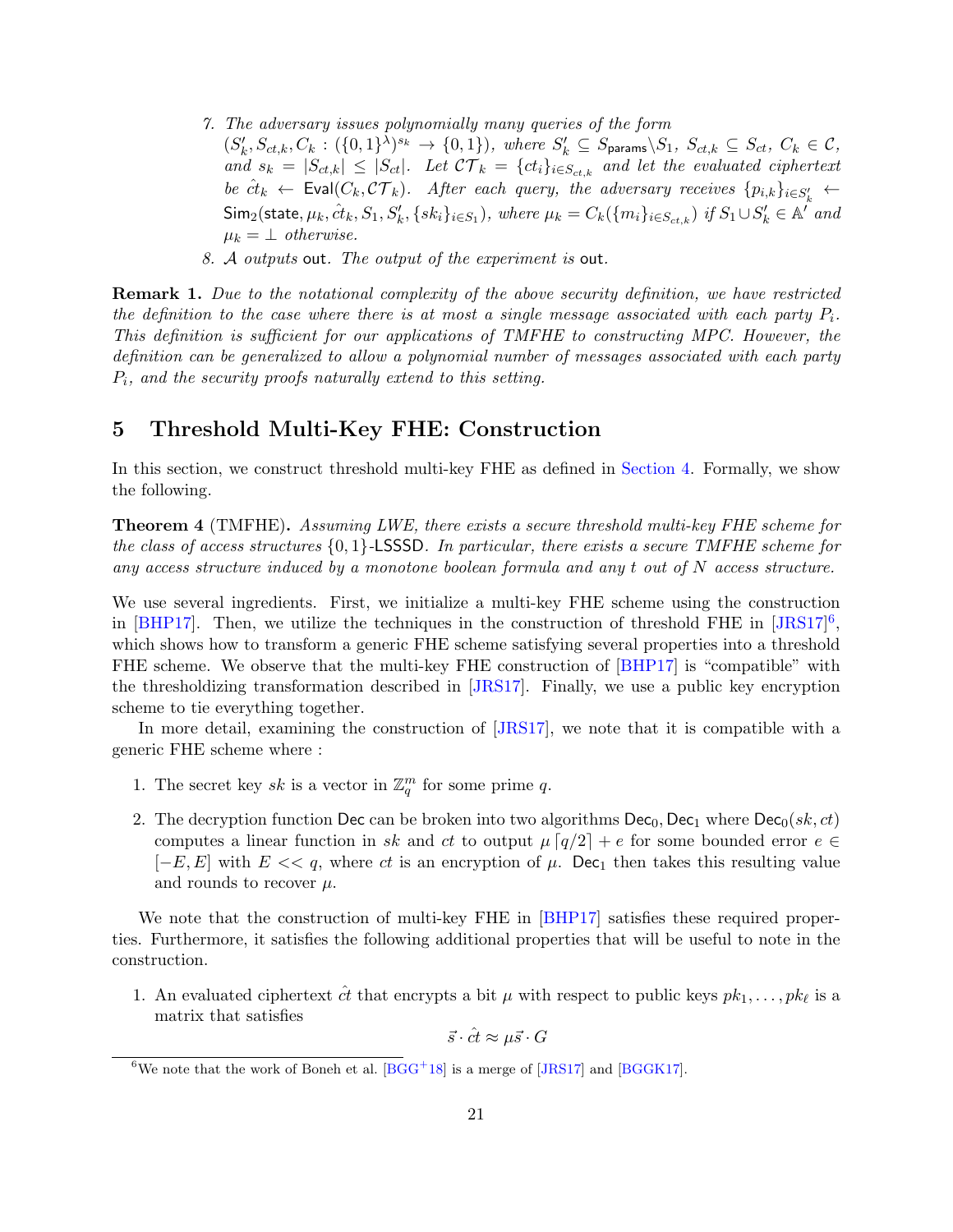for a gadget matrix G and  $\vec{s} = (sk_1|| \dots || sk_\ell)$ , where  $sk_i$  is the secret key corresponding to public key  $pk_i$ . Each  $sk_i$  is of the form  $(s_i||1)$ .

2. There exists a low-norm vector  $\vec{v}$  such that  $G\vec{v} = (0, 0, \ldots, \lceil q/2 \rceil)^T$ . Decryption proceeds by evaluating  $\vec{s} \cdot \hat{ct} \cdot \vec{v}$  and then outputs 1 if the resulting value is closer to  $\lceil q/2 \rceil$  than 0 and 0 otherwise.

Furthermore, [\[JRS17\]](#page-56-14) shows the following result.

**Theorem 5** (  $[JRS17]$ ). For any access structure A on N parties induced by a monotone boolean formula, there exists a  $\{0,1\}$ -LSSSD scheme of a vector  $s \in \mathbb{Z}_q^m$  where each party P receives at most w shares of the form  $s_i \in \mathbb{Z}_q^m$  for  $w = \text{poly}(N)$ .

### <span id="page-21-0"></span>5.1 Construction

Let MFHE = (DistSetup, KeyGen, Enc, Eval, PartDec, FinDec) be a multi-key FHE scheme instantiated with the construction in  $[BHP17]$ . Let  $PKE = (Setup, Enc, Dec)$  be a public-key encryption scheme. Let  $\chi^{sm}$  denote the uniform distribution on the interval  $[-E_{sm}, E_{sm}]$  for a value  $E_{sm}$  to be determined.

Our threshold multi-key FHE construction TMFHE is given as follows:

DistSetup $(1^{\lambda}, 1^d, 1^N, i)$ : Run MFHE.DistSetup $(1^{\lambda}, 1^d, 1^N, i) \rightarrow$  params<sub>i</sub> and output params<sub>i</sub>.

KeyGen(1<sup> $\lambda$ </sup>): Run PKE.Setup(1<sup> $\lambda$ </sup>)  $\rightarrow$  (*pk*, *sk*) and output (*pk*, *sk*).

Encrypt(params,  $pk_1, \ldots, pk_N, \mathbb{A}, m$ ): Run MFHE.KeyGen(params)  $\to$  (fpk, fsk). Compute {fsk $_{i,j}$ }<sub>i∈[N],j∈[w]</sub> for some  $w = \text{poly}(N)$  by applying the  $\{0, 1\}$ -LSSSD scheme associated with A to fsk to. Set  $ct' \leftarrow \mathsf{MFHE}.\mathsf{Enc}(\mathsf{fpk}, m)$  and for  $i \in [N]$ , set  $ct_i = \mathsf{PKE}.\mathsf{Enc}(pk_i, \{\mathsf{fsk}_{i,j}\}_{j \in [w]})$ . Output

$$
ct = (ct', ct_1, \ldots, ct_N).
$$

 $Eval(C, ct_1, \ldots, ct_\ell)$ : Parse  $ct_i$  as  $(ct'_i, ct_{i,1}, \ldots, ct_{i,N})$ . Let fpk<sub>i</sub> be the MFHE public key associated with  $ct_i'$ . Run MFHE.Eval $(C, ct_1', \ldots, ct_\ell') \rightarrow \hat{ct}^{\prime}$ . Output

$$
\hat{ct} = (\hat{ct}', \{ct_{i,j}\}_{(i,j) \in [\ell] \times [N]}).
$$

 $\textsf{PartDec}(i, sk, \hat{ct})$ : Parse  $\hat{ct}$  as  $(\hat{ct}', \{ct_{k,j}\}_{(k,j)\in[\ell]\times[N]}).$  For every  $k \in [\ell],$  run PKE.Dec $(sk, ct_{k,i}) \rightarrow$  $\{\mathsf{fsk}_{k,i,j}\}_{j\in[w]}$ . For  $t\in[w]$ , compute

$$
(\mathsf{fsk}_{1,i,t} || \mathsf{fsk}_{2,i,t} || \ldots || \mathsf{fsk}_{\ell,i,t}) \cdot c\mathring{\mathcal{t}}' \cdot \mathring{\mathcal{v}} + e^{sm}_t \rightarrow p'_t,
$$

where  $e_i^{sm} \leftarrow \chi^{sm}$  and  $\vec{v}$  is the low-norm vector used for decryption in [\[BHP17\]](#page-53-0) described above. Output  $p_i = (i, \{p'_t\}_{t \in [w]})$ .

FinDec(B): Parse B as  $\{(i, \{p'_t\}_{t\in [w]})\}_{i\in S}$  for some set S of indices. If  $S \notin A$ , output  $\bot$ . If  $S \in A$ , apply the  $\{0,1\}$ -LSSSD reconstruction to get  $\approx \hat{\mu}$  [q/2]. Then, round to recover  $\hat{\mu}$ .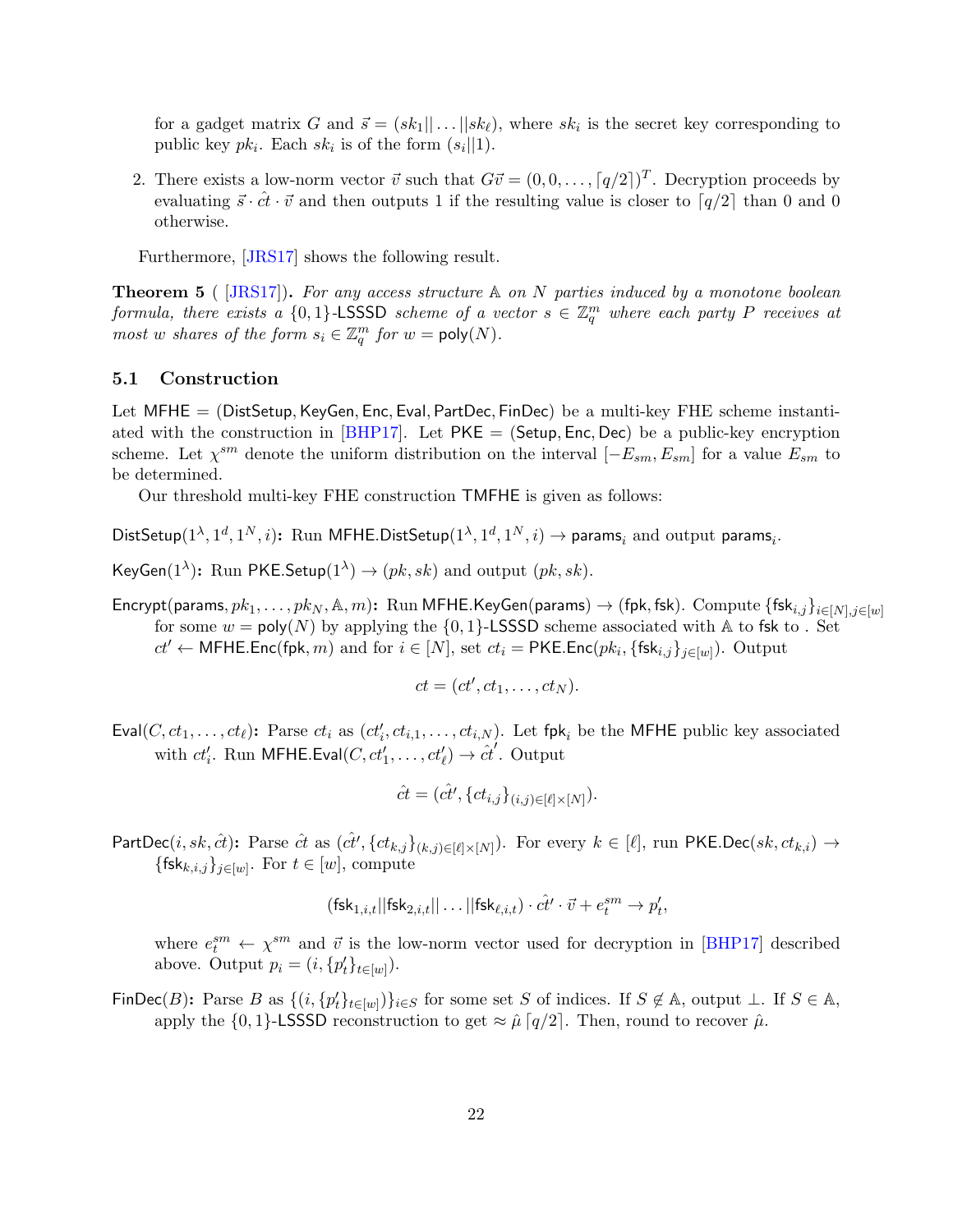#### Correctness and Compactness

Correctness follows from the correctness of the underlying MFHE scheme and the {0, 1}-LSSSD scheme. Let  $\hat{ct}$  be a correctly generated evaluated ciphertext with MFHE ciphertext component  $ct'$ and let  $B = \{p_i\}_{i \in S} = \{\textsf{PartDec}(i, sk_i, \hat{ct})\}_{i \in S}$  for some set of parties S as specified in the definition of correctness. If  $S \notin A$ , then  $\text{FinDec}(B) = \perp$  as desired. If  $S \in A$ , then by the correctness of the {0, 1}-LSSSD reconstruction procedure, there exists some subset of shares that sum to the secret. In other words, given  $\{p_i\}_{i\in S} = \{(i, \{p'_{i,t}\}_{t\in [w]})\}_{i\in S}$ , there exist sets  $W_i \subseteq [w]$  such that

$$
\sum_{i\in[N]}\sum_{t\in W_i}p'_{i,t}=(\mathsf{fsk}_1||\mathsf{fsk}_2||\ldots||\mathsf{fsk}_N)\cdot c\mathring{\boldsymbol{t}}'\cdot\vec{v}+\sum_{i\in[N]}\sum_{t\in W_i}e_{i,t}^{sm}.
$$

Note that this reconstruction procedure works even with the concatenation of secrets and multiplying by  $c\hat{t}'$  because each of the fsk<sub>i</sub>'s is shared with respect to the same secret sharing scheme and the reconstruction procedure is linear. This gives

$$
\mu\left\lceil q/2\right\rceil+e+\sum_{i\in[N]}\sum_{t\in W_i}e_{i,t}^{sm},
$$

where  $e$  is the error incurred by the underlying MFHE scheme. If

$$
\left| e + \sum_{i \in [N]} \sum_{t \in W_i} e_{i,t}^{sm} \right| < q/4,
$$

then rounding will correctly recover  $\mu$ . Since e is sampled from an E-bounded distribution and each  $e_{i,t}^{sm}$  from an  $E_{sm}$ -bounded one, if  $E + NwE_{sm} < q/4$ , then correctness will be satisfied.

Compactness follows immediately from the construction and the compactness of the underlying schemes.

**Instantiation.** In order for correctness to hold, we required that  $E + NwE_{sm} < q/4$ . For security, we required that  $NwE/E_{sm} = \text{negl}(\lambda)$ . Recall that  $w = \text{poly}(N)$ . Let  $W = \text{poly}(N)$  be an upper bound for the set of access structures supported by the scheme. Then, setting  $E/E_{sm} < \lambda^{-\log_2 \lambda}$ and  $E_{sm} < q/8NW$  gives us an instantiation that satisfies both correctness and security. The MFHE scheme of [\[BHP17\]](#page-53-0) can be instantiated with such properties assuming a variant of the learning with errors assumption, which is as hard as approximating the shortest vector problem to within a subexponential factor.

### <span id="page-22-0"></span>5.2 Security

For notational simplicity, we will prove security in the game where the adversary only submits a single circuit  $C$ . The proof naturally extends to the full definition where the adversary is allowed to submit polynomially many circuits, due to the adaptive nature of the result in Proposition [1.](#page-60-1) We make a note in the proof showing this extension. We will prove security via a series of hybrid games. We use red text to denote the difference between the current hybrid and the previous one. One thing to note is that in the security game, each party generates their parameters params, with respect to the number of parties  $N$ . However, some parties may abort and not output any parameters, which leads to encryption being done with respect to a set of parties of size  $N' \leq N$ . Therefore, it is necessary for parameters generated with respect to N parties to be able to be used for encryptions with respect to  $N'$  parties. This is not an issue in our construction because we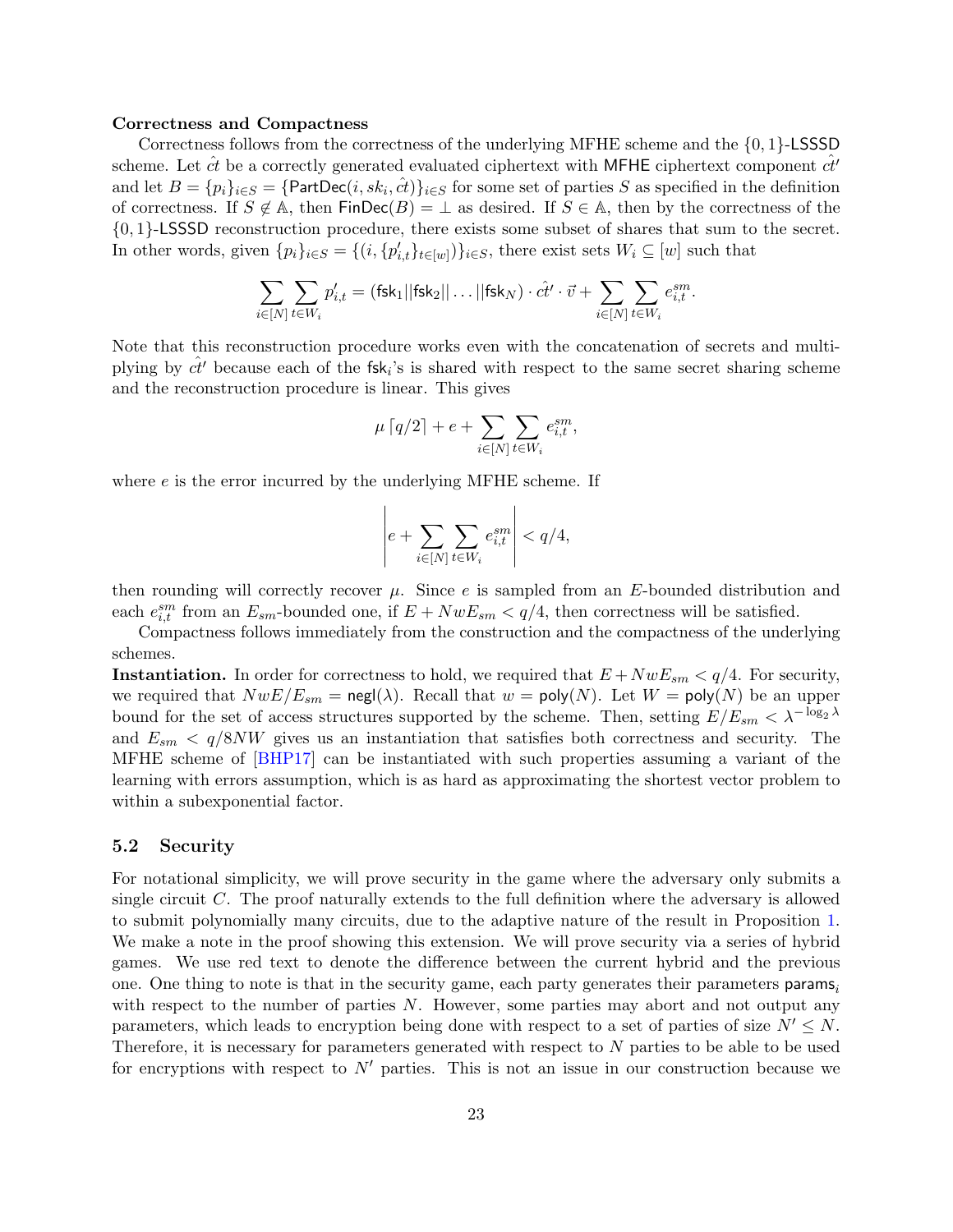observe that the params, of each party in the MFHE construction in  $[BHP17]$  and, therefore, also in our TMFHE construction, are simply random matrices  $A_i$  of a size dependent on N. Therefore, truncating the matrix to the appropriate size for a scheme with  $N'$  parties is equivalent to having run the distributed setup algorithm for  $N'$  parties.

 $H_yb_0$ : This is the same as the "real" experiment. Namely,

 $\mathsf{Hyb}_0(1^\lambda,1^d,1^n)=\mathsf{Expt}_{\mathcal{A},Real}(1^\lambda,1^d,1^n)$ :

- 1. On input the security parameter  $1^{\lambda}$ , a circuit depth  $1^d$ , and the maximal number of parties  $1^n$ , the adversary A outputs a number of parties  $N \leq n$ , a set  $S \subseteq [N]$  and an access structure  $A \in \mathbb{S}$  over N parties such that  $S \notin A$ .
- 2. For  $i \notin S$ , run DistSetup $(1^{\lambda}, 1^d, 1^N, i) \rightarrow$  params<sub>i</sub>. The adversary is given  $\{\mathsf{params}_i\}_{i \notin S}$ . Sample key pairs KeyGen $(1^{\lambda}) \rightarrow (pk_i, sk_i)$  for  $i \notin S$ . The adversary is given  $\{pk_i\}_{i \notin S}$ .
- 3. For each  $i \in S$ , the adversary either outputs params<sub>i</sub> and randomness  $r_i^{\text{KeyGen}}$  $i$ <sup>neyGen</sup> used to generate  $(pk_i, sk_i)$  or  $\perp$ .
- 4. Let  $S_{\text{params}} \subseteq [N]$  be the set of parties  $P_i$  for which params<sub>i</sub> is defined and let  $S_1 =$  $S \cap S_{\text{params}}$ . The adversary then outputs messages  $m_1, \ldots, m_\ell \in \{0, 1\}^{\lambda}$  and a set  $L \subseteq$  $S_{\text{params}}\setminus S_1$  of indices with  $|L| = \ell$  for some  $\ell \leq |S_{\text{params}}\setminus S_1|$ .
- 5. params is set to the concatenation of the params<sub>i</sub>'s for  $i \in S_{\text{params}}$ . For  $i \in S_1$ , run KeyGen $(1^{\lambda}; r_i^{\text{KeyGen}})$ <sup>KeyGen</sup>) to obtain  $(pk_i, sk_i)_{i \in S_1}$ . Let  $\mathcal{PK} = \{pk_i\}_{i \in S_{\text{params}}}$ . Let A' be the restriction of A to the parties in  $S_{\text{params}}$ . The adversary is given  $ct_i \leftarrow \text{Enc}(\text{params}, \mathcal{PK},$  $\mathbb{A}', m_i$  for  $i \in L$ .
- 6. For all  $i \in S_1$ , the adversary either outputs a pair  $(m_i, r_i^{\text{Encrypt}})$  $\binom{\text{energy}}{i}$  for a message  $m_i$  and randomness used for encryption  $r_i^{\text{Encrypt}}$ Encrypt or  $\bot$ . For the  $i \in S_1$  for which  $(m_i, r_i^{\text{Encrypt}})$  $i^{\text{ncrypt}}$ ) is defined, set  $ct_i = \mathsf{Enc}(\mathsf{params}, \mathcal{PK}, \mathbb{A}', m_i; r_i^{\mathsf{Encrypt}}$  $i_i^{\text{energypt}}$ ). Let  $S_{ct} \subseteq S_{\text{params}}$  be the set of indices for which  $ct_i$  is defined.
- 7. The adversary outputs a circuit  $C: (\{0,1\}^{\lambda})^s \to \{0,1\}$  along with a subset  $S'_{ct} \subseteq S_{ct}$ with  $C \in \mathcal{C}$  and  $s = |S'_{ct}| \leq |S_{ct}|$ . Let  $\mathcal{CT} = \{ct_i\}_{i \in S'_{ct}}$  and let the evaluated ciphertext be  $\hat{ct} \leftarrow \text{Eval}(C, \mathcal{CT})$ .
- 8. The adversary outputs a set  $S' \subseteq S_{\text{params}} \backslash S_1$ . For all  $i \in S'$ , the adversary is given  $p_i \leftarrow \mathsf{PartDec}(i, sk_i, \hat{ct}).$
- 9. A outputs out. The output of the experiment is out.

 $Hyb_1$ : This is the same as  $Hyb_0$  except we expand the TMFHE encryption and partial decryption procedures according to our construction.

 $\mathsf{Hyb}_1(1^\lambda,1^d,1^n)$ :

1. On input the security parameter  $1^{\lambda}$ , a circuit depth  $1^d$ , and the maximal number of parties  $1^n$ , the adversary A outputs a number of parties  $N \leq n$ , a set  $S \subseteq [N]$  and an access structure  $A \in \mathbb{S}$  over N parties such that  $S \notin A$ .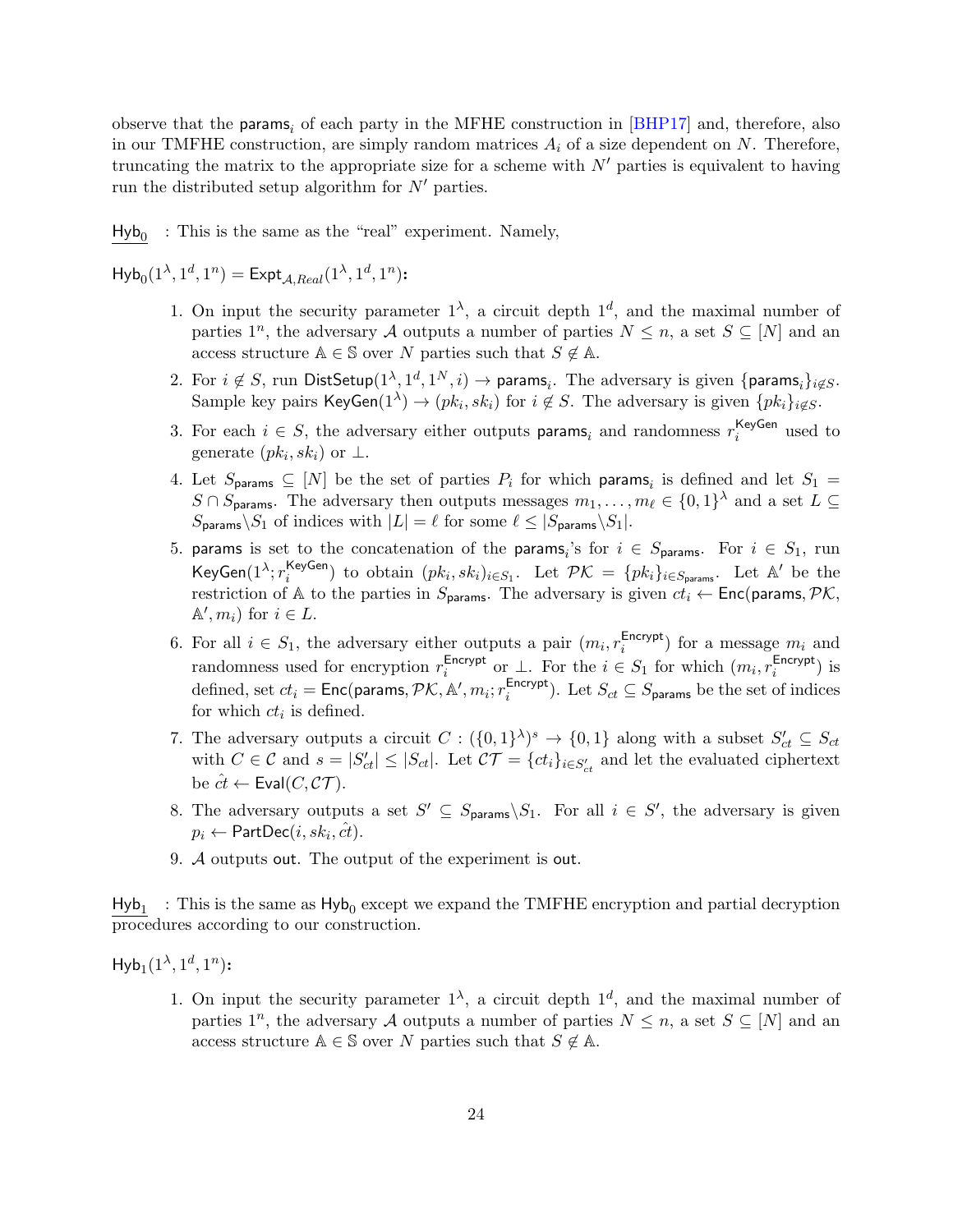- 2. For  $i \notin S$ , run DistSetup $(1^{\lambda}, 1^d, 1^N, i) \rightarrow$  params<sub>i</sub>. The adversary is given  $\{\mathsf{params}_i\}_{i \notin S}$ . Sample key pairs KeyGen $(1^{\lambda}) \rightarrow (pk_i, sk_i)$  for  $i \notin S$ . The adversary is given  $\{pk_i\}_{i \notin S}$ .
- 3. For each  $i \in S$ , the adversary either outputs params<sub>i</sub> and randomness  $r_i^{\text{KeyGen}}$  $i$ <sup>neyGen</sup> used to generate  $(pk_i, sk_i)$  or  $\perp$ .
- 4. Let  $S_{\text{params}} \subseteq [N]$  be the set of parties  $P_i$  for which params<sub>i</sub> is defined and let  $S_1 =$  $S \cap S_{\text{params}}$ . The adversary then outputs messages  $m_1, \ldots, m_\ell \in \{0, 1\}^{\lambda}$  and a set  $L \subseteq$  $S_{\text{params}}\S_1$  of indices with  $|L| = \ell$  for some  $\ell \leq |S_{\text{params}}\S_1|.$
- 5. params is set to the concatenation of the params<sub>i</sub>'s for  $i \in S_{\text{params}}$ . For  $i \in S_1$ , run KeyGen $(1^{\lambda}; r_i^{\text{KeyGen}})$ <sup>KeyGen</sup>) to obtain  $(pk_i, sk_i)_{i \in S_1}$ . Let  $\mathcal{PK} = \{pk_i\}_{i \in S_{\text{params}}}$ . Let A' be the restriction of  $A$  to the parties in  $S_{\text{params}}$ .

For  $i \in L$ , run MFHE.KeyGen(params)  $\rightarrow$  (fpk<sub>i</sub>, fsk<sub>i</sub>). Apply the secret sharing scheme associated with A' to fsk<sub>i</sub> to arrive at  $\{\textsf{fsk}_{i,j,k}\}_{j\in S_{\text{params}},k\in[w]}$  for some  $w = \text{poly}(n)$ . Set  $ct'_{i} \leftarrow \mathsf{MFHE}.\mathsf{Enc}(\mathsf{fpk}_{i}, m_{i})$  and for  $j \in S_{\mathsf{params}}$ , set  $ct_{i,j} = \mathsf{PKE}.\mathsf{Enc}(pk_{j}, \{\mathsf{fsk}_{i,j,k}\}_{k \in [w]})$ . The adversary is given

$$
ct_i = (ct_i', \{ct_{i,j}\}_{j \in S_{\text{params}}}).
$$

- 6. For all  $i \in S_1$ , the adversary either outputs a pair  $(m_i, r_i^{\text{Encrypt}})$  $\binom{\text{energypt}}{i}$  for a message  $m_i$  and randomness used for encryption  $r_i^{\text{Encrypt}}$ Encrypt or  $\bot$ . For the  $i \in S_1$  for which  $(m_i, r_i^{\text{Encrypt}})$  $i^{\text{ncrypt}}$ ) is  $\mathrm{defined,}\ \mathrm{set}\; ct_i = \mathsf{Enc}(\mathsf{params}, \mathcal{PK}, \mathbb{A}', m_i; r_i^{\mathsf{Encrypt}}$  $i_i^{\text{energypt}}$ ). Let  $S_{ct} \subseteq S_{\text{params}}$  be the set of indices for which  $ct_i$  is defined.
- 7. The adversary outputs a circuit  $C: (\{0,1\}^{\lambda})^s \to \{0,1\}$  along with a subset  $S'_{ct} \subseteq S_{ct}$ with  $C \in \mathcal{C}$  and  $s = |S'_{ct}| \leq |S_{ct}|$ . Let  $\mathcal{CT} = \{ct_i\}_{i \in S'_{ct}}$  and let the evaluated ciphertext be  $\hat{ct} \leftarrow \text{Eval}(C, \mathcal{CT})$ .
- 8. The adversary outputs a set  $S' \subseteq S_{\text{params}} \backslash S_1$ .

Parse  $\hat{ct}$  as  $(\hat{ct}', \{ct_{i,j}\}_{(i,j)\in S'_{ct}\times S_{\text{params}}})$ . Define  $S_{\text{shares}}$  as the set of all the indices of the secret shares corresponding to the parties in  $S_1$  under the secret sharing scheme associated with A'. Notationally, these are  $\{(j,k)\}_{j\in S_1,k\in[w]}$ . Define  $S'_{\text{shares}}$  in an analogous manner for the set S'. For  $(i, j) \in S'_{ct}\backslash L \times S_1$ , decrypt  $ct_{i,j}$  using  $sk_j$  to recover  $\{\mathsf{fsk}_{i,j,k}\}_{i \in S'_{ct} \setminus L, j \in S_1, k \in [w]}$ . For  $(j, k) \in S'_{\mathsf{shares}}$ , compute

$$
\tilde{p}_{j,k} = (\mathsf{fsk}_{I_1,j,k} || \mathsf{fsk}_{I_2,j,k} || \ldots || \mathsf{fsk}_{I_s,j,k}) \cdot \hat{ct}' \cdot \vec{v},
$$

where  $\vec{v}$  is the low-norm vector used for decryption in [\[BHP17\]](#page-53-0) and the  $I_i$ 's are the ordered sequence of indices in  $S'_{ct}$ . Then, for  $(j, k) \in S'_{\text{shares}}$ , set

$$
p'_{j,k} = \tilde{p}_{j,k} + e^{sm}_{j,k},
$$

where  $e_{j,k}^{sm} \leftarrow \chi^{sm}$ . For all  $j \in S'$ , give the adversary

$$
p_j = (j, \{p'_{j,k}\}_{k \in [w]}).
$$

9. A outputs out. The output of the experiment is out.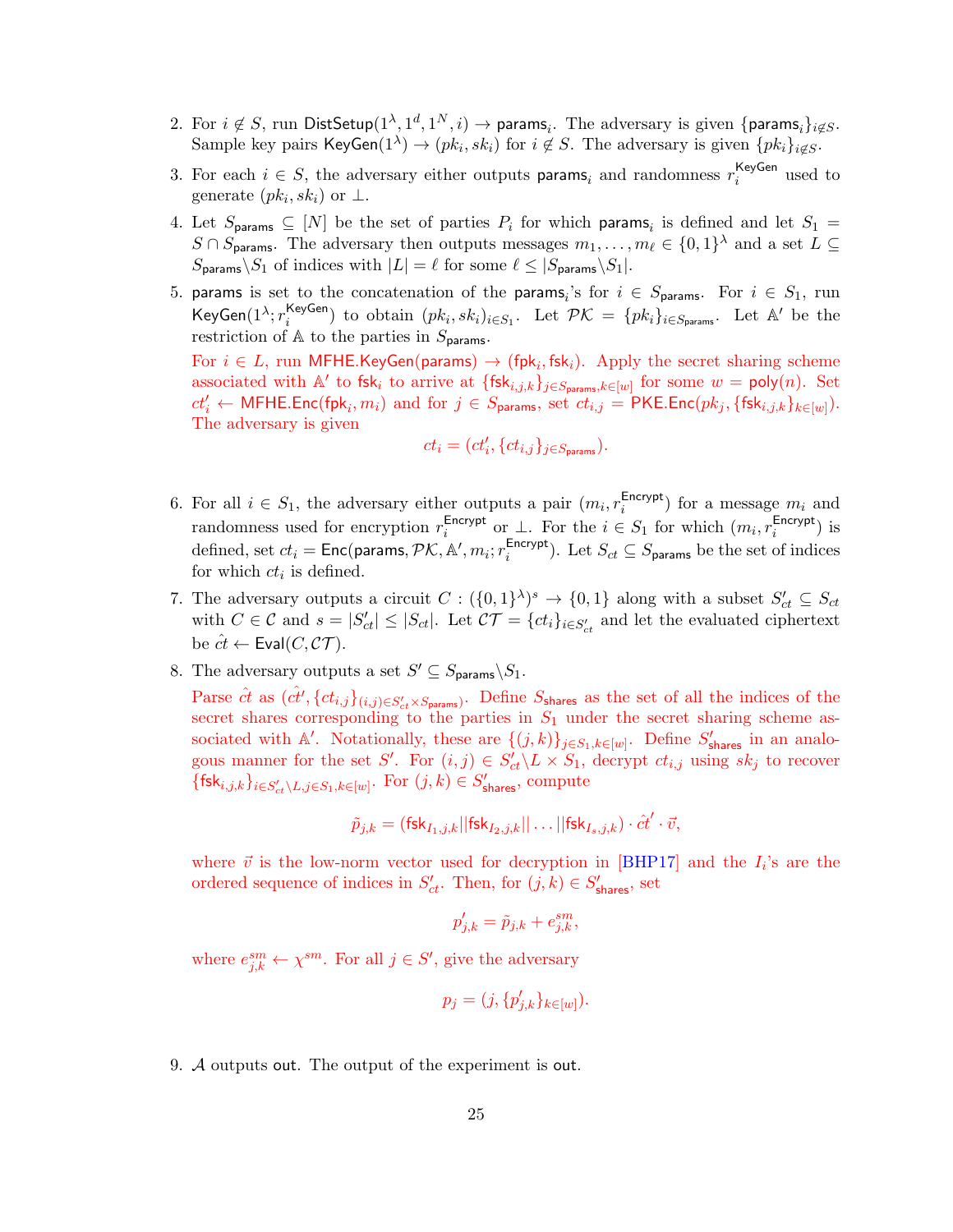$\text{Hyb}_2$ : This is the same as  $\text{Hyb}_1$  except that for all  $i \in L, j \notin S_1$ , we set the encrypted  $\textsf{fsk}_{i,j,k}$ 's to 0. Note that these are the secret shares that the adversary is not able to recover.

 $\mathsf{Hyb}_2(1^\lambda,1^d,1^n)$ :

- 1. On input the security parameter  $1^{\lambda}$ , a circuit depth  $1^d$ , and the maximal number of parties  $1^n$ , the adversary A outputs a number of parties  $N \leq n$ , a set  $S \subseteq [N]$  and an access structure  $A \in \mathbb{S}$  over N parties such that  $S \notin A$ .
- 2. For  $i \notin S$ , run DistSetup $(1^{\lambda}, 1^d, 1^N, i) \rightarrow$  params<sub>i</sub>. The adversary is given  $\{\mathsf{params}_i\}_{i \notin S}$ . Sample key pairs KeyGen $(1^{\lambda}) \rightarrow (pk_i, sk_i)$  for  $i \notin S$ . The adversary is given  $\{pk_i\}_{i \notin S}$ .
- 3. For each  $i \in S$ , the adversary either outputs params<sub>i</sub> and randomness  $r_i^{\text{KeyGen}}$  $i$ <sup>neyGen</sup> used to generate  $(pk_i, sk_i)$  or  $\perp$ .
- 4. Let  $S_{\text{params}} \subseteq [N]$  be the set of parties  $P_i$  for which params<sub>i</sub> is defined and let  $S_1 =$ S ∩ S<sub>params</sub>. The adversary then outputs messages  $m_1, \ldots, m_\ell \in \{0, 1\}^{\lambda}$  and a set  $L \subseteq$  $S_{\text{params}}\S_1$  of indices with  $|L| = \ell$  for some  $\ell \leq |S_{\text{params}}\S_1|.$
- 5. params is set to the concatenation of the params<sub>i</sub>'s for  $i \in S_{\text{params}}$ . For  $i \in S_1$ , run KeyGen $(1^{\lambda}; r_i^{\text{KeyGen}})$ <sup>KeyGen</sup>) to obtain  $(pk_i, sk_i)_{i \in S_1}$ . Let  $\mathcal{PK} = \{pk_i\}_{i \in S_{\text{params}}}$ . Let A' be the restriction of  $A$  to the parties in  $S_{\text{params}}$ .

For  $i \in L$ , run MFHE.KeyGen(params)  $\rightarrow$  (fpk<sub>i</sub>, fsk<sub>i</sub>). Apply the secret sharing scheme associated with A' to fsk<sub>i</sub> to arrive at  $\{\textsf{fsk}_{i,j,k}\}_{j\in S_{\textsf{params}},k\in[w]}$  for some  $w = \textsf{poly}(n)$ . Set  $ct'_i \leftarrow \mathsf{MFHE}.\mathsf{Enc}(\mathsf{fpk}_i, m_i)$  and for  $j \in S_{\mathsf{params}}$ , set  $ct_{i,j} = \mathsf{PKE}.\mathsf{Enc}(pk_j, \{\mathsf{fsk}_{i,j,k}\}_{k \in [w]})$  if  $j \in S_1$  and  $ct_{i,j} = \text{PKE}$ . Enc $(pk_j, 0)$  if  $j \notin S_1$ , where 0 is an all 0 encryption of the same length as w secret key shares. The adversary is given

$$
ct_i = (ct_i', \{ct_{i,j}\}_{j \in S_{\text{params}}}).
$$

- 6. For all  $i \in S_1$ , the adversary either outputs a pair  $(m_i, r_i^{\text{Energy}})$  for a message  $m_i$  and i randomness used for encryption  $r_i^{\text{Encrypt}}$ Encrypt or  $\bot$ . For the  $i \in S_1$  for which  $(m_i, r_i^{\text{Encrypt}})$  $i^{\text{ncrypt}}$ ) is defined, set  $ct_i = \mathsf{Enc}(\mathsf{params}, \mathcal{PK}, \mathbb{A}', m_i; r_i^{\mathsf{Encrypt}}$  $i_i^{\text{energypt}}$ ). Let  $S_{ct} \subseteq S_{\text{params}}$  be the set of indices for which  $ct_i$  is defined.
- 7. The adversary outputs a circuit  $C: (\{0,1\}^{\lambda})^s \to \{0,1\}$  along with a subset  $S'_{ct} \subseteq S_{ct}$ with  $C \in \mathcal{C}$  and  $s = |S'_{ct}| \leq |S_{ct}|$ . Let  $\mathcal{CT} = \{ct_i\}_{i \in S'_{ct}}$  and let the evaluated ciphertext be  $ct \leftarrow \text{Eval}(C, \mathcal{CT})$ .
- 8. The adversary outputs a set  $S' \subseteq S_{\text{params}} \backslash S_1$ .

Parse  $\hat{ct}$  as  $(\hat{ct}', \{ct_{i,j}\}_{(i,j)\in S'_{ct}\times S_{\text{params}}})$ . Define  $S_{\text{shares}}$  as the set of all the indices of the secret shares corresponding to the parties in  $S_1$  under the secret sharing scheme associated with A'. Notationally, these are  $\{(j,k)\}_{j\in S_1,k\in[w]}$ . Define  $S'_{\text{shares}}$  in an analogous manner for the set S'. For  $(i, j) \in S'_{ct} \backslash L \times S_1$ , decrypt  $ct_{i,j}$  using  $sk_j$  to recover  $\{\mathsf{fsk}_{i,j,k}\}_{i \in S'_ct \setminus L, j \in S_1, k \in [w]}$ . For  $(j, k) \in S'_\mathsf{shares}$ , compute

$$
\tilde{p}_{j,k} = (\mathsf{fsk}_{I_1,j,k} || \mathsf{fsk}_{I_2,j,k} || \ldots || \mathsf{fsk}_{I_s,j,k}) \cdot \hat{ct}' \cdot \vec{v},
$$

where  $\vec{v}$  is the low-norm vector used for decryption in [\[BHP17\]](#page-53-0) and the  $I_i$ 's are the ordered sequence of indices in  $S'_{ct}$ . Then, for  $(j, k) \in S'_{\text{shares}}$ , set

$$
p'_{j,k} = \tilde{p}_{j,k} + e^{sm}_{j,k},
$$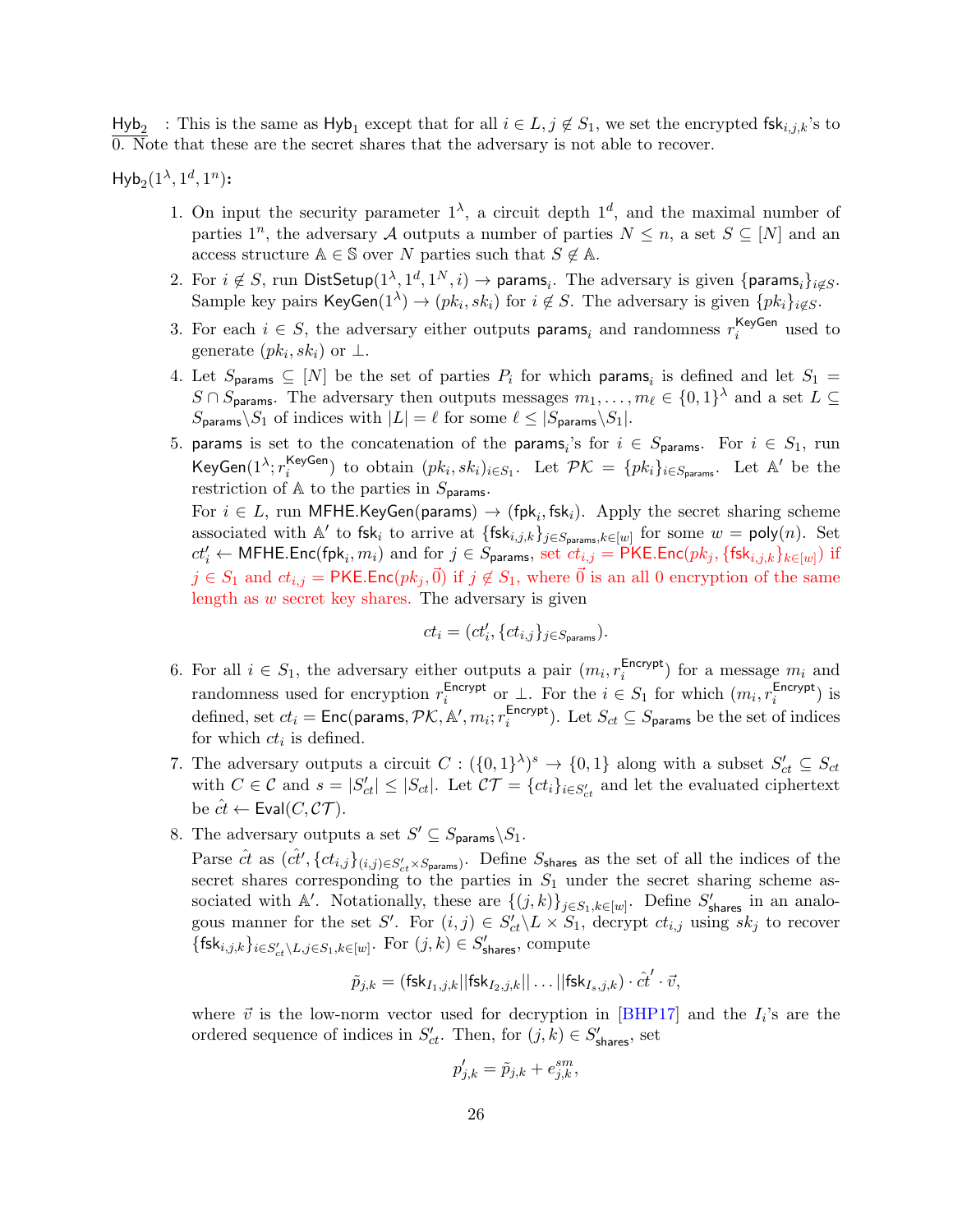where  $e_{j,k}^{sm} \leftarrow \chi^{sm}$ . For all  $j \in S'$ , give the adversary

$$
p_j = (j, \{p'_{j,k}\}_{k \in [w]}).
$$

9. A outputs out. The output of the experiment is out.

Hyb<sub>3</sub>: This is the same as Hyb<sub>2</sub> except that for all  $j \in S'$ , the partial decryptions given to the adversary are simulated.

 $\mathsf{Hyb}_3(1^\lambda,1^d,1^n)$ :

- 1. On input the security parameter  $1^{\lambda}$ , a circuit depth  $1^d$ , and the maximal number of parties  $1^n$ , the adversary A outputs a number of parties  $N \leq n$ , a set  $S \subseteq [N]$  and an access structure  $A \in \mathbb{S}$  over N parties such that  $S \notin A$ .
- 2. For  $i \notin S$ , run DistSetup $(1^{\lambda}, 1^d, 1^N, i) \rightarrow$  params<sub>i</sub>. The adversary is given  $\{\mathsf{params}_i\}_{i \notin S}$ . Sample key pairs KeyGen $(1^{\lambda}) \rightarrow (pk_i, sk_i)$  for  $i \notin S$ . The adversary is given  $\{pk_i\}_{i \notin S}$ .
- 3. For each  $i \in S$ , the adversary either outputs params<sub>i</sub> and randomness  $r_i^{\text{KeyGen}}$  $i$ <sup>neyGen</sup> used to generate  $(pk_i, sk_i)$  or  $\perp$ .
- 4. Let  $S_{\text{params}} \subseteq [N]$  be the set of parties  $P_i$  for which params<sub>i</sub> is defined and let  $S_1 =$ S ∩ S<sub>params</sub>. The adversary then outputs messages  $m_1, \ldots, m_\ell \in \{0, 1\}^{\lambda}$  and a set  $L \subseteq$  $S_{\text{params}}\S_1$  of indices with  $|L| = \ell$  for some  $\ell \leq |S_{\text{params}}\S_1|.$
- 5. params is set to the concatenation of the params<sub>i</sub>'s for  $i \in S_{\text{params}}$ . For  $i \in S_1$ , run KeyGen $(1^{\lambda}; r_i^{\text{KeyGen}})$ <sup>KeyGen</sup>) to obtain  $(pk_i, sk_i)_{i \in S_1}$ . Let  $\mathcal{PK} = \{pk_i\}_{i \in S_{\text{params}}}$ . Let A' be the restriction of  $A$  to the parties in  $S_{\text{params}}$ .

For  $i \in L$ , run MFHE.KeyGen(params)  $\rightarrow$  (fpk<sub>i</sub>, fsk<sub>i</sub>). Apply the secret sharing scheme associated with A' to fsk<sub>i</sub> to arrive at  $\{\textsf{fsk}_{i,j,k}\}_{j\in S_{\textsf{params}},k\in[w]}$  for some  $w = \textsf{poly}(n)$ . Set  $ct'_i \leftarrow \mathsf{MFHE}.\mathsf{Enc}(\mathsf{fpk}_i, m_i)$  and for  $j \in S_{\mathsf{params}}$ , set  $ct_{i,j} = \mathsf{PKE}.\mathsf{Enc}(pk_j, \{\mathsf{fsk}_{i,j,k}\}_{k \in [w]})$  if  $j \in S_1$  and  $ct_{i,j} = \text{PKE}$ . Enc $(pk_j, \vec{0})$  if  $j \notin S_1$ , where  $\vec{0}$  is an all 0 encryption of the same length as  $w$  secret key shares. The adversary is given

$$
ct_i = (ct'_i, \{ct_{i,j}\}_{j \in S_{\text{params}}}).
$$

- 6. For all  $i \in S_1$ , the adversary either outputs a pair  $(m_i, r_i^{\text{Encrypt}})$  $\binom{\text{energy}}{i}$  for a message  $m_i$  and randomness used for encryption  $r_i^{\text{Encrypt}}$ Encrypt or  $\perp$ . For the  $i \in S_1$  for which  $(m_i, r_i^{\text{Encrypt}})$  $i^{\text{ncrypt}}$ ) is defined, set  $ct_i = \mathsf{Enc}(\mathsf{params}, \mathcal{PK}, \mathbb{A}', m_i; r_i^{\mathsf{Encrypt}}$  $i_i^{\text{energypt}}$ ). Let  $S_{ct} \subseteq S_{\text{params}}$  be the set of indices for which  $ct_i$  is defined.
- 7. The adversary outputs a circuit  $C: (\{0,1\}^{\lambda})^s \to \{0,1\}$  along with a subset  $S'_{ct} \subseteq S_{ct}$ with  $C \in \mathcal{C}$  and  $s = |S'_{ct}| \leq |S_{ct}|$ . Let  $\mathcal{CT} = \{ct_i\}_{i \in S'_{ct}}$  and let the evaluated ciphertext be  $\hat{ct} \leftarrow \text{Eval}(C, \mathcal{CT})$ .
- 8. The adversary outputs a set  $S' \subseteq S_{\text{params}} \backslash S_1$ .

Parse  $\hat{ct}$  as  $(\hat{ct}', \{ct_{i,j}\}_{(i,j)\in S'_{ct}\times S_{\text{params}}})$ . Define  $S_{\text{shares}}$  as the set of all the indices of the secret shares corresponding to the parties in  $S_1$  under the secret sharing scheme associated with A'. Notationally, these are  $\{(j,k)\}_{j\in S_1,k\in [w]}$ . Define  $S'_{\text{shares}}$  in an analogous manner for the set S'. If  $S_1 \cup S' \notin A'$ , set  $S_{\text{max}} = S_{\text{shares}} \cup S'_{\text{shares}}$ . Else, set  $S_{\text{max}}$  to be a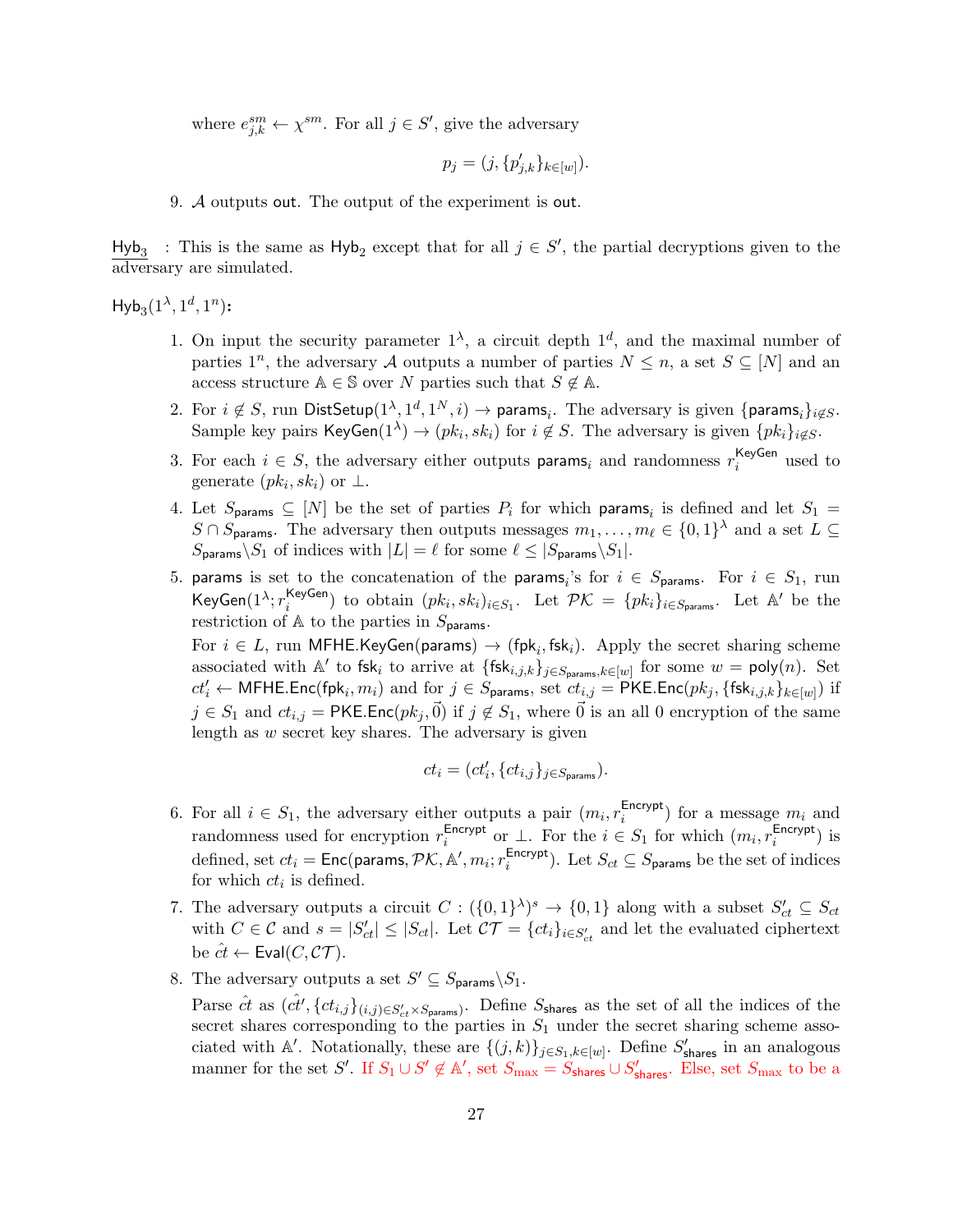maximally unqualified set of shares with  $S_{\text{shareS}} \subseteq S_{\text{max}} \subseteq S_{\text{shareS}} \cup S'_{\text{shares}}$ . If  $S_1 \cup S' \in \mathbb{A}'$ , set  $\mu = C(\{m_i\}_{i \in S'_{ct}})$ . Else, set  $\mu = \perp$ .

For  $(i, j) \in S'_{ct}\backslash L \times S_1$ , decrypt  $ct_{i,j}$  using  $sk_j$  to recover  $\{\textsf{fsk}_{i,j,k}\}_{i \in S'_{ct}\backslash L, j \in S_1, k \in [w]}$ . For  $(j, k) \in S_{\text{max}}$ , compute

$$
\tilde{p}_{j,k} = (\mathsf{fsk}_{I_1,j,k} || \mathsf{fsk}_{I_2,j,k} || \dots || \mathsf{fsk}_{I_s,j,k}) \cdot \hat{ct}' \cdot \vec{v},
$$

where  $\vec{v}$  is the low-norm vector used for decryption in [\[BHP17\]](#page-53-0) and the  $I_i$ 's are the ordered sequence of the indices in  $S'_{ct}$ . Then, for every  $(j, k) \in S'_{\text{shares}} \backslash S_{\text{max}}$ , let  $T_{j,k} \subseteq$  $S_{\text{max}} \cup \{(j,k)\}\$ be a minimal valid share set containing  $(j,k)$ . Then, set

$$
\tilde{p}_{j,k} = \mu \left[ q/2 \right] - \sum_{(\alpha,\beta) \neq (j,k) \in T_{j,k}} \tilde{p}_{\alpha,\beta}.
$$

Then, for  $(j, k) \in S'_{\text{shares}}$ , set

$$
p'_{j,k} = \tilde{p}_{j,k} + e^{sm}_{j,k},
$$

where  $e_{j,k}^{sm} \leftarrow \chi^{sm}$ . For all  $j \in S'$ , give the adversary

$$
p_j = (j, \{p'_{j,k}\}_{k \in [w]}).
$$

9. A outputs out. The output of the experiment is out.

 $H_yb_4$ : This is the same as  $H_yb_3$  except that for all  $i \in L$ , the secret key shares are generated with respect to 0 rather than  $fsk_i$ .

 ${\sf Hyb}_4(1^\lambda,1^d,1^n)$ :

- 1. On input the security parameter  $1^{\lambda}$ , a circuit depth  $1^d$ , and the maximal number of parties  $1^n$ , the adversary A outputs a number of parties  $N \leq n$ , a set  $S \subseteq [N]$  and an access structure  $A \in \mathbb{S}$  over N parties such that  $S \notin A$ .
- 2. For  $i \notin S$ , run DistSetup $(1^{\lambda}, 1^d, 1^N, i) \rightarrow$  params<sub>i</sub>. The adversary is given  $\{\mathsf{params}_i\}_{i \notin S}$ . Sample key pairs KeyGen $(1^{\lambda}) \rightarrow (pk_i, sk_i)$  for  $i \notin S$ . The adversary is given  $\{pk_i\}_{i \notin S}$ .
- 3. For each  $i \in S$ , the adversary either outputs params<sub>i</sub> and randomness  $r_i^{\text{KeyGen}}$  $i$ <sup>neyGen</sup> used to generate  $(pk_i, sk_i)$  or  $\perp$ .
- 4. Let  $S_{\text{params}} \subseteq [N]$  be the set of parties  $P_i$  for which params<sub>i</sub> is defined and let  $S_1 =$  $S \cap S_{\text{params}}$ . The adversary then outputs messages  $m_1, \ldots, m_\ell \in \{0, 1\}^{\lambda}$  and a set  $L \subseteq$  $S_{\text{params}}\backslash S_1$  of indices with  $|L| = \ell$  for some  $\ell \leq |S_{\text{params}}\backslash S_1|.$
- 5. params is set to the concatenation of the params<sub>i</sub>'s for  $i \in S_{\text{params}}$ . For  $i \in S_1$ , run KeyGen $(1^{\lambda}; r_i^{\text{KeyGen}})$ <sup>KeyGen</sup>) to obtain  $(pk_i, sk_i)_{i \in S_1}$ . Let  $\mathcal{PK} = \{pk_i\}_{i \in S_{\text{params}}}$ . Let A' be the restriction of  $A$  to the parties in  $S_{\text{params}}$ .

For  $i \in L$ , run MFHE.KeyGen(params)  $\rightarrow$  (fpk<sub>i</sub>, fsk<sub>i</sub>). Apply the secret sharing scheme associated with A' to 0 to arrive at  $\{\mathsf{fsk}_{i,j,k}\}_{j\in S_{\text{params}},k\in[w]}$  for some  $w = \text{poly}(n)$ . Set  $ct'_{i} \leftarrow \mathsf{MFHE}.\mathsf{Enc}(\mathsf{fpk}_{i},m_{i})$  and for  $j \in S_{\mathsf{params}}$ , set  $ct_{i,j} = \mathsf{PKE}.\mathsf{Enc}(pk_{j}, \{\mathsf{fsk}_{i,j,k}\}_{k \in [w]})$  if  $j \in S_1$  and  $ct_{i,j} = \text{PKE}$ . Enc $(pk_j, 0)$  if  $j \notin S_1$ , where 0 is an all 0 encryption of the same length as  $w$  secret key shares. The adversary is given

$$
ct_i = (ct_i', \{ct_{i,j}\}_{j \in S_{\text{params}}}).
$$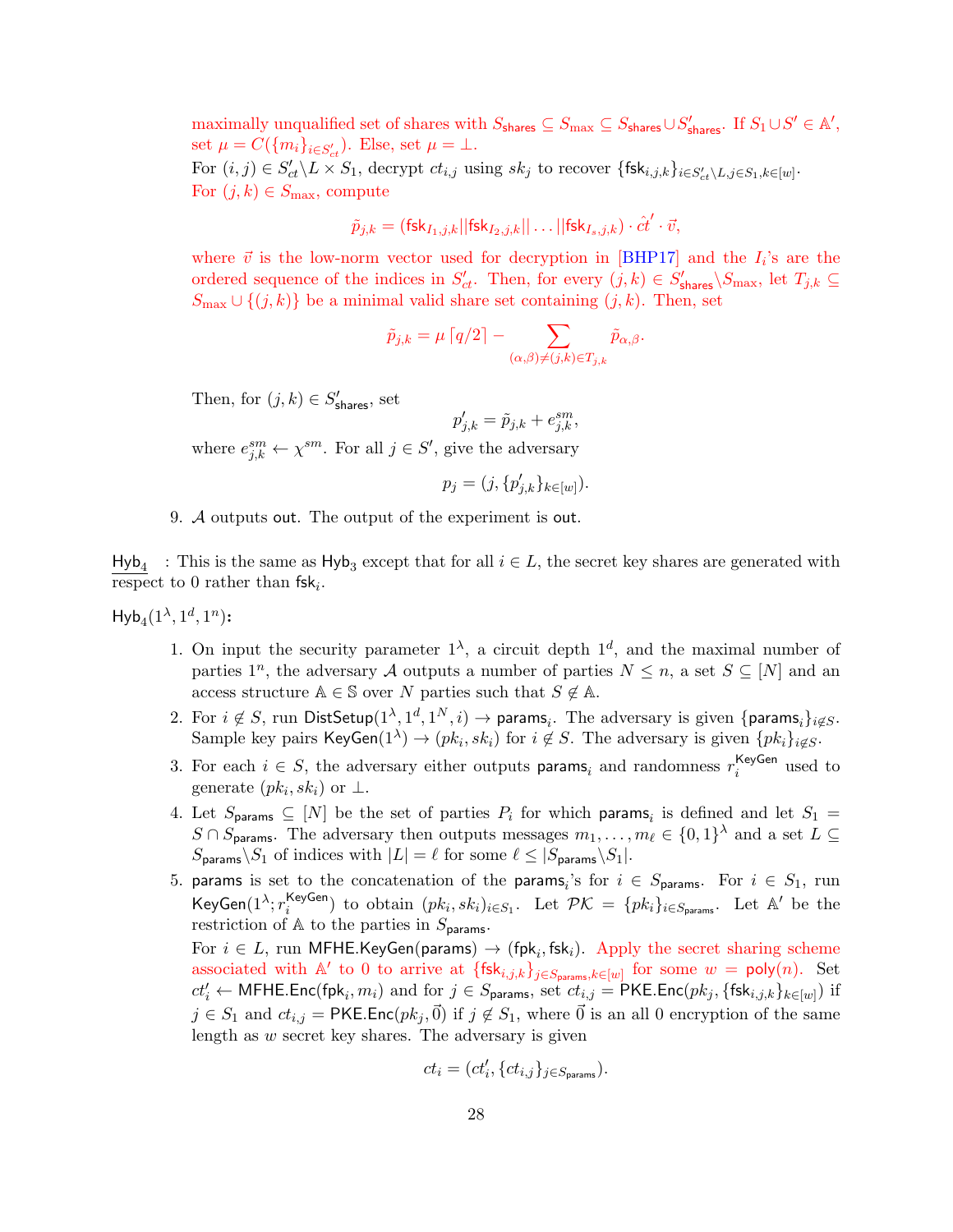- 6. For all  $i \in S_1$ , the adversary either outputs a pair  $(m_i, r_i^{\text{Encrypt}})$  $\binom{\text{energy}}{i}$  for a message  $m_i$  and randomness used for encryption  $r_i^{\text{Encrypt}}$ Encrypt or  $\bot$ . For the  $i \in S_1$  for which  $(m_i, r_i^{\text{Encrypt}})$  $i^{\text{ncrypt}}$ ) is defined, set  $ct_i = \mathsf{Enc}(\mathsf{params}, \mathcal{PK}, \mathbb{A}', m_i; r_i^{\mathsf{Encrypt}}$  $i_i^{\text{Energy}}$ ). Let  $S_{ct} \subseteq S_{\text{params}}$  be the set of indices for which  $ct_i$  is defined.
- 7. The adversary outputs a circuit  $C: (\{0,1\}^{\lambda})^s \to \{0,1\}$  along with a subset  $S'_{ct} \subseteq S_{ct}$ with  $C \in \mathcal{C}$  and  $s = |S'_{ct}| \leq |S_{ct}|$ . Let  $\mathcal{CT} = \{ct_i\}_{i \in S'_{ct}}$  and let the evaluated ciphertext be  $ct \leftarrow \text{Eval}(C, \mathcal{CT})$ .
- 8. The adversary outputs a set  $S' \subseteq S_{\text{params}} \backslash S_1$ .

Parse  $\hat{ct}$  as  $(\hat{ct}', \{ct_{i,j}\}_{(i,j)\in S'_{ct}\times S_{\text{params}}})$ . Define  $S_{\text{shares}}$  as the set of all the indices of the secret shares corresponding to the parties in  $S_1$  under the secret sharing scheme associated with A'. Notationally, these are  $\{(j,k)\}_{j\in S_1,k\in [w]}$ . Define  $S'_{\text{shares}}$  in an analogous manner for the set S'. If  $S_1 \cup S' \notin A'$ , set  $S_{\text{max}} = S_{\text{share}} \cup S'_{\text{share}}$ . Else, set  $S_{\text{max}}$  to be a maximally unqualified set of shares with  $S_{\text{shareS}} \subseteq S_{\text{max}} \subseteq S_{\text{shareS}} \cup S'_{\text{shares}}$ . If  $S_1 \cup S' \in \mathbb{A}'$ , set  $\mu = C(\{m_i\}_{i \in S'_{ct}})$ . Else, set  $\mu = \perp$ .

For  $(i, j) \in S'_{ct}\backslash L \times S_1$ , decrypt  $ct_{i,j}$  using  $sk_j$  to recover  $\{\textsf{fsk}_{i,j,k}\}_{i \in S'_{ct}\backslash L, j \in S_1, k \in [w]}$ . For  $(j, k) \in S_{\text{max}}$ , compute

$$
\tilde{p}_{j,k} = (\mathsf{fsk}_{I_1,j,k} || \mathsf{fsk}_{I_2,j,k} || \ldots || \mathsf{fsk}_{I_s,j,k}) \cdot \hat{ct}' \cdot \vec{v},
$$

where  $\vec{v}$  is the low-norm vector used for decryption in [\[BHP17\]](#page-53-0) and the  $I_i$ 's are the ordered sequence of the indices in  $S'_{ct}$ . Then, for every  $(j, k) \in S'_{\text{shares}} \backslash S_{\text{max}}$ , let  $T_{j,k} \subseteq$  $S_{\text{max}} \cup \{(j,k)\}\$ be a minimal valid share set containing  $(j,k)$ . Then, set

$$
\tilde{p}_{j,k} = \mu \left[ q/2 \right] - \sum_{(\alpha,\beta) \neq (j,k) \in T_{j,k}} \tilde{p}_{\alpha,\beta}.
$$

Then, for  $(j, k) \in S'_{\text{shares}}$ , set

$$
p'_{j,k} = \tilde{p}_{j,k} + e^{sm}_{j,k},
$$

where  $e_{j,k}^{sm} \leftarrow \chi^{sm}$ . For all  $j \in S'$ , give the adversary

$$
p_j = (j, \{p'_{j,k}\}_{k \in [w]}).
$$

9. A outputs out. The output of the experiment is out.

 $Hyb_5$ : This is the same as  $Hyb_4$  except that for all  $i \in L$ , the ciphertexts given to the adversary contain MFHE encryptions of 0 rather than  $m_i$ .

 $\mathsf{Hyb}_5(1^\lambda,1^d,1^n)$ :

- 1. On input the security parameter  $1^{\lambda}$ , a circuit depth  $1^d$ , and the maximal number of parties  $1^n$ , the adversary A outputs a number of parties  $N \leq n$ , a set  $S \subseteq [N]$  and an access structure  $A \in \mathbb{S}$  over N parties such that  $S \notin A$ .
- 2. For  $i \notin S$ , run DistSetup $(1^{\lambda}, 1^d, 1^N, i) \rightarrow$  params<sub>i</sub>. The adversary is given  $\{\mathsf{params}_i\}_{i \notin S}$ . Sample key pairs KeyGen $(1^{\lambda}) \rightarrow (pk_i, sk_i)$  for  $i \notin S$ . The adversary is given  $\{pk_i\}_{i \notin S}$ .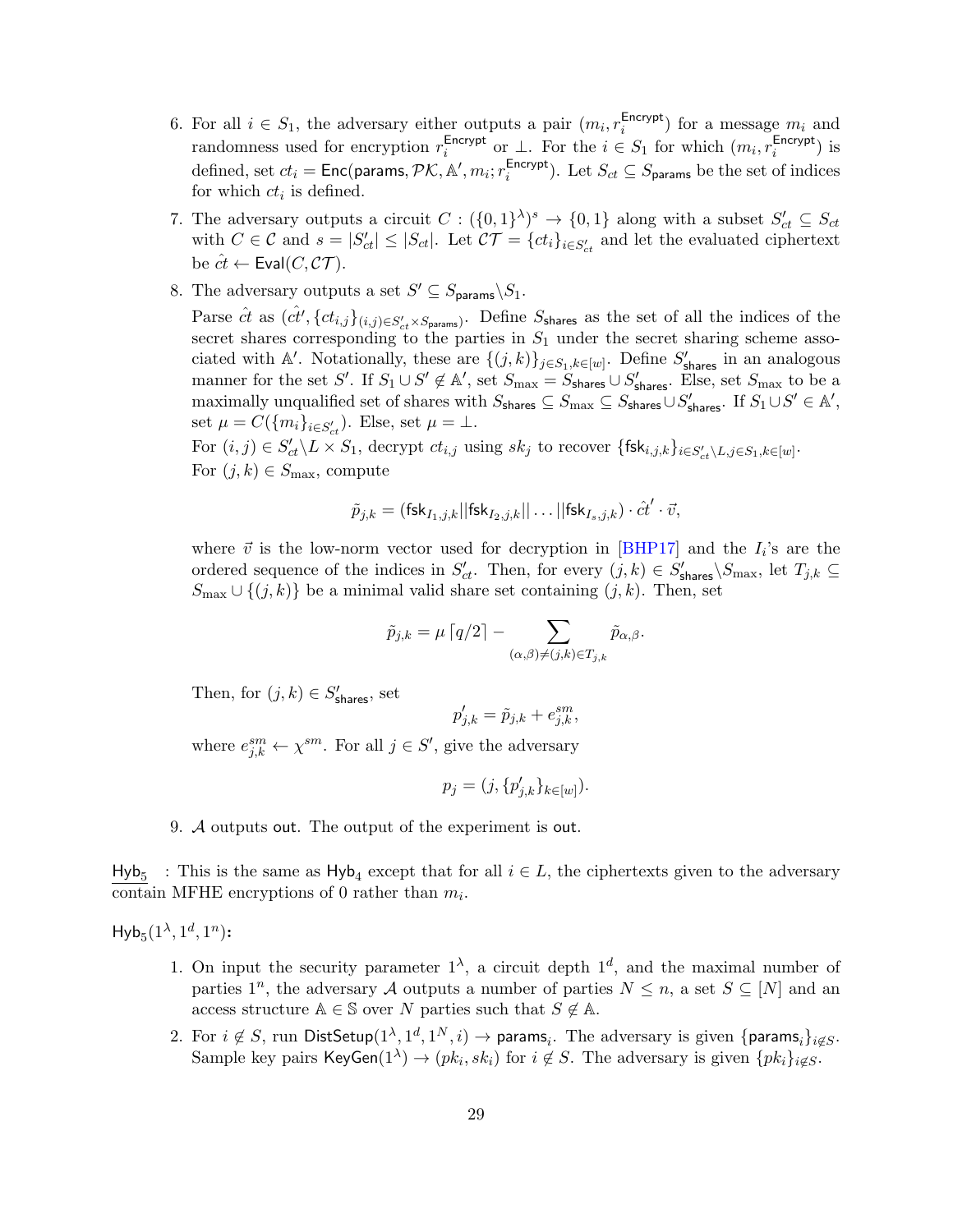- 3. For each  $i \in S$ , the adversary either outputs params<sub>i</sub> and randomness  $r_i^{\text{KeyGen}}$  $i$ <sup>neyGen</sup> used to generate  $(pk_i, sk_i)$  or  $\perp$ .
- 4. Let  $S_{\text{params}} \subseteq [N]$  be the set of parties  $P_i$  for which params<sub>i</sub> is defined and let  $S_1 =$ S ∩ S<sub>params</sub>. The adversary then outputs messages  $m_1, \ldots, m_\ell \in \{0, 1\}^\lambda$  and a set  $L \subseteq$  $S_{\text{params}}\S_1$  of indices with  $|L| = \ell$  for some  $\ell \leq |S_{\text{params}}\S_1|.$
- 5. params is set to the concatenation of the params<sub>i</sub>'s for  $i \in S_{\text{params}}$ . For  $i \in S_1$ , run KeyGen $(1^{\lambda}; r_i^{\text{KeyGen}})$ <sup>KeyGen</sup>) to obtain  $(pk_i, sk_i)_{i \in S_1}$ . Let  $\mathcal{PK} = \{pk_i\}_{i \in S_{\text{params}}}$ . Let A' be the restriction of  $A$  to the parties in  $S_{\text{params}}$ .

For  $i \in L$ , run MFHE.KeyGen(params)  $\rightarrow$  (fpk<sub>i</sub>, fsk<sub>i</sub>). Apply the secret sharing scheme associated with A' to 0 to arrive at  $\{\mathsf{fsk}_{i,j,k}\}_{j\in S_{\text{params}},k\in[w]}$  for some  $w = \mathsf{poly}(n)$ . Set  $ct'_i \leftarrow \mathsf{MFHE}.\mathsf{Enc}(\mathsf{fpk}_i, 0^\lambda)$  and for  $j \in S_{\mathsf{params}}$ , set  $ct_{i,j} = \mathsf{PKE}.\mathsf{Enc}(pk_j, \{\mathsf{fsk}_{i,j,k}\}_{k \in [w]})$  if  $j \in S_1$  and  $ct_{i,j} = \text{PKE}$ . Enc $(pk_j, \vec{0})$  if  $j \notin S_1$ , where  $\vec{0}$  is an all 0 encryption of the same length as  $w$  secret key shares. The adversary is given

$$
ct_i = (ct_i', \{ct_{i,j}\}_{j \in S_{\text{params}}}).
$$

- 6. For all  $i \in S_1$ , the adversary either outputs a pair  $(m_i, r_i^{\text{Encrypt}})$  $\binom{energypt}{i}$  for a message  $m_i$  and randomness used for encryption  $r_i^{\text{Encrypt}}$ Encrypt or  $\bot$ . For the  $i \in S_1$  for which  $(m_i, r_i^{\text{Encrypt}})$  $i^{\text{ncrypt}}$ ) is  $\mathrm{defined,}\ \mathrm{set}\; ct_i = \mathsf{Enc}(\mathsf{params}, \mathcal{PK}, \mathbb{A}', m_i; r_i^{\mathsf{Encrypt}}$  $i_i^{\text{energypt}}$ ). Let  $S_{ct} \subseteq S_{\text{params}}$  be the set of indices for which  $ct_i$  is defined.
- 7. The adversary outputs a circuit  $C: (\{0,1\}^{\lambda})^s \to \{0,1\}$  along with a subset  $S'_{ct} \subseteq S_{ct}$ with  $C \in \mathcal{C}$  and  $s = |S'_{ct}| \leq |S_{ct}|$ . Let  $\mathcal{CT} = \{ct_i\}_{i \in S'_{ct}}$  and let the evaluated ciphertext be  $ct \leftarrow \text{Eval}(C, \mathcal{CT})$ .
- 8. The adversary outputs a set  $S' \subseteq S_{\text{params}} \backslash S_1$ .

Parse  $\hat{ct}$  as  $(\hat{ct}', \{ct_{i,j}\}_{(i,j)\in S'_{ct}\times S_{\text{params}}})$ . Define  $S_{\text{shares}}$  as the set of all the indices of the secret shares corresponding to the parties in  $S_1$  under the secret sharing scheme associated with A'. Notationally, these are  $\{(j,k)\}_{j\in S_1,k\in [w]}$ . Define  $S'_{\text{shares}}$  in an analogous manner for the set S'. If  $S_1 \cup S' \notin A'$ , set  $S_{\text{max}} = S_{\text{share}} \cup S'_{\text{share}}$ . Else, set  $S_{\text{max}}$  to be a maximally unqualified set of shares with  $S_{\text{shareS}} \subseteq S_{\text{max}} \subseteq S_{\text{shareS}} \cup S'_{\text{shares}}$ . If  $S_1 \cup S' \in \mathbb{A}'$ , set  $\mu = C(\{m_i\}_{i \in S'_{ct}})$ . Else, set  $\mu = \perp$ .

For  $(i, j) \in S'_{ct}\backslash L \times S_1$ , decrypt  $ct_{i,j}$  using  $sk_j$  to recover  $\{\textsf{fsk}_{i,j,k}\}_{i \in S'_{ct}\backslash L, j \in S_1, k \in [w]}$ . For  $(j, k) \in S_{\text{max}}$ , compute

$$
\tilde{p}_{j,k} = (\mathsf{fsk}_{I_1,j,k} || \mathsf{fsk}_{I_2,j,k} || \ldots || \mathsf{fsk}_{I_s,j,k}) \cdot \hat{ct}' \cdot \vec{v},
$$

where  $\vec{v}$  is the low-norm vector used for decryption in [\[BHP17\]](#page-53-0) and the  $I_i$ 's are the ordered sequence of the indices in  $S'_{ct}$ . Then, for every  $(j, k) \in S'_{\text{shares}} \backslash S_{\text{max}}$ , let  $T_{j,k} \subseteq$  $S_{\text{max}} \cup \{(j,k)\}\$ be a minimal valid share set containing  $(j,k)$ . Then, set

$$
\tilde{p}_{j,k} = \mu \left\lceil q/2 \right\rceil - \sum_{(\alpha,\beta) \neq (j,k) \in T_{j,k}} \tilde{p}_{\alpha,\beta}.
$$

Then, for  $(j, k) \in S'_{\text{shares}}$ , set

$$
p'_{j,k} = \tilde{p}_{j,k} + e^{sm}_{j,k},
$$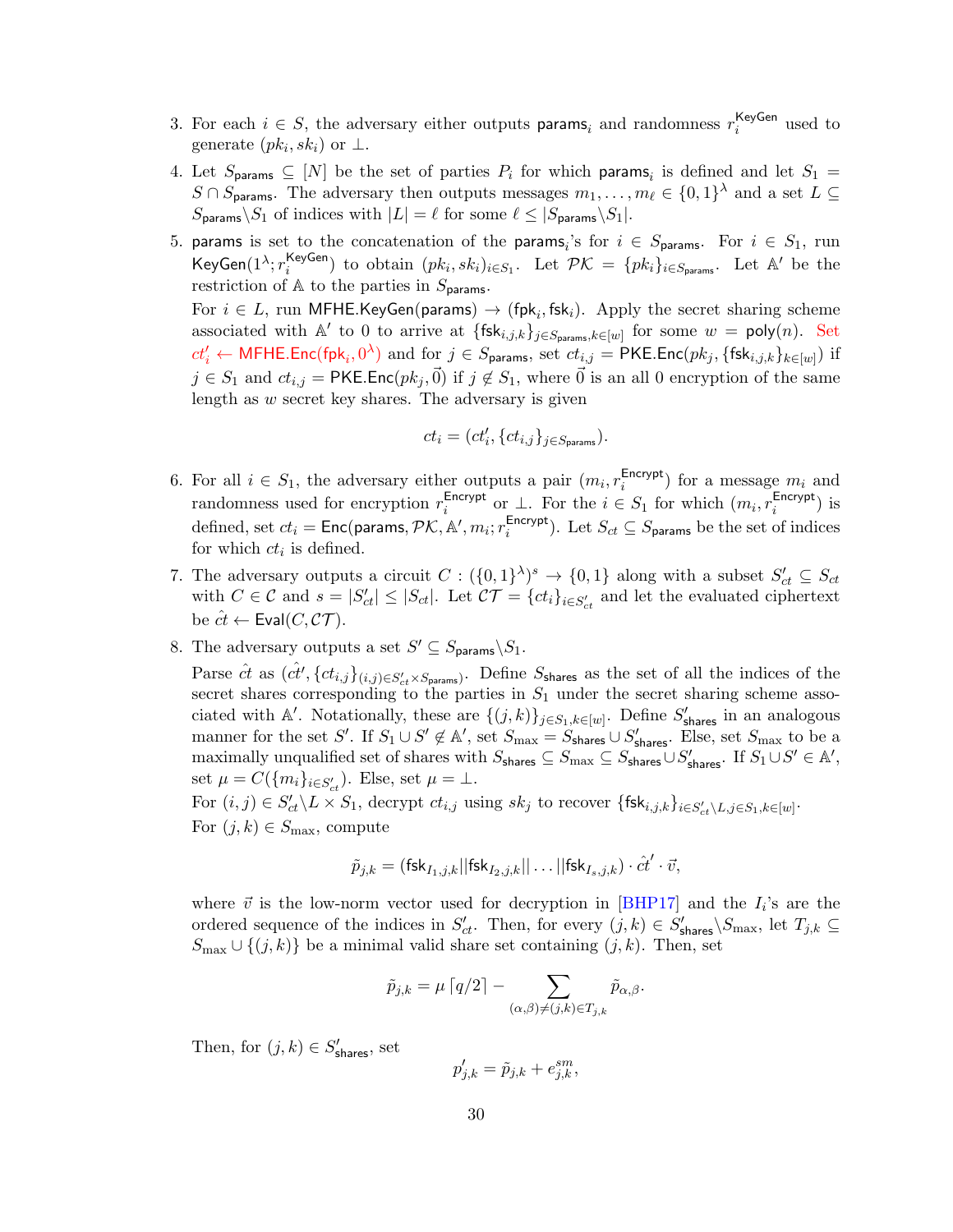where  $e_{j,k}^{sm} \leftarrow \chi^{sm}$ . For all  $j \in S'$ , give the adversary

$$
p_j = (j, \{p'_{j,k}\}_{k \in [w]}).
$$

9. A outputs out. The output of the experiment is out.

**Simulator:** Note that the simulator is implicit in  $Hyb_5$ . Namely,  $Sim_1$  is the algorithm in Step 5 to generate the ciphertexts and Sim<sup>2</sup> is the algorithm in Step 8 used to generate the partial decryptions. The state passed from  $\textsf{Sim}_1$  to  $\textsf{Sim}_2$  is

$$
\mathsf{state} = \{\mathsf{fsk}_{i,j,k}\}_{i \in L, j \in S_{\mathsf{params}}, k \in [w]},
$$

the shares generated by  $\textsf{Sim}_1$  for these indices when secret sharing 0.

**Remark 2.** Note that although  $\mathsf{Sim}_2$  is given  $\{sk_i\}_{i \in S_1}$ , it only uses these secret keys to recover  $\{\mathsf{fsk}_{i,j,k}\}_{i \in S'_{ct} \setminus L, j \in S_1, k \in [w]}$ . If  $\mathsf{Sim}_2$  was instead given  $\{(m_i, r_i^{\mathsf{Encrypt}}\})$  $\{e_i^{\text{incrypt}}\}\}_{i\in S'_{ct}\backslash L}$ , it could simulate in the same manner by using  $(m_i, r_i^{\text{Encrypt}})$  $\binom{energy}{i}$ 's to run the adversary's encryption computation and recover the secret key shares  $\{\textsf{fsk}_{i,j,k}\}_{i\in S'_ct\setminus L,j\in S_1,k\in[w]}$ . This observation will be useful later when showing our MPC protocol in the plain model is secure against threshold mixed adversaries.

### **Lemma 1.** Hyb<sub>0</sub> and Hyb<sub>1</sub> are indistinguishable.

Proof. These two hybrids are identical; we merely expanded the TMFHE encryption and partial decryption procedures for an easier comparison with future hybrids. □

**Lemma 2.** Hyb<sub>1</sub> and Hyb<sub>2</sub> are computationally indistinguishable.

Proof. This follows from the semantic security of the underlying public-key encryption scheme. Suppose there was an adversary  $A$  that can distinguish between these two hybrids. Then, if we make a sequence of intermediate hybrids, where we switch a single  $fsk_{i,j,k}$  encryption to 0 in successive hybrids,  $A$  can distinguish between two neighboring intermediate hybrids in this sequence.  $A'$  can break the semantic security of PKE by interacting with  $A$  according to these intermediate hybrids. When it needs to either give an encryption of  $fsk_{i,j,k}$  or 0, A' submits these two messages to its challenger and receives an encryption of one of them, which it feeds to  $A$ . If  $A$  can distinguish between the intermediate hybrids, then  $\mathcal{A}'$  also can distinguish between an encryption of  $fsk_{i,j,k}$ and an encryption of 0, contradicting the security of PKE.  $\Box$ 

**Lemma 3.** Assuming  $E/E_{sm} <$  negl( $\lambda$ ), then Hyb<sub>2</sub> and Hyb<sub>3</sub> are statistically indistinguishable.

*Proof.* The only difference in the adversary's view between  $Hyb_2$  and  $Hyb_3$  is that in  $Hyb_2$ , all the partial decryptions for  $(j, k) \in S'_{\text{sharp}}$  are generated using the real secret key shares, whereas in  $\text{Hyb}_3$ , the partial decryptions for  $(j, k) \in S_{\text{max}} \cap S'_{\text{shares}}$  are generated using the real secret key shares, but the partial decryptions for  $(j, k) \in S'_{\text{shares}} \setminus (S_{\text{max}} \cap S'_{\text{shares}})$  are simulated using  $\mu$ . Therefore, the distributions of  $\tilde{p}_{j,k}$  and  $p'_{j,k}$  for  $(j,k) \in S_{\text{max}} \cap S'_{\text{shares}}$  in  $Hyb_2$  and  $Hyb_3$  are identical. For the remaining  $(j, k) \in S'_{\text{sharpes}}$ , note that by the properties of a  $\{0, 1\}$ -LSSSD scheme and the linearity of computing the  $\tilde{p}_{j,k}$ 's, there exists a minimal valid share set  $T_{j,k} \subseteq S_{\max} \cup \{(j,k)\}\$  such that

$$
\sum_{(\alpha,\beta)\in T_{j,k}} \tilde{p}_{\alpha,\beta} = \mu \left\lceil q/2 \right\rceil + e
$$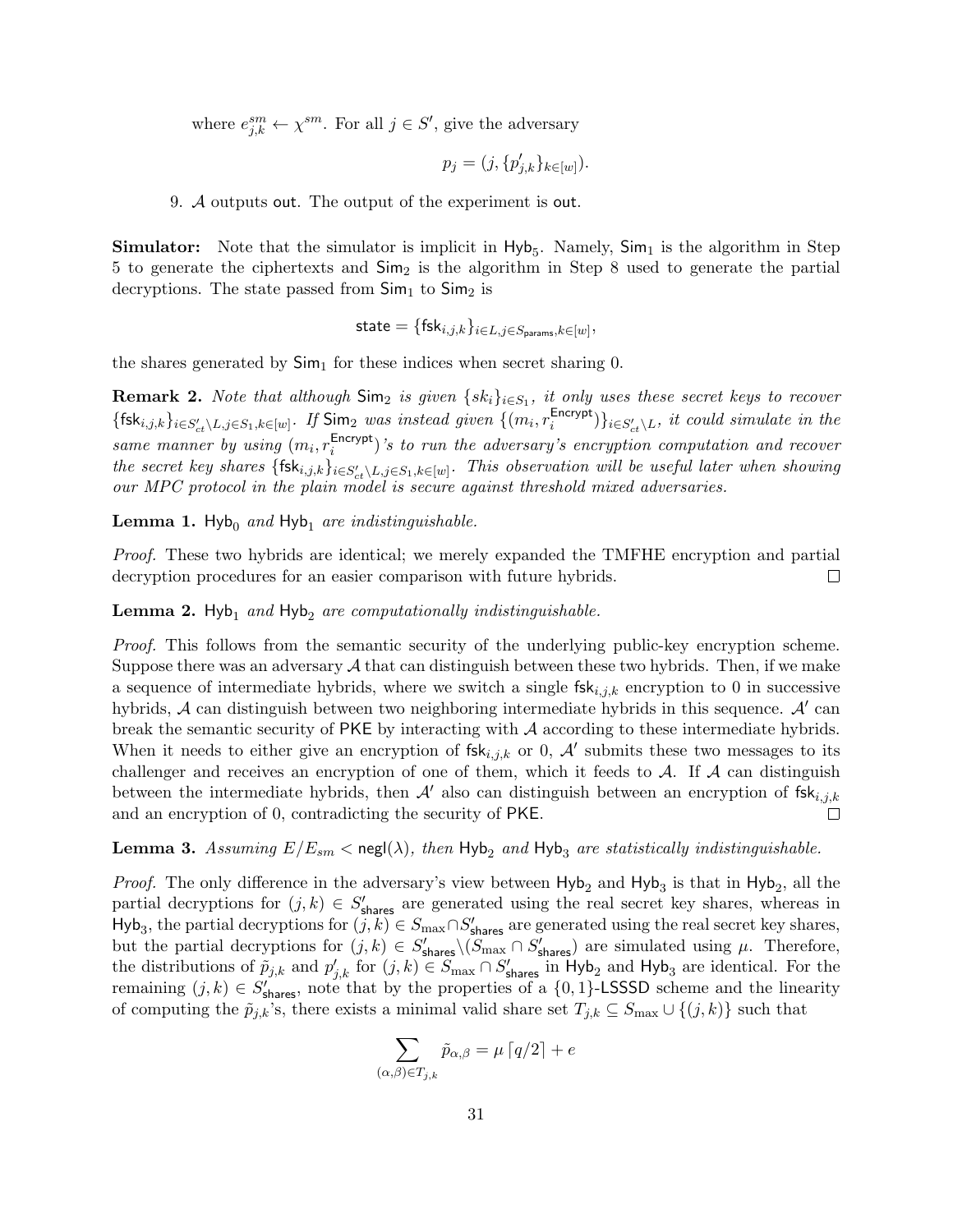for some E-bounded noise e. Therefore, it follows that

$$
\tilde{p}_{j,k} = \mu \left\lceil q/2 \right\rceil + e - \sum_{(\alpha,\beta) \in T_{j,k} \backslash \{(j,k)\}} \tilde{p}_{\alpha,\beta}.
$$

This is the value of the  $\tilde{p}_{j,k}$  computed in  $Hyb_2$ , whereas in  $Hyb_3$ , the value is

$$
\tilde{p}_{j,k} = \mu \left[ q/2 \right] - \sum_{(\alpha,\beta) \in T_{j,k} \setminus \{(j,k)\}} \tilde{p}_{\alpha,\beta}.
$$

Setting  $\tilde{p}_{j,k}$  to be the value computed in  $Hyb_3$ , it follows that in  $Hyb_3$ , the adversary receives the value

$$
\tilde{p}_{j,k} + e^{sm}_{j,k}
$$

and in  $Hyb<sub>2</sub>$ , the adversary receives the value

$$
\tilde{p}_{j,k} + e + e^{sm}_{j,k}
$$

for  $e_{j,k}^{sm} \leftarrow \chi^{sm}$  uniformly at random for each  $(j,k) \in S'_{\text{share}}$ . Since

$$
(\tilde{p}_{j,k} + e) - \tilde{p}_{j,k} = e \in [-E, E],
$$

it follows from Proposition [1](#page-60-1) and Lemma [19](#page-60-2) that the statistical distance between  $Hyb_2$  and  $Hyb_3$ is  $\leq n w E/E_{sm} \leq \text{poly}(n) E/E_{sm} = \text{negl}(\lambda)$ . Note that the adaptive nature of the adversary in Proposition [1](#page-60-1) allows indistinguishability to extend to the case of multiple circuits, where the adversary may choose the circuit queries adaptively.

### Lemma 4. Hyb<sub>3</sub> and Hyb<sub>4</sub> are indistinguishable.

*Proof.* This follows from the fact that the secret sharing scheme associated with  $A$  is informationtheoretically secure. In both  $Hyb_3$  and  $Hyb_4$ , only shares associated with unqualified sets are used. Since unqualified sets reveal no information about the secret, these two games must be indistinguishable.  $\Box$ 

### **Lemma 5.** Hyb<sub>4</sub> and Hyb<sub>5</sub> are computationally indistinguishable.

Proof. This follows from the semantic security of the underlying MFHE scheme. Suppose there is an adversary A that can distinguish between these two hybrids. Then, consider a sequence of  $\ell$ intermediate hybrids where in neighboring hybrids, we switch one of the encryptions of  $m_i$  to an encryption of  $0^{\lambda}$ . There must exist two neighboring intermediate hybrids that A can distinguish between.  $A'$  can break the semantic security of the MFHE scheme by interacting with  $A$  according to these hybrids. When  $A'$  would need to generate an encryption of either  $m_i$  or 0 depending on which intermediate hybrid it is running,  $A'$  submits  $m_i$  and 0 as two messages to its challenger and receives an encryption of one of them, which it uses to continue interacting with  $\mathcal{A}$ . If  $\mathcal{A}$ can distinguish between these two hybrid, then  $\mathcal{A}'$  will be able to distinguish between MFHE encryptions of  $m_i$  and 0, contradicting the semantic security of MFHE.  $\Box$ 

 $\Box$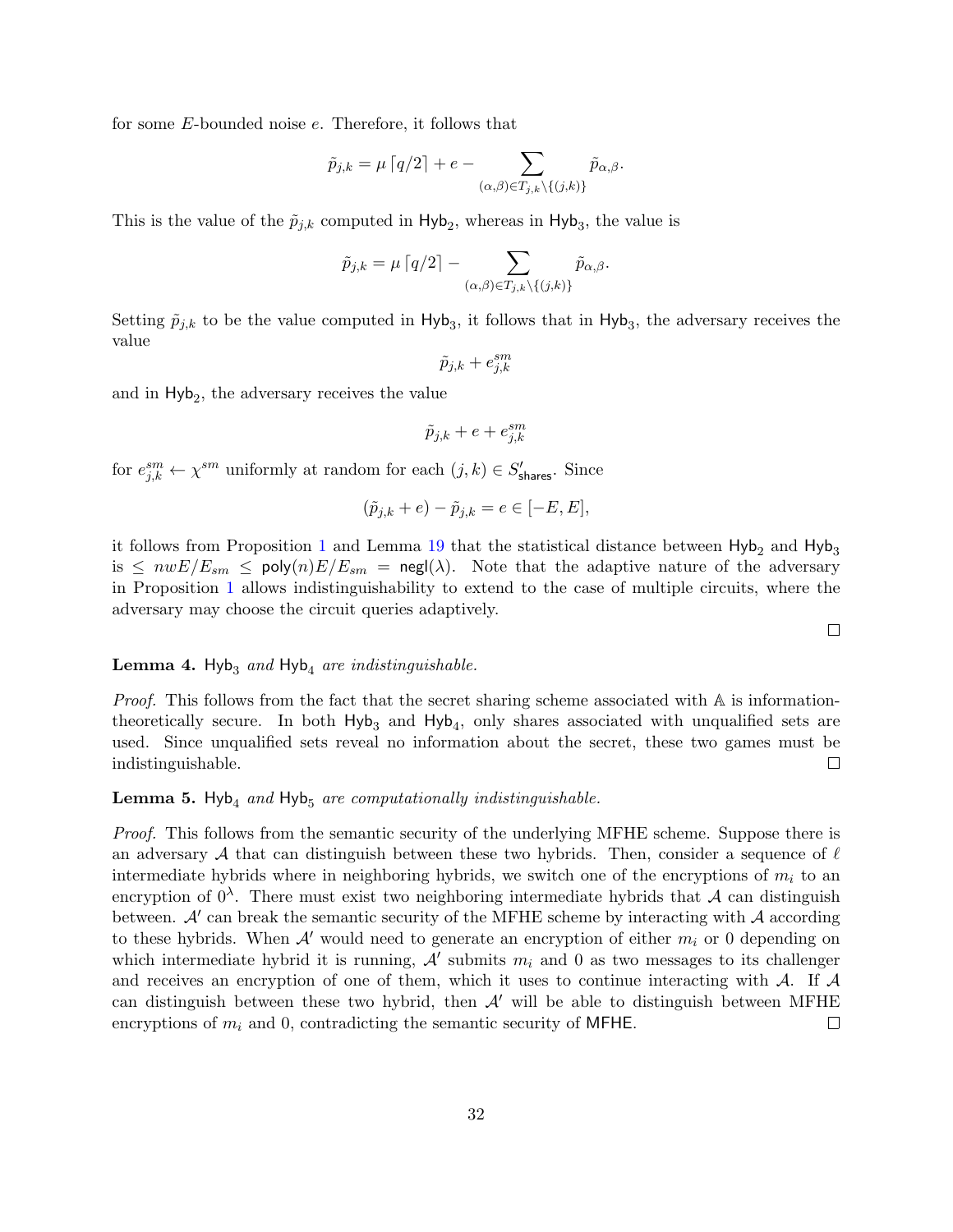## <span id="page-32-0"></span>6 Round-Optimal MPC with Guaranteed Output Delivery Secure Against Threshold Mixed Adversaries

In this section, we use threshold multi-key FHE to construct a round-optimal (three-round) MPC protocol in the plain model with guaranteed output delivery that is secure against a threshold mixed adversary (defined in [Appendix B\)](#page-66-0), assuming LWE. Our protocol supports all functionalities computable by polynomial-sized circuits and is parameterized by a tuple of thresholds  $(t_{\text{Mal}}, t_{\text{Sh}}, t_{\text{Fc}})$ that represent the number of malicious, semi-honest, and fail-corrupt corruptions that the adversary is allowed to make, respectively. Our protocol has guaranteed output delivery and is secure provided that  $2t_{\text{Mal}} + t_{\text{Sh}} + t_{\text{Fc}} < N$ , the Hirt et al. [\[HMZ08\]](#page-56-2) inequality that characterizes the threshold values under with guaranteed output delivery is possible to achieve.

Thus, our resulting protocol is both *optimal* in terms of the best possible corruption we can tolerate and also round-optimal (since at least three rounds are required for a protocol to have guaranteed output delivery, as shown by Gordon et al. [\[GLS15\]](#page-55-4)). Moreover, our protocol has depth-proportional communication complexity, is reusable, and has input fidelity for "honest but lazy" parties. Formally, we show the following.

<span id="page-32-2"></span>**Theorem 6.** Assuming LWE, for any function f, for any tuple of thresholds  $(t_{\text{Mal}}, t_{\text{Sh}}, t_{\text{Fc}})$  satisfying  $2t_{\text{Mal}} + t_{\text{Sh}} + t_{\text{Fc}} < N$ , there exists a three-round MPC protocol with guaranteed output delivery in the plain model that is secure against a  $(t_{\text{Mal}}, t_{\text{Sh}}, t_{\text{Fe}})$ -mixed adversary. Furthermore, the protocol is reusable, has communication complexity  $\mathsf{poly}(\lambda, d, N)$ , where d is the depth of the circuit computing f and the functionality is computed with respect to the inputs of all parties that send valid messages in the first two rounds.

Note that our result in the mixed adversary setting is in fact broader and more general than the traditional MPC setting. By instantiating [Theorem 6](#page-32-2) with the  $([N/2 - 1], 0, 0)$ -mixed adversary (this corresponds to the honest-majority setting against a malicious adversary), we immediately obtain the following corollary.

Corollary 2. Assuming LWE, for any function f, there exists a three-round MPC protocol with guaranteed output delivery in the plain model that is secure against a malicious adversary in the honest majority setting. Furthermore, the protocol is reusable and has communication complexity  $\mathsf{poly}(\lambda, d, N)$ , where d is the depth of the circuit computing f.

Like [Theorem 6,](#page-32-2) this result is round-optimal and supports the maximum possible number of corruptions.

### <span id="page-32-1"></span>6.1 Security Against a Semi-Malicious Mixed Adversary

As a stepping stone to showing [Theorem 6,](#page-32-2) we first construct a protocol that satisfies all the properties of [Theorem 6,](#page-32-2) except that it is only secure against a semi-malicious mixed adversary (defined in [Appendix B\)](#page-66-0), which is simply a mixed adversary that corrupts some parties semimaliciously, rather than maliciously. We describe below our three-round MPC protocol that is secure against a  $(t_{\rm Sm}, t_{\rm Sh}, t_{\rm Fe})$ -semi-malicious mixed adversary  $A = (A_{\rm Sm}, A_{\rm Sh}, A_{\rm Fe})$  for  $2t_{\rm Sm}$  +  $t_{\text{Sh}} + t_{\text{Fc}} < N$ .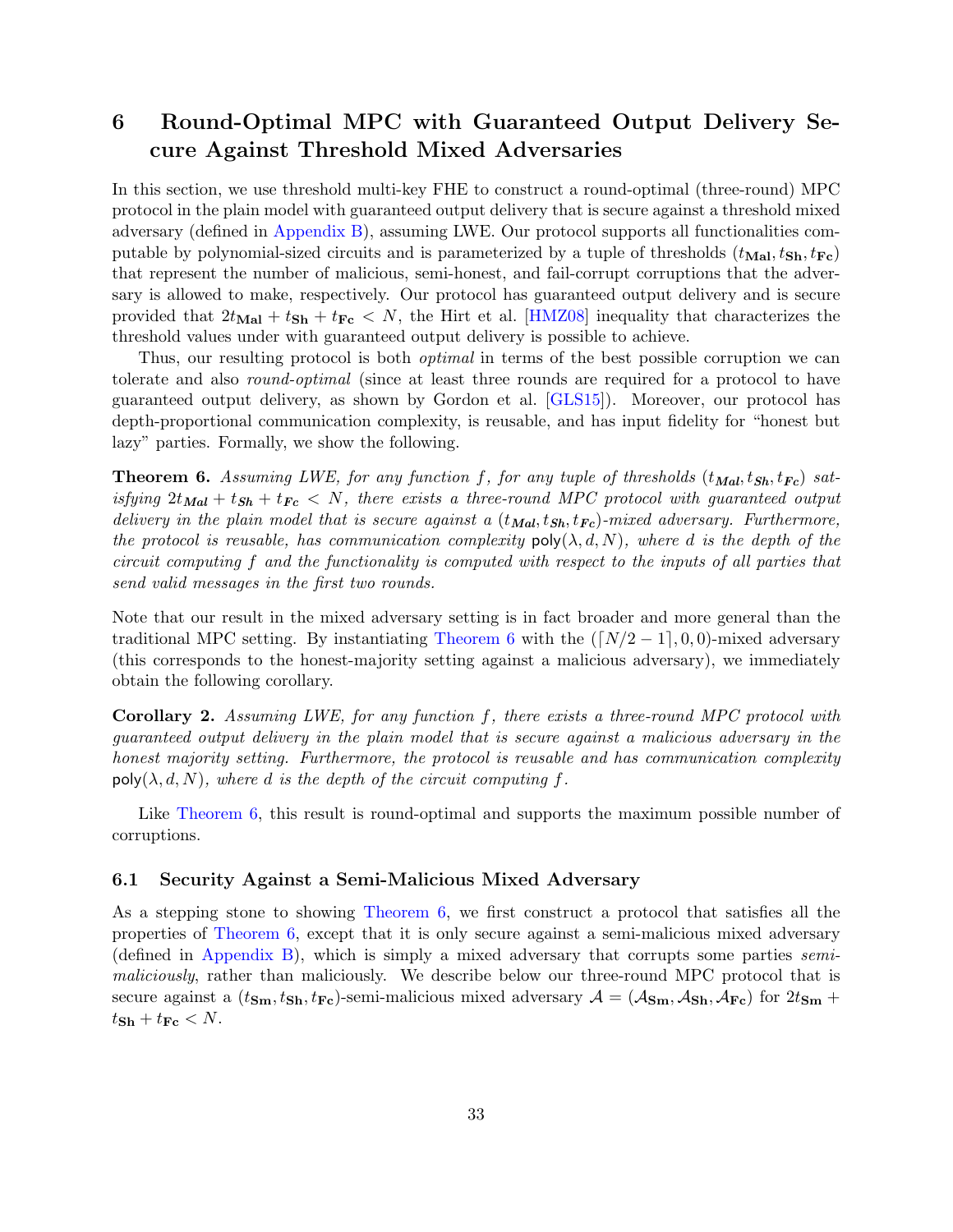**Notation:** Consider N parties  $P_1, \ldots, P_N$  with inputs  $x_1, \ldots, x_N$ , respectively, who wish to evaluate a boolean circuit C with depth  $\leq d$ . Without loss of generality, assume  $|x_i| = \lambda \forall i \in [N]$ . Let (DistSetup,KeyGen, Enc, Eval, PartDec, FinDec) be the previously constructed threshold multi-key FHE scheme. Fix  $(t_{\rm Sm}, t_{\rm Sh}, t_{\rm Fe})$  satisfying  $2t_{\rm Sm} + t_{\rm Sh} + t_{\rm Fe} < N$ . Let A be the  $(N - t_{\rm Sm} - t_{\rm Fe})$ out-of- $N$  threshold access structure.

Protocol: We now describe our construction.

- Input Commitment Phase:
	- **Round 1:** Each party  $P_i$  does the following:
		- 1. Run TMFHE.DistSetup $(1^{\lambda}, 1^d, 1^N, i)$  to obtain params<sub>i</sub>.
		- 2. Run TMFHE.KeyGen $(1^{\lambda})$  to compute  $(pk_i, sk_i)$ .
		- 3. Output ( $\mathsf{params}_i, \allowbreak pk_i$ ).
	- **Round 2:** Each party  $P_i$  does the following:
		- 1. Parse the message (if one was sent) from  $P_j$  as (params<sub>j</sub>,  $pk_j$ ). Let  $S_1 \subseteq [N]$  be the set of parties that sent a message in round 1.
		- 2. Truncate each params<sub>j</sub> for  $j \in S_1$  to the appropriate size given  $|S_1|^7$  $|S_1|^7$ . Set params as the concatenation of the truncated params<sub>j</sub>'s for  $j \in S_1$ . Set  $\mathcal{PK} = \{pk_j\}_{j \in S_1}$ . Let  $\mathbb{A}'$  be the access structure induced by restricting  $\mathbb A$  to the parties in  $S_1$  (that is, the  $(N - t<sub>Sm</sub> - t<sub>Fc</sub>)$ -out-of- $|S_1|$  access structure).
		- 3. Run TMFHE.Encrypt (params,  $\mathcal{PK}, \mathbb{A}', x_i$ ) to compute  $ct_i$ .
		- 4. Output  $ct_i$ .
- Computation Phase:
	- **Round 3:** Each party  $P_i$  does the following:
		- 1. Parse the previous message (if one was sent) from  $P_j$  as  $ct_j$ . Let  $S_2 \subseteq [N]$  be the set of parties that sent a message in round 2. Let  $\mathcal{CT} = \{ct_j\}_{j \in S_2}$ . Let C' be the circuit induced by hardcoding the inputs to  $C$  corresponding to parties not in  $S_2$  to be  $0^{\lambda}$ .
		- 2. Run TMFHE.Eval $(C',\mathcal{CT})$  to obtain  $\hat{c}t$ .
		- 3. Run TMFHE.PartDec $(i, sk_i, \hat{ct})$  to obtain  $p_i$ .
		- 4. Output  $p_i$ .
- Output Computation: Each party  $P_i$  does the following:
	- 1. Parse the previous message (if one was sent) from  $P_j$  as  $p_j$ . Let  $S_3 \subseteq [N]$  be the set of parties that sent a message in round 3.
	- 2. Take any set  $S \subseteq S_3$  with  $S \in A$  and run TMFHE.FinDec(B) where  $B = \{p_j\}_{j \in S}$  to recover  $\hat{\mu}$ . If no such set exists, output  $\perp$ .

<sup>&</sup>lt;sup>7</sup>Note that the params, of each party in the MFHE construction in  $[BHP17]$  and, therefore, also in our TMFHE construction, are simply random matrices  $A_i$  of a size dependent on N. Therefore, truncating the matrix to the appropriate size for a scheme with  $|S_1|$  parties is equivalent to having run the distributed setup algorithm for  $|S_1|$ parties.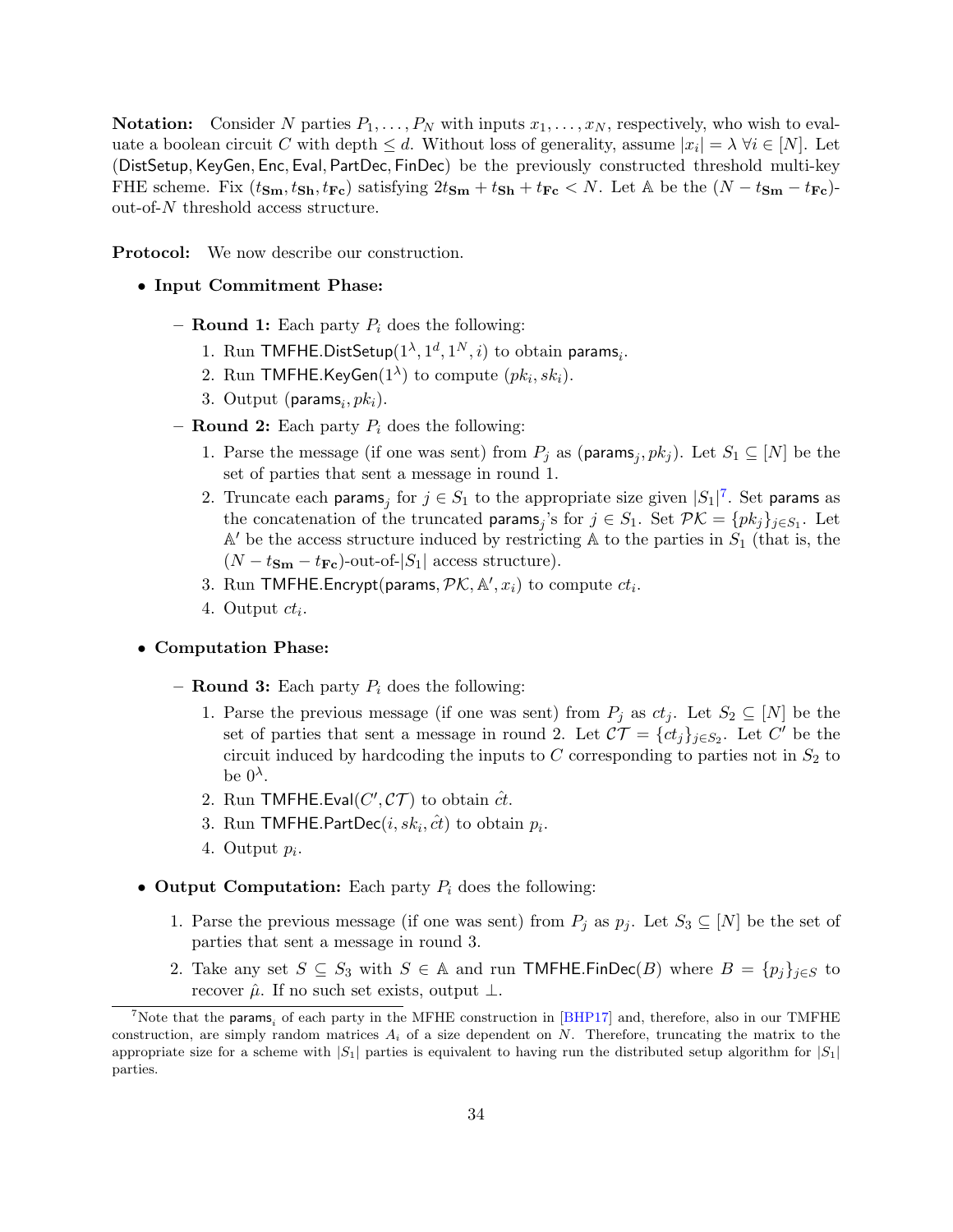Correctness. Correctness follows immediately from the correctness of the underlying TMFHE scheme. In particular, let  $S \subseteq [N]$  be the set of parties that finished the input commitment phase and let  $S' \subseteq S$  be the set of parties that finished the computation phase. Note that  $C'(\{x_i\}_{i\in S}) = f(y_1,\ldots,y_N)$  where  $y_i = x_i$  if  $i \in S$  and  $0^{\lambda}$  otherwise. Furthermore, if  $S' \in \mathbb{A}$ , then  $S' \in A'$  and therefore running TMFHE. FinDec will correctly recover  $f(y_1, \ldots, y_N)$  as desired.

### Security.

We will first give a description of the simulator and then argue indistinguishability between the real and ideal worlds.

**Simulator:** The simulator Sim is given the security parameter  $\lambda$  and an auxiliary input z. Let f be representable by a circuit C of depth  $\leq d$ . Let  $(t_{\mathbf{Sm}}, t_{\mathbf{Sh}}, t_{\mathbf{Fc}})$  be the corruption thresholds of the adversary, where  $2t_{\rm Sm} + t_{\rm Sh} + t_{\rm Fe} < N$ . Let A be the  $(N - t_{\rm Sm} - t_{\rm Fe})$ -out-of-N access structure. Sim proceeds as follows:

- Before Protocol Execution: From the semi-malicious mixed adversary Adv, Sim receives a tuple of sets  $(A_{\rm Sm}, A_{\rm Sh}, A_{\rm Fe})$  of corrupted parties, with  $|A_{\rm Sm}| \le t_{\rm Sm}$ ,  $|A_{\rm Sh}| \le t_{\rm Sh}$ , and  $|\mathcal{A}_{\mathbf{Fc}}| \leq t_{\mathbf{Fc}}.$
- Input Commitment Phase (Round 1): For every fail-corrupt party that Adv wishes to abort in this round, Sim instructs the corresponding party. For each honest and each failcorrupt party not yet instructed to abort,  $P_i$ , Sim does the following:
	- 1. Run TMFHE.DistSetup $(1^{\lambda}, 1^d, 1^N, i)$  to compute params<sub>i</sub>.
	- 2. Run TMFHE.KeyGen $(1^{\lambda})$  to compute  $(pk_i, sk_i)$ .
	- 3. Give ( $\mathsf{params}_i, \mathsf{pk}_i)$  as  $P_i$ 's round 1 message to Adv.

Sim then receives round 1 messages from Adv on behalf of every party in the sets  $A_{\text{Sm}}$  and  $\mathcal{A}_{\mathbf{Sh}}$ .

- Input Commitment Phase (Round 2): For every fail-corrupt party that Adv wishes to abort in this round, Sim instructs the corresponding party. Then, Sim parses the message (if one was sent) from party  $P_j$  as (params<sub>j</sub>,  $pk_j$ ). Let  $S_1 \subseteq [N]$  be the set of parties that sent a message in round 1. It truncates each params<sub>j</sub> to the appropriate size for  $|S_1|$  parties and sets params as the concatenation of the truncated params<sub>j</sub>'s for all  $j \in S_1$ . Let  $\mathcal{PK}$  denote  $\{pk_j\}_{j\in S_1}$ . Let A' be the access structure induced by restricting A to the parties in  $S_1$ . Let  $S<sub>hon</sub><sup>2</sup>$  be the set of honest and fail-corrupt parties that send a message in round 2. Let  $S<sub>corr</sub><sup>1</sup>$  be the set of corrupted (semi-malicious and semi-honest) parties that sent a message in round 1. Sim does the following:
	- 1. Run  $\text{Sim}_1(\text{params}, \mathcal{PK}, \mathbb{A}', S^1_{\text{corr}}, S^2_{\text{hon}})$  to compute  $(\{ct_i\}_{i \in S^2_{\text{hon}}}, \text{state})$ , where  $\text{Sim}_1$  is the first algorithm of the TMFHE simulator.
	- 2. Give  $ct_i$  as  $P_i$ 's round 2 message to Adv for  $i \in S^2_{\text{hon}}$ .

Let  $S_2 \subseteq [N]$  be the set of parties that sent a round 2 message. For semi-maliciously and semi-honestly corrupted parties  $P_i$  in  $S_2$ , Sim receives the input  $x_i$  used by Adv and sends it to the trusted party. For the fail-corrupt parties that already aborted, Sim sends  $0^{\lambda}$  to the trusted party.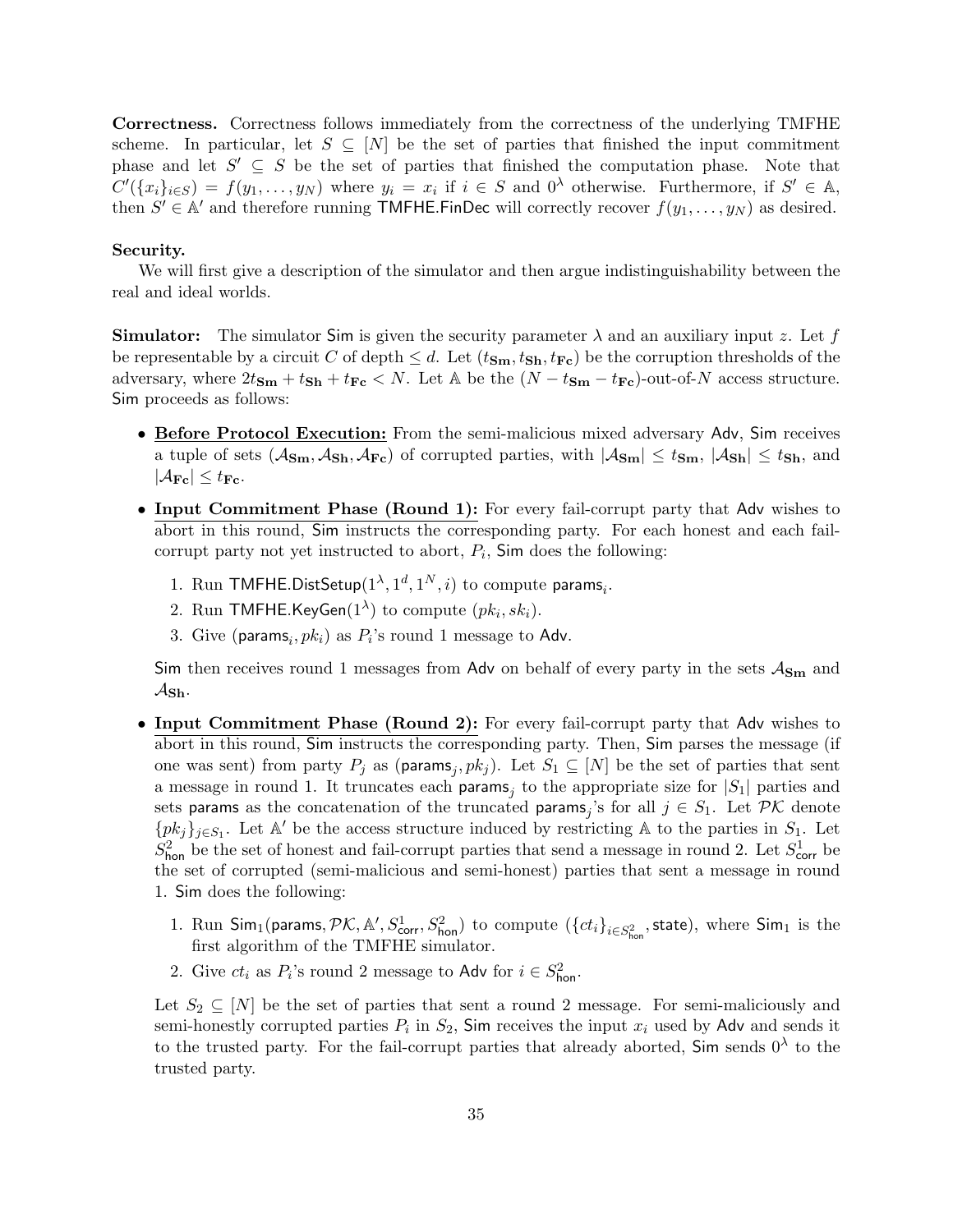- Query to Ideal Functionality: Sim receives the output b from the trusted party.
- Computation Phase (Round 3): For every fail-corrupt party that Adv wishes to abort in this round, Sim instructs the corresponding party. Let  $\mathcal{CT} = \{ct_j\}_{j \in S_2}$ . Let C' be the circuit induced by hardcoding the inputs to C corresponding to aborted fail-corrupt parties as  $0^{\lambda}$ . Let  $S_{\text{hon}}^3$  be the set of honest and fail-corrupt parties that have not yet been told to abort in round 3 by Adv. For corrupted (semi-honest and semi-malicious) parties  $P_i$  in  $S^1_{\text{corr}}$ , Sim extracts the secret keys  $sk_i$  that they generated. Sim does the following
	- 1. Run  $\textsf{Sim}_2(\textsf{state}, b, \hat{ct}, S_{\textsf{corr}}^1, S_{\textsf{hon}}^2, \{sk_i\}_{i \in S_{\textsf{corr}}^1})$  to compute  $\{p_j\}_{j \in S_{\textsf{hon}}^2}$ , where  $\textsf{Sim}_2$  is the second algorithm of the TMFHE simulator and  $\hat{ct}$  is the ciphertext obtain by evaluating  $C'$  on the ciphertexts in  $\mathcal{CT}$ .
	- 2. For  $j \in S^3_{\text{hon}}$ , give  $p_j$  as  $P_j$ 's round 3 message to Adv.

Sim tells the trusted party to send b to all honest parties.

**Lemma 6.** For any tuple of thresholds  $(t_{Sm}, t_{Sn}, t_{Fc})$  with  $2t_{Sm}+t_{Sh}+t_{Fc} < N$ , for any  $(t_{Sm}, t_{Sh}, t_{Fc})$ semi-malicious mixed adversary  $\mathsf{Adv} = (\mathcal{A}_{Sm}, \mathcal{A}_{Sh}, \mathcal{A}_{Fc})$ , for the above simulator  $\mathsf{Sim}$ ,

$$
|Pr[\mathcal{D}(\mathsf{REAL}_{\Pi,\mathsf{Adv}(z)}(\lambda,\vec{x})) = 1] - Pr[\mathcal{D}(\mathsf{IDEAL}_{f,\mathsf{Sim}(z)}(\lambda,\vec{x})) = 1]| \leq \mathsf{negl}(\lambda)
$$

for any PPT distinguisher D.

*Proof.* Suppose there was some  $(t_{\rm Sm}, t_{\rm Sh}, t_{\rm Fe})$ -semi-malicious mixed adversary  $\mathsf{Adv} = (\mathcal{A}_{\rm Sm}, \mathcal{A}_{\rm Sh},$  $\mathcal{A}_{\text{Fc}}$ ) for which there existed a distinguisher  $\mathcal D$  that could distinguish between the real and ideal world experiments. Then, there exists an adversary Adv' that could break the security of the underlying TMFHE scheme. Recall that A is the  $N - t_{Sm} - t_{Fc}$ -out-of-N access structure. Adv proceeds as follows.

- 1. Adv' runs Adv, which outputs a tuple of sets  $(A_{\rm Sm}, A_{\rm Sh}, A_{\rm FC})$  of corrupted parties.
- 2. Adv outputs a set of fail-corrupt parties  $S_{\text{inp}}^1 \subseteq A_{\text{Fc}}$  that will abort in round 1 (they will never send a message). Let  $S_{\text{parties}} = [N] \setminus S_{\text{inp}}^1$  and let  $N' = |S_{\text{parties}}|$ . Adv' outputs  $N' \leq N$  as its number of parties, the corrupted set  $S = (\mathcal{A}_{Sm} \cup \mathcal{A}_{Sh}) \subseteq S_{parties}$ , and the access structure A' induced by restricting  $A$  to the parties in  $S_{\text{particles}}$ .
- 3. For  $i \in S_{\text{particles}} \backslash S$ , Adv' receives (params<sub>i</sub>,  $pk_i$ ) and gives this to Adv as  $P_i$ 's round 1 message.
- 4. For each  $j \in S$ , Adv will output (params<sub>j</sub>,  $pk_j$ ). By running Adv, Adv' is able to determine the randomness  $r_i^{\text{KeyGen}}$ <sup>KeyGen</sup> used by **Adv** to generate  $pk_j$  and outputs ( $\textsf{params}_j, r_j^{\textsf{KeyGen}}$ neyuen $\big) .$
- 5. Let  $S<sub>hon</sub><sup>2</sup>$  be the set of honest and fail-corrupt parties that will send a round 2 message. Adv' outputs this set along with the inputs  $x_i \in \{0,1\}^{\lambda}$  for  $i \in S^2_{\text{hon}}$ . Adv' is given  $ct_i$  for  $i \in S^2_{\text{hon}}$ and gives this to Adv as  $P_i$ 's round 2 message.
- 6. By running Adv, Adv' is able to extract the input  $x_i$  and randomness  $r_i^{\text{Encrypt}}$  $i$ <sup>Encrypt</sup> used by Adv for each  $i \in S$ . Adv' outputs  $(x_i, r_i^{\text{Encrypt}})$  $i^{energypt}$  for all  $i \in S$ .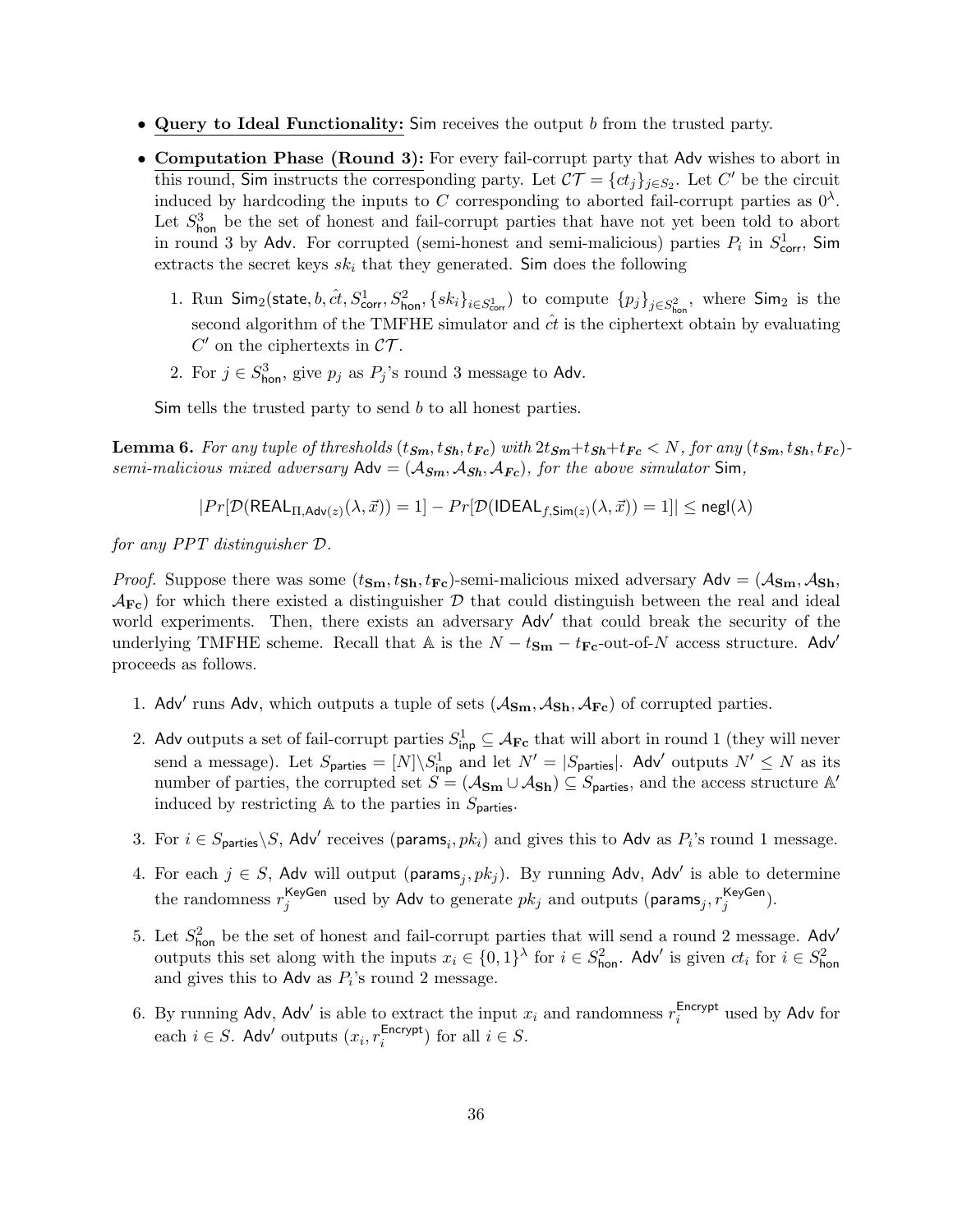- 7. Let  $S_2 = (S_{\text{hon}}^2 \cup A_{\text{Sm}} \cup A_{\text{Sh}})$  be the set of parties that sent a round 2 message. Let C' be the circuit induced by  $C$  by setting the input of all parties that did not send a round 2 message to  $0^{\lambda}$ . Adv' outputs C' along with  $S_2$ .
- 8. Let  $S^3_{\text{hon}}$  be the set of honest and fail-corrupt parties that send a round 3 message. Adv outputs  $S_{\text{hon}}^3$  and receives partial decryptions  $p_i$  for  $i \in S_{\text{hon}}^3$ . Adv' gives these to Adv as  $P_i$ 's round 3 message. Adv outputs some function of its view and Adv' outputs the same value along with  $\{x_i\}_{i \notin S}$ .

Since A is the  $N - t_{\rm Sm} - t_{\rm Fe}$ -out-of-N access structure and  $2t_{\rm Sm} + t_{\rm Sh} + t_{\rm Fe} < N$ , it follows that  $|\mathcal{A}_{\mathbf{Sm}} \cup \mathcal{A}_{\mathbf{Sh}}| \leq t_{\mathbf{Sm}} + t_{\mathbf{Sh}} < N - t_{\mathbf{Sm}} - t_{\mathbf{Fc}}$ , and therefore,  $\mathcal{A}_{\mathbf{Sm}} \cup \mathcal{A}_{\mathbf{Sh}} \notin \mathbb{A}'$  (the  $N - t_{\mathbf{Sm}} - t_{\mathbf{Fc}}$ out-of-N' access structure), so  $\mathsf{Adv}'$  is a valid adversary for the TMFHE security game. If  $\mathsf{Adv}'$ is interacting with the real TMFHE security game, it simulates the real world experiment for Π exactly for some fixed inputs. Similarly, if  $Adv'$  is interacting with the simulated TMFHE security game, it simulates the ideal world experiment for Π exactly. Therefore, the existence of Adv would result in an adversary that could break the security of the TMFHE scheme, a contradiction.

 $\Box$ 

Guaranteed Output Delivery and Input Fidelity. Observe that since all the honest parties and all the semi-honestly corrupted parties will never abort, there are at least  $N - t_{\rm Sm} - t_{\rm Fe}$  partial decryption shares given out at the end of the protocol. Therefore, the output can be recovered and our protocol has guaranteed output delivery. Moreover, our protocol satisfies the property that the output of the computation is a function of the joint inputs of all parties, including those that aborted after the input commitment phase was completed. That is, in the scenario where the adversary corrupts a set of parties in a fail-corrupt manner, for every fail-corrupt party  $P_i$  that aborts after the input commitment phase, its input  $y_i$  that is used to compute the final output  $C(y_1, \ldots, y_n)$  is set to be its actual input  $x_i$  used in the protocol so far and not a default input  $\perp$ . Recall that this is in line with our motivation for studying this setting where an honest but lazy party is not entirely discarded and its input is still considered in the computation if it aborted after the input commitment phase.

**Communication Complexity.** To see that the protocol has communication complexity  $\text{poly}(\lambda, d, N)$ , note that the round 1 message is clearly of size  $poly(\lambda, d, N)$ . So is the round 2 message due to the compactness of the TMFHE scheme. Similarly, the size of  $\hat{ct}$  is  $\mathsf{poly}(\lambda, d, N)$  and, therefore, so too is the partial decryption.

Reusability. Reusability means that given the transcript of the input commitment phase, the computation phase can be run any polynomial number of times on different functions using the same transcript for the input commitment phase to compute the different functionalities. Reusability follows from the following:

- 1. The input commitment phase of Π is function-independent.
- 2. Our TMFHE simulator can simulate partial decryptions for a polynomial number of adaptively chosen circuit queries.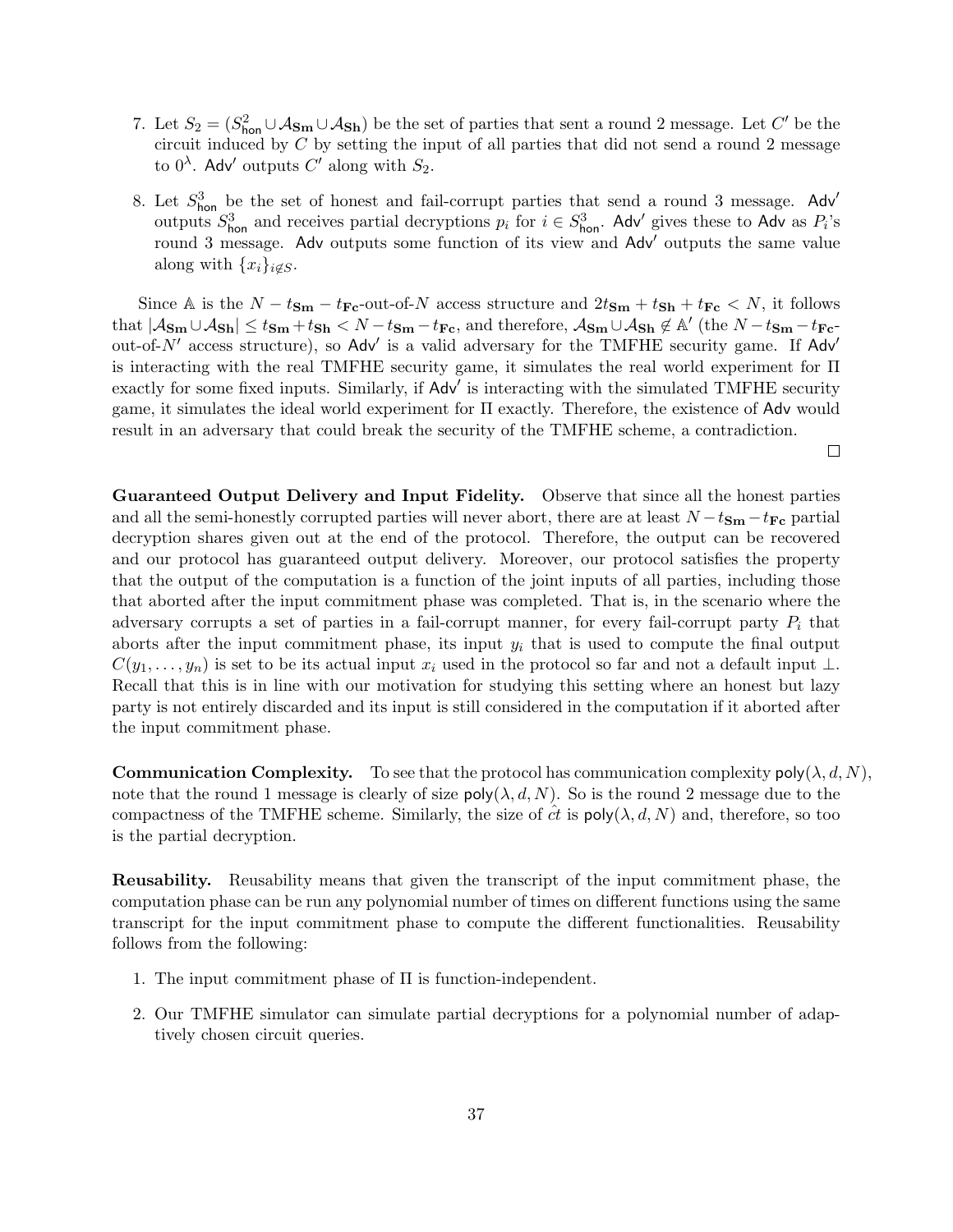### 6.2 Handling a Malicious Mixed Adversary

In the above protocol, the adversary can only corrupt some subset  $A_{\rm Sm}$  of the parties semimaliciously, some subset  $\mathcal{A}_{\text{Sh}}$  in a semi-honest manner and another subset  $\mathcal{A}_{\text{Fc}}$  in a fail-corrupt manner. In order to show [Theorem 6,](#page-32-0) we need to allow the adversary to corrupt the first subset  $\mathcal{A}_{\mathbf{Sm}}$  maliciously.

Our first observation is that the protocol is secure even against mixed adversaries that are allowed make parties in  $A_{\text{Sm}}$  behave maliciously in round 1, but only semi-maliciously in rounds 2 and 3. After noting this, we further observe that if we had a simulation-extractable multi-string NIZK [\[GO07\]](#page-55-0) in the plain model where the honest party's behavior when generating a CRS is to simply sample a uniformly random string<sup>[8](#page-0-0)</sup>, then we could upgrade to security against malicious mixed adversaries. We simply have each party send a reference string CRS in round 1 and then require each party to also provide a NIZK argument in rounds 2 and 3 using these CRSs to ensure that they submitted a valid message in that round. As mentioned previously, the multi-string NIZK is only secure if a majority of the CRSs are honestly generated. However, we want our protocol to be secure against any  $(t_{\text{Mal}}, t_{\text{Sh}}, t_{\text{Fc}})$ - mixed adversary, where  $2t_{\text{Mal}} + t_{\text{Sh}} + t_{\text{Fc}} < N$ . In particular, we are no longer in the honest majority setting. As discussed earlier, this is not an issue because only the CRSs corresponding to a maliciously-corrupted party could be dishonestly generated and since the honest-generation behavior is to simply output a uniformly random string, a party that is semi-honestly corrupted will also output a perfectly good CRS. Furthermore, since the number of maliciously-corrupted parties is a minority of the total number of parties that send a CRS, a majority of the CRSs will be honestly generated and security of the multi-string NIZK holds.

Security Against a Round 1 Malicious Mixed Adversary. We begin by showing security of the protocol in [Section 6.1](#page-32-1) against a semi-malicious mixed adversary that can behave maliciously in round 1. Since params<sub>i</sub> in the MFHE construction in [\[BHP17\]](#page-53-0) is simply a matrix  $A_i$  of random entries, it follows that every  $A_i$  output of a malicious adversary could also have been output by a semi-malicious adversary that chose the appropriate randomness (we can simply truncate the message or pad it with 0's if the malicious adversary sends a message of inappropriate length). However, a malicious adversary may send a  $pk<sub>i</sub>$  that does not correspond to any possible public key output by the TMFHE.KeyGen algorithm. So, in the proof, the simulator does not receive the randomness  $r_i^{\text{KeyGen}}$  $i<sub>i</sub>$  used by the adversary to compute the round 1 message for a corrupted party and therefore does not receive  $sk_i$  for corrupted parties. However, as we saw in [Section 5,](#page-20-0) the simulator does not need to know  $sk_i$  or  $r_i^{\text{KeyGen}}$ <sup>KeyGen</sup>. Rather, it suffices to know  $(x_i, r_i^{\text{Encrypt}})$  $i^{\text{energy}}$ , the input and randomness used to compute a corrupted party's round 2 message in order to simulate. Thus, an analogous simulator and proof can be used to show security against this adversary.

Upgrading to Malicious Security via Multi-String NIZKs. We now show how to use a simulation-extractable multi-string NIZK with uniformly random CRSs to upgrade the protocol in [Section 6.1](#page-32-1) to one that achieves [Theorem 6.](#page-32-0) The final step is to show that such a multi-string NIZK can be built from LWE. This was not previously known, and we show this in [Section 7.](#page-41-0)

**Construction.** Let  $TMFHE = (DistSetup, KeyGen, Enc, Eva, PartDec, FinDec)$  be the previously constructed threshold multi-key FHE scheme from [Section 5](#page-20-0) with the underlying PKE scheme in-

<sup>&</sup>lt;sup>8</sup>For ease of exposition, we assume here that the honest CRS is a uniformly random string. However, there is a subtle technical issue, which we handle in [Section 7](#page-41-0) where we construct the multi-string NIZK.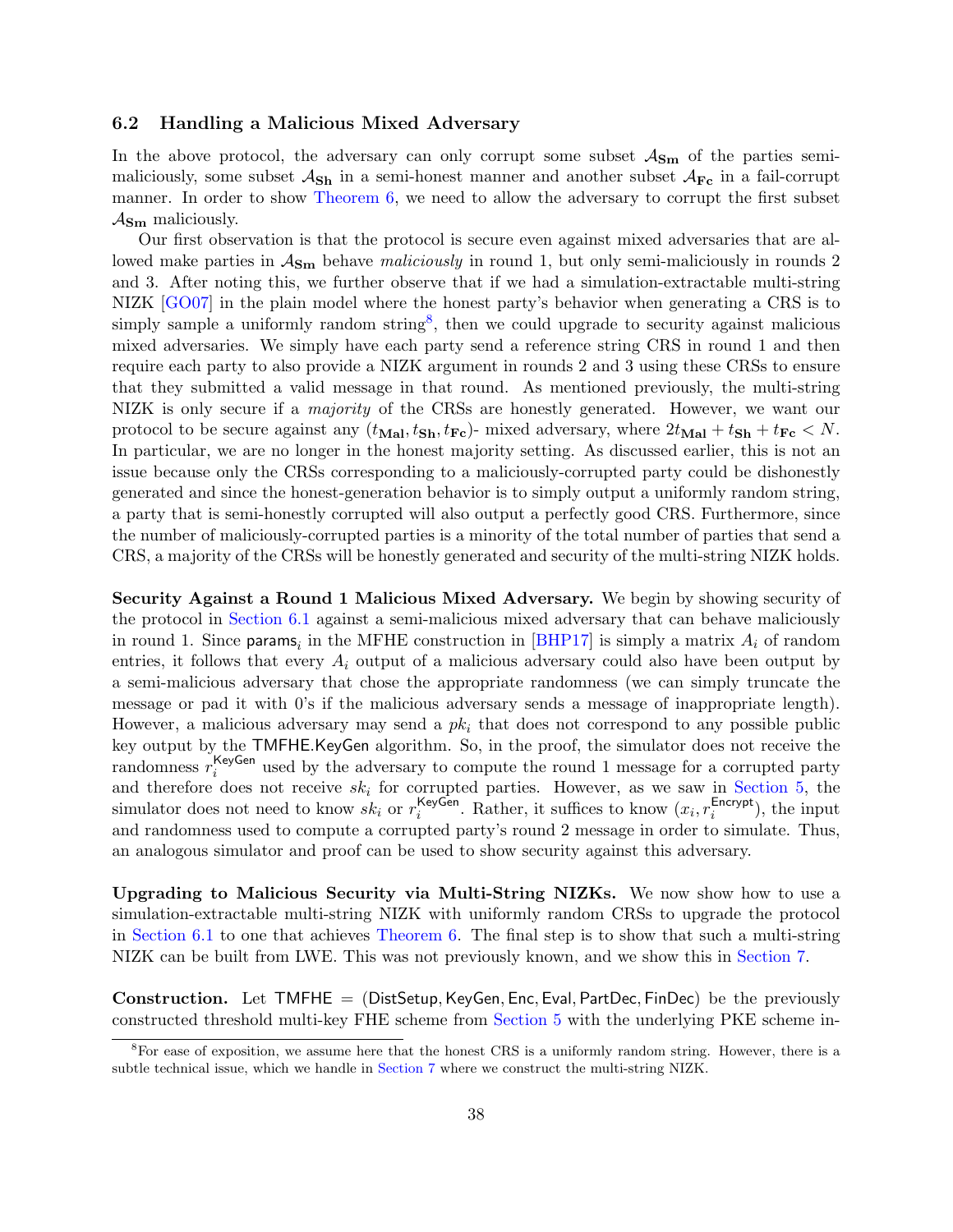stantiated with one where any string is a valid public key (a dense cryptosystem). Fix  $(t_{\text{Mal}}, t_{\text{Sh}}, t_{\text{Fc}})$ satisfying  $2t_{\text{Mal}} + t_{\text{Sh}} + t_{\text{Fc}} < N$ . Let A be the  $N - t_{\text{Mal}} - t_{\text{Fc}}$ -out-of-N threshold access structure. Let  $NIZK = (Gen, Prove, Verify)$  be a simulation-extractable multi-string NIZK. To compare against our previous protocol in [Section 6.1,](#page-32-1) we highlight the changes in red.

- Round 1: Each party  $P_i$  does the following:
	- 1. Run TMFHE.DistSetup $(1^{\lambda}, 1^d, 1^N, i)$  to obtain params<sub>i</sub>.
	- 2. Run TMFHE.KeyGen $(1^{\lambda})$  to compute  $(pk_i, sk_i)$ .
	- 3. Run NIZK.Gen(1<sup> $\lambda'$ </sup>) to compute crs<sub>i</sub>, where  $\lambda' = \text{poly}(\lambda, d, N)$  is the size of statements that will be proven.
	- 4. Output (params $_i, pk_i, crs_i$ ).
- Round 2: Each party  $P_i$  does the following:
	- 1. Parse the message (if one was sent) from  $P_j$  as (params<sub>j</sub>,  $pk_j$ ,  $crs_j$ ) by appropriately truncating or padding with 0's if it was of incorrect length. Let  $S_1 \subseteq [N]$  be the set of parties that sent a message in round 1.
	- 2. Truncate each params<sub>j</sub> for  $j \in S_1$  to the appropriate size given  $|S_1|$ . Set params as the concatenation of the truncated params<sub>j</sub>'s for  $j \in S_1$ . Set  $\mathcal{PK} = \{pk_j\}_{j\in S_1}$ . Let  $CRS = {crs_j}_{j \in S_1}$ . Let A' be the access structure induced by restricting A to the parties in  $S_1$  (that is, the  $(N - t_{Sm} - t_{Fc})$ -out-of- $|S_1|$  access structure).
	- 3. Sample randomness  $r_i$  and run TMFHE. Encrypt (params,  $\mathcal{PK}, \mathbb{A}', x_i; r_i)$  to compute  $ct_i$ .
	- 4. Run NIZK.Prove $(\mathcal{CRS}, y_i, (x_i, r_i))$  to compute  $\pi_i$ , where  $y_i$  is the statement that there exists some input  $x$  and randomness  $r$  such that TMFHE. Encrypt (params,  $\mathcal{PK}, \mathbb{A}', x; r) = ct_i$ .
	- 5. Output  $(ct_i, \pi_i)$ .
- Round 3: Each party  $P_i$  does the following:
	- 1. Parse the previous message (if one was sent) from  $P_j$  as  $(ct_j, \pi_j)$  and check that NIZK.Verify( $\mathcal{CRS}, y_j, \pi_j$ ) = 1. Let  $S_2 \subseteq S_1$  be the set of parties that sent a message in round 2 that passed the verification. Let  $\mathcal{CT} = \{ct_j\}_{j \in S_2}$ . Let C' be the circuit induced by hardcoding the inputs to C corresponding to parties not in  $S_2$  to be  $0^{\lambda}$ .
	- 2. Run TMFHE.Eval $(C',\mathcal{CT})$  to compute  $\hat{ct}$ .
	- 3. Sample randomness  $r'_i$  and run TMFHE.PartDec $(i, sk_i, \hat{ct}; r'_i)$  to compute  $p_i$ .
	- 4. Run NIZK.Prove $(\mathcal{CRS}, z_i, (sk_i, r'_i))$  to compute  $\pi'_{i_2}$  where  $z_i$  is the statement that there exists randomness  $r, r'$  such that <code>TMFHE.KeyGen( $1^{\lambda}; r) = (pk_i, sk)$ </code> and <code>TMFHE.PartDec( $i, sk, \hat{ct}; r') =$ </code>  $\overline{p_i}$ .
	- 5. Output  $(p_i, \pi'_i)$ .
- Output Computation: Each party  $P_i$  does the following: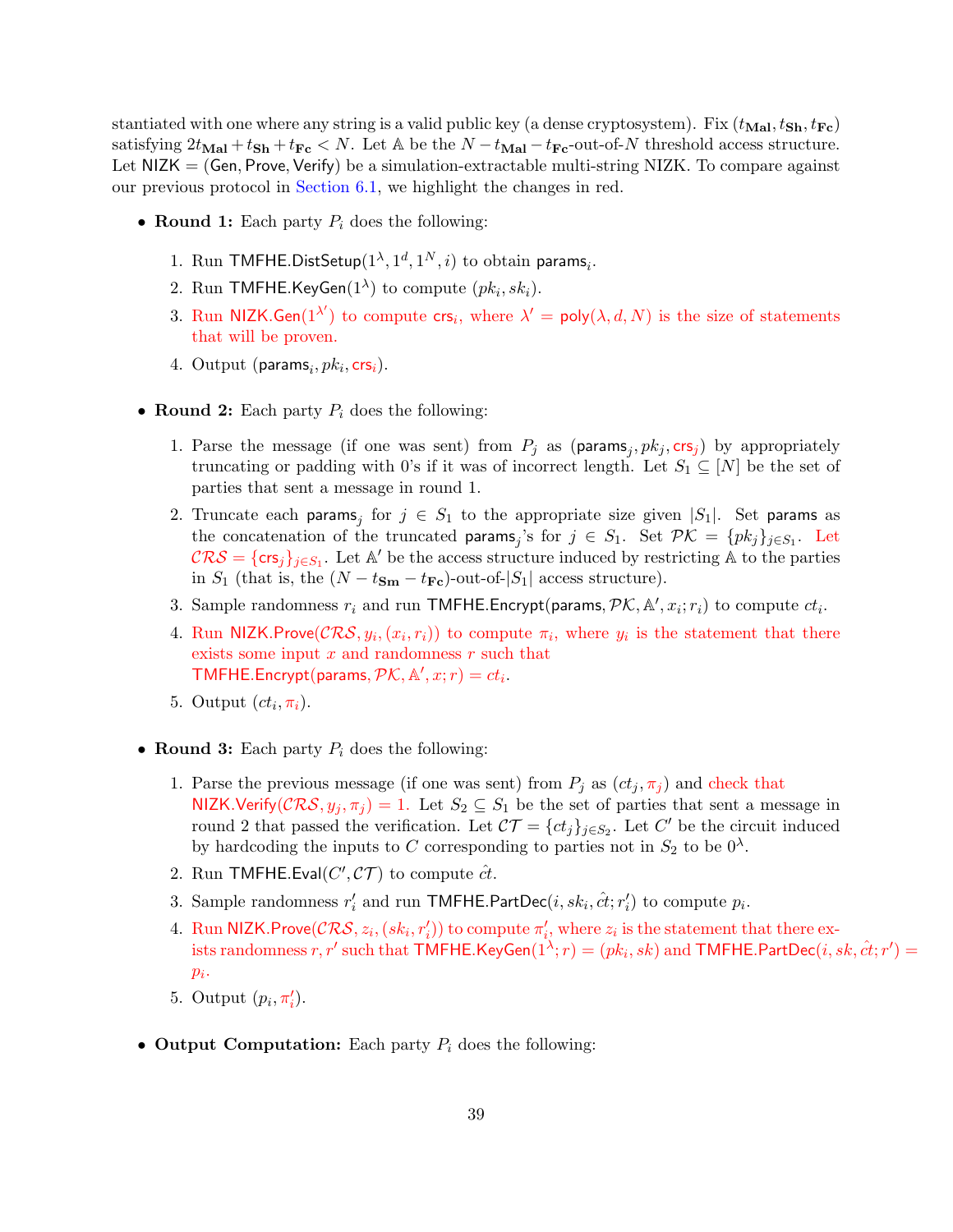- 1. Parse the previous message (if one was sent) from  $P_j$  as  $(p_j, \pi'_j)$  and check that NIZK.Verify( $\mathcal{CRS}, z_j, \pi'_j$ ) = 1. Let  $S_3 \subseteq S_2$  be the set of parties that sent a message in round 3 that passed verification.
- 2. Take any set  $S \subseteq S_3$  with  $S \in A'$  and run TMFHE. FinDec(B) where  $B = \{p_j\}_{j \in S}$  to recover  $\hat{\mu}$ . If no such set exists, output  $\perp$ .

Correctness and Communication Complexity. Correctness follows from the correctness of the protocol in [Section 6.1](#page-32-1) and perfect completeness of the multi-string NIZK. Depth-proportional communication complexity follows from the fact that the communication complexity of the pro-tocol in [Section 6.1](#page-32-1) was  $poly(\lambda, d, N)$  and the size of the NIZK reference strings and proofs are  $\text{poly}(\lambda, d, N)$  because the evaluated ciphertext can be computed publicly and the NIZK is only used to prove correctness of encryption and partial decryption, which only depends on the depth of the function.

Guaranteed Output Delivery and Input Fidelity. Guaranteed output delivery and input fidelity follow the fact that these properties held for the protocol in [Section 6.1](#page-32-1) and that since honestly generated CRSs are always a majority (since honest strings are simply uniformly random and the number of malicious corruptions is a minority), by soundness of the multi-string NIZK, an adversary cannot cheat and submit an invalid ciphertext as its round 2 message since this message will be discarded with overwhelming probability. The output recovered is the same as that in the protocol of [Section 6.1.](#page-32-1) Namely, they compute  $C(y_1, \ldots, y_N)$  where  $y_i = x_i$  if  $P_i$  sent valid messages in rounds 1 and 2 and  $y_i = 0^{\lambda}$  otherwise.

Security. We provide a description of the simulator.

**Simulator:** The simulator Sim is given the security parameter  $\lambda$  and an auxiliary input z. Let f be representable by a circuit C of depth  $\leq d$ . Let  $(t_{\text{Mal}}, t_{\text{Sh}}, t_{\text{Fc}})$  be the corruption thresholds of the adversary, where  $2t_{\text{Mal}} + t_{\text{Sh}} + t_{\text{Fc}} < N$ . Let A be the  $(N - t_{\text{Mal}} - t_{\text{Fc}})$ -out-of-N access structure. Let ExtGen, Ext, SimProve be the extraction and simulation algorithms associated with the simulation-extractable multi-string NIZK. Sim proceeds as follows:

- Before Protocol Execution: Sim receives a tuple of sets  $(A_{\text{Mal}}, A_{\text{Sh}}, A_{\text{Fc}})$  of corrupted parties, with  $|\mathcal{A}_{\text{Mal}}| \le t_{\text{Mal}}$ ,  $|\mathcal{A}_{\text{Sh}}| \le t_{\text{Sh}}$ , and  $|\mathcal{A}_{\text{Fc}}| \le t_{\text{Fc}}$ .
- Round 1: For every fail-corrupt party that Adv wishes to abort in this round, Sim instructs the corresponding party. For each honest and each fail-corrupt party not yet instructed to abort,  $P_i$ , Sim does the following:
	- 1. Run TMFHE.DistSetup $(1^{\lambda}, 1^d, 1^N, i)$  to compute params<sub>i</sub>.
	- 2. Run TMFHE.KeyGen $(1^{\lambda})$  to compute  $(pk_i, sk_i)$ .
	- 3. Run ExtGen( $1^{\lambda}$ ) to compute (crs<sub>i</sub>,  $\tau_i, \xi_i$ ).
	- 4. Give  $(\mathsf{params}_i, \allowbreak \mathit{pk}_i, \allowbreak \mathsf{crs}_i)$  as  $\mathit{P_i}$ 's round 1 message to Adv.

For each semi-honest corrupt party  $P_i \in A_{\rm Sh}$ , Sim does the following: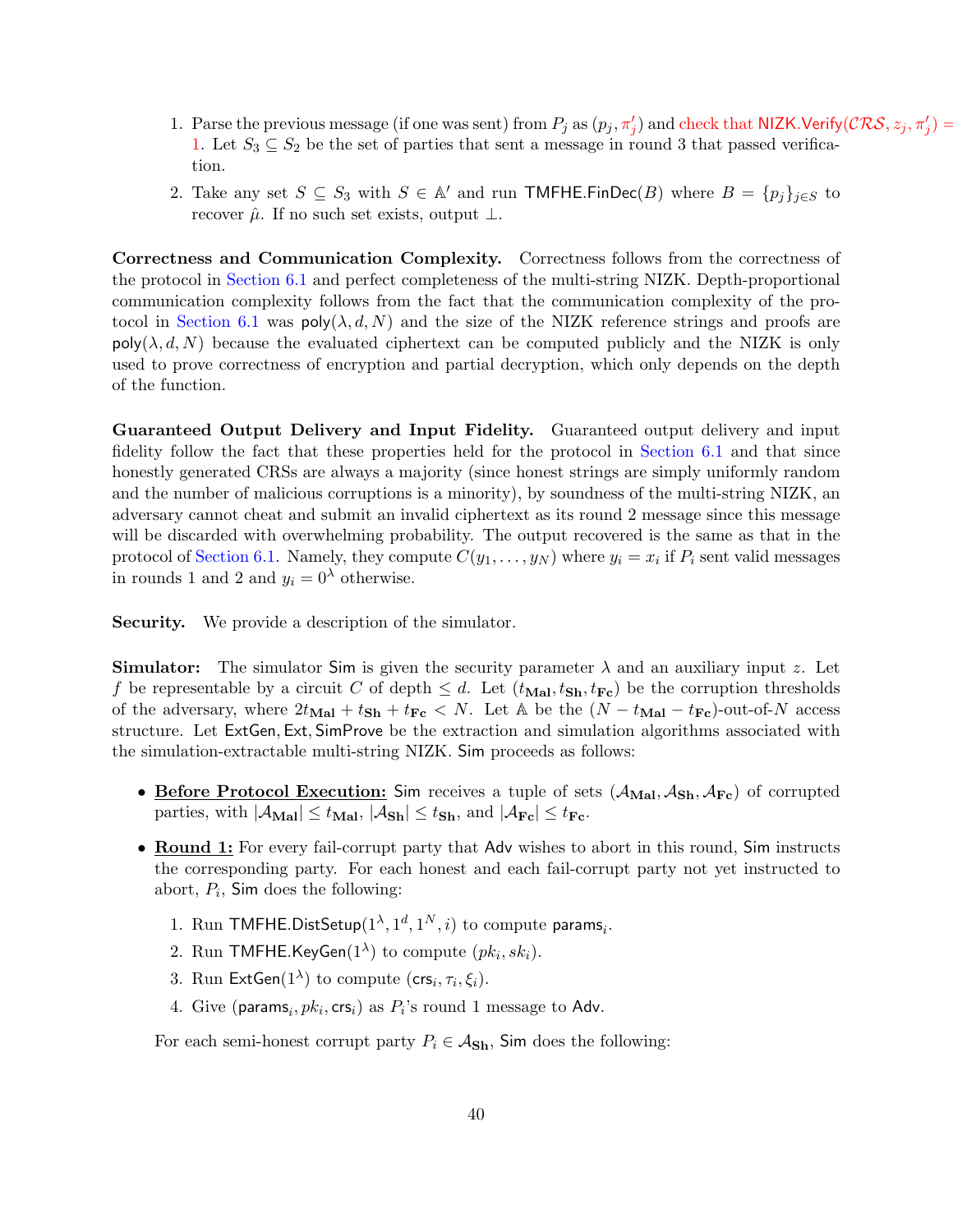- 1. Sample randomness  $r_i^{\text{DistSetup}}$ DistSetup and  $r_i^{\text{KeyGen}}$  $i<sub>i</sub>$  be used by the TMFHE.DistSetup and TMFHE.KeyGen algorithms, respectively.
- 2. Run ExtGen $(1^{\lambda})$  to compute  $(\textsf{crs}_i, \tau_i, \xi_i)$ .
- 3. Give  $(r_i^{\text{DistSetup}})$  $\frac{1}{i}$ DistSetup<sub>,  $r_i^{\text{KeyGen}}$ </sub> heyden,  $\text{crs}_i$ ) as  $P_i$ 's round 1 randomness (note that this forces  $P_i$  to output  $crs_i$  as its CRS, as the CRS is uniform).

Sim then receives round 1 messages from Adv on behalf of every party in the sets  $\mathcal{A}_{\text{Mal}}$  and  $\mathcal{A}_{\mathbf{Sh}}$ . Let  $S_{\mathsf{crs}}$  denote the set of honest parties, semi-honest parties, and fail-corrupt parties that sent a message in round 1.

- Round 2: For every fail-corrupt party that Adv wishes to abort in this round, Sim instructs the corresponding party. Then, Sim parses the message (if one was sent) from party  $P_i$ as (params<sub>j</sub>,  $pk_j$ , crs<sub>j</sub>). Let  $S_1 \subseteq [N]$  be the set of parties that sent a message in round 1. It truncates each params<sub>j</sub> to the appropriate size for  $|S_1|$  parties and sets params as the concatenation of the truncated  $\mathsf{params}_j$ 's for all  $j \in S_1$ . Let  $\mathcal{PK}$  denote  $\{pk_j\}_{j \in S_1}$ . Let  $\mathcal{CRS}$ denote  $\{\mathsf{crs}_j\}_{j\in S_1}$ . Let A' be the access structure induced by restricting A to the parties in  $S_1$ . Let  $S_{\text{hon}}^2$  be the set of honest and fail-corrupt parties that send a message in round 2. Let  $T = {\{\tau_j\}}_{j \in S_{\text{crs}}}$ . Let  $E = {\{\xi_j\}}_{j \in S_{\text{crs}}}$ . Let  $S^1_{\text{corr}}$  be the set of corrupted (malicious or semi-honest) parties that sent a message in round 1. Sim does the following:
	- 1. Run Sim<sub>1</sub>(params,  $\mathcal{PK}, \mathbb{A}', S^1_{\text{corr}}, S^2_{\text{hon}}$ ) to obtain ( $\{ct_i\}_{i\in S^2_{\text{hon}}}$ , state), where Sim<sub>1</sub> is the first algorithm of the TMFHE simulator.
	- 2. For each honest and fail-corrupt party not yet instructed to abort,  $P_i$ , run  $\mathsf{SimProve}(\mathcal{CRS},T,y_i)$ to compute  $\pi_i$  where  $y_i$  is the statement that there exists some input x and randomness r such that

TMFHE. Encrypt (params,  $\mathcal{PK}, \mathbb{A}', x; r) = ct_i$ .

3. Give  $(ct_i, \pi_i)$  as  $P_i$ 's round 2 message to Adv for  $i \in S^2_{\text{hon}}$ .

Sim then receives round 2 messages from Adv on behalf of every party in the sets  $\mathcal{A}_{\text{Mal}}$  and  $\mathcal{A}_{\mathbf{Sh}}$ .

- Query to Ideal Functionality:
	- 1. Parse the round 2 message (if one was sent) from  $P_i$  as  $(ct_i, \pi_i)$  and check that NIZK. Verify( $\mathcal{CRS}, y_j, \pi_j$ ) = 1. Let  $S_2 \subseteq S_1$  be the set of parties that sent a round 2 message that passed verification. For semi-honest parties  $P_i$  in  $S_2$ , Sim receives the input  $x_j$  used by Adv and sends it to the trusted party. For the fail-corrupt and malicious parties that already aborted, Sim sends  $0^{\lambda}$  to the trusted party. For malicious parties  $P_j$ in  $S_2$ , Sim runs Ext( $\mathcal{CRS}, E, y_i, \pi_i$ ) to extract a witness  $(x_i, r_i)$  used by Adv and sends  $x_j$  to the trusted party as  $P_j$ 's input.
	- 2. Sim receives the output b from the trusted party.
- Round 3: For every fail-corrupt party that Adv wishes to abort in this round, Sim instructs the corresponding party. Let  $\mathcal{CT} = \{ct_j\}_{j \in S_2}$ . Let C' be the circuit induced by hardcoding the inputs to C corresponding to parties not in  $S_2$  as  $0^{\lambda}$ . Let  $S^2_{\text{corr}}$  be the set of corrupted parties that sent a round 2 message that passed verification. Let  $S^3_{\text{hon}}$  be the set of honest and fail-corrupt parties that have not yet been told to abort in round 3 by Adv. Sim does the following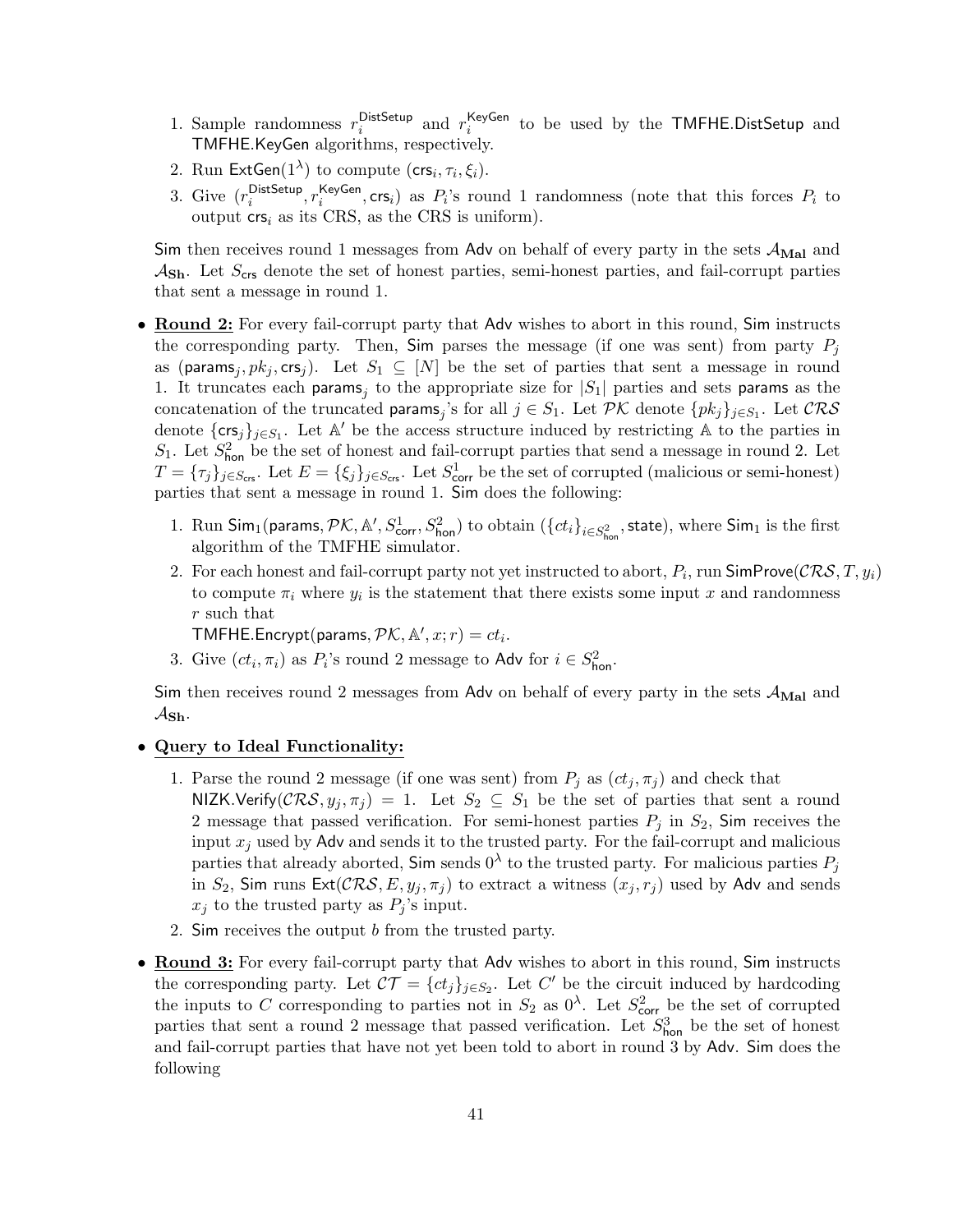- 1. Run  $\mathsf{Sim}_2(\mathsf{state}, b, \hat{ct}, S^1_{\mathsf{corr}}, S^2_{\mathsf{hon}}, \{(x_i, r_i)\}_{i \in S^2_{\mathsf{corr}}})$  to obtain  $\{p_j\}_{j \in S^2_{\mathsf{hon}}},$  where  $\mathsf{Sim}_2$  is the second algorithm of the modified TMFHE simulator that uses the  $(x_i, r_i)$ 's of the corrupted parties round 2 messages to simulate and  $\hat{ct}$  is the evaluated ciphertext obtained by evaluating  $C'$  on the ciphertexts in  $\mathcal{CT}$ .
- 2. For  $j \in S^3_{\text{hon}}$ , run SimProve $(\mathcal{CRS}, T, z_j)$  to compute  $\pi'_j$  where  $z_j$  is the statement that there exists some randomness  $r, r'$  such that TMFHE.KeyGen $(1^{\lambda};r)=(pk_j,sk)$  and TMFHE.PartDec $(j,sk,\hat{ct};r')=p_j.$
- 3. For  $j \in S^3_{\text{hon}},$  give  $(p_j, \pi'_j)$  as  $P_j$ 's round 3 message to Adv.

Security with respect to this simulator follows from the properties of the simulation-extractable multi-string NIZK and the security of the underlying TMFHE scheme with respect to  $Sim_1, Sim_2$ .

Reusability. Reusability follows from the following:

- 1. The reusability of the protocol in [Section 6.1.](#page-32-1)
- 2. The NIZK in round 3 can be generated afresh for different invocations of the protocol while preserving security.

# <span id="page-41-0"></span>7 Multi-String NIZKs

In this section, we build a simulation-extractable multi-string NIZK argument system [\(Appendix A.4\)](#page-63-0) for NP based on the learning with errors (LWE) assumption. We first show how to build a multistring non-interactive witness indistinguishable argument system (NIWI) from LWE. We then give a transformation from multi-string NIWI to multi-string simulation-extractable NIZK that follows along the lines of the work of Groth and Ostrovsky [\[GO07\]](#page-55-0). Formally, we show the following results:

Theorem 7. Assuming LWE, there exists a multi-string non-interactive witness indistinguishable argument system for NP.

Theorem 8. Assuming LWE, there exists a multi-string simulation-extractable NIZK argument system for NP.

One of the key tools in our constructions is a Sigma protocol [\(Appendix A.6\)](#page-65-0). Before we describe the construction of our multi-string NIWI protocol, in the next subsection, we describe a specific trapdoor commitment scheme that we will use to instantiate the Sigma protocol with, in the multistring NIWI protocol. In the following subsection, we give the construction and security proof of our multi-string NIWI protocol and in the final subsection, we describe the generic transformation from multi-string NIWI to multi-string NIZK.

### 7.1 Commitment Scheme

In this section, we construct a new non-interactive commitment scheme (Setup, Commit, Decom) in the CRS model assuming LWE. In addition to the standard properties of a commitment scheme, we require that the scheme has a trapdoor td such that given the commitment string, the trapdoor can be used to efficiently generate the decommitment information with overwhelming probability. Furthermore, we additionally have the feature that even if the adversary generates some portion of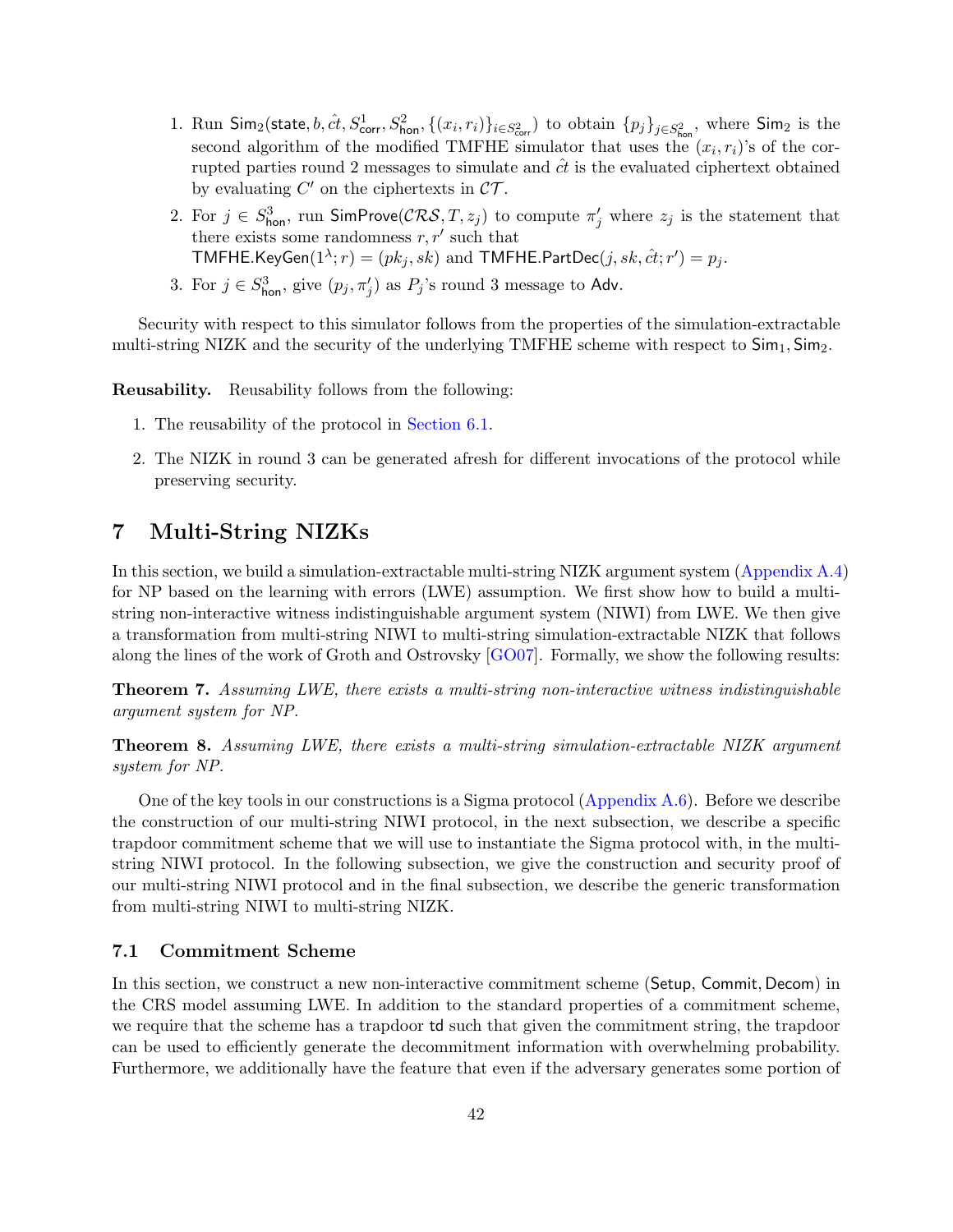the CRS, the scheme still remains hiding and binding as long as a majority of the components are honestly generated. We elaborate more on this after the construction.

The construction and properties of the scheme are below. Let  $\lambda$  be the security parameter. Let PKE = (PKE.Setup, PKE.Enc, PKE.Dec) be a semantically secure public key encryption scheme based on LWE. Let (Share, Recon) be a  $(\lfloor n/2\rfloor+1)$ −out-of-n threshold secret sharing scheme [\[Sha79\]](#page-57-0).

- 1. Setup $(1^{\lambda}, 1^n)$ : For each  $i \in [n]$ , compute  $(pk_i, sk_i) \leftarrow \mathsf{PKE}$ . Setup $(1^{\lambda})$ . Set crs =  $(pk_1, \ldots, pk_n)$ .
- 2. Commit(crs =  $pk_1, ..., pk_n$ , msg): The commitment algorithm does the following:
	- Compute  $m_1, ..., m_n \leftarrow$  Share(msg) that is, they are the shares upon secret sharing the input msg.
	- For each  $i \in [n]$ , compute  $ct_i \leftarrow \textsf{PKE}.\textsf{Enc}(pk_i, m_i; r_i)$  where  $r_i$  is uniformly generated.
	- Output  $ct = (ct_1, ..., ct_n)$ .
- 3. Decom $(ct)$ : The decommitment algorithm outputs the tuples of values  $\{(m_i,r_i)\}_{i\in[n]}$  where  $m_i$  is the share of the message and  $r_i$  is the randomness used to encrypt  $m_i$ . The verifier outputs 1 if:
	- For each  $i \in [n]$ ,  $ct_i = \textsf{PKE}.\textsf{Enc}(m_i, pk_i; r_i)$ .
	- Recon $(m_1, \ldots, m_n) \neq \perp$ .

We now list some properties of the commitment scheme. For both hiding and binding, we consider the stronger scenario where there exists a set  $S \subset [n]$  of size  $(|n/2|+1)$ , where  $\{pk_i\}_{i\in S}$ are generated honestly using PKE.Setup and  $pk_i$  for  $i \in [n] \setminus S$  are chosen by a PPT adversary on seeing  $\{pk_i\}_{i\in S}$ . That is, the adversary gets to pick part of the CRS. This will be crucial in the application of our commitment scheme to the Multi-String NIWI protocol.

Hiding: Since an honest majority of the public key-secret key pairs in the CRS were honestly generated, from the security of the public key encryption scheme and the threshold secret sharing scheme, it is easy to see that the commitment scheme satisfies hiding.

**Binding:** Now, for any commitment string  $ct = (ct_1, ..., ct_n)$ , with overwhelming probability over the choice of the randomness used to honestly generate  $pk_i$  for  $i \in S$ , there exists at most one message m such that there exists  $m_i, r_i$  for  $i \in [n]$  satisfying:

- 1.  $m_1, ..., m_n$  forms a secret sharing of m.
- 2.  $ct_i = \textsf{PKE}.\textsf{Enc}(pk_i, m_i; r_i)$  for  $i \in [n].$

Thus, the scheme satisfies binding.

**Trapdoor:** Note that given a set of secret keys  $\{sk_i\}_{i\in\mathcal{S}}$  where  $|\mathcal{S}| > \frac{n}{2}$  $\frac{n}{2}$  and a commitment string  $ct = (ct_1, \ldots, ct_n)$ , the message committed can be recovered efficiently as follows: for each  $i \in \mathcal{S}$ , compute  $m_i = \textsf{PKE.Dec}(sk_i, ct_i)$ . Then, recover the message committed as  $\textsf{msg} = \textsf{Recon}(\{m_i\}_{i \in S})$ . Thus, given a CRS  $(pk_1, \ldots, pk_n)$ , the associated trapdoor  $td = (\{sk_i\}_{i \in S})$  for any set S with  $|S| > \frac{n}{2}$  where  $sk_i$  is the secret key corresponding to the public key  $pk_i$ .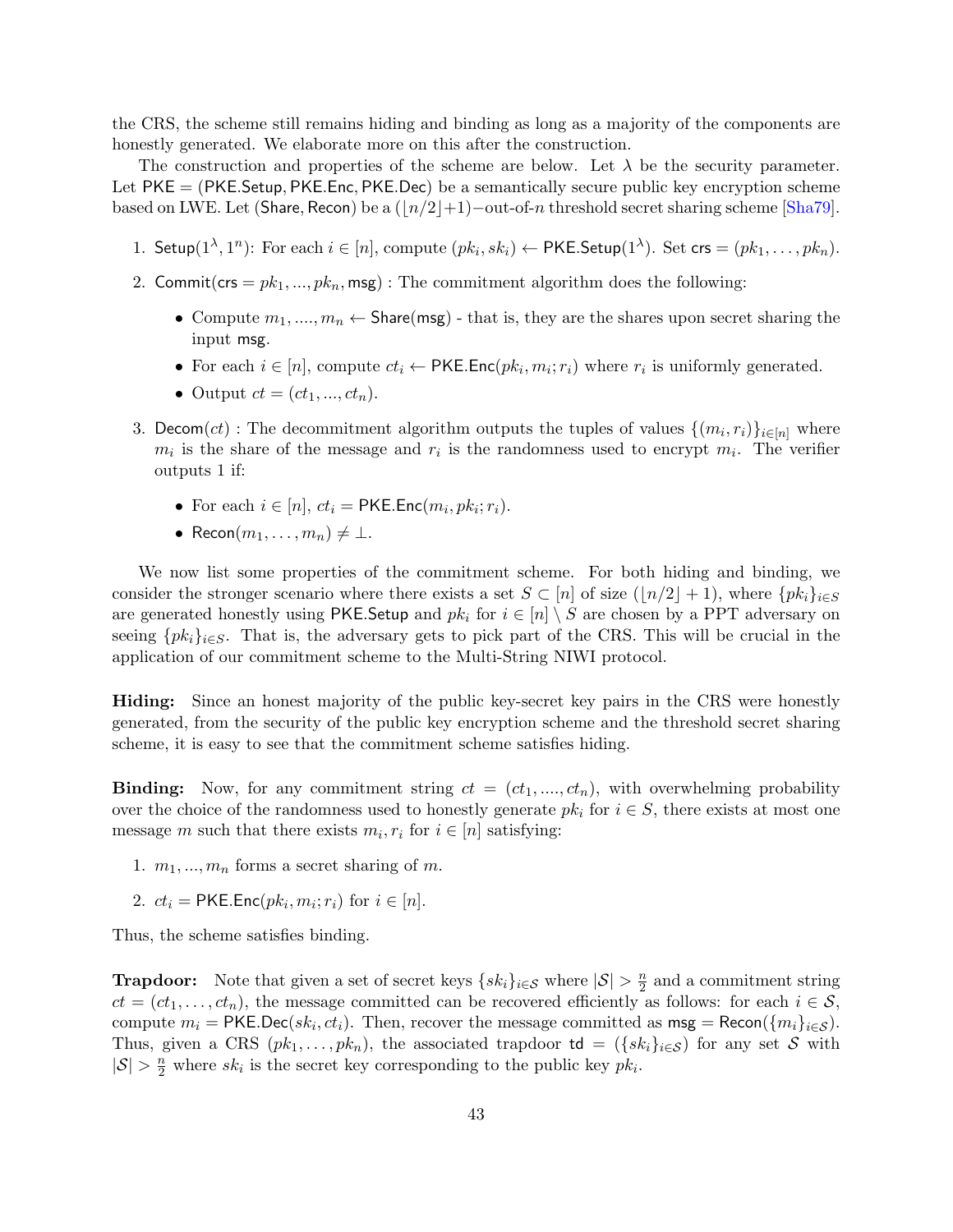### 7.2 Multi-String NIWI

We now describe our construction of a multi-string non-interactive witness indistinguishable argument system below. Let  $\lambda$  de the security parameter which also denotes the size of the input instances x. Let L be the NP language under consideration. Let  $\Sigma$  be a Sigma protocol as defined in [Appendix A.6](#page-65-0) which can be based on LWE (due to the commitment scheme). Let  $m$  be the number of parallel repetitions used inside the protocol  $\Sigma$ . Let n denote the maximum number of parties in the system. Consider a relation family  $\mathcal{R} = {\mathcal{R}_{\lambda}}_{\lambda \in Z}$  defined as follows:  $\mathcal{R}_{\lambda}$  consists of tuples  $((x, a), y)$  where:  $|x| = \lambda$ ,  $|a| =$  size of the first message of protocol  $\Sigma$ ,  $|y| = m =$  size of the second message of protocol  $\Sigma$  and given  $(x, a)$ , y can be efficiently computed by a circuit of size equal to the size of the circuit computing the second message of the Sigma protocol. Let  $\ell$  denote the size of representing any relation in  $\mathcal{R}_{\lambda}$ . Let H be a correlation intractable function [\(Appendix A.5\)](#page-65-1) for the relation family R. Peikert and Shiehian [\[PS19\]](#page-57-1) recently constructed such a hash function based on LWE. Let  $PKE = (PKE \cdot Setup, PKE \cdot Enc, PKE \cdot Dec)$  be a semantically secure public key encryption scheme based on LWE.

- 1. Setup( $1^{\lambda}, 1^{n}$ ) : The setup algorithm takes as input the security parameter  $\lambda$  (which also fixes the length of the instances) and the maximum number of parties  $n$  and does the following.
	- Sample  $(pk, sk) \leftarrow \mathsf{PKE}$ . Setup $(1^{\lambda})$
	- Sample  $K \leftarrow \mathcal{H}$ . Setup $(1^{\lambda}, 0^{\ell})$  where  $\ell$  is defined before the construction.
	- Output  $\textsf{crs} = (pk, K)$ .
- 2. Prove(CRS,  $x, w$ ) : The prove algorithm takes as input CRS = (crs<sub>1</sub>, ..., crs<sub>n</sub>) where each crs<sub>i</sub> =  $(pk_i, K_i)$  and does the following:
	- For each index  $i \in [n]$ , compute  $a_i = (c_{i,1}, c_{i,2})$  where  $c_{i,1}$  and  $c_{i,2}$  are commitments computed according to the first message of the  $\Sigma$  protocol for the statement  $x \in L$ by running the algorithm Commit from the previous section with the input crs being  $(pk_1, \ldots, pk_n).$
	- Compute  $\mathcal{H}.\mathsf{Eval}(K_i, x, a_i) \to e_i.$
	- For each  $i \in [n]$ , use  $a_i, e_i$  and the witness w to compute the third message  $z_i$  of the  $\Sigma$ protocol for the statement  $x \in L$ .
	- Output  $(\{a_i, e_i, z_i\}_{i \in [n]})$  as the proof.
- 3. Verify $(\mathsf{CRS}, x, \sigma)$  : Parse  $\sigma = (\{a_i, e_i, z_i\}_{i \in [n]})$ ,  $\mathsf{CRS} = (\mathsf{crs}_1, ..., \mathsf{crs}_n)$  where each  $\mathsf{crs}_i$  =  $(pk_i, K_i)$ . For each  $i \in [n]$ , do:
	- Check if  $H.Eval(K_i, x, a_i) = e_i$ .
	- Check if  $a_i, e_i, z_i$  verifies according to the  $\Sigma$  protocol.

Output 1 if all the above verifications pass.

Completeness. Completeness of the protocol can be easily observed from the correctness of the underlying primitives: the protocol  $\Sigma$  and the hash function H.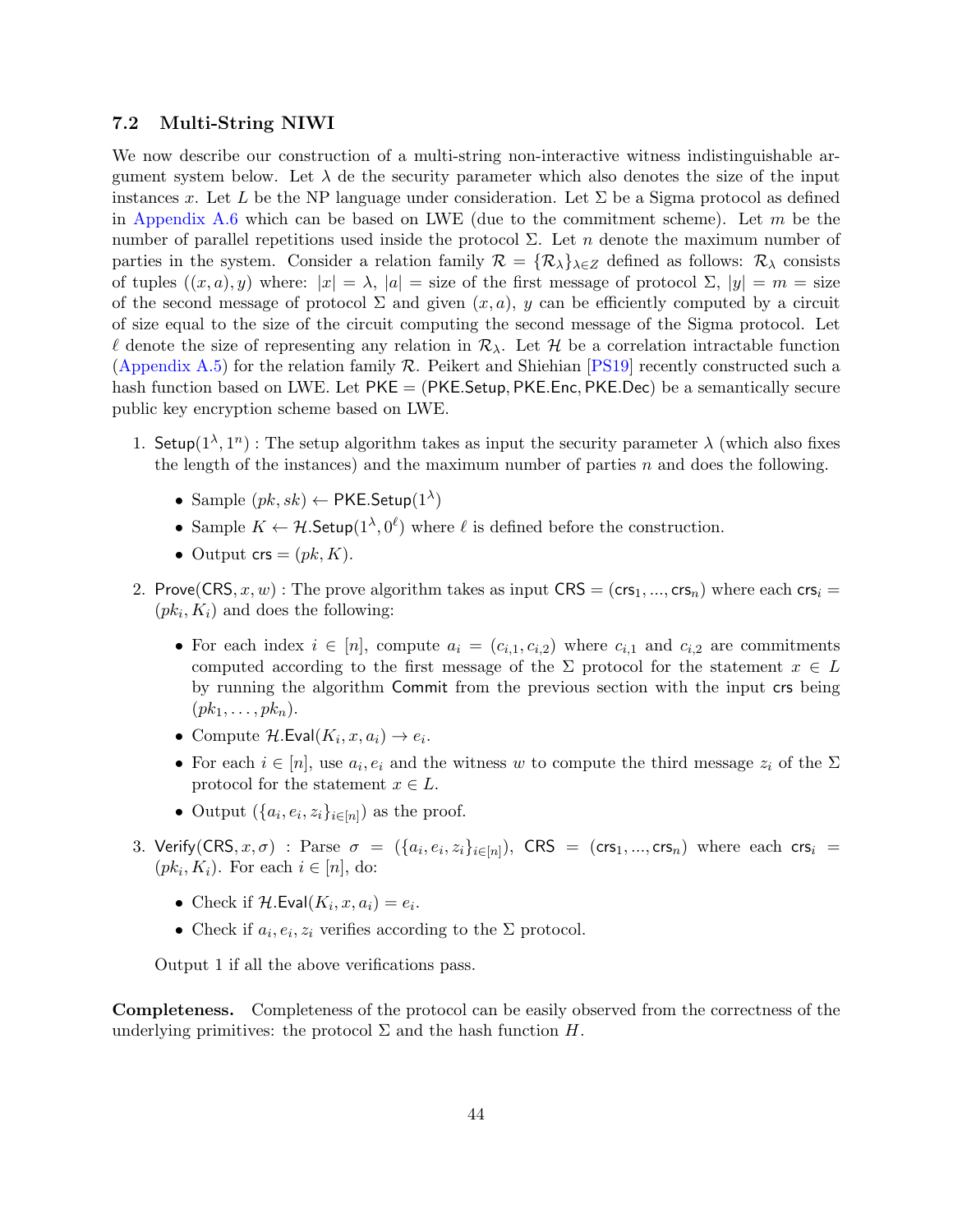#### 7.2.1 Security Proof

**Soundness.** Consider an adversary  $A$  and a challenger Ch. We now prove computational soundness of the protocol above. We do so via a pair of hybrids where the first hybrid corresponds to the real soundness experiment.

- $Hyb_0:$  This hybrid corresponds to the honest soundness experiment.
	- First, the adversary A declares a set  $S \subset [n]$  of size  $(|n/2|+1)$ .
	- For each  $i \in \mathcal{S}$ , Ch generates a string crs<sub>i</sub> as follows.
		- ∗ Compute  $(pk_i, sk_i)$  ← PKE.Setup(1<sup> $\lambda$ </sup>).
		- \* Compute  $K_i \leftarrow \mathcal{H}.\mathsf{Setup}(1^{\lambda},0^{\ell}).$
		- \* Set  $\textsf{crs}_i = (K_i, pk_i).$
	- On input {crs<sub>i</sub>}<sub>i∈S</sub>, adversary computes crs<sub>i</sub> for each  $j \notin S$ .
	- Finally, A outputs the remaining part of the CRS  $\{\mathsf{crs}_j\}_{j \notin \mathcal{S}}$  together with the statement  $x^*$  and proof  $({a_i^*, e_i^*, z_i^*}_{i \in [n]})$ .
	- The adversary wins if  $x^* \notin L$  and the proof verifies.
- Hyb<sub>1</sub>: This hybrid is the same as the previous hybrid except that for each  $i \in S$ ,  $K_i$  is generated as follows.  $K_i \leftarrow H$ . Setup $(1^{\lambda}, R_i^*)$  where the relation  $R_i^*$  consists of tuples of the form  $((x^*, a_i^*), y_i^*)$  where  $y_i^*$  is as follows: Consider function  $f_{bad,\lambda,m,\{sk_i\}_{i\in\mathcal{S}}}$  that takes as input  $(x^*, a_i^*)$  and computes the string  $e_{bad,i}$  such that there exists  $z_{bad,i}$  and  $(a_i^*, e_{bad,i}, z_{bad,i})$  verifies according to the Sigma protocol.  $y_i^* = (e_{bad,i})$ . Recall that if  $x^* \notin L$ , then there exists at most one such string  $e_{bad,i}$  for any  $a_i^*$ .

We now complete the proof of soundness with the following claims.

Lemma 7. Assuming the statistical indistinguishability of hash keys property of the correlation intractable hash function, for any polynomial time adversary  $A$ ,  $Pr[A \text{ wins in Hyb}_1] \geq Pr[A \text{ wins in Hyb}_0]$ negl

*Proof.* The only difference between the two hybrids is that for each  $i \in S$ ,  $K_i$  is generated differently. It is generated as  $\cal H.$ Setup $(1^\lambda,0^\ell)$  in  ${\sf Hyb}_0,$  whereas it is generated as  $\cal H.$ Setup $(1^\lambda,f_{bad,\lambda,m,\{sk_i\}_{i\in S}})$  in  $Hyb<sub>1</sub>$ . From the statistical indistinguishability of hash keys property of the correlation intractable hash function, the two hybrids are statistically indistinguishable and this proves the claim.  $\Box$ 

Lemma 8. Assuming the computational correlation intractable property of the hash function, for any polynomial time adversary  $A$ ,  $Pr[A \text{ wins in Hyb}_1] \leq negl(\lambda)$ .

Proof. This claim is true due to the computational correlation intractable property of the hash function  $H$ . If the adversary breaks soundness then with non-negligible probability, by the soundness property of the underlying Sigma protocol, it must hold that  $f_{bad,\lambda,m,\{sk_i\}_{i\in\mathcal{S}}}(x^*,a_i)=e_i^*$  for each  $i \in S$  where  $e_i^*$  is the message output by A as the second round message of the  $\Sigma$  protocol. Therefore, we can build a reduction that uses the adversary A to compute  $y_i^* = e_i^*$  for each  $i \in \mathcal{S}$ such that  $((x^*, a_i^*), y_i^*) \in R_i^*$ , thus breaking the correlation intractable property of the hash function  $H$ , which is a contradiction.  $\Box$ 

This completes the proof.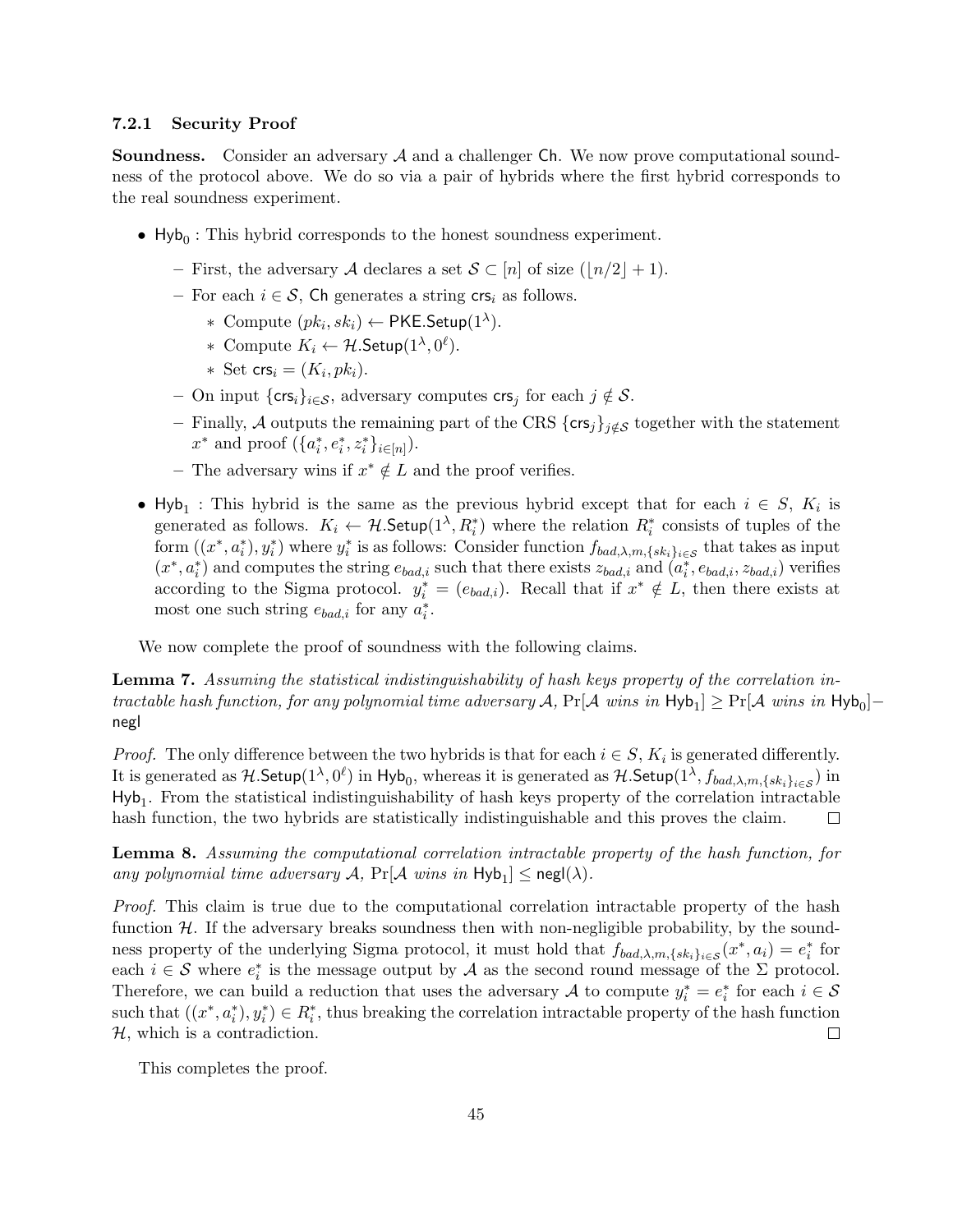**Witness Indistinguishability.** Let  $A$  denote the adversary and  $Ch$  denote the challenger. Let x be the challenge instance of length  $\lambda$  and  $w_0$  and  $w_1$  be the corresponding witness. We prove witness indistinguishability via a sequence of computationally indistinguishable hybrids where the first hybrid corresponds to the witness  $w_0$  being used and the last hybrid correspond to witness  $w_1$ being used.

- $\bullet\,$  Hyb $_0$ : This hybrid is described as follows:
	- 1. A declares a set S of size  $\lfloor n/2 \rfloor + 1$ .
	- 2. Ch generates crs<sub>i</sub> for  $i \in S$  as follows.
		- $-$  Generate  $(pk_i, sk_i) \leftarrow \mathsf{PKE}.\mathsf{Setup}(1^{\lambda}).$
		- Generate  $K_i \leftarrow \mathcal{H}.\mathsf{Setup}(1^{\lambda},0^{\ell}).$
		- $-$  Set  $\textsf{crs}_i = (K_i, pk_i).$
	- 3. On input crs<sub>i</sub> for  $i \in S$ , A computes crs<sub>i</sub> for  $i \in [n] \setminus S$ . Set CRS = (crs<sub>1</sub>, ..., crs<sub>n</sub>)
	- 4. Then, the challenger Ch uses  $w_b$  to generate proof honestly  $(x, a_1, ..., a_n, e_1, ..., e_n,$  $z_1, ..., z_n$ ).
- Hyb<sub>j</sub> for each  $(j \in [n])$ : This hybrid is the same as Hyb<sub>j−1</sub> except that now, for index  $i = j$ , the tuple  $(a_i, e_i, z_i)$  in the proof is generated using witness  $w_1$ . Note that  $\mathsf{Hyb}_n$  corresponds to the experiment where the challenger runs the honest prover algorithm using witness  $w_1$ .

We now complete the proof by arguing that every pair of hybrids are computationally indistinguishable.

**Lemma 9.** For all  $j \in [n]$ , Hyb<sub>j</sub> is computationally indistinguishable from Hyb<sub>j-1</sub> assuming the witness indistinguishability property of Blum's Sigma protocol.

*Proof.* The only difference between the two hybrids is in how the tuple  $(a_j, e_j, z_j)$  is generated in the proof. In Hyb<sub>j−1</sub>, it is generated using witness  $w_0$  whereas in Hyb<sub>j</sub>, it is generated using witness  $w_1$ . Before proceeding to the proof, we first set up some notation. Recall from the description of the Sigma protocol that we in fact have m parallel repetitions of Blum's protocol. Therefore, let's denote  $a_j = (a_{j,1}, \ldots, a_{j,m})$ ,  $e_j = (e_{j,1}, \ldots, e_{j,m})$ ,  $z_j = (z_{j,1}, \ldots, z_{j,m})$ . We now prove this lemma via a sequence of computationally indistinguishable sub-hybrids below where  $\mathsf{Sub}. \mathsf{Hyb}_0$  corresponds to Hyb<sub>j−1</sub> and Sub.Hyb<sub>m</sub> corresponds to Hyb<sub>j</sub>.

- Sub.Hyb<sub>0</sub> corresponds to Hyb<sub>j-1</sub>.
- Sub.Hyb<sub>k</sub> for  $k \in [m]$ : Is identical to the previous sub-hybrid Sub.Hyb<sub>k-1</sub> except that the tuple  $(a_{j,k}, e_{j,k}, z_{j,k})$  is now computed using witness  $w_1$ .

From the witness indistinguishability property of the underlying Blum's Sigma protocol, it is easy to observe that  $\mathsf{Sub}.\mathsf{Hyb}_k$  is indistinguishable from  $\mathsf{Sub}.\mathsf{Hyb}_{k-1}$  for all  $k \in [m]$ . Thus, this completes the proof.  $\Box$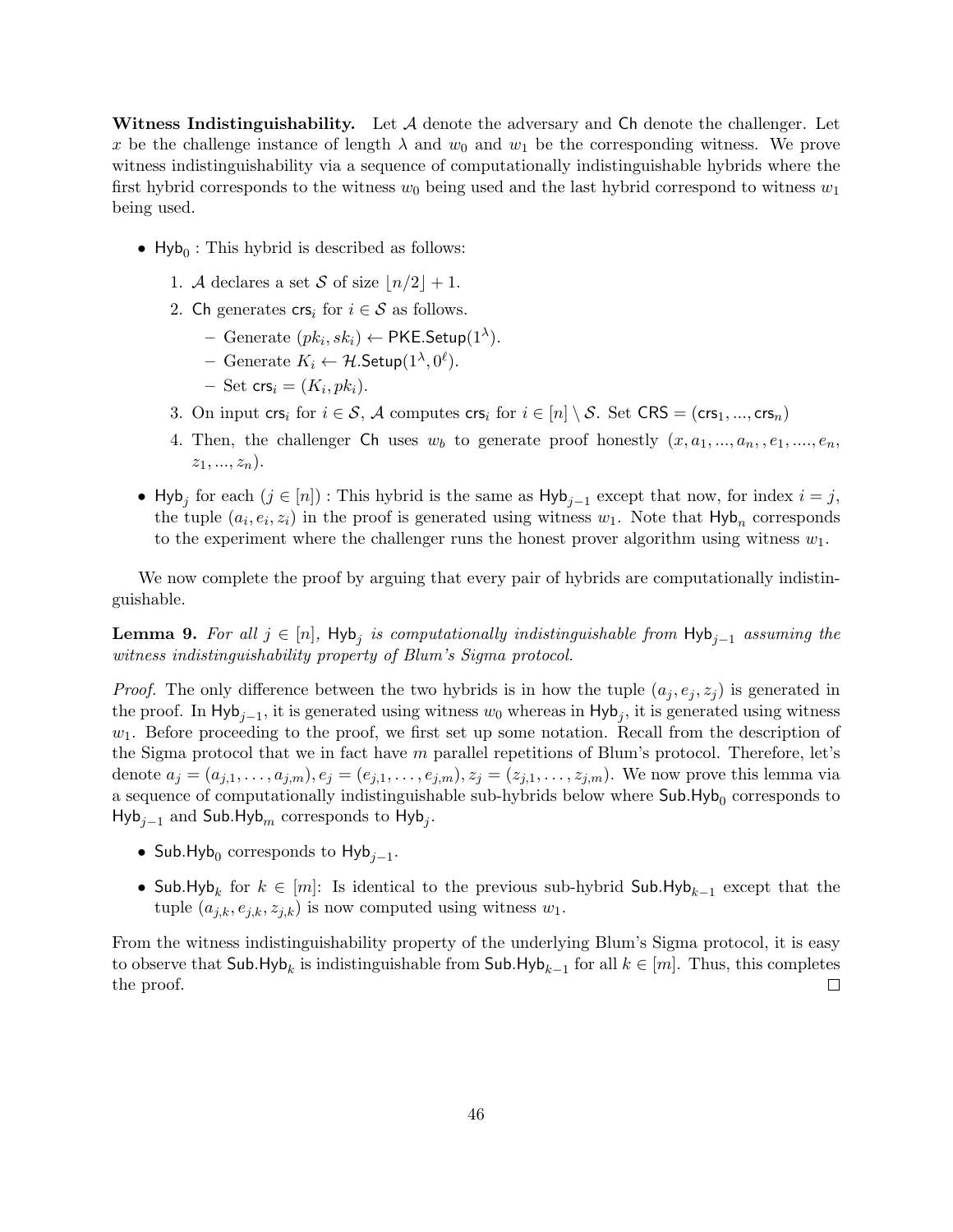### 7.3 Multi-String NIZK from Multi-String NIWI

We now describe the transformation from a multi-string NIWI argument system to a multi-string simulation-extractable NIZK argument system. Let  $\lambda$  be the security parameter which also denotes the size of the input instances x. Let  $L$  be the NP language under consideration and  $R$  be the corresponding relation. Let n denote the maximum number of parties in the system. Let MSNIWI  $=$ (MSNIWI.Setup, MSNIWI.Prove, MSNIWI.Verify) be a multi-string NIWI argument system based on LWE from the previous section. Let G be a length doubling pseudorandom generator that takes a seed of length  $\lambda$  as input. Let PKE = PKE.Setup, PKE.Enc, PKE.Dec) be a CCA secure encryption scheme. Let (Share, Recon) be a  $\lfloor n/2 \rfloor + 1$ )−out-of-n threshold secret sharing scheme. The construction of the multi-string simulation-extractable NIZK is described below.

- 1. Setup( $1^{\lambda}, 1^{n}$ ) : The setup algorithm takes as input the security parameter  $\lambda$  (which also fixes the length of the instances) and the maximum number of parties  $n$  and does the following.
	- Compute  $\mathsf{crs}' \leftarrow \mathsf{MSNIWI}.\mathsf{Setup}(1^{\lambda},1^n).$
	- Pick a string r of length  $2 \cdot \lambda$  uniformly at random.
	- Compute  $(pk, sk) \leftarrow \mathsf{PKE}.\mathsf{Setup}(1^{\lambda}).$
	- Output  $\textsf{crs} = (\textsf{crs}', r, pk).$
- 2. Prove(CRS, x, w) : The prove algorithm takes as input  $CRS = (crs_1, ..., crs_n)$  where each  $crs_i =$  $(\mathsf{crs}'_i, r_i, pk_i)$  and does the following:
	- Compute  $w_1, ..., w_n \leftarrow \text{Share}(w)$ .
	- Compute  $ct = (ct_1, \ldots, ct_n)$  where for each  $i \in [n]$ ,  $ct_i = \textsf{PKE}.\textsf{Enc}(pk_i, w_i; rw_i)$ .
	- Compute  $\pi \leftarrow \text{MSNIWI.Prove(CRS'} = (crs'_1, \ldots, crs'_n), y = (x, ct, r_1, \ldots, r_n), w')$  for the statement  $y \in L_1$  using witness  $w' = (w, rw_1, \ldots, rw_n, \perp)$  where the NP language  $L_1$  is defined by the following relation  $R_1$ : statement:  $y = (x, ct, r_1, \ldots, r_n)$ witness:  $w' = (w, rw_1, \ldots, rw_n, s_1, \ldots, s_n)$  $R_1(y, w') = 1$  iff  $-ct_i = \mathsf{PKE}.\mathsf{Enc}(pk_i, w_i; rw_i)$  for each  $i \in [n]$  such that  $\mathsf{Recon}(w_1, \ldots, w_n) = w$  and  $(x, w) \in R$  (OR)
		- $-$  ∃ a set S of size ( $\frac{n}{2}$ )  $\lfloor \frac{n}{2} \rfloor + 1$ ) such that for each  $i \in S$ ,  $\mathsf{G}(s_i) = r_i$ .
	- Output  $(x, \pi, ct)$ .
- 3. Verify $(\mathsf{CRS}, x, (\pi, ct))$  : Output MSNIWI.Verify $(\mathsf{CRS}' = (\mathsf{crs}'_1, \dots, \mathsf{crs}'_n), y = (x, ct, r_1, \dots, r_n), \pi)$ for the language  $L_1$ .

Completeness. Completeness of the protocol can be easily observed from the correctness of the underlying primitives: the multi-string NIWI protocol MSNIWI, the encryption scheme PKE and the pseudorandom generator G.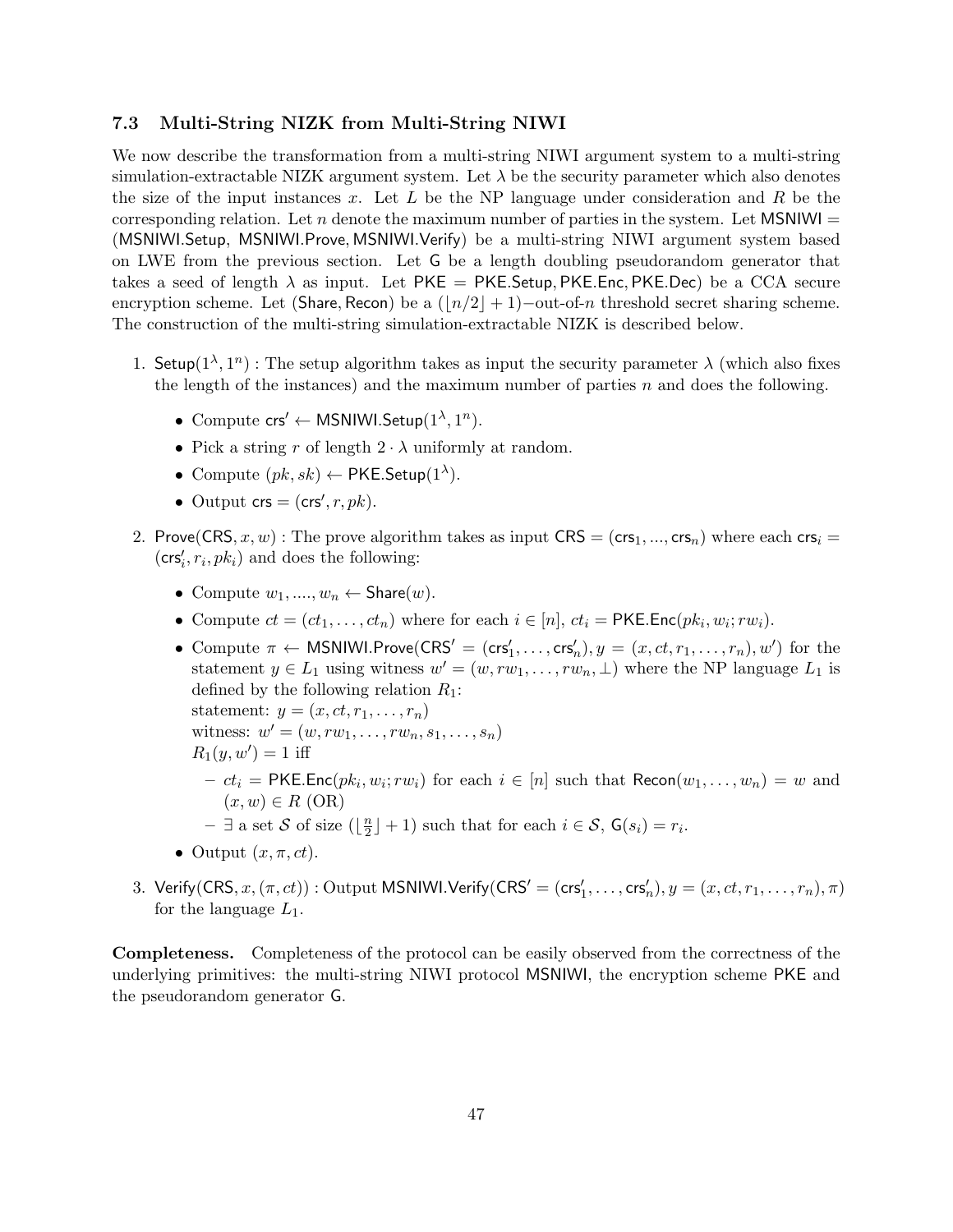#### 7.3.1 Security Proof

**Soundness.** Consider an adversary  $A$  that breaks the soundness property - that is,  $A$  outputs a statement  $x \notin L$  and a proof  $(\pi, ct)$  such that Verify(CRS,  $x, (\pi, ct)) = 1$  with non-negligible probability. First, observe that from the soundness of the underlying multi-string NIWI argument system, since the proof verifies successfully, the statement  $y = (x, ct, r_1, \ldots, r_n) \in L_1$ . Hence, one of the two statements in the relation  $R_1$  must be true. However, since at least  $(\frac{n}{2}+1)$  of the strings  $r_i$  were chosen uniformly at random by the Challenger, the probability that any of them would be the output of the pseudorandom generator is negligible. Thus, the probability that the second statement in relation  $R_1$  is true is negligible. Therefore, the first statement in  $R_1$  must be true which implies that  $x \in L$  which is a contradiction. This proves that the multi-string NIZK system is sound.

Zero Knowledge We now prove the zero knowledge property for our construction. The description of the simulator Sim is given below.

- 1. Setup( $1^{\lambda}, 1^{n}$ ) : For each honest party, the simulator does the following:
	- Compute  $\mathsf{crs}' \leftarrow \mathsf{MSNIWI}.\mathsf{Setup}(1^{\lambda},1^n).$
	- Pick a string s of length  $\lambda$  uniformly at random and compute  $r = G(s)$ .
	- Compute  $(pk, sk) \leftarrow \mathsf{PKE}.\mathsf{Setup}(1^{\lambda}).$
	- Output  $\textsf{crs} = (\textsf{crs}', r, pk).$
- 2. Prove(CRS, x): The simulator's prove algorithm takes as input CRS =  $(crs_1, ..., crs_n)$  where each  $\mathsf{crs}_i = (\mathsf{crs}'_i, r_i)$  and does the following:
	- Denote set  $S = \{s_i\}$  of size at least  $(\frac{n}{2} + 1)$  where for each  $i \in S$ ,  $G(s_i) = r_i$ . These are the PRG seeds chosen by the simulator in the setup phase on behalf of the honest parties.
	- Compute  $ct = (ct_1, \ldots, ct_n)$  where for each  $i \in S$ ,  $ct_i = \text{PKE}$ . Enc $(pk_i, 0; rw_i)$  and for each  $i \notin \mathcal{S}$ ,  $ct_i = \text{PKE}$ . Enc $(pk_i, w_i; rw_i)$  where  $w_i$  is picked uniformly at at random.
	- Compute  $\pi \leftarrow \text{MSNIWI.Prove(CRS'} = (crs'_1, \ldots, crs'_n), y = (x, ct, r_1, \ldots, r_n), w')$  for the statement  $y \in L_1$  using witness  $w' = (\perp, \{s_i\}_{i \in S})$  for the trapdoor statement.
	- Output  $(x, \pi, ct)$ .

We now prove that the real and ideal worlds are computationally indistinguishable via a sequence of hybrids. Consider a simulator  ${\sf SimHyb}$ . The first hybrid  ${\sf Hyb}_0$  corresponds to the real world where SimHyb behaves as an honest prover who has both  $(x, w)$  in its interaction with the adversary and the last hybrid corresponds to the ideal world where SimHyb behaves as the simulator Sim who has access only to the statement  $x$  in its interaction with the adversary.

- $\bullet$  Hyb<sub>0</sub>: This hybrid corresponds to the real world where the adversary interacts with an honest prover.
- $\bullet$  Hyb<sub>1</sub>: In this hybrid, in the setup phase, on behalf of each honest party, the simulator SimHyb picks r as done in the ideal world as follows: pick a string s of length  $\lambda$  uniformly at random and compute  $r = G(s)$ .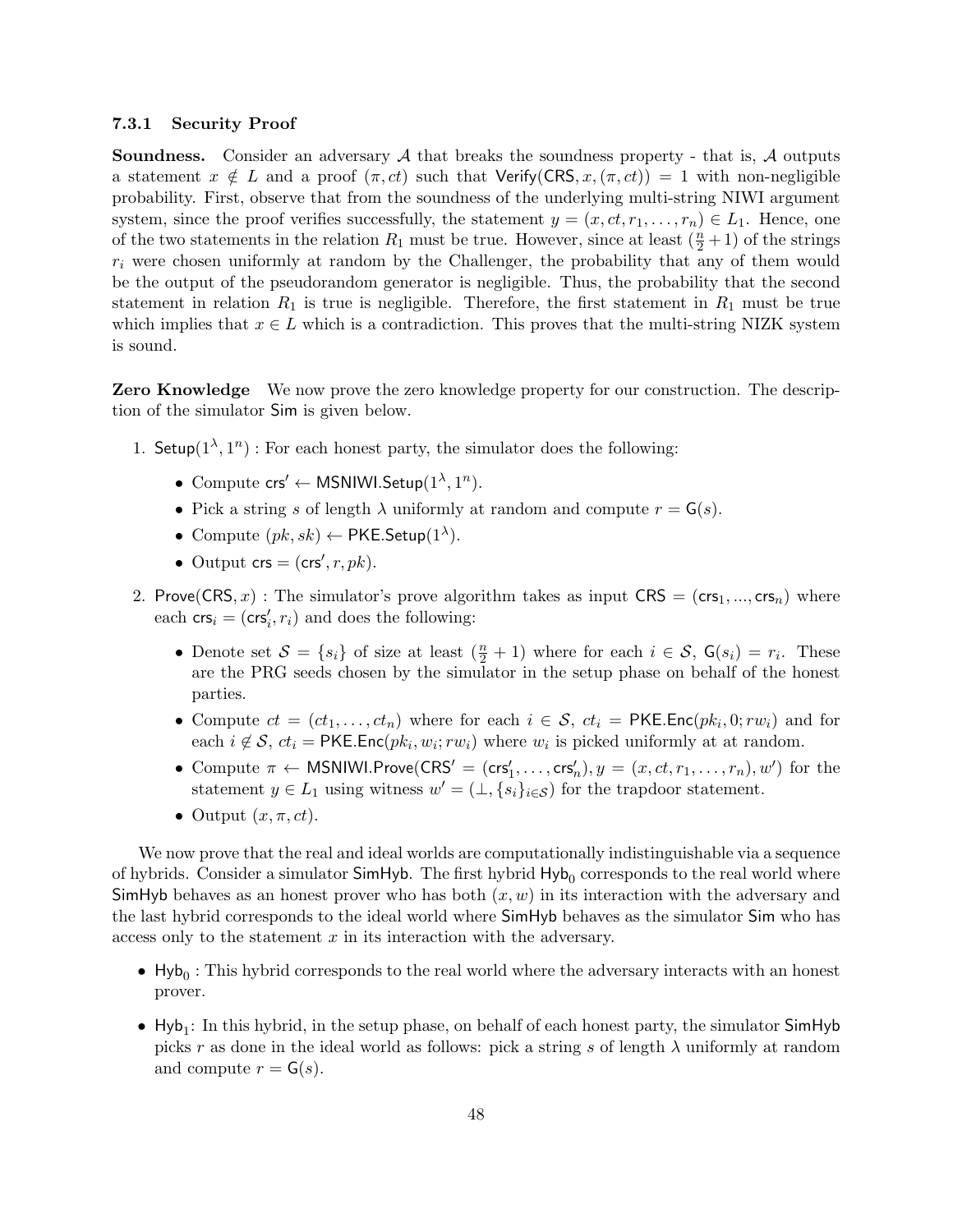- Hyb<sub>2</sub>: In this hybrid, the simulator  $SimHyb$  computes the proof using the trapdoor statement of the multi-string NIWI by relying on the knowledge of the pre-images to the pseudorandom generator  $\{s_i\}_{i\in\mathcal{S}}$  where S denotes the set of honest parties. This is identical to how the proof is computed in the ideal world.
- Hyb<sub>3</sub>: In this hybrid, SimHyb computes  $ct = (ct_1, \ldots, ct_n)$  where for each  $i \in S$ ,  $ct_i =$  $PKEEnc(pk_i, 0; rw_i).$
- Hyb<sub>4</sub>: In this hybrid, SimHyb computes  $ct = (ct_1, \ldots, ct_n)$  where for each  $i \in [n]/\mathcal{S}$ ,  $ct_i =$ **PKE.Enc** $(pk_i, w_i; rw_i)$  where  $w_i$  is picked uniformly at at random and not as secret shares of the witness w. This hybrid is identical to the ideal world.

We now prove that every pair of consecutive hybrids is computationally indistinguishable and this completes the proof of zero knowledge.

<span id="page-48-3"></span>**Lemma 10.** Assuming the security of the pseudorandom generator  $G$ ,  $Hyb_0$  is computationally  $indistinguishable\ from\ \text{Hyb}_1.$ 

*Proof.* The only difference between the two hybrids is that in  $Hyb_0$ , the values r in the CRS are generated uniformly at random while in  $\mathsf{Hyb}_1$ , they are generated as output of the pseudorandom generator G. Thus, if there exists an adversary  $A$  that can distinguish these two hybrids with nonnegligible probability, we can use  $A$  to break the security of the pseudorandom generator which is a contradiction.  $\Box$ 

<span id="page-48-2"></span>**Lemma 11.** Assuming the witness indistinguishability property of the multi-string NIWI argument system,  $\text{Hyb}_1$  is computationally indistinguishable from  $\text{Hyb}_2$ .

*Proof.* The only difference between the two hybrids is that in  $Hyb_1$ , the proof  $\pi$  is generated using the first statement in the multi-string NIWI while in  $Hyb_2$ ,  $\pi$  is generated using the trapdoor statement that requires knowledge of the pseudorandom generator pre-images. Thus, if there exists an adversary  $\mathcal A$  that can distinguish these two hybrids with non-negligible probability, we can use  $A$  to break the witness indistinguishability property of the multi-string NIWI which is a contradiction.  $\Box$ 

<span id="page-48-1"></span>**Lemma 12.** Assuming the semantic security of the public key encryption scheme,  $Hyb_2$  is computationally indistinguishable from  $Hyb<sub>3</sub>$ .

*Proof.* The only difference between the two hybrids is that for each  $i \in S$ , in  $Hyb_2$ , the values  $ct_i$ are computed as encryptions of the shares of the witness  $w$  while in  $Hyb_3$ , they are computed as encryption of 0. Observe that only the public key is given to the adversary. Thus, if there exists an adversary  $A$  that can distinguish these two hybrids with non-negligible probability, we can use A to break the semantic security of the encryption scheme which is a contradiction.  $\Box$ 

<span id="page-48-0"></span>**Lemma 13.** Assuming the security of the secret sharing scheme,  $Hyb<sub>3</sub>$  is computationally indistinguishable from  $Hyb<sub>4</sub>$ .

*Proof.* The only difference between the two hybrids is that for each  $i \notin S$ ,  $ct_i = \text{PKE}$ . Enc $(pk_i, w_i; rw_i)$ where in  $Hyb_3, w_i$  is a secret share of the witness w while in  $Hyb_4, w_i$  is picked uniformly at random.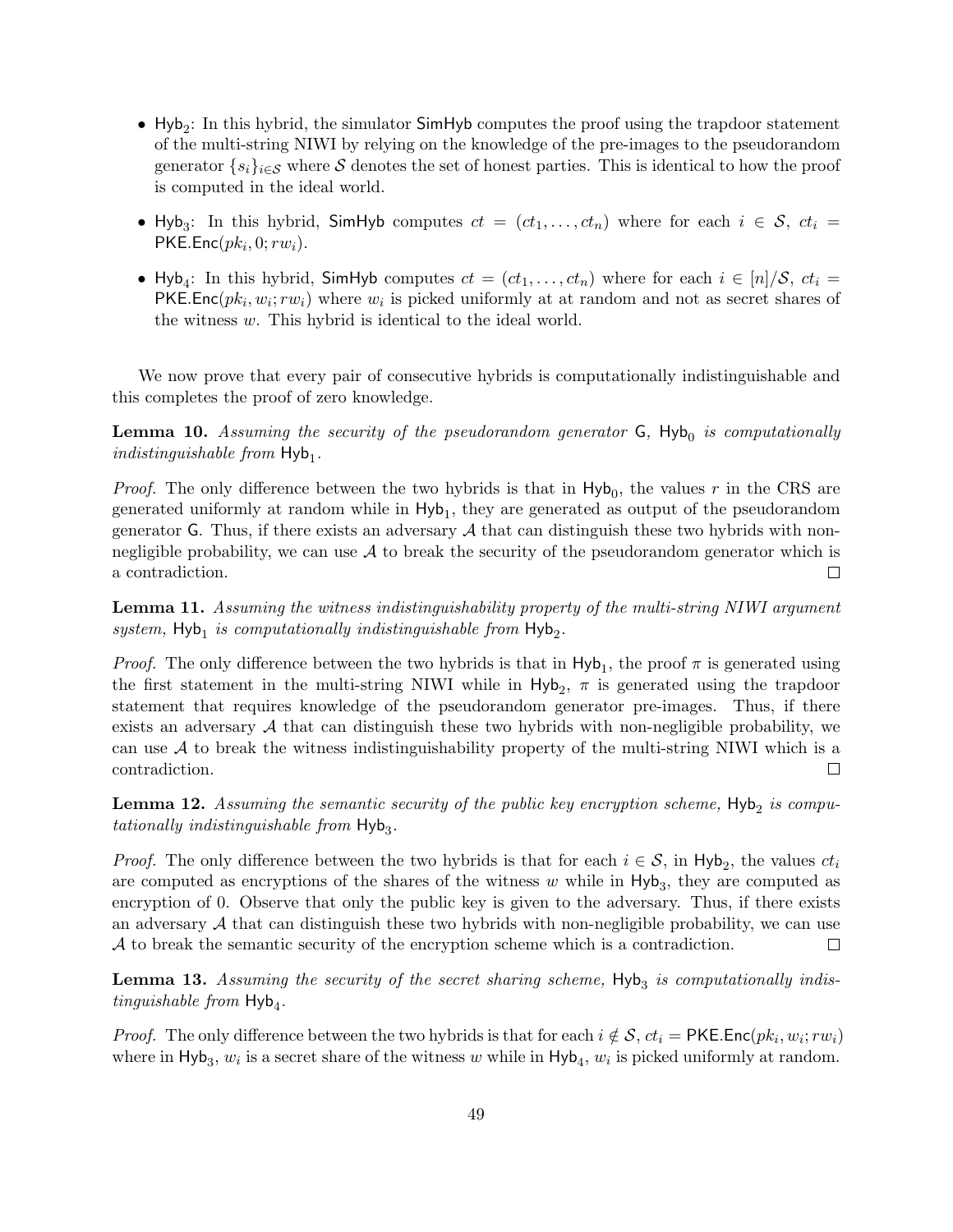Since the size of the set S is at least  $(\frac{n}{2}+1)$ , the number of these  $w_i$  values are lesser than the threshold for the secret sharing scheme. Thus, if there exists an adversary  $A$  that can distinguish these two hybrids with non-negligible probability, we can use  $A$  to break the security of the secret sharing scheme which is a contradiction.

 $\Box$ 

Simulation Extractability We now prove that the above scheme is simulation extractable that is, there exists an extractor Ext that, on input a successful proof produced by the adversary A for any statement x can extract a corresponding witness w for  $x \in L$ , even when A has access to an oracle that produces simulated proofs (as shown in the zero knowledge proof). We first describe the extractor Ext below before proving the above property.

- 1. ExtGen( $1^{\lambda}, 1^{n}$ ) : For each honest party, the extractor's setup algorithm generates the CRS and the associated trapdoors as done by the simulator in the ideal world. That is, it does the following:
	- Compute  $\mathsf{crs}' \leftarrow \mathsf{MSNIWI}.\mathsf{Setup}(1^{\lambda},1^n).$
	- Pick a string s of length  $\lambda$  uniformly at random and compute  $r = G(s)$ .
	- Compute  $(pk, sk) \leftarrow \mathsf{PKE}.\mathsf{Setup}(1^{\lambda}).$
	- Output  $\textsf{crs} = (\textsf{crs}', r, pk).$
- 2. Ext $(x,(\pi, ct))$ : On input a statement x and a proof  $(\pi, ct)$  from the adversary A, the extractor does the following:
	- Denote set  $S = \{s_i\}$  of size at least  $(\frac{n}{2} + 1)$  where for each  $i \in S$ , Ext knows  $sk_i$  generated as part of the setup phase.
	- For each  $i \in \mathcal{S}$ , compute  $w_i = \text{PKE.Dec}(ct_i, sk_i)$ .
	- Compute and output  $w = \text{Recon}(\{w_i\}_{i \in S})$ .

We now prove the simulation-extraction property by a series of hybrid arguments. For ease of notation, lets denote the output of the hybrid to be 1 if in that hybrid, with non-negligible probability, the extractor algorithm Ext fails to output a valid witness w but the adversary's proof verifies successfully. Very briefly, the proof follows the same structure as in the case of the zero knowledge argument - we first go from the simulated world to the real world where the oracle provides honestly generated proofs. We argue that the adversary's advantage doesn't change in this transition. Finally, we argue that in the real world, the adversary's advantage is negligible by the same argument as in the soundness of the protocol.

- $\bullet$  Hyb<sub>0</sub>: This corresponds to the ideal world experiment where the adversary has access to an oracle that produces simulated proofs.
- Hyb<sub>1</sub>: In this hybrid, the simulator computes  $ct = (ct_1, \ldots, ct_n)$  where for each  $i \in [n]/\mathcal{S}$ ,  $ct_i = \textsf{PKE}.\textsf{Enc}(pk_i, w_i; rw_i)$  where  $w_i$  are secret shares of the witness w.
- Hyb<sub>2</sub>: In this hybrid, the simulator computes  $ct = (ct_1, \ldots, ct_n)$  where for each  $i \in S$ ,  $ct_i = \mathsf{PKE}.\mathsf{Enc}(pk_i, w_i; rw_i).$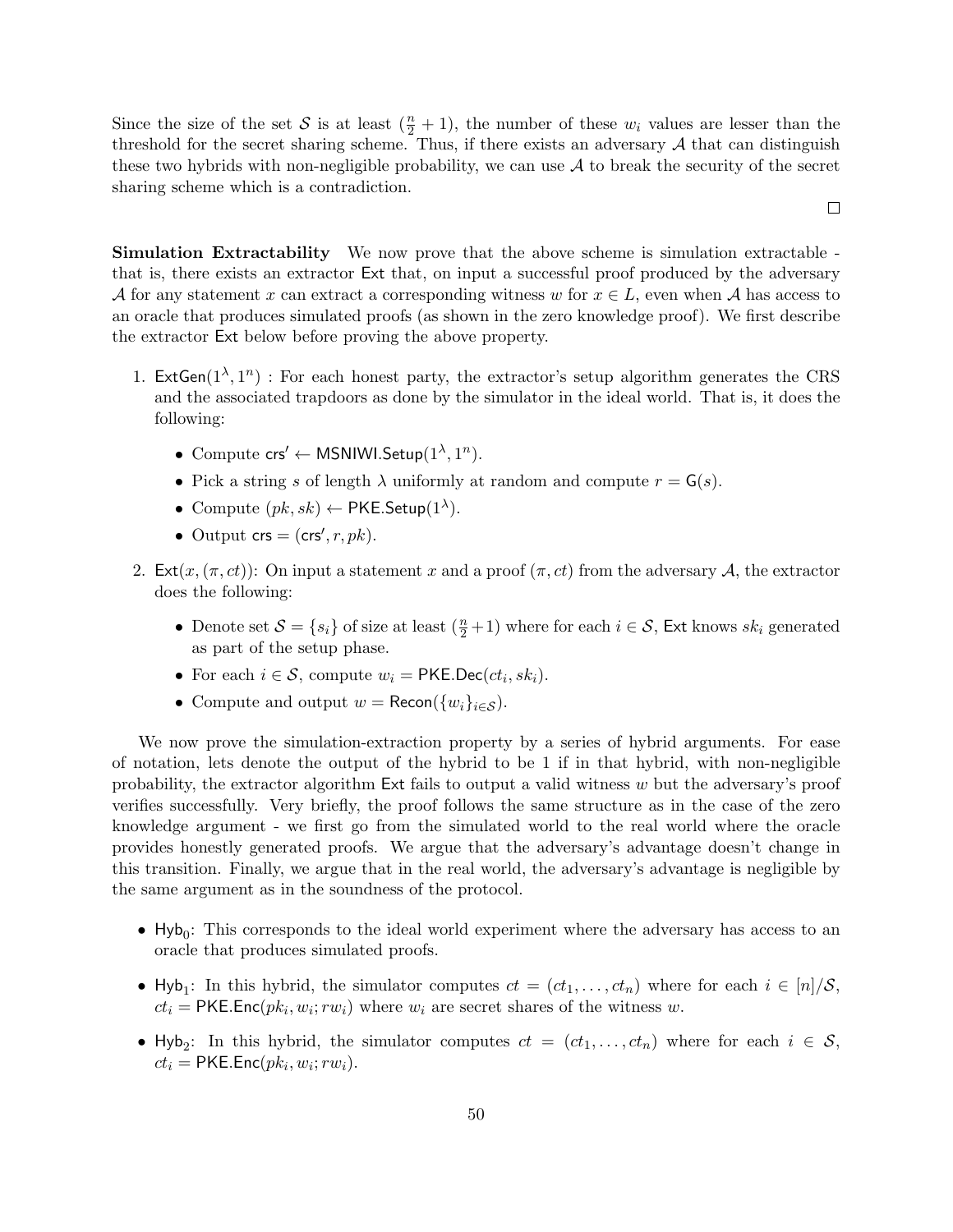- Hyb<sub>3</sub>: In this hybrid, the simulator  $SimHyb$  computes the NIWI using the witness w as done by the honest prover algorithm.
- Hyb<sub>4</sub>: In this hybrid, in the setup phase, on behalf of each honest party, algorithm ExtGen picks r uniformly at random as done in the real world.

**Lemma 14.** Assuming the security of the secret sharing scheme,  $|Pr[\text{Hyb}_0 = 1] - Pr[\text{Hyb}_1 = 1]| \le$  $negl(\lambda)$ .

Proof. This proof is identical to the proof of [Lemma 13](#page-48-0) in the zero knowledge proof. In particular, if the adversary's advantage changes between the two hybrids, we can use that to break the security of the secret sharing scheme.  $\Box$ 

**Lemma 15.** Assuming the CCA security of the encryption scheme,  $|Pr[\text{Hyb}_1 = 1] - Pr[\text{Hyb}_2 =$  $1$ ]  $\leq$  negl $(\lambda)$ .

Proof. This proof is somewhat similar to the proof of [Lemma 12](#page-48-1) in the zero knowledge proof. In particular, if the adversary's advantage changes between the two hybrids, we can use that to break the CCA security of the public key encryption scheme. The only difference from that proof here is that in the reduction to the CCA secure encryption scheme, we now need access to the decryption oracle to run the extractor algorithm Ext which was not needed in the proof of [Lemma 12.](#page-48-1)  $\Box$ 

Lemma 16. Assuming the witness indistinguishability property of the multi-string NIWI system,  $|Pr[\text{Hyb}_{2} = 1] - Pr[\text{Hyb}_{3} = 1]| \leq \text{negl}(\lambda).$ 

Proof. This proof is identical to the proof of [Lemma 11](#page-48-2) in the zero knowledge proof. In particular, if the adversary's advantage changes between the two hybrids, we can use that to break the witness indistinguishability property of the multi-string NIWI argument system.  $\Box$ 

**Lemma 17.** Assuming the security of the pseudorandom generator,  $|Pr[\text{Hyb}_3 = 1] - Pr[\text{Hyb}_4 = 1]$  $1$ ]  $\leq$  negl $(\lambda)$ .

Proof. This proof is identical to the proof of [Lemma 10](#page-48-3) in the zero knowledge proof. In particular, if the adversary's advantage changes between the two hybrids, we can use that to break the security of the pseudorandom generator.  $\Box$ 

Finally, we will argue that the probability that  $Hyb_4$  outputs 1 is negligible and this completes the proof.

Lemma 18. Assuming the soundness of the multi-string NIWI argument, correctness of the CCA secure encryption scheme and correctness of the secret sharing scheme,  $Pr[\text{Hyb}_4 = 1] \leq \text{negl}(\lambda)$ .

Proof. As in the proof of soundness, we can observe from the soundness of the multi-string NIWI argument system that if the adversary produces a statement x and a proof  $(\pi, ct)$  that verifies successfully, then it must be the case that  $x \in L$ . Further,  $(x, w) \in R$  where R is the NP relation for language L and  $ct = (ct_1, \ldots, ct_n)$  where for each  $i \in [n]$ ,  $ct_i = \textsf{PKE}$ . Enc $(w_i, pk_i)$  and  $\{w_i\}_{i \in [n]}$ is a secret sharing of the witness  $w$ . Therefore, by the correctness of the reconstruction algorithm of the secret sharing scheme and the decryption algorithm of the encryption scheme, the extractor outputs this witness w with overwhelming probability. Thus, the probability that the adversary  $\mathcal A$ outputs a statement x and a proof  $(\pi, ct)$  that successfully verifies but the extractor doesn't output a corresponding witness w for the statement  $x \in L$  is negligible and this completes the proof.  $\Box$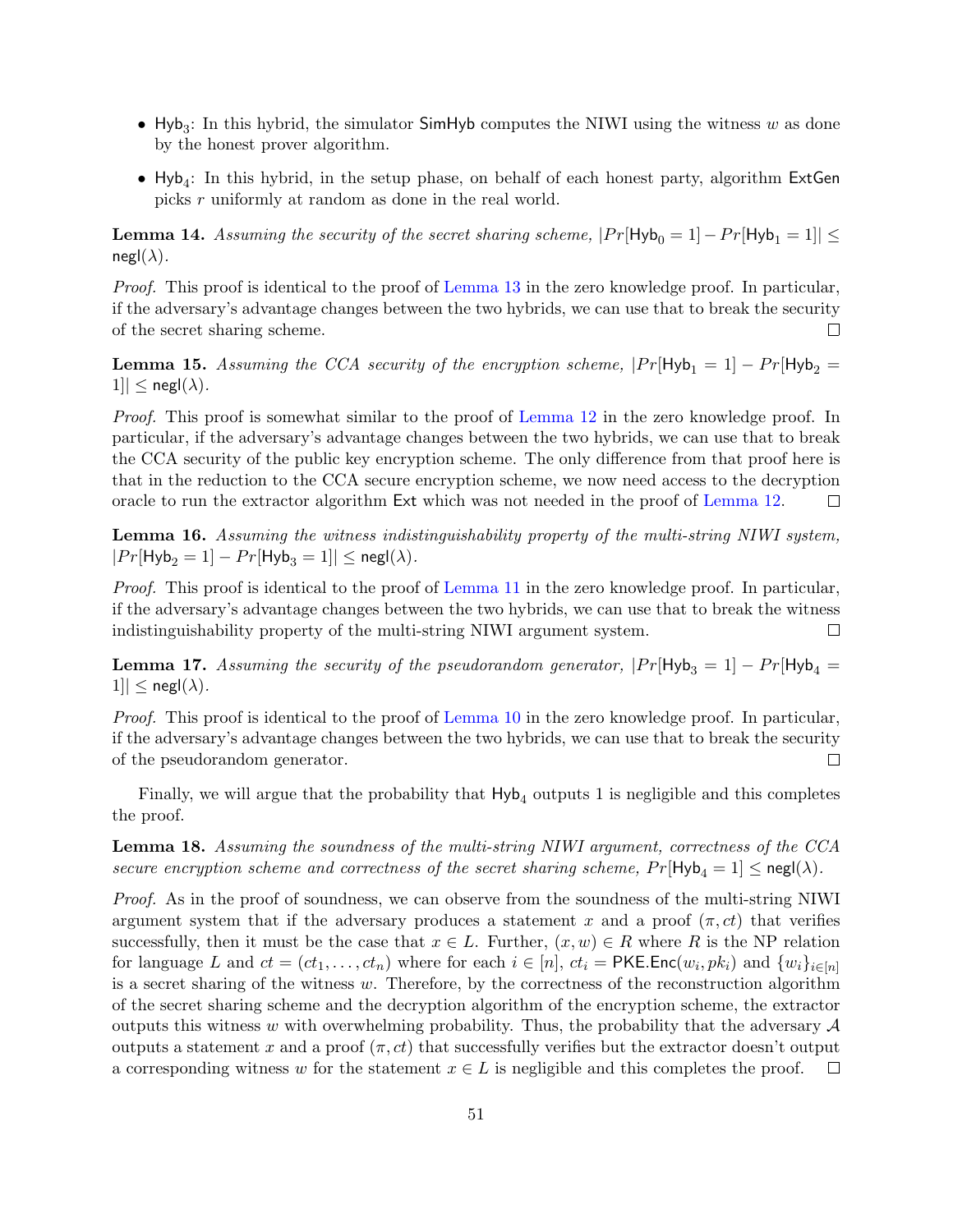Common Random String. Observe that if the CCA secure encryption scheme used in our construction and the one underlying the multi-string NIWI has the property that the public keys are statistically-close to uniform, then the CRS generated in the setup by each party is statisticallyclose to uniform. We note that CCA secure encryption schemes with public keys statistically-close to uniform exist from the LWE assumption  $[BCHK07, BGG<sup>+</sup>14]$  $[BCHK07, BGG<sup>+</sup>14]$  $[BCHK07, BGG<sup>+</sup>14]$  $[BCHK07, BGG<sup>+</sup>14]$ . To see that the CRS is statisticallyclose to uniform, note that the CRS consists of the following components:

- Two public keys of a CCA-secure encryption scheme.
- A uniformly random string  $r$ .
- A hash key K for a correlation-intractable hash function family  $H$ , which is known from LWE with hash keys statistically-close to uniform [\[PS19\]](#page-57-1).

### 7.4 Semi-Honest Corruptions

We now observe another interesting property of our multi-string NIZK argument that is crucial in its application the MPC protocol in the presence of a threshold mixed adversary. In particular, we note that our multi-string simulation-extractable NIZK remains secure not only in the presence of an honest majority but even in the following scenario: the adversary corrupts two sets of parties  $(A_1, A_2)$  such that  $A_1$  consists of all parties maliciously corrupted with  $|A_1| < \frac{n}{2}$  $\frac{n}{2}$  as before,  $\mathcal{A}_2$ consists of parties that are semi-honestly corrupted and in particular, follow the protocol behaviour correctly, and  $|\mathcal{A}_1 \cup \mathcal{A}_2| < n$ .

**Protocol Description.** First, we describe a slight modification to the above protocol. Observe that if we ran the multi-string NIZK Setup algorithm, it would output CRSs that are statisticallyclose to uniform. Instead, in our protocol, we have honest parties instead run a Setup' algorithm, which simply outputs a uniformly random string of the appropriate length. With overwhelming probability, this will correspond to a CRS that could have been output by the "real" setup algorithm, and all the required properties of the multi-string NIZK hold. It is only in the ideal world that we will run the honest setup algorithm Setup as part of the simulated setup on behalf of every honest party since the extractor Ext needs the secret keys sk to extract the adversary's witness.

**Proof.** Now, in order to prove that our scheme is still secure, we are faced with the following challenge: we now have a dishonest majority of corrupt parties unlike before which could break zero knowledge or soundness. Lets focus on the set of parties in  $A_2$  that were corrupted in a semi-honest manner. For each of these parties, the simulator will set its randomness appropriately to ensure the following two things:

- The public key pk and the randomness r generated as part of the CRS by that party in round 1 are honestly generated.
- Furthermore, the simulator knows the corresponding secret key  $sk$  associated with that public key and that  $r$  is the output of the pseudorandom generator  $\mathsf G$  for which the simulator knows the pre-image s.

Thus, as long as the number of maliciously corrupt parties  $A$  is of size less than  $\frac{n}{2}$ , the simulator will be able to both produce fake proofs (via the PRG preimages) and extract the witness from the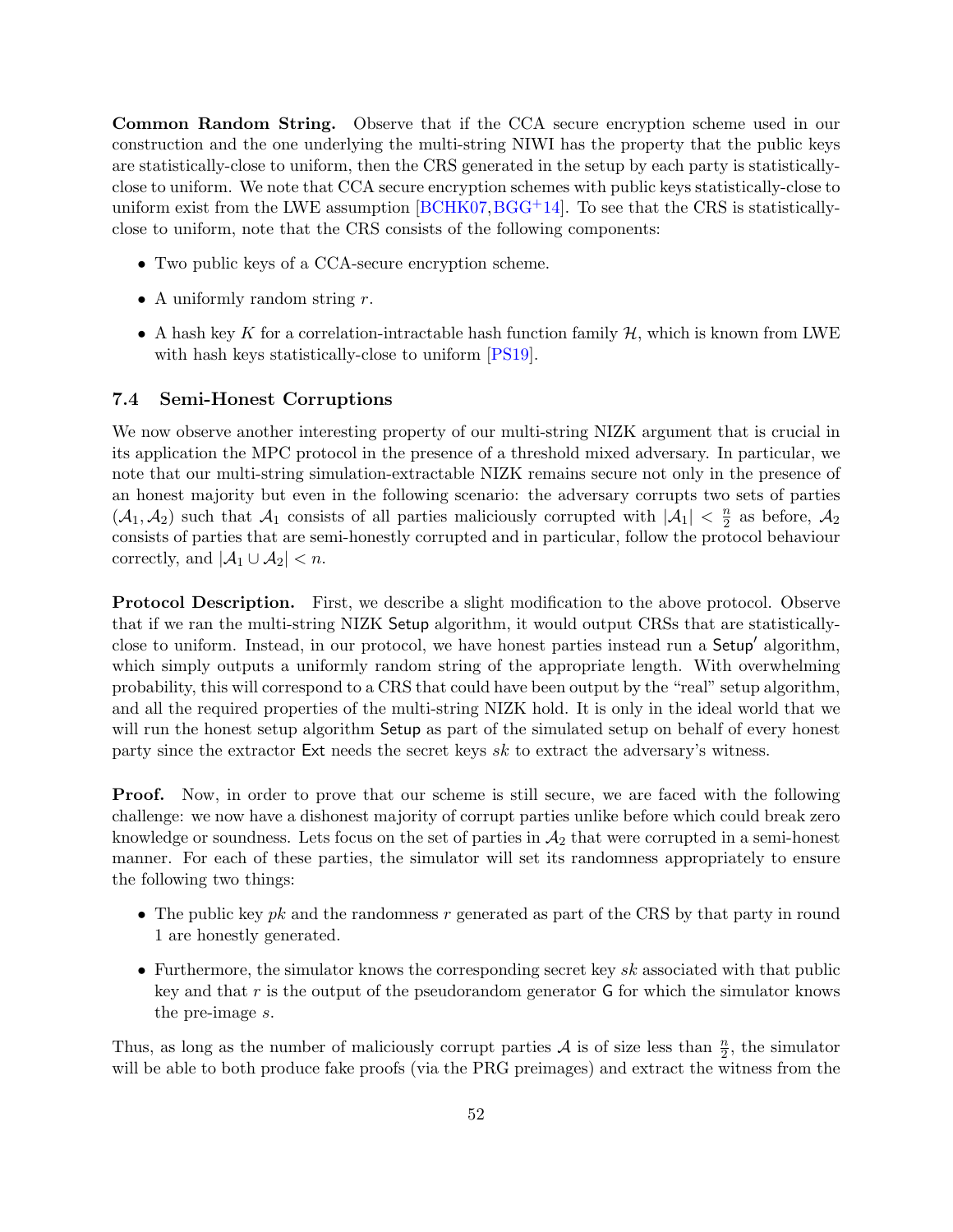adversary's proofs (by running the Ext algorithm using knowledge of majority of the secret keys). Additionally, the adversary will also not be able to cheat since it knows only less than half of the simulation trapdoors that were generated by the maliciously corrupt parties. Therefore, our proofs from before would work as is and this scheme still remains secure.

## 8 Acknowledgements

Saikrishna Badrinarayanan, Aayush Jain, Nathan Manohar, and Amit Sahai were supported in part from DARPA SAFEWARE and SIEVE awards, NTT Research, NSF Frontier Award 1413955, and NSF grant 1619348, BSF grant 2012378, a Xerox Faculty Research Award, a Google Faculty Research Award, an equipment grant from Intel, and an Okawa Foundation Research Grant. This material is based upon work supported by the Defense Advanced Research Projects Agency through Award HR00112020024 and the ARL under Contract W911NF-15-C- 0205. The views expressed are those of the authors and do not reflect the official policy or position of the Department of Defense, the National Science Foundation, NTT Research, or the U.S. Government. Saikrishna Badrinarayanan was also partially supported by an IBM PhD fellowship. Aayush Jain was also partially supported by a Google PhD fellowship.

## References

- [ABT19] Benny Applebaum, Zvika Brakerski, and Rotem Tsabary. Degree 2 is complete for the round-complexity of malicious mpc. Cryptology ePrint Archive, Report 2019/200, 2019. <https://eprint.iacr.org/2019/200>.
- [ACGJ18] Prabhanjan Ananth, Arka Rai Choudhuri, Aarushi Goel, and Abhishek Jain. Roundoptimal secure multiparty computation with honest majority. in CRYPTO 2018. Cryptology ePrint Archive, Report 2018/572, 2018. <https://eprint.iacr.org/2018/572>.
- [ACJ17] Prabhanjan Ananth, Arka Rai Choudhuri, and Abhishek Jain. A new approach to round-optimal secure multiparty computation. In CRYPTO, pages 468–499, 2017.
- <span id="page-52-2"></span>[AJLA<sup>+</sup>12] Gilad Asharov, Abhishek Jain, Adriana López-Alt, Eran Tromer, Vinod Vaikuntanathan, and Daniel Wichs. Multiparty computation with low communication, computation and interaction via threshold fhe. In EUROCRYPT, 2012.
- [BCD<sup>+</sup>09] Peter Bogetoft, Dan Lund Christensen, Ivan Damgård, Martin Geisler, Thomas Jakobsen, Mikkel Krøigaard, Janus Dam Nielsen, Jesper Buus Nielsen, Kurt Nielsen, Jakob Pagter, Michael Schwartzbach, and Tomas Toft. Secure multiparty computation goes live. In Financial Cryptography and Data Security, Berlin, Heidelberg, 2009.
- <span id="page-52-0"></span>[BCHK07] Dan Boneh, Ran Canetti, Shai Halevi, and Jonathan Katz. Chosen-ciphertext security from identity-based encryption. SIAM J. Comput., 36(5):1301-1328, 2007.
- <span id="page-52-1"></span>[Bei96] Amos Beimel. Phd thesis. Israel Institute of Technology, Technion, Haifa, Israel,, 1996.
- [BFH+08] Zuzana Beerliová-Trubíniová, Matthias Fitzi, Martin Hirt, Ueli M. Maurer, and Vassilis Zikas. MPC vs. SFE: perfect security in a unified corruption model. In TCC, pages 231–250, 2008.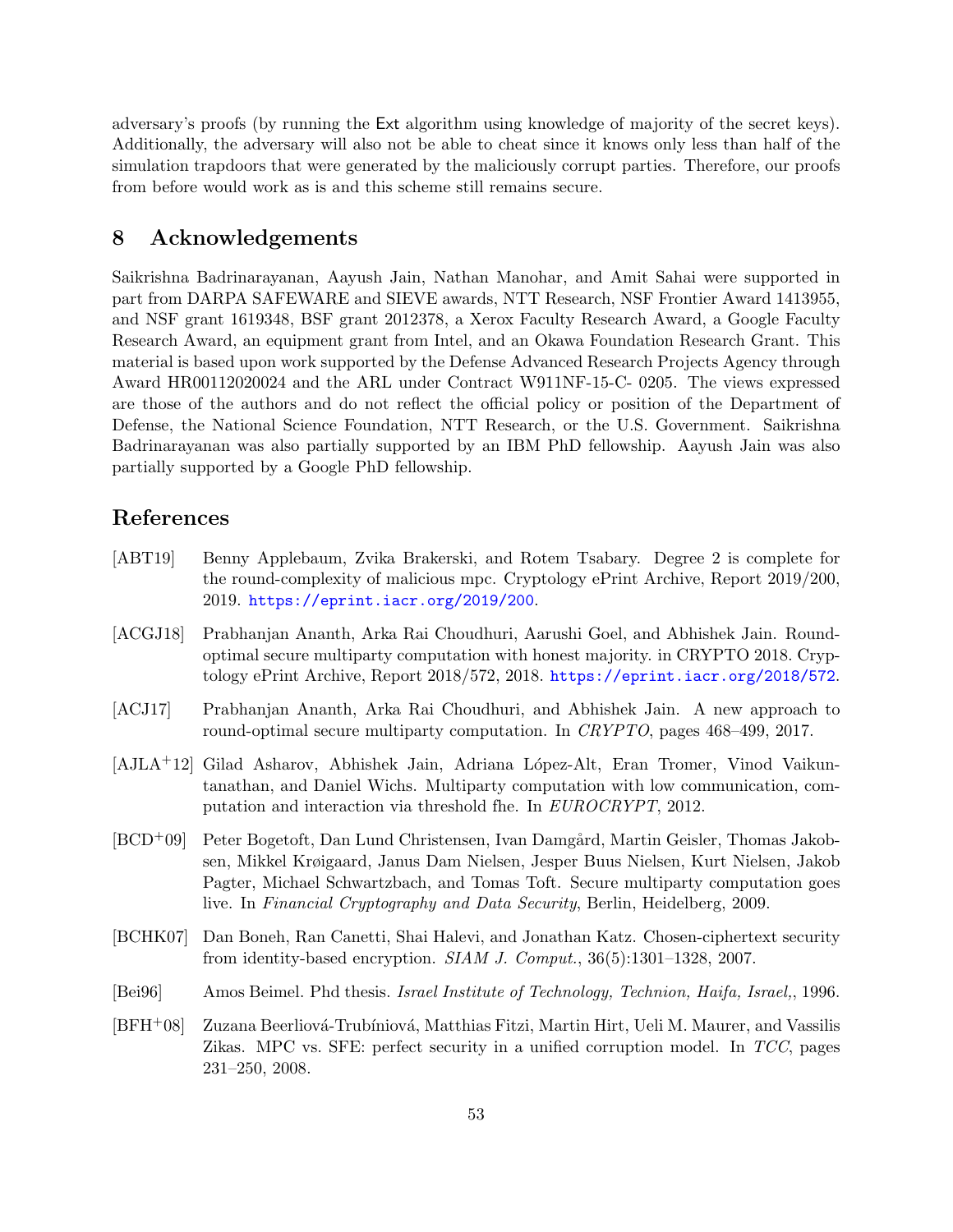- [BFJ+20] Saikrishna Badrinarayanan, Rex Fernando, Aayush Jain, Dakshita Khurana, and Amit Sahai. Statistical ZAP arguments. EUROCRYPT, 2020.
- <span id="page-53-1"></span>[BGG+14] Dan Boneh, Craig Gentry, Sergey Gorbunov, Shai Halevi, Valeria Nikolaenko, Gil Segev, Vinod Vaikuntanathan, and Dhinakaran Vinayagamurthy. Fully keyhomomorphic encryption, arithmetic circuit ABE and compact garbled circuits. 2014.
- [BGG+18] Dan Boneh, Rosario Gennaro, Steven Goldfeder, Aayush Jain, Sam Kim, Peter M. R. Rasmussen, and Amit Sahai. Threshold cryptosystems from threshold fully homomorphic encryption. In CRYPTO, 2018.
- [BGGK17] Dan Boneh, Rosario Gennaro, Steven Goldfeder, and Sam Kim. A lattice-based universal thresholdizer for cryptographic systems. IACR Cryptol. ePrint Arch., 2017:251, 2017.
- [BGI+17] Saikrishna Badrinarayanan, Sanjam Garg, Yuval Ishai, Amit Sahai, and Akshay Wadia. Two-message witness indistinguishability and secure computation in the plain model from new assumptions. In ASIACRYPT, pages 275–303, 2017.
- [BGJ+] Saikrishna Badrinarayanan, Vipul Goyal, Abhishek Jain, Yael Tauman Kalai, Dakshita Khurana, and Amit Sahai. Promise zero knowledge and its applications to round optimal MPC. IACR Cryptology ePrint Archive, 2017:1088. In CRYPTO 2018.
- [BGJ+17] Saikrishna Badrinarayanan, Vipul Goyal, Abhishek Jain, Dakshita Khurana, and Amit Sahai. Round optimal concurrent MPC via strong simulation. In TCC, pages 743–775, 2017.
- [BGV12] Zvika Brakerski, Craig Gentry, and Vinod Vaikuntanathan. (leveled) fully homomorphic encryption without bootstrapping. In ITCS, pages 309–325, 2012.
- <span id="page-53-0"></span>[BHP17] Zvika Brakerski, Shai Halevi, and Antigoni Polychroniadou. Four round secure computation without setup. In Theory of Cryptography, 2017.
- [BL18] Fabrice Benhamouda and Huijia Lin. k-round mpc from k-round ot via garbled interactive circuits. EUROCRYPT, 2018.
- <span id="page-53-3"></span>[Blu86] Manuel Blum. How to prove a theorem so no one else can claim it. In Proceedings of the International Congress of Mathematicians, volume 1, page 2. Citeseer, 1986.
- [BOGW88] Michael Ben-Or, Shafi Goldwasser, and Avi Wigderson. Completeness theorems for non-cryptographic fault-tolerant distributed computation. In STOC, 1988.
- [BV11a] Zvika Brakerski and Vinod Vaikuntanathan. Efficient fully homomorphic encryption from (standard) LWE. In FOCS, pages  $97-106$ ,  $2011$ .
- [BV11b] Zvika Brakerski and Vinod Vaikuntanathan. Fully homomorphic encryption from ringlwe and security for key dependent messages. In CRYPTO, pages 505–524, 2011.
- <span id="page-53-2"></span>[CCH+19] Ran Canetti, Yilei Chen, Justin Holmgren, Alex Lombardi, Guy N. Rothblum, Ron D. Rothblum, and Daniel Wichs. Fiat-shamir: From practice to theory. 2019.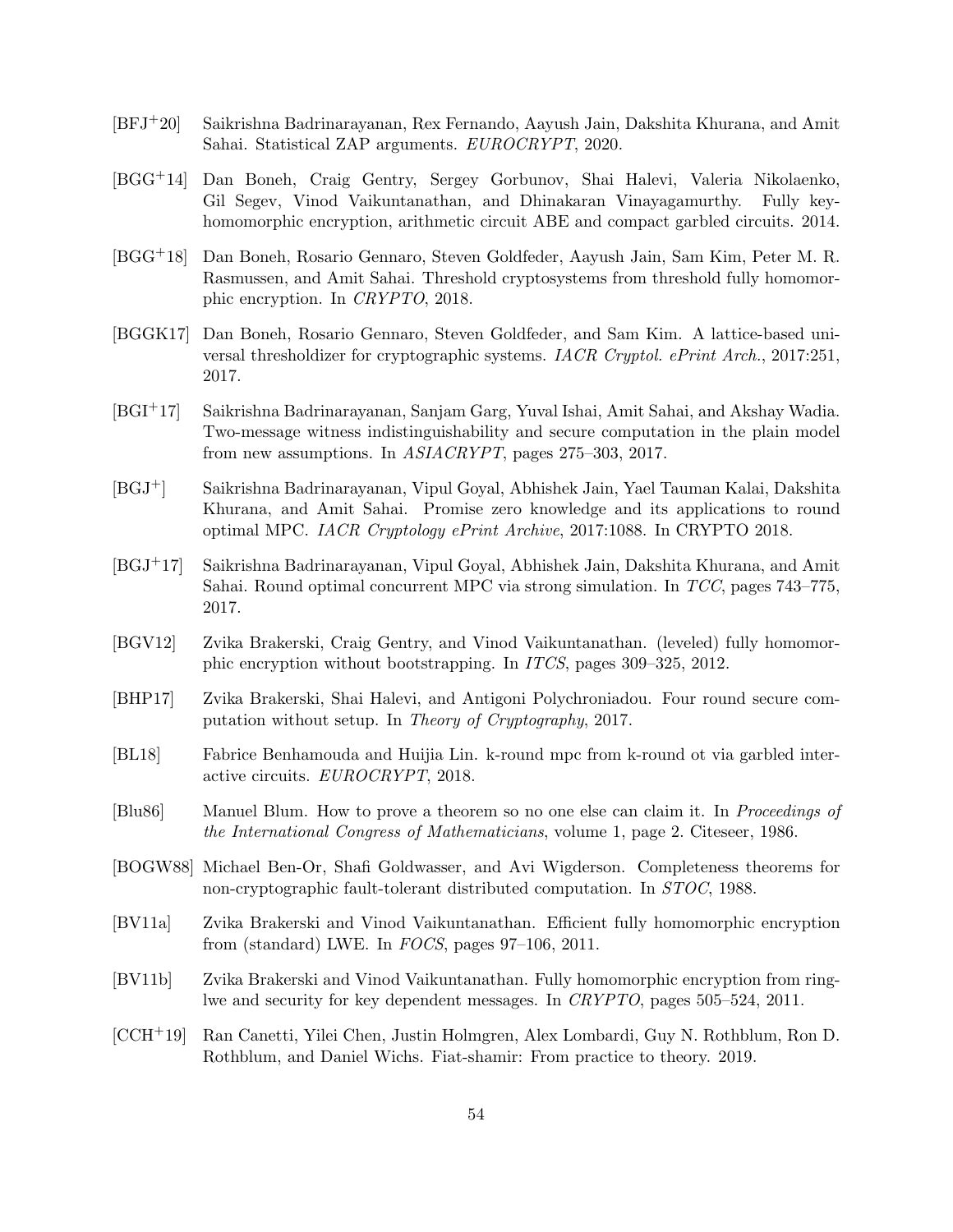- [CCLS20] T.-H. Hubert Chan, Kai-Min Chung, Wei-Kai Lin, and Elaine Shi. MPC for MPC: secure computation on a massively parallel computing architecture. In *ITCS*, 2020.
- [CCRR18] Ran Canetti, Yilei Chen, Leonid Reyzin, and Ron D. Rothblum. Fiat-shamir and correlation intractability from strong kdm-secure encryption. In Jesper Buus Nielsen and Vincent Rijmen, editors, Advances in Cryptology – EUROCRYPT 2018, pages 91–122. Springer International Publishing, 2018.
- [CGH04] Ran Canetti, Oded Goldreich, and Shai Halevi. The random oracle methodology, revisited. J. ACM, 51(4):557–594, July 2004.
- [CKKC13] Seung Geol Choi, Jonathan Katz, Ranjit Kumaresan, and Carlos Cid. Multi-client non-interactive verifiable computation. In Theory of Cryptography, 2013.
- [CL14] Ran Cohen and Yehuda Lindell. Fairness versus guaranteed output delivery in secure multiparty computation. In *ASIACRYPT*, 2014.
- [Cle86] R Cleve. Limits on the security of coin flips when half the processors are faulty. In STOC, New York, NY, USA, 1986.
- <span id="page-54-2"></span>[CM15] Michael Clear and Ciaran McGoldrick. Multi-identity and multi-key leveled fhe from learning with errors. In CRYPTO, 2015.
- [COSV17a] Michele Ciampi, Rafail Ostrovsky, Siniscalchi, and Ivan Visconti. Delayed-input nonmalleable zero knowledge and multi-party coin tossing in four rounds. In TCC, 2017.
- [COSV17b] Michele Ciampi, Rafail Ostrovsky, Siniscalchi, and Ivan Visconti. Round-optimal secure two-party computation from trapdoor permutations. In TCC, 2017.
- [CPA+08] Ashish Choudhary, Arpita Patra, B. V. Ashwinkumar, K. Srinathan, and C. Pandu Rangan. Perfectly reliable and secure communication tolerating static and mobile mixed adversary. In ICITS, pages 137–155, 2008.
- [CSW19] Ran Cohen, Abhi Shelat, and Daniel Wichs. Adaptively secure MPC with sublinear communication complexity. In CRYPTO, 2019.
- [DI05] Ivan Damgård and Yuval Ishai. Constant-round multiparty computation using a blackbox pseudorandom generator. In CRYPTO, Berlin, Heidelberg, 2005.
- [DN07] Cynthia Dwork and Moni Naor. Zaps and their applications. SIAM J. Comput., 36(6):1513–1543, 2007.
- <span id="page-54-0"></span>[FHM98] Matthias Fitzi, Martin Hirt, and Ueli M. Maurer. Trading correctness for privacy in unconditional multi-party computation (extended abstract). In CRYPTO, pages 121–136, 1998.
- <span id="page-54-1"></span>[FHM99] Matthias Fitzi, Martin Hirt, and Ueli M. Maurer. General adversaries in unconditional multi-party computation. In ASIACRYPT, pages 232–246, 1999.
- [FKN94] Uri Feige, Joe Killian, and Moni Naor. A minimal model for secure computation (extended abstract). In STOC, New York, NY, USA, 1994.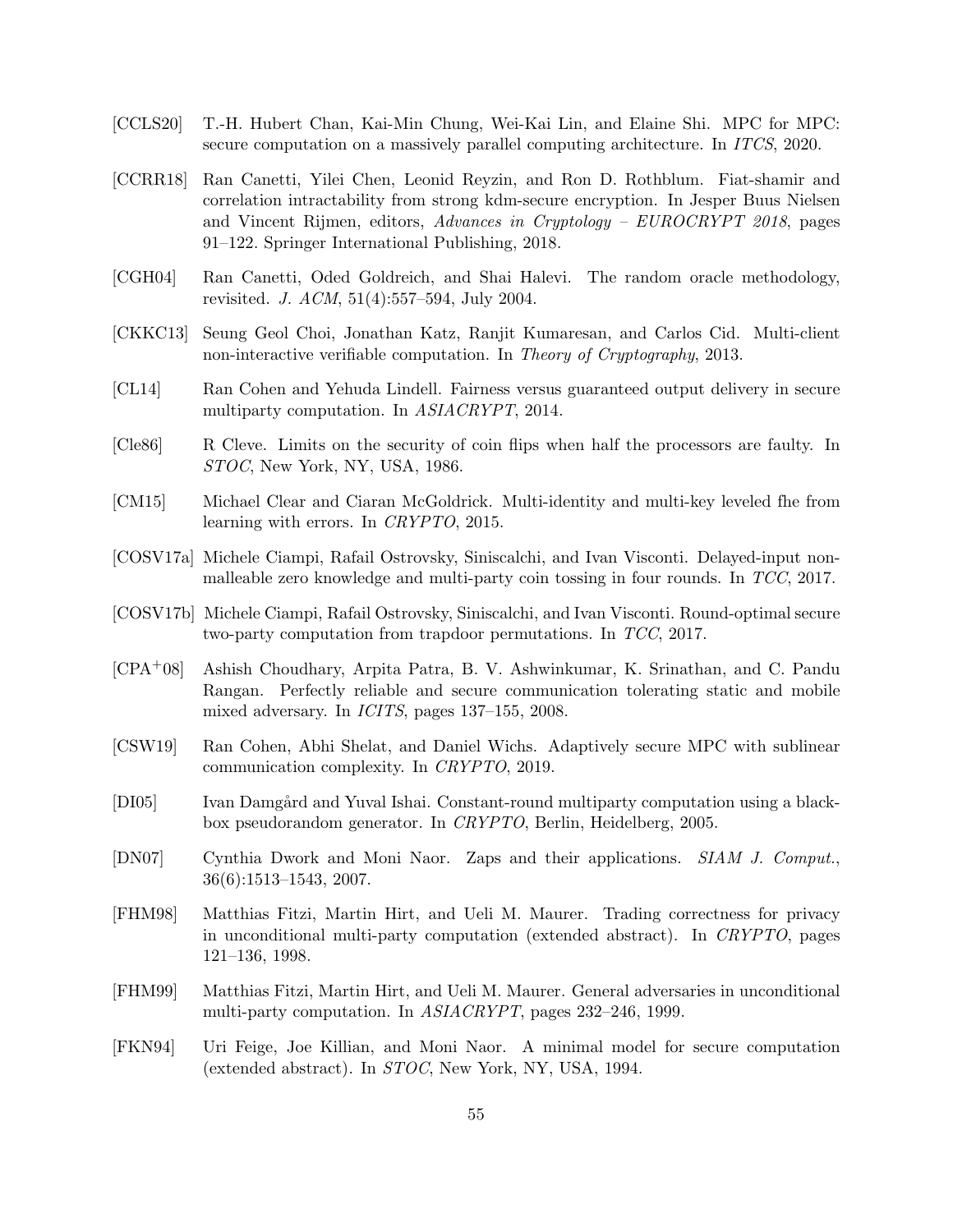- [FLS99] Uriel Feige, Dror Lapidot, and Adi Shamir. Multiple noninteractive zero knowledge proofs under general assumptions. SIAM J. Comput., 1999.
- [FS87] Amos Fiat and Adi Shamir. How to prove yourself: Practical solutions to identification and signature problems. In CRYPTO, 1987.
- [Gen09] Craig Gentry. Fully homomorphic encryption using ideal lattices. In STOC, pages 169–178, 2009.
- [GIKR02] Rosario Gennaro, Yuval Ishai, Eyal Kushilevitz, and Tal Rabin. On 2-round secure multiparty computation. In *CRYPTO*, 2002.
- [GKP17] Sanjam Garg, Susumu Kiyoshima, and Omkant Pandey. On the exact round complexity of self-composable two-party computation. In EUROCRYPT, pages 194–224, 2017.
- [GLS15] S. Dov Gordon, Feng-Hao Liu, and Elaine Shi. Constant-round MPC with fairness and guarantee of output delivery. In CRYPTO, 2015.
- [GLS19] Vipul Goyal, Yanyi Liu, and Yifan Song. Communication-efficient unconditional mpc with guaranteed output delivery. In CRYPTO, 2019.
- [GMPP16] Sanjam Garg, Pratyay Mukherjee, Omkant Pandey, and Antigoni Polychroniadou. The exact round complexity of secure computation. In EUROCRYPT, pages 448–476, 2016.
- [GMW87] Oded Goldreich, Silvio Micali, and Avi Wigderson. How to play any mental game. In STOC, pages 218–229. ACM, 1987.
- <span id="page-55-0"></span>[GO07] Jens Groth and Rafail Ostrovsky. Cryptography in the multi-string model. In CRYPTO, 2007.
- [Goy11] Vipul Goyal. Constant round non-malleable protocols using one way functions. In STOC, 2011.
- [GPS19] Yue Guo, Rafael Pass, and Elaine Shi. Synchronous, with a chance of partition tolerance. In CRYPTO, 2019.
- <span id="page-55-1"></span>[GSW13] Craig Gentry, Amit Sahai, and Brent Waters. Homomorphic encryption from learning with errors: Conceptually-simpler, asymptotically-faster, attribute-based. In CRYPTO, pages 75–92, 2013.
- [HHPV17] Shai Halevi, Carmit Hazay, Antigoni Polychroniadou, and Muthuramakrishnan Venkitasubramaniam. Round-optimal secure multi-party computation. 2017. In CRYPTO 2018.
- [HIK+19] Shai Halevi, Yuval Ishai, Eyal Kushilevitz, Nikolaos Makriyannis, and Tal Rabin. On fully secure mpc with solitary output. 2019.
- [Hir01] Martin Hirt. Multi party computation: efficient protocols, general adversaries, and *voting.* PhD thesis, ETH Zurich, Zürich, Switzerland,  $2001$ .
- [HL18] J. Holmgren and A. Lombardi. Cryptographic hashing from strong one-way functions (or: One-way product functions and their applications). In FOCS, 2018.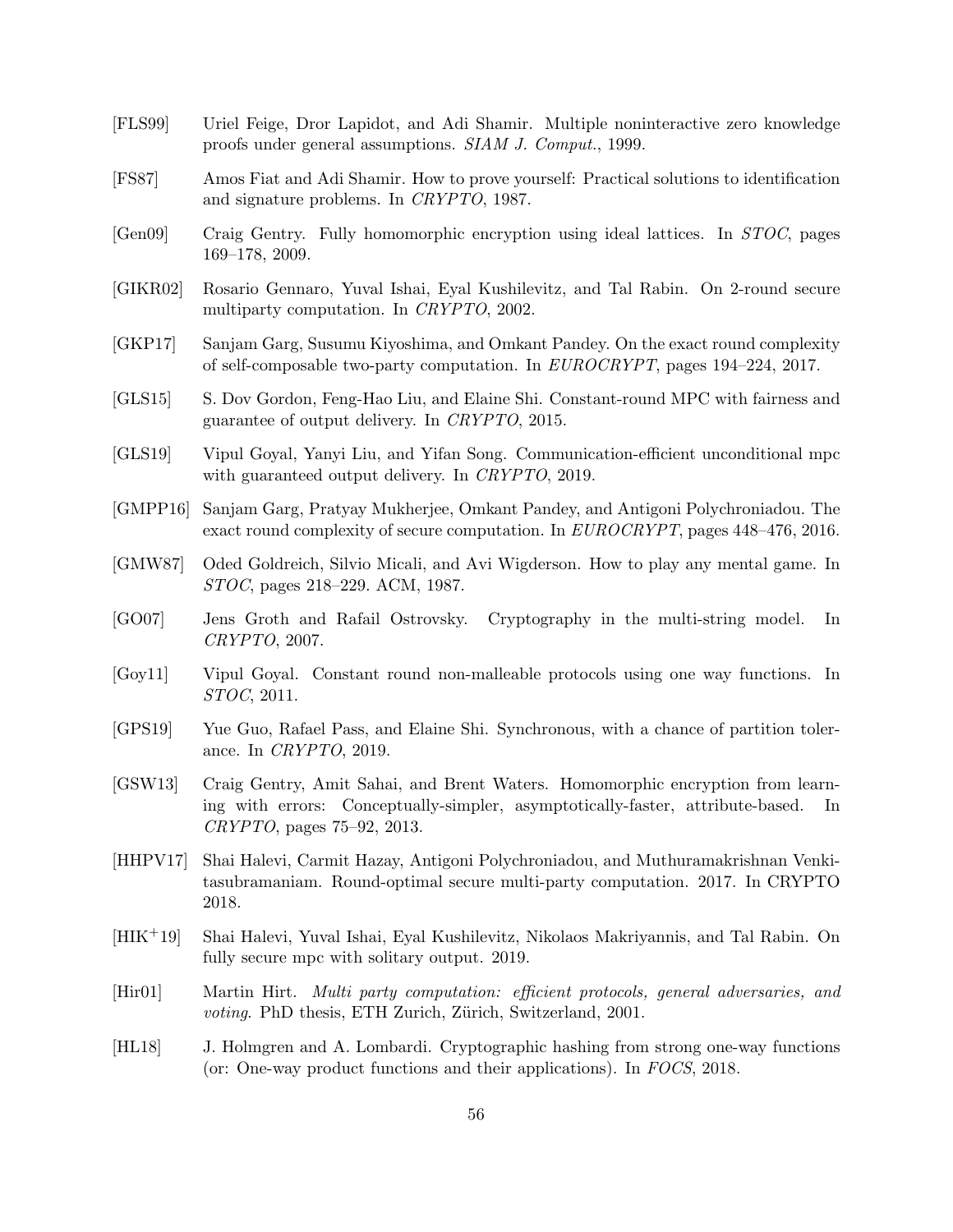- [HMZ08] Martin Hirt, Ueli M. Maurer, and Vassilis Zikas. MPC vs. SFE : Unconditional and computational security. In ASIACRYPT, pages 1–18, 2008.
- [HT13] Martin Hirt and Daniel Tschudi. Efficient general-adversary multi-party computation. In ASIACRYPT, pages 181–200, 2013.
- [IK97] Yuval Ishai and Eyal Kushilevitz. Private simultaneous messages protocols with applications. In ISTCS, Washington, DC, USA, 1997.
- [IKLP06] Yuval Ishai, Eyal Kushilevitz, Yehuda Lindell, and Erez Petrank. On combining privacy with guaranteed output delivery in secure multiparty computation. In CRYPTO, pages 483–500, 2006.
- [IKP10] Yuval Ishai, Eyal Kushilevitz, and Anat Paskin. Secure multiparty computation with minimal interaction. In CRYPTO, Berlin, Heidelberg, 2010.
- [JJ19] Abhishek Jain and Zhengzhong Jin. Statistical zap arguments from quasi-polynomial LWE. IACR Cryptology ePrint Archive, 2019:839, 2019.
- [JKKR17] Abhishek Jain, Yael Tauman Kalai, Dakshita Khurana, and Ron Rothblum. Distinguisher-dependent simulation in two rounds and its applications. In CRYPTO, pages 158–189, 2017.
- <span id="page-56-0"></span>[JRS17] Aayush Jain, Peter M. R. Rasmussen, and Amit Sahai. Threshold fully homomorphic encryption. ePrint, 2017. <https://eprint.iacr.org/2017/257>.
- [KMR11] Seny Kamara, Payman Mohassel, and Mariana Raykova. Outsourcing multi-party computation. ePrint, 2011. <https://eprint.iacr.org/2011/272>.
- [KO04] Jonathan Katz and Rafail Ostrovsky. Round-optimal secure two-party computation. In CRYPTO, pages 335–354, 2004.
- [KRR17] Yael Tauman Kalai, Guy N. Rothblum, and Ron D. Rothblum. From obfuscation to the security of fiat-shamir for proofs. In CRYPTO, 2017.
- [LO14] Joshua Lampkins and Rafail Ostrovsky. Communication-efficient MPC for general adversary structures. In SCN, pages 155–174, 2014.
- [LTV12] Adriana L´opez-Alt, Eran Tromer, and Vinod Vaikuntanathan. On-the-fly multiparty computation on the cloud via multikey fully homomorphic encryption. In STOC, pages 1219–1234, 2012.
- <span id="page-56-2"></span>[LW11] Allison B. Lewko and Brent Waters. Decentralizing attribute-based encryption. In EUROCRYPT, 2011.
- <span id="page-56-1"></span>[MW16] Pratyay Mukherjee and Daniel Wichs. Two round multiparty computation via multikey fhe. In EUROCRYPT, 2016.
- [NPS99] Moni Naor, Benny Pinkas, and Reuban Sumner. Privacy preserving auctions and mechanism design. In EC, 1999.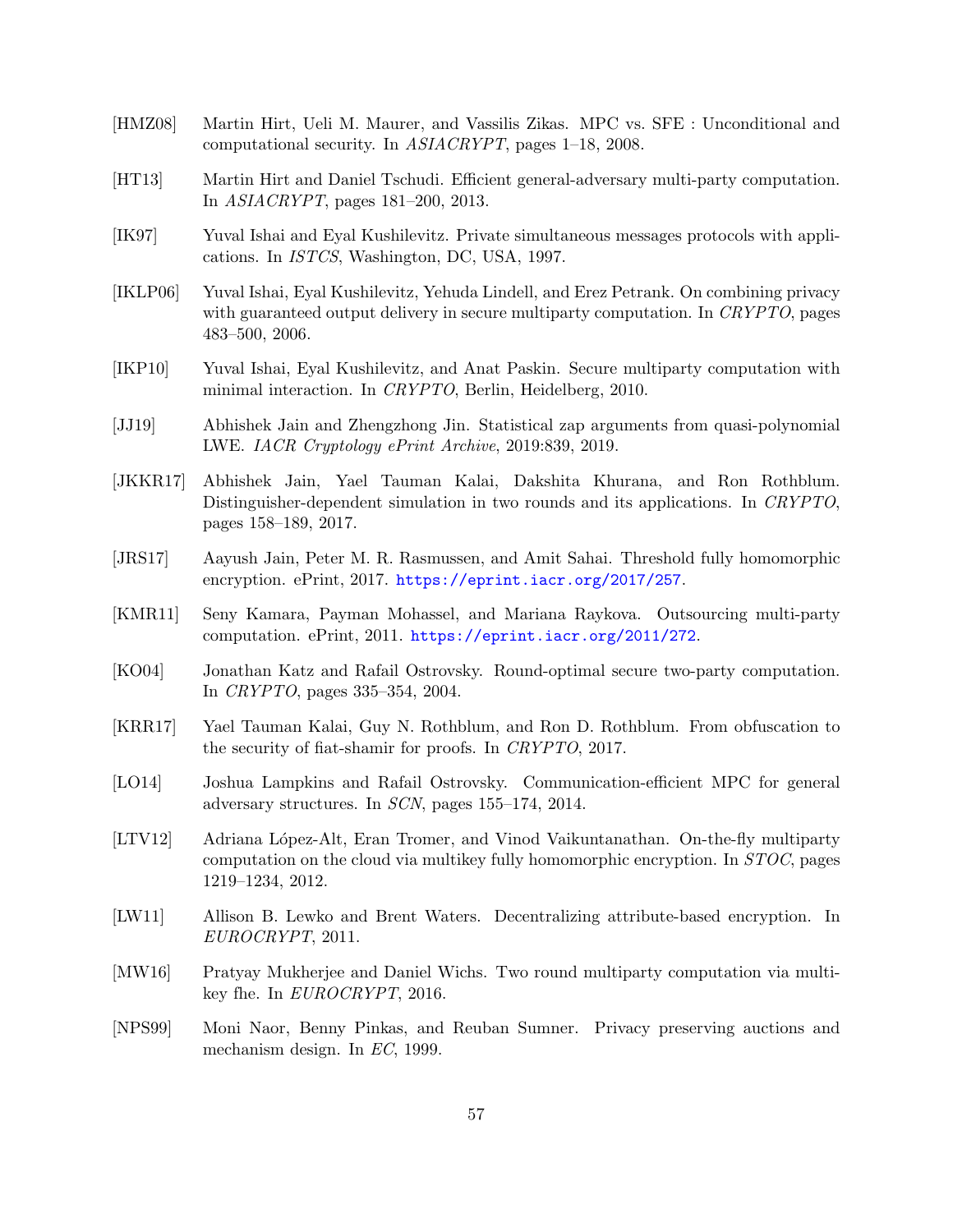- [Pas04] Rafael Pass. Bounded-concurrent secure multi-party computation with a dishonest majority. In STOC, 2004.
- [PR19] Arpita Patra and Divya Ravi. Beyond honest majority: The round complexity of fair and robust multi-party computation. 2019.
- [PS16] Chris Peikert and Sina Shiehian. Multi-key FHE from lwe, revisited. In TCC Part II, 2016.
- <span id="page-57-1"></span>[PS19] Chris Peikert and Sina Shiehian. Noninteractive zero knowledge for NP from (plain) learning with errors. In CRYPTO, 2019.
- [PW10] Rafael Pass and Hoeteck Wee. Constant-round non-malleable commitments from subexponential one-way functions. In  $EUROCRYPT$ , pages 638–655, 2010.
- <span id="page-57-0"></span>[Sha79] Adi Shamir. How to share a secret. Commun. ACM, 22(11):612–613, 1979.
- [SPCR09] Kannan Srinathan, Arpita Patra, Ashish Choudhary, and C. Pandu Rangan. Unconditionally secure message transmission in arbitrary directed synchronous networks tolerating generalized mixed adversary. In ASIACCS, pages 171–182, 2009.
- [Wee10] Hoeteck Wee. Black-box, round-efficient secure computation via non-malleability amplification. In FOCS, pages 531–540, 2010.
- [Yao82] Andrew C. Yao. Protocols for secure computations. In SFCS, 1982.
- [Yao86] Andrew Chi-Chih Yao. How to generate and exchange secrets (extended abstract). In FOCS, pages 162–167, 1986.
- [ZHM09] Vassilis Zikas, Sarah Hauser, and Ueli M. Maurer. Realistic failures in secure multiparty computation. In TCC, pages 274–293, 2009.
- [Zik10] Vassilis Zikas. Generalized corruption models in secure multi-party computation. PhD thesis, ETH Zurich, 2010.

### A Deferred Preliminaries

#### A.1 Multi-Key FHE

We recall the definition of multi-key FHE in the plain model with distributed setup as found in [\[BHP17\]](#page-53-0).

Definition 3 (MFHE). A multi-key fully homomorphic encryption scheme is a tuple of PPT algorithms

 $MFHE = (DistSetup, KeyGen, Enc, eval, PartDec, FinDec)$ 

satisfying the following specifications: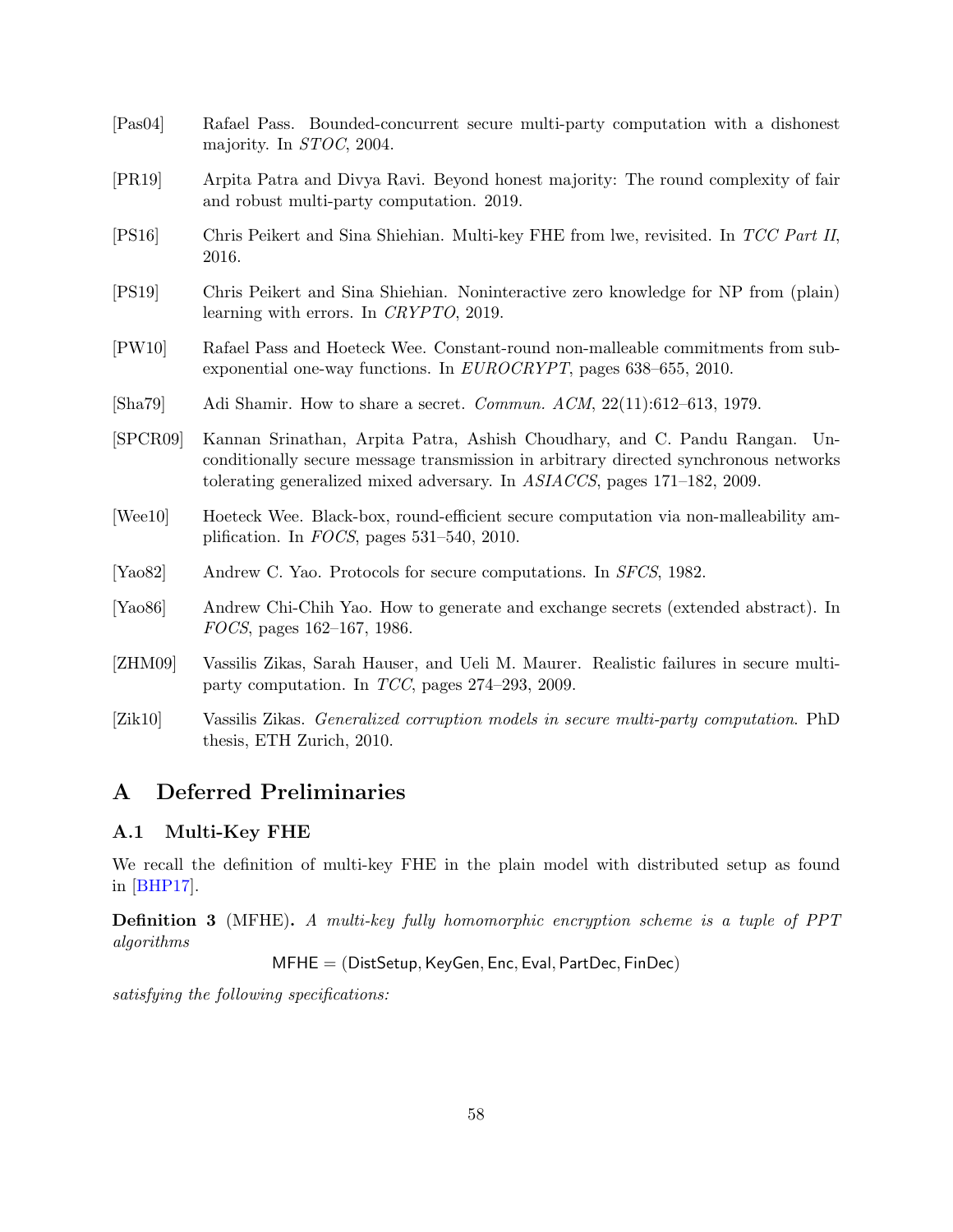- $\mathsf{params}_i \gets \mathsf{DistSetup}(1^\lambda,1^d,1^N,i)$ : It takes as input a security parameter  $\lambda,$  a circuit depth  $d,$  the maximal number of parties N, and a party index i. It outputs the public parameters params<sub>i</sub> associated with the ith party, where  $\text{params}_i \in \{0, 1\}^{\text{poly}(\lambda, d, N)}$  for some polynomial poly. We assume implicitly that all the following algorithms take the public parameters of all parties as  $input, \ where \ we \ define \ params = params_1 || \dots || params_N.$
- $(pk, sk) \leftarrow \text{KeyGen(params)}$ : It takes as input the public parameters params and outputs a key pair  $(pk, sk)$ .
- $ct \leftarrow$  Encrypt $(pk, m)$ : It takes as input a public key pk and a plaintext  $m \in \{0, 1\}^{\lambda}$  and outputs a ciphertext ct. Throughout, we will assume that all ciphertexts include the public key(s) that they are encrypted under.
- $\hat{ct} \leftarrow \text{Eval}(C, ct_1, \ldots, ct_\ell)$ : It takes as input a boolean circuit  $C : (\{0, 1\}^\lambda)^\ell \rightarrow \{0, 1\} \in C_\lambda$  of depth  $\leq d$  and ciphertexts  $ct_1, \ldots, ct_\ell$  for  $\ell \leq N$ . It outputs an evaluated ciphertext  $ct$ .
- $p_i \leftarrow$  PartDec(i, sk,  $\hat{ct}$ ): It takes as input an index i, a secret key sk and an evaluated ciphertext  $\hat{ct}$ and outputs a partial decryption  $p_i$ .
- $\hat{\mu} \leftarrow$  FinDec( $p_1, \ldots, p_\ell$ ): It takes as input partial decryptions  $p_1, \ldots, p_\ell$  and deterministically outputs a plaintext  $\widehat{\mu} \in \{0, 1, \perp\}.$

We require that for any parameters  $\{$  params<sub>i</sub>  $\leftarrow$  Setup $(1^{\lambda}, 1^d, 1^N, i) \}_{i \in [N]}$ , any key pairs  $\{(pk_i, sk_i) \leftarrow$ KeyGen(params) $\}_{i\in [N]},$  any plaintexts  $m_1,\ldots,m_\ell\in \{0,1\}^\lambda$  for  $\ell\le N,$  any sequence  $I_1,\ldots,I_\ell\in [N]$ of indices, and any boolean circuit  $C: \{0,1\}^{\ell} \to \{0,1\} \in \mathcal{C}_{\lambda}$  of depth  $\leq d$ , the following is satisfied:

Correctness. Let  $ct_i =$  Encrypt $(pk_{I_i}, m_i)$  for  $1 \leq i \leq \ell$ ,  $\hat{ct} =$  Eval $(C, ct_1, \ldots, ct_\ell)$ , and  $p_i =$ PartDec(i,  $sk_{I_i}$ ,  $\hat{ct}$ ) for all  $i \in [\ell]$ . With all but negligible probability in  $\lambda$  over the coins of Setup, KeyGen, Encrypt, and PartDec,

 $\text{FinDec}(p_1, \ldots, p_\ell) = C(m_1, \ldots, m_\ell).$ 

- **Compactness of Ciphertexts.** There exists a polynomial, poly, such that  $|ct| \le \text{poly}(\lambda, d, N)$  for any ciphertext ct generated from the algorithms of MFHE.
- **Semantic Security of Encryption.** Any PPT adversary  $A$  has only negligible advantage as a function of  $\lambda$  over the coins of all the algorithms in the following game:
	- 1. On input the security parameter  $1^{\lambda}$ , a circuit depth  $1^d$ , and the number of parties  $1^N$ , the adversary  $A$  outputs a non-corrupted party  $i$ .
	- 2. Run DistSetup $(1^{\lambda}, 1^d, 1^N, i) \rightarrow$  params<sub>i</sub>. The adversary is given params<sub>i</sub>.
	- 3. The adversary outputs  $\{\text{params}_j\}_{j \in [N] \setminus \{i\}}$ .
	- $\hbox{$4$.}$  params  $\emph{is set to }$  param $\mathsf{s}_1||\ldots||$ param $\mathsf{s}_N.$   $\emph{Run}$  KeyGen $(\textsf{params}) \to (\textit{pk}_i,\textit{sk}_i).$   $\emph{The adver-}$ sary is given  $pk_i$ .
	- 5. The adversary outputs two messages  $m_0, m_1 \in \{0, 1\}^{\lambda}$ .
	- 6. The adversary is given  $ct \leftarrow$  Encrypt $(pk_i, m_b)$  for a random  $b \in \{0, 1\}$ .
	- 7. The adversary outputs b' and wins if  $b = b'$ .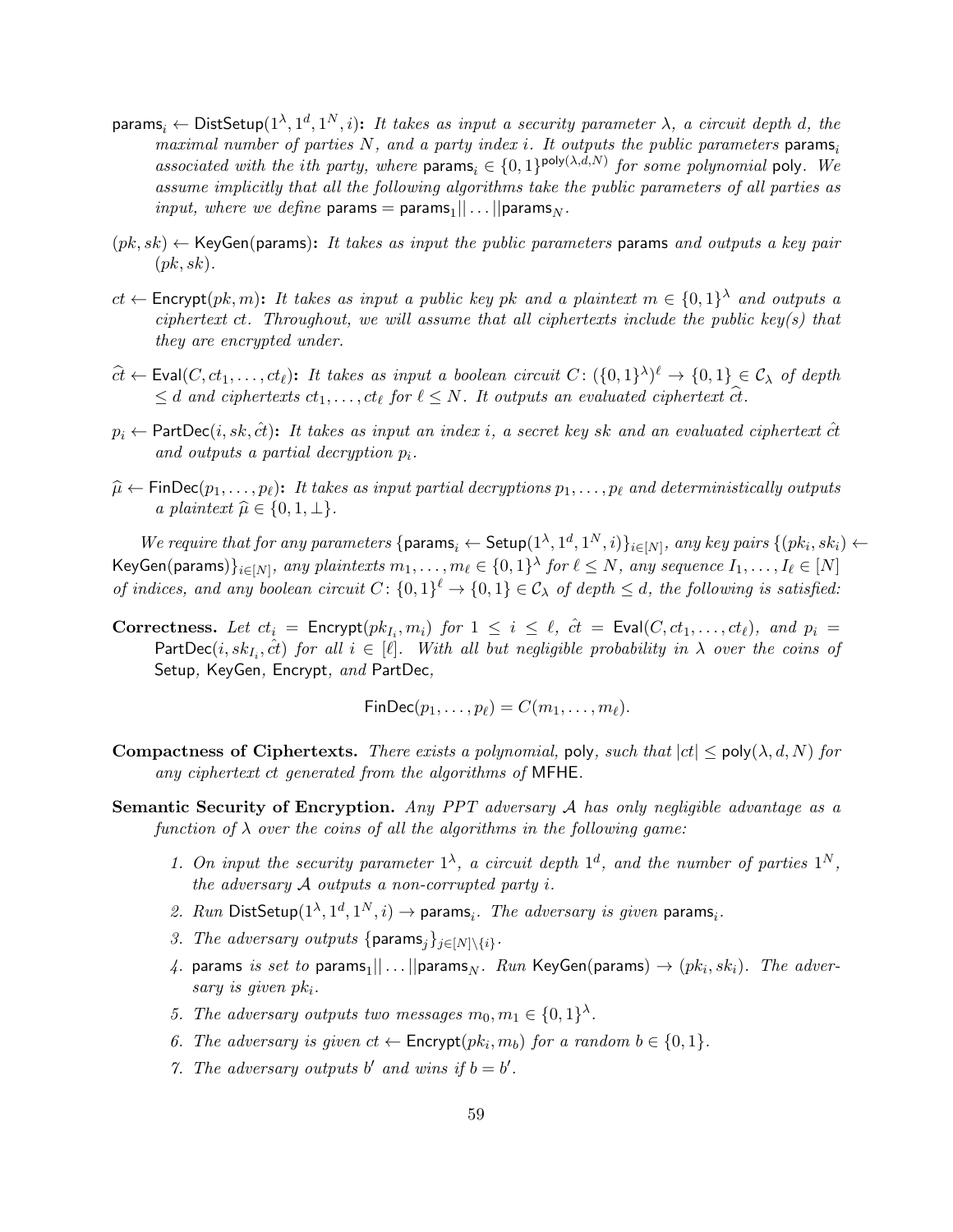Simulation Security. There exists a stateful PPT algorithm Sim such that for any PPT adversary A, we have that the experiments  $\textsf{Expt}_{\mathcal{A},Real}(1^{\lambda}, 1^d, 1^N)$  and  $\textsf{Expt}_{\mathcal{A},Sim}(1^{\lambda}, 1^d, 1^N)$  as defined below are statistically close as a function of  $\lambda$  over the coins of all the algorithms. The experiments are defined as follows:

 ${\sf Ext}_{{\cal A},Real} (1^{\lambda},1^d,1^N)$ :

- 1. On input the security parameter  $1^{\lambda}$ , a circuit depth  $1^d$ , and the number of parties  $1^N$ , the adversary A a non-corrupted party i.
- 2. Run DistSetup $(1^{\lambda}, 1^d, 1^N, i) \rightarrow$  params<sub>i</sub>. The adversary is given params<sub>i</sub>.
- 3. The adversary outputs  $\{\text{params}_j\}_{j \in [N] \setminus \{i\}}$ .
- 4. params  $\it{is set to~params}_1 || \ldots || \text{params}_N.$   $Sample~N-1~key~pairs$  KeyGen(params)  $\rightarrow$  $(pk_j, sk_j)$  for  $j \in [N] \setminus \{i\}$ . The adversary is given  $\{(pk_j, sk_j)\}_{j \in [N] \setminus \{i\}}$ .
- 5. The adversary outputs randomness  $r_i^{\text{KeyGen}}$  $\sum_{i=1}^{\text{NeyGen}}$  used to generate  $(pk_i, sk_i), m_1, \ldots, m_\ell \in$  $\{0,1\}^{\lambda}, I_1,\ldots,I_{\ell} \in [N]$ , and a set of circuits  $\{C_k : (\{0,1\}^{\lambda})^{\ell} \to \{0,1\}\}_{k \in [t]}$  with each  $C_k \in \mathcal{C}$  for some  $\ell \leq N$  and some  $t = \text{poly}(\lambda, d, N)$ .
- 6.  $Set(pk_i, sk_i) \leftarrow \mathsf{KeyGen}(params; r_i^{\mathsf{KeyGen}})$ <sup>Reyden</sup>). The adversary is given  $ct_j \leftarrow \mathsf{Enc}(pk_{I_j}, m_j)$ for  $1 \leq j \leq \ell$  and the evaluated ciphertexts  $\hat{ct}_k \leftarrow \text{Eval}(C_k, ct_1, \ldots, ct_\ell)$  for all  $k \in [t]$ .
- 7. The adversary is given  $p_{i,k} \leftarrow \textsf{PartDec}(i, sk_i, \hat{ct}_k)$  for all  $k \in [t]$ .
- 8. A outputs out. The output of the experiment is out.

 $\mathsf{Expt}_{\mathcal{A},\mathsf{Sim}}(1^{\lambda},1^d,1^N)$ :

- 1. On input the security parameter  $1^{\lambda}$ , a circuit depth  $1^d$ , and the number of parties  $1^N$ , the adversary A a non-corrupted party i.
- 2. Run DistSetup $(1^{\lambda}, 1^d, 1^N, i) \rightarrow$  params<sub>i</sub>. The adversary is given params<sub>i</sub>.
- 3. The adversary outputs  $\{\text{params}_j\}_{j \in [N] \setminus \{i\}}$ .
- 4. params  $\it{is set to~params}_1 || \ldots || \text{params}_N.$   $Sample~N-1~key~pairs$  KeyGen(params)  $\rightarrow$  $(pk_j, sk_j)$  for  $j \in [N] \setminus \{i\}$ . The adversary is given  $\{(pk_j, sk_j)\}_{j \in [N] \setminus \{i\}}$ .
- 5. The adversary outputs randomness  $r_i^{\text{KeyGen}}$  $i_i^{\text{AeyGen}}$  used to generate  $(pk_i, sk_i), m_1, \ldots, m_\ell \in$  $\{0,1\}^{\lambda}, I_1,\ldots,I_{\ell} \in [N]$ , and a set of circuits  $\{C_k : (\{0,1\}^{\lambda})^{\ell} \to \{0,1\}\}_{k \in [t]}$  with each  $C_k \in \mathcal{C}$  for some  $\ell \leq N$  and some  $t = \text{poly}(\lambda, d, N)$ .
- 6.  $Set(pk_i, sk_i) \leftarrow \textsf{KeyGen}(params; r_i^{\textsf{KeyGen}})$ <sup>Reyden</sup>). The adversary is given  $ct_j \leftarrow \mathsf{Enc}(pk_{I_j}, m_j)$ for  $1 \leq j \leq \ell$  and the evaluated ciphertexts  $\hat{ct}_k \leftarrow \text{Eval}(C_k, ct_1, \ldots, ct_\ell)$  for all  $k \in [t]$ .
- 7. Define  $\mu_k = C_k(m_1, \ldots, m_\ell)$ . For all  $k \in [t]$ , the adversary is given  $p_{i,k} \leftarrow \mathsf{Sim}(\mu_k, \hat{ct}, i, \{sk_j\}_{j \in [N] \setminus \{i\}}).$
- 8. A outputs out. The output of the experiment is out.

#### A.2 Statistical Distance

In this section, we state results related to the statistical closeness of distributions that will be used in the security proof of our TMFHE construction. This section was adapted from one in [\[JRS17\]](#page-56-0), and we defer the reader to their paper for the proofs of these results.

**Definition 4** (Statistical Distance). Let E be a finite set,  $\Omega$  a probability space, and  $X, Y: \Omega \to E$ random variables. We define the statistical distance between X and Y to be the function  $\Delta$  defined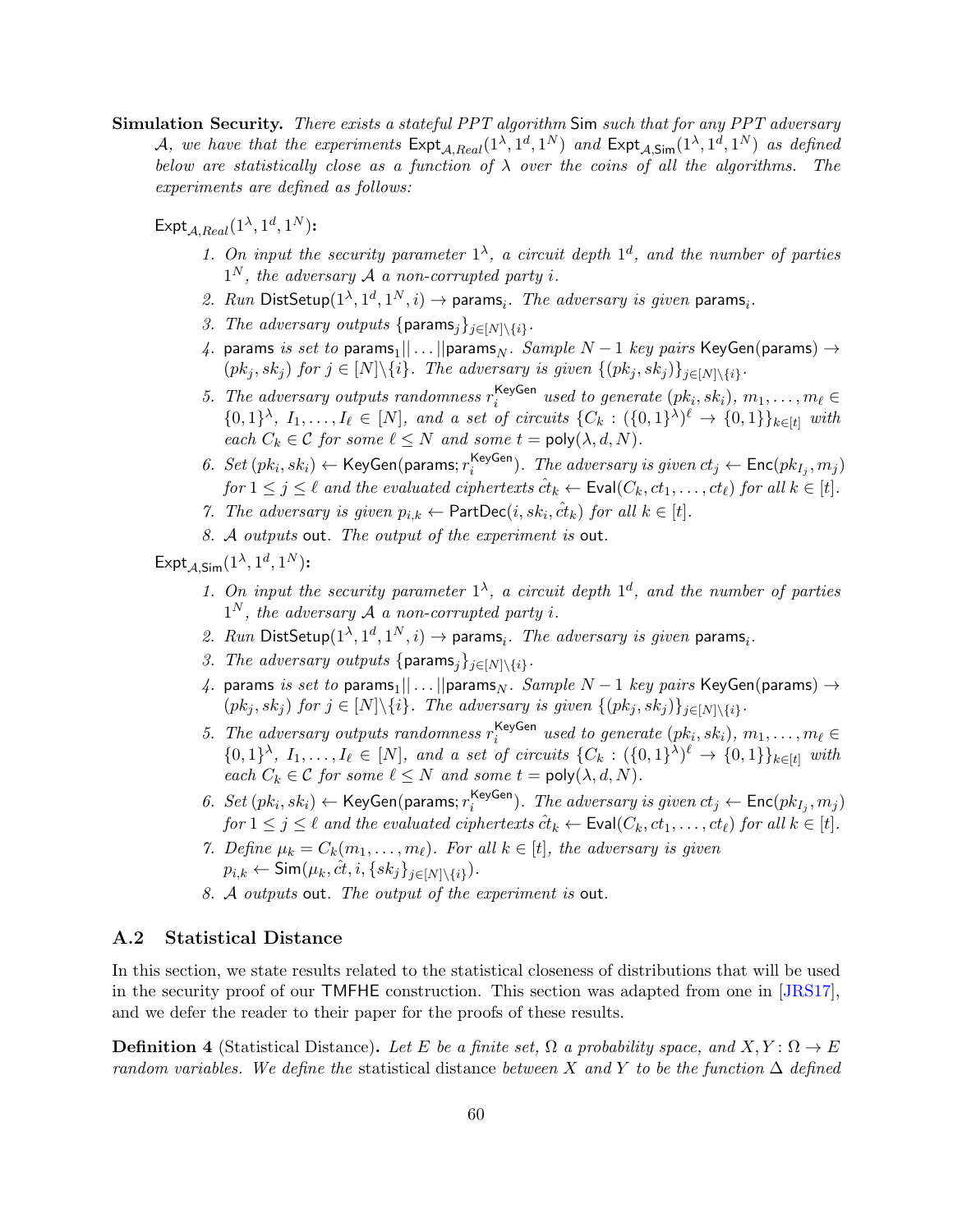by

$$
\Delta(X,Y) = \frac{1}{2} \sum_{e \in E} \left| \Pr_{X}(X = e) - \Pr_{Y}(Y = e) \right|.
$$

**Proposition 1** ( [\[JRS17\]](#page-56-0)). Let E be a finite set,  $\Omega$  a probability space, and let  $\{X_s^b\}_{s\in S, b\in\{0,1\}}$  be a family of random variables  $X_s^b: \Omega \to E$  indexed by an element  $s \in S$  and a state  $b \in \{0,1\}.$ Further, assume that for every  $s \in S$  we have  $\Delta(X_s^0, X_s^1) \leq \delta$ . Now, for a stateful PPT algorithm A, define the following experiment:

 $\mathsf{Expt}_{\mathcal{A},b,m}$ :

- The algorithm A issues m queries. Each query is an element  $s_i \in S$  and after each query, A receives in return  $x_i \leftarrow X_{s_i}^b$  sampled independently of the other samples.
- The output of the experiment is  $(s_1, x_1), \ldots, (s_m, x_m)$ .

Then  $\Delta$ (Expt<sub>A,0,m</sub>, Expt<sub>A,1,m</sub>)  $\leq m\delta$ .

Another useful lemma is the following, which demonstrates a technique to "smudge" or hide the presence of error  $(e_1$  in the lemma) by adding a much larger error. While no values are specifically given in the statement of the lemma,  $B_1$  is meant to be negligible compared to  $B_2$  such that the statistical distance between the two distributions is negligible.

**Lemma 19** (Smudging Lemma [\[MW16\]](#page-56-1)). Let  $B_1, B_2 \in \mathbb{N}$ . For any  $e_1 \in [-B_1, B_1]$  let  $E_1$  and  $E_2$ be independent random variables uniformly distributed on  $[-B_2, B_2]$  and define the two stochastic variables  $X_1 = E_1 + e_1$  and  $X_2 = E_2$ . Then  $\Delta(E_1, E_2) < B_1/B_2$ .

#### A.3 Secret Sharing

Throughout this paper we will use secret sharing terminology and techniques. This section provides an introduction to the basic terms, notation, and concepts that will be needed later. Large portions of this section were taken verbatim from [\[JRS17\]](#page-56-0).

#### A.3.1 Secret Sharing Basics.

We assume that the reader is familiar with the notion of a information theoretic secret sharing scheme and, in particular, the Shamir secret sharing scheme. We now describe concepts about access structures and specific secret sharing schemes that we consider in this paper. We adapt some definitions from [\[LW11\]](#page-56-2).

**Definition 5** (Monotone Access Structure). Let  $P = \{P_1, \ldots, P_N\}$  be a set of parties. A collection  $A \subseteq \mathcal{P}(P)$  is monotone if whenever we have sets B, C satisfying  $B \in A$  and  $B \subseteq C \subseteq P$  then  $C \in \mathbb{A}$ . A monotone access structure on P is a monotone collection  $\mathbb{A} \subseteq \mathcal{P}(P) \setminus \emptyset$ . The sets in  $\mathbb{A}$ are called the valid sets and the sets in  $\mathcal{P}(P) \setminus \mathbb{A}$  are called the invalid sets.

**Definition 6** (Restriction of Access Structure). Let  $P = \{P_1, \ldots, P_N\}$  be a set of parties and A be an access structure over these parties. Let  $P_S \subseteq P$  be a subset of these parties. We say that  $\mathbb{A}'$  is the access structure induced by restricting  $\mathbb A$  to the parties in  $P_S$  if  $\mathbb A'$  is an access structure on  $P_S$ such that a set  $A \in \mathbb{A}'$  for some  $A \subseteq P_S$  if and only if  $A \in \mathbb{A}$ .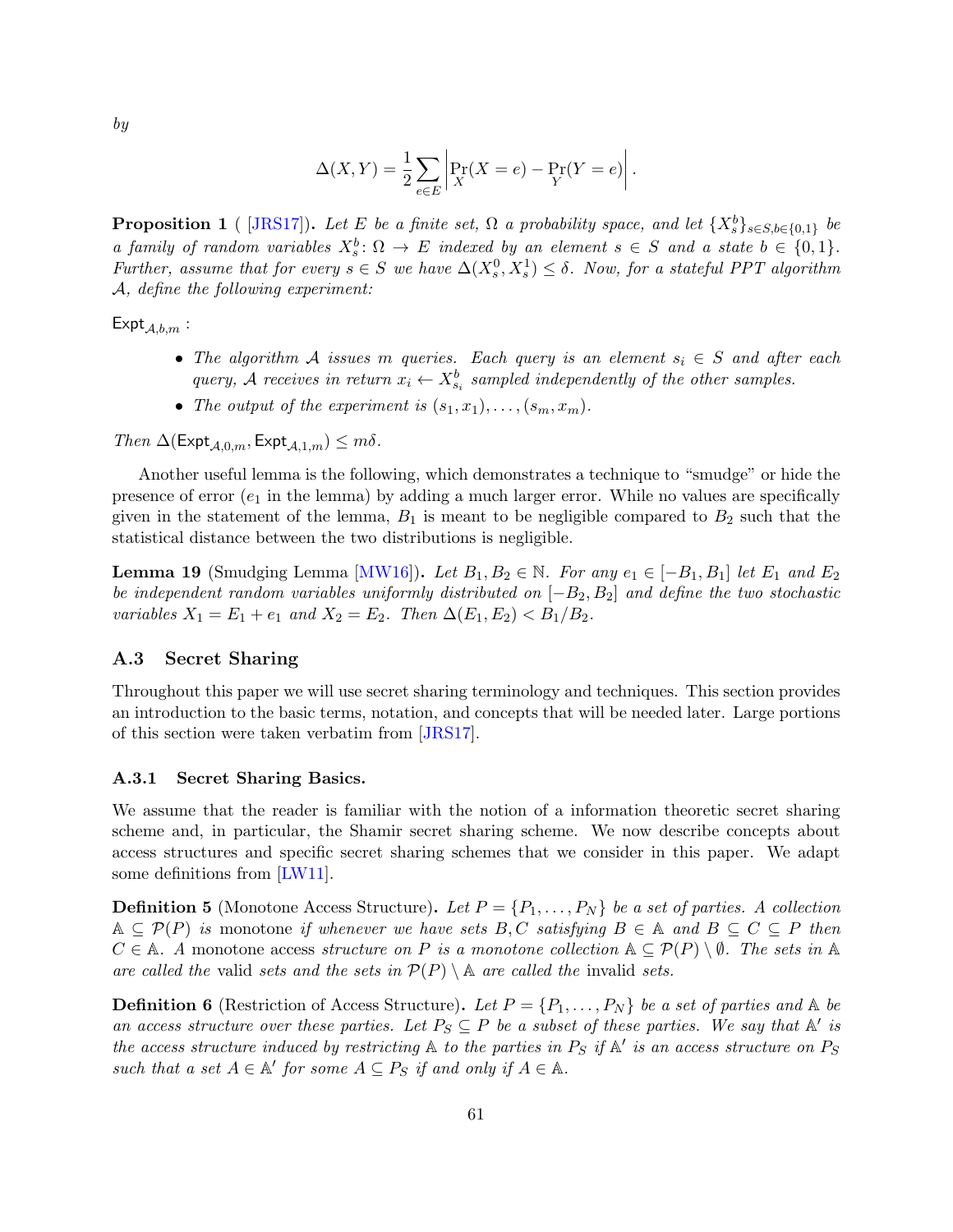For ease of notation, we will generally identify a party with its index. Further, since this presentation will only consider monotone access structures, the terms monotone access structure and simply access structure will be used interchangeably throughout the text. Let  $P = \{P_1, \ldots, P_N\}$ be a set of parties and let S be a subset of P. We denote by  $\mathbf{X}_S$  the vector  $\mathbf{X}_S = (x_1, \ldots, x_N)$ where  $x_i = 1$  if  $P_i \in S$  and  $x_i = 0$  otherwise.

**Definition 7** (Efficient Access Structure). Let  $P = \{P_1, \ldots, P_N\}$  be a set of parties and  $\mathbb{A} \subseteq \mathcal{P}(P)$ a monotone access structure on  $P$ . We say that  $A$  is efficient if there exists a polynomial size circuit  $f_{\mathbb{A}}: \{0,1\}^N \to \{0,1\}$  such that for all  $S \subseteq P$ ,  $f_{\mathbb{A}}(\mathbf{X}_S) = 1$  if and only if  $S \in \mathbb{A}$ .

**Definition 8** (Class of Monotone Access Structures). Let  $P = \{P_1, \ldots, P_N\}$  be a set of parties. A class of monotone access structures is a collection  $\mathbb{S} = {\mathbb{A}_1, \ldots, \mathbb{A}_t} \subseteq \mathcal{P}(\mathcal{P}(P))$  of monotone access structures on P.

Being interested in secret sharing, we will only consider efficient access structures in this work. One of the most canonical classes of access structures is the  $t$ -out-of-n class.

**Definition 9** (*t*-out-of-*n* secret sharing). Let  $P = \{P_1, \ldots, P_N\}$  be a set of parties. An access structure  $\mathbb A$  is a t-out-of-n access structure if for every  $S \subseteq P$ ,  $S \in \mathbb A$  if and only if  $|S| \ge t$ .

A more general form of secret sharing is linear secret sharing.

**Definition 10** (Linear Secret Sharing Scheme (LSSS)). Let  $P = \{P_1, \ldots, P_N\}$  be a set of parties. The class of access structures LSSS (or LSSS<sub>N</sub> to emphasize the number of parties) consists of all access structure  $\mathbb A$  such that there exists a secret sharing scheme  $\Pi$  satisfying:

- 1. For a prime p, the share of each party  $P_i$  is a vector  $\vec{w}_i \in \mathbb{Z}_p^{n_i}$  for some  $n_i \in \mathbb{N}$ .
- 2. There exists a matrix  $M \in \mathbb{Z}_p^{\ell \times n}, \ell = \sum_{i=1}^N n_i$  called the share matrix for  $\Pi$  with size polynomial in the number of parties and such that for a secret s, the shares are generated as follows. Values  $r_2, \ldots, r_n \in \mathbb{Z}_p$  are chosen at random and the vector  $\vec{v} = M \cdot (s, r_2, \ldots, r_n)^T$ is generated. Now, denote by  $T_i \subseteq [\ell], 1 \leq i \leq N$  a partition of  $[\ell]$  such that  $T_i$  has size  $|T_i| = n_i$  and is associated with party  $P_i$ . The share of  $P_i$  is the vector  $\vec{w_i} = (v_i)_{i \in T_i}$ .
- 3. For any set  $S \subseteq P$ ,  $S \in \mathbb{A}$  if and only if

$$
(1,0,\ldots,0) \in \text{span}(\{M[i]\}_{i \in \bigcup_{j \in S} T_j})
$$

over  $\mathbb{Z}_p$  where  $M[i]$  denotes the ith row of M.

We denote by  $\textsf{LSSS}_N$  the class of linear secret sharing schemes on N parties.

Note that keeping with the notation of the LSSS definition above, any set of parties  $S \subseteq P$  such that  $S \in \mathbb{A}$  can recover the secret by finding coefficients  $\{c_i\}_{i \in \bigcup_{j \in S} T_j}$  satisfying

$$
\sum_{i\in\bigcup_{j\in S}T_j}c_iM[i]=(1,0,\ldots,0).
$$

Given such coefficients, the secret can be recovered simply by computing

$$
s = \sum_{i \in \bigcup_{j \in S} T_j} c_i v_i.
$$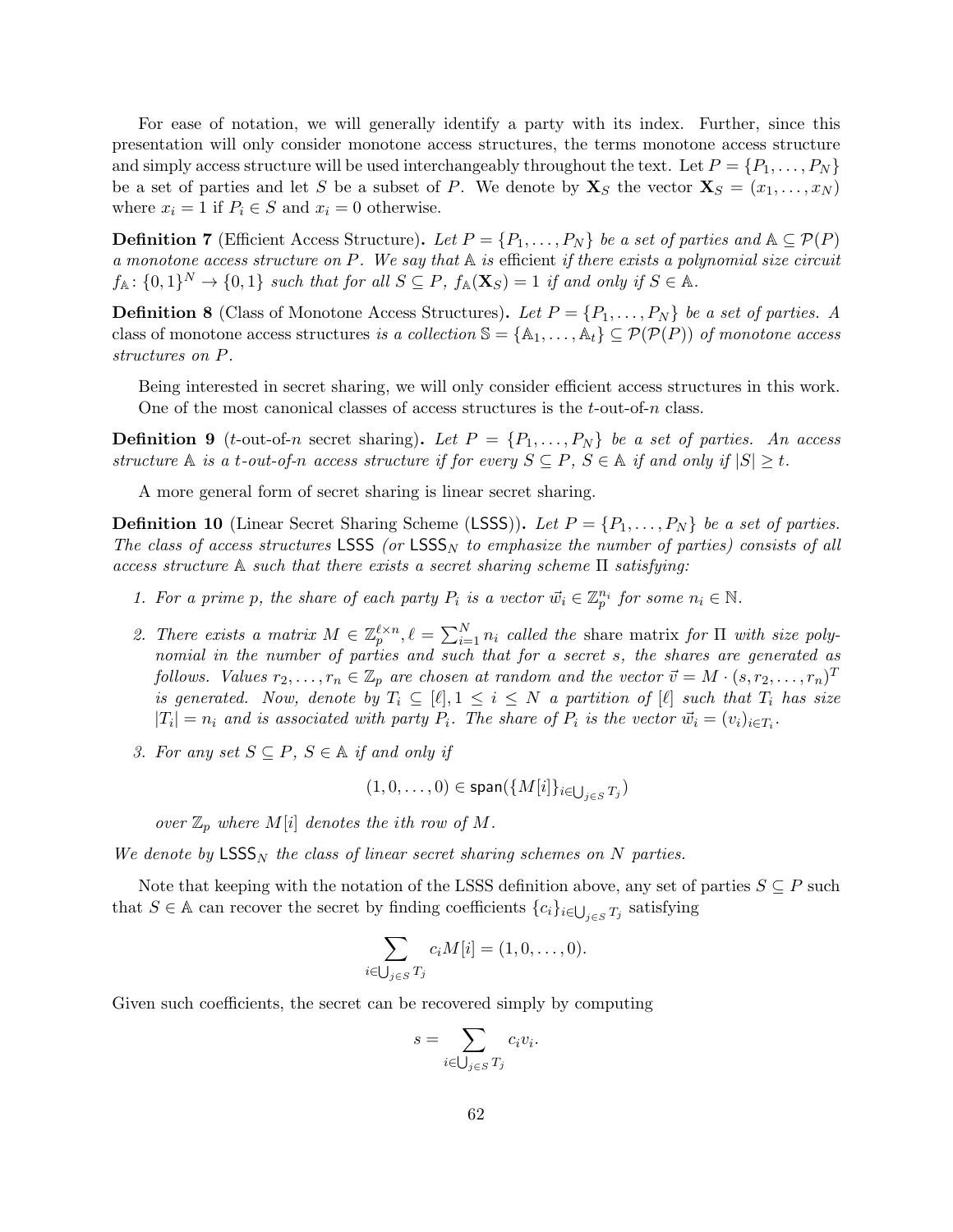Since such coefficients can be found in time polynomial in the size of M using linear algebra, LSSS is a class of efficient access structures [\[Bei96\]](#page-52-1). Further, LSSS has the property that it information theoretically hides the value s, i.e. for any secrets  $s_0$  and  $s_1$ , it holds that the distributions of shares  ${\{\vec{w}_i\}}_{i\in S}$  for a set  $S \notin A$ , are identical.

In our application of linear secret sharing, we will always be sharing a vector over  $\mathbb{Z}_p, \ \vec{s} \in \mathbb{Z}_p^n$ instead of just a single element of  $\mathbb{Z}_p$ . Simply linearly secret sharing each entry of the vector  $\vec{s}$ using fresh randomness for each entry yields shares  $\vec{s}_1, \ldots, \vec{s}_{\ell} \in \mathbb{Z}_p^n$ . It is easy to see that the secret  $\vec{s} \in \mathbb{Z}_q^n$  can now be reconstructed as a linear combination of the shares  $\vec{s}_i$  using the same coefficients as for a single field element. Further, information theoretical hiding is maintained.

#### **A.3.2** {0, 1}-LSSS and {0, 1}-LSSSD.

For the purposes of this paper, we will need a more restricted class of access structures. The access structures of the class  $\{0,1\}$ -LSSS are those that can be realized as LSSS schemes such that each party only has one share and such that it always is possible to only use recovery coefficients  $c_i \in \{0, 1\}.$ 

**Definition 11** ({0, 1}-Linear Single Share Scheme ({0, 1}-LSSS)). Let  $P = \{P_1, \ldots, P_N\}$  be a set of parties. The set  $\{0,1\}$ -LSSS<sub>N</sub>  $\subseteq$  LSSS<sub>N</sub> is the collection of access structures  $A \in LSSS_N$  such that there exists an efficient linear secret sharing scheme  $\Pi$  for  $\mathbb A$  satisfying the following:

- 1. For a prime p, the share of each party  $P_i$  consists of a single element  $w_i \in \mathbb{Z}_p$ .
- 2. Let s be a secret and let  $w_i \in \mathbb{Z}_p$  be the share of party  $P_i$  for each i. For every valid set  $S \in \mathbb{A}$ , there exist a subset  $S' \subseteq S$  such that  $s = \sum_{i \in S'} w_i$ .

In our application, we will need  $\{0, 1\}$ -LSSS schemes that work over a certain prime q corresponding to the modulus of an FHE scheme. The constructions of later sections will be designed in a way that allows for the access structure to work over any modulus, but for now we will denote by  ${0, 1}$ -LSSS<sup>q</sup> the set of access structures contained in  ${0, 1}$ -LSSS that can be realized as secret sharing schemes by a share matrix over  $\mathbb{Z}_q$ .

That every access structure  $A \in \{0,1\}$ -LSSS is efficient follows directly from the efficiency of the LSSS class. However, it is not obvious that the set  $S'$  of the above definition can be found efficiently given any  $S \subseteq P$ . To see that this is indeed the case, we first establish a lemma.

**Definition 12** (Maximal Invalid Share Set). Let  $P = \{P_1, \ldots, P_N\}$  be a set of parties and A be a monotone access structure on P. A set  $S \subseteq P$  is a maximal invalid share set if  $S \notin A$  but for every  $p \in P \setminus S$ ,  $S \cup \{p\} \in A$ .

**Definition 13** (Minimal Valid Share Set). Let  $P = \{P_1, \ldots, P_N\}$  be a set of parties and A be a monotone access structure on P. A set  $S \subseteq P$  is a minimal valid share set if  $S \in \mathbb{A}$  and for every  $S' \subsetneq S$ ,  $S' \notin \mathbb{A}$ .

Although the following lemma is trivial to show it will turn out to be a useful observation both for the efficiency of reconstruction of  $\{0, 1\}$ -LSSS and for our construction.

**Lemma 20** (  $[\text{JRS17}]$ ). Let  $P = \{P_1, \ldots, P_N\}$  be a set of parties,  $A \in \{0, 1\}$ -LSSS, and  $\Pi$  be a linear secret sharing scheme as specified in the definition of  $\{0,1\}$ -LSSS. Let s be a secret, let  $w_i \in \mathbb{Z}_p$  be the share of party  $P_i$  for each i, and let  $S \subseteq P$  be a minimal valid share set of  $\mathbb{A}$ . Then  $s = \sum_{i \in S} w_i$ .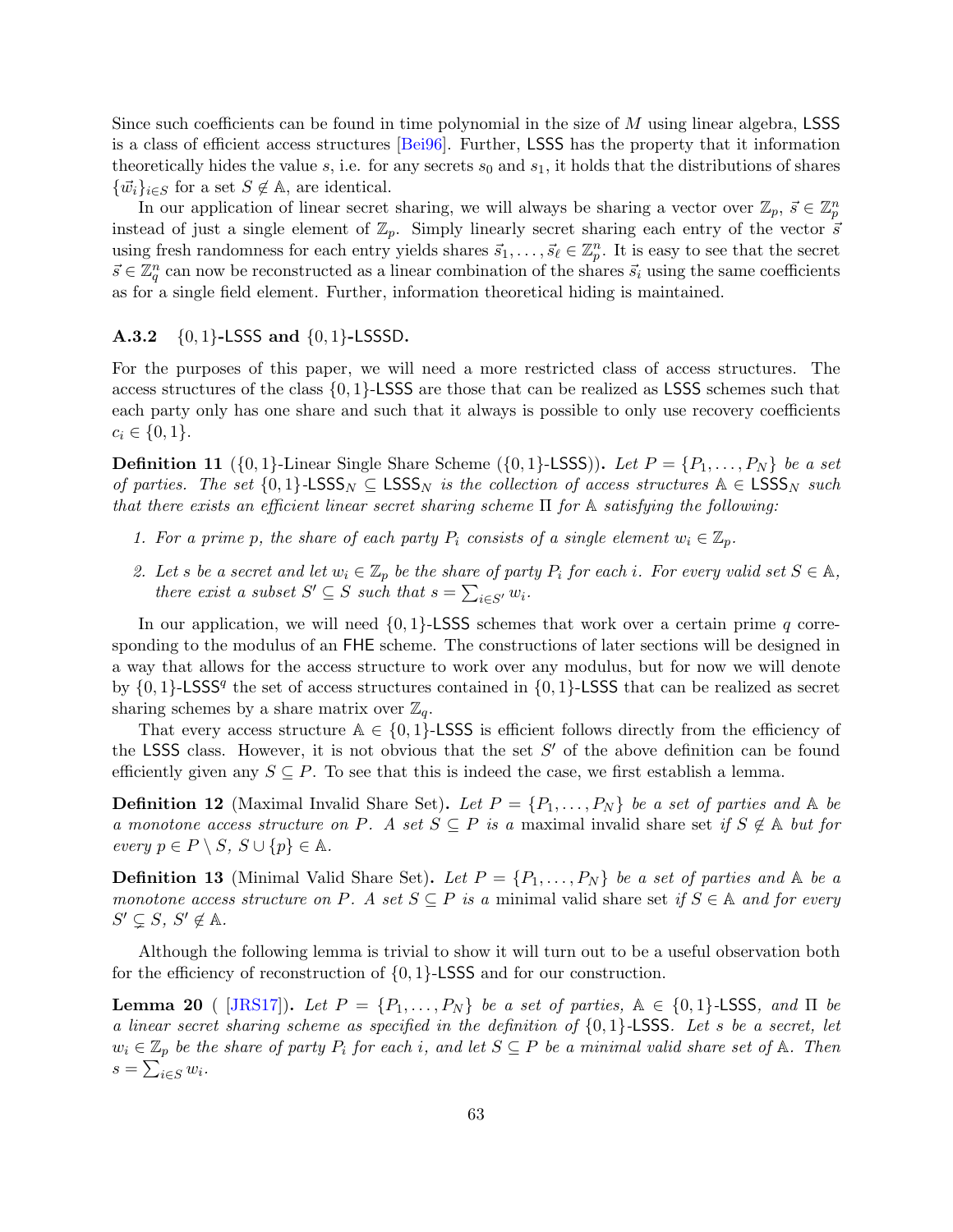Finally, the following lemma shows that given a linear secret sharing scheme  $Pi$  for  $A \in$ {0, 1}-LSSS, we can find recovery coefficients efficiently. However, it is worth noting that this does not mean that deciding whether an access structure belongs to  $\{0, 1\}$ -LSSS is feasible. In our applications we will instead specifically construct secret sharing schemes that belong to  $\{0, 1\}$ -LSSS.

**Lemma 21** ( [\[JRS17\]](#page-56-0)). Finding recovery coefficients  $c_i \in \{0,1\}$  in a linear secret sharing scheme Π for an access structure A ∈ {0, 1}-LSSS can be done efficiently.

In applications, we will need the following access structure, which removes the constraint on the number of shares per party, but retains the overall property of the shares.

**Definition 14** (Derived  $\{0, 1\}$ -LSSS  $(\{0, 1\}$ -LSSSD)). Let  $P = \{P_1, \ldots, P_N\}$  be a set of parties. We denote by  $\{0,1\}$ -LSSSD<sub>N</sub> the class of access structures  $A \in LSSS_N$  such that there exists an  $\ell \in \mathbb{N}$ polynomial in N and an access structure  $\mathbb{B} \in \{0,1\}$ -LSSS<sub> $\ell_n$ </sub> for parties  $P' = \{P'_1, \ldots, P'_{N\ell}\}$  such that we can associate the party  $P_i \in P$  with the parties  $P'_{\ell(i-1)}, P'_{\ell(i-1)+1}, \ldots, P'_{\ell i} \in P'$  as follows. For every  $S \subseteq [N], S \in \mathbb{A}$  if and only if the set S' of parties of  $P'$  associated with a party in S,  $S' \in \mathbb{B}$ . More precisely, for every  $S \subseteq [N]$ ,

$$
\bigcup_{i\in S} \{P_i\} \in \mathbb{A} \text{ if and only if } \bigcup_{i\in S} \{P'_{\ell(i-1)}, P'_{\ell(i-1)+1}, \ldots, P'_{\ell i}\} \in \mathbb{B}.
$$

In other words, a {0, 1}-LSSSD scheme is a secret sharing scheme where the shares satisfy a {0, 1}-LSSS scheme, but each party receives multiple shares.

**Theorem 9** (  $[JRS17]$ ). The class of access structures  $\{0,1\}$ -LSSSD<sub>N</sub> contains all those induced by monotone boolean formulas, which, in turn contains all  $t$  out of  $N$  threshold access structures.

In this work, all access structures will be those in the class  $\{0, 1\}$ -LSSSD.

#### <span id="page-63-0"></span>A.4 Multi-String NIZK

We adapt the definition from [\[GO07\]](#page-55-0). Let  $\mathcal R$  be an efficiently computable binary relation and  $\mathcal L$  and NP-language of statements x such that  $(x, w) \in \mathcal{R}$  for some witness w.

**Definition 15** (Multi-String NIZK). A multi-string NIZK using N strings for a language  $\mathcal{L}$  is a tuple of PPT algorithms

$$
NIZK = (Gen, Prove, Verify)
$$

satisfying the following specifications:

- crs  $\leftarrow$  Gen(1<sup> $\lambda$ </sup>): It takes as input the security parameter  $\lambda$  and outputs a uniformly random string crs.
- $\pi \leftarrow$  Prove $(\mathcal{CRS}, x, w)$ : It takes as input a set of N random strings  $\mathcal{CRS}$ , a statement x, and a witness w. It outputs a proof  $\pi$ .
- $\{0,1\} \leftarrow$  Verify( $\mathcal{CRS}, x, \pi$ ): It takes as input a set of N random strings  $\mathcal{CRS},$  a statement x, and a proof  $\pi$ . It outputs 1 if it accepts  $\pi$  and 0 if it rejects it.

We require that the algorithms satisfy the following properties for all non-uniform PPT adversaries A: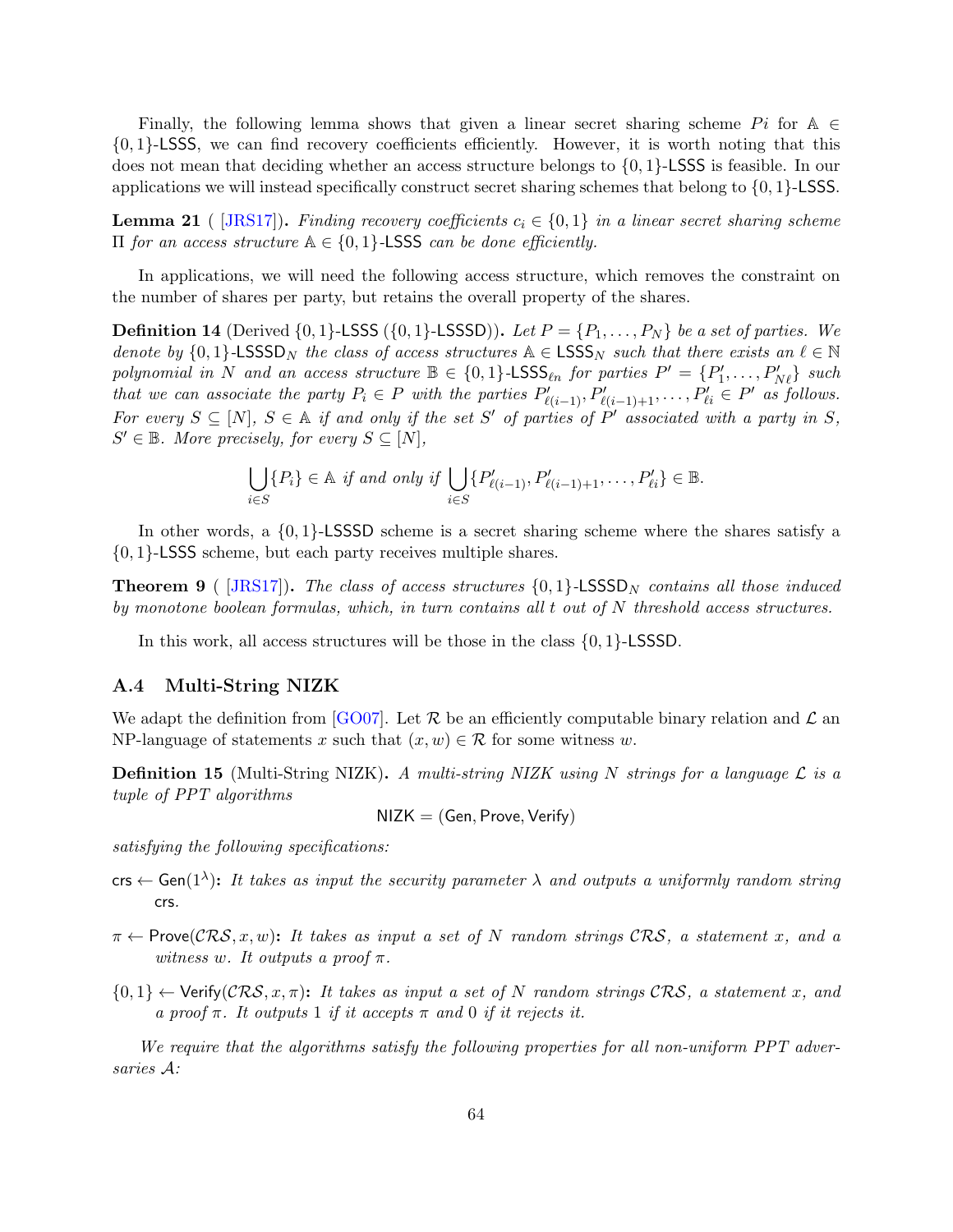Perfect Completeness.

$$
\Pr\left[\begin{array}{l} S := \emptyset; (\mathcal{CRS}, x, w) \leftarrow \mathcal{A}^{\mathsf{Gen}}; \pi \leftarrow \mathsf{Prove}(\mathcal{CRS}, x, w) : \\ \mathsf{Verify}(\mathcal{CRS}, x, \pi) = 0 \text{ and } (x, w) \in \mathcal{R} \end{array}\right] = 0,
$$

where Gen is an oracle that on a query q outputs  $\text{crs}_q \leftarrow \text{Gen}(1^{\lambda})$  and sets  $S := S \cup \{\text{crs}_q\}.$ Note that this says that even if the adversary arbitrarily picks all the random strings, perfect completeness still holds.

Soundness.

$$
\Pr\left[\begin{array}{c}S:=\emptyset;(\mathcal{CRS},x,\pi)\leftarrow\mathcal{A}^\mathsf{Gen}:\\\mathsf{Verify}(\mathcal{CRS},x,\pi)=1\;\,and\;x\not\in\mathcal{L}\;\,and\,|\mathcal{CRS}\cap S|>N/2\end{array}\right]\leq \mathsf{negl}(\lambda),
$$

where Gen is an oracle that on a query q outputs  $\text{crs}_q \leftarrow \text{Gen}(1^{\lambda})$  and sets  $S := S \cup \{\text{crs}_q\}.$ Note that this says that as long as at least half of the random strings are honestly generated, the adversary cannot forge a proof except with negligible probability.

Composable Zero-Knowledge. There exist PPT algorithms SimGen, SimProve such that

$$
\Pr[\mathsf{crs} \gets \mathsf{Gen}(1^\lambda): \mathcal{A}(\mathsf{crs}) = 1] \cong_c \Pr[(\mathsf{crs}, \tau) \gets \mathsf{SimGen}(1^\lambda): \mathcal{A}(\mathsf{crs}) = 1]
$$

and

$$
\Pr\left[\begin{array}{c} S := \emptyset; (\mathcal{CRS}, x, w) \leftarrow \mathcal{A}^{\mathsf{SimGen}}(1^{\lambda}); \pi \leftarrow \mathsf{Prove}(\mathcal{CRS}, x, w): \\ \mathcal{A}(\pi) = 1 \ \text{and} \ (x, w) \in \mathcal{R} \ \text{and} \ |\mathcal{CRS} \cap S| > N/2 \end{array}\right]\right]
$$

$$
\Pr\left[\begin{array}{l} S := \emptyset; (\mathcal{CRS}, x, w) \leftarrow \mathcal{A}^{\mathsf{SimGen}}(1^{\lambda}); \pi \leftarrow \mathsf{SimProve}(\mathcal{CRS}, T, x) : \\ \mathcal{A}(\pi) = 1 \ \textit{and} \ (x, w) \in \mathcal{R} \ \textit{and} \ |\mathcal{CRS} \cap S| > N/2 \end{array}\right],
$$

 $\cong_c$ 

where T is the set containing all simulation trapdoors  $\tau$  generated by SimGen. Note that this is saying that random strings with simulation trapdoors can be generated that are indistinguishable from honestly generated random strings and that using these trapdoors, it is possible to simulate a proof that is indistinguishable from a real proof even to an adversary that possesses all the simulation trapdoors.

In this work, we will deal with multi-string NIZKs that are simulation-extractable. Informally, this means that it is possible to extract a witness from an adversary's proof even if the adversary is allowed to see many simulated proofs. Formally, we have the following definition from [\[GO07\]](#page-55-0).

Definition 16 (Simulation-Extractable Multi-String NIZK). A simulation-extractable multi-string NIZK is a multi-string NIZK with the following additional property.

Simulation-Extractability. There exist PPT algorithms ExtGen, Ext such that ExtGen( $1^{\lambda}$ ) outputs (crs,  $\tau$ ,  $\xi$ ), a random string, a simulation trapdoor, and an extraction key, such that the output distribution (crs,  $\tau$ ) is identical to that of SimGen and

$$
\Pr\left[\begin{array}{c} S:=\emptyset; Q:=\emptyset; (\mathcal{CRS}, x, \pi) \leftarrow \mathcal{A}^{\mathrm{ExtGen}',\mathrm{SimProve}}(1^{\lambda}); \\ w \leftarrow \mathrm{Ext}(\mathcal{CRS}, E, x, \pi): \\ (x, \pi) \not\in Q \ \ and \ (x, w) \not\in \mathcal{R} \ \ and \ \mathrm{Verify}(\mathcal{CRS}, x, \pi)=1 \\ \ \ and \ |\mathcal{CRS} \cap S| > N/2 \end{array}\right] \leq \mathrm{negl}(\lambda),
$$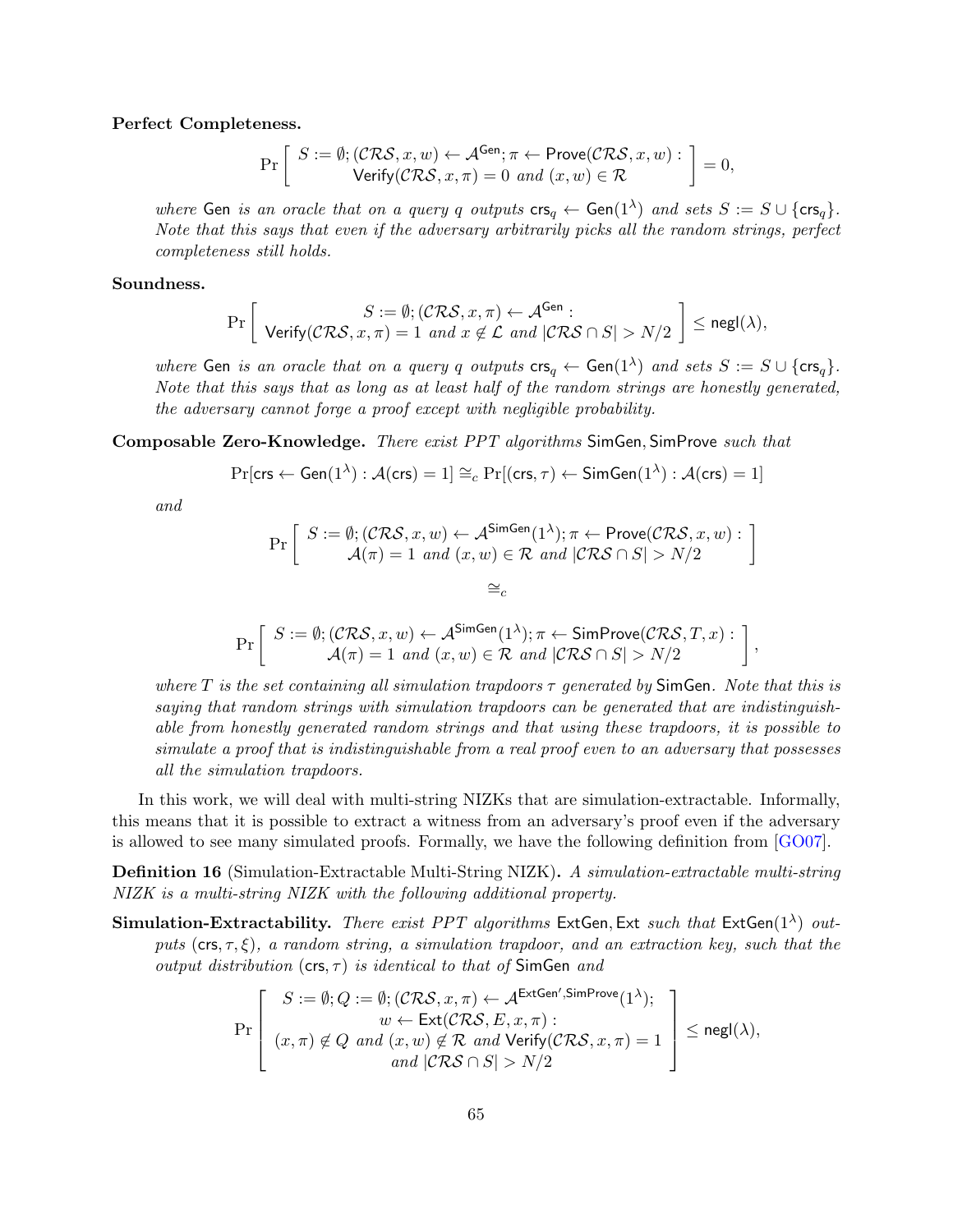where ExtGen' is an oracle that runs ExtGen to generate (crs,  $\tau$ ,  $\xi$ ), outputs (crs,  $\tau$ ) and sets  $S := S \cup \{\text{crs}\}\$ , SimProve outputs a proof  $\pi$  for a statement x given the set of simulation trapdoors and sets  $Q := Q \cup \{(x, \pi)\}\$ , and E is the set of the  $\xi$ 's generated by ExtGen.

#### <span id="page-65-1"></span>A.5 Correlation Intractable Hash Functions

We adapt definitions of a correlation intractable hash function family from [\[PS19,](#page-57-1) [CCH](#page-53-2)+19].

**Definition 17.** We say that a relation  $\mathcal{R} \subseteq \mathcal{X} \times \mathcal{Y}$  is searchable in size S if there exists a function  $f: \mathcal{X} \to \mathcal{Y}$  that is implementable in a boolean circuit of size S, such that if  $(x, y) \in \mathcal{R}$  then  $y = f(x)$ .

Having defined efficiently searchable relation, we define correlation intractability for a class of relations R.

**Definition 18.** Let  $\mathcal{R} = {\mathcal{R}}_{\lambda}$ ,  $\lambda \in \mathbb{Z}$  be a relation family. A hash function family  $\mathcal{H} =$  (Setup, Eval) is correlation intractable  $(CI)$  if for every non-uniform polynomial-size adversary  $A$ , there exists a negligible function such that for every  $R \in \mathcal{R}_{\lambda}$ 

$$
\Pr_{K \leftarrow \mathcal{H}.\mathsf{Setup}(1^\lambda,R)}[\mathcal{A}(K) = (x, \mathcal{H}.\mathsf{Eval}(K,x)) \in R] \leq \mathsf{negl}
$$

We also require additional property which we refer to as statistical indistinguishability of hash keys. This property states that for all large enough  $\lambda$  and  $R_1, R_2 \in \mathcal{R}_{\lambda}$ , for any adversary  $\mathcal{A}$  (even unbounded),

$$
|\Pr_{K \leftarrow \mathcal{H}.\mathsf{Setup}(1^{\lambda}, R_1)}[\mathcal{A}(K) = 1] - \Pr_{K \leftarrow \mathcal{H}.\mathsf{Setup}(1^{\lambda}, R_2)}[\mathcal{A}(K) = 1]| \leq 2^{-\lambda^{O(1)}}
$$

The work of [\[PS19\]](#page-57-1) showed how to construct correlation intractable for the family of circuits given by all polynomial sized circuits of depth  $\lambda$  from LWE with subexponential approximation factors.

#### <span id="page-65-0"></span>A.6 Sigma-Protocol

In this section we recall the  $\Sigma$  protocol for Graph Hamiltonicity (which is an NP complete language) by Blum [\[Blu86\]](#page-53-3) that can be based on commitment schemes and one way functions. The Graph Hamiltonicity language has as instance a graph  $G$ , which can be represented as an adjacency matrix in  $\{0,1\}^{(\lambda)}$  where  $\lambda$  is the number of nodes. Its witness is a subgraph H which forms a cycle in G. The  $\Sigma$  protocol consists of three messages. For a complete description refer to [\[Blu86\]](#page-53-3). The protocol is a parallel repetition of the following basic protocol between a prover  $P$  and verifier  $V$ .

- Prover send  $c_1 = \text{Com}(\pi(G))$  and  $c_2 = \text{Com}(\pi)$  where  $\pi$  is a random permutation. Here Com is a perfectly binding bit commitment scheme.
- Verifier chooses  $e \leftarrow \{0, 1\}$  and sends it over to P.
- If  $e = 0$ , prover opens up both commitments  $c_1, c_2$  to reveal  $\pi(G)$  and  $\pi$ . Otherwise it opens up a cycle in  $c_1$ .

### Properties: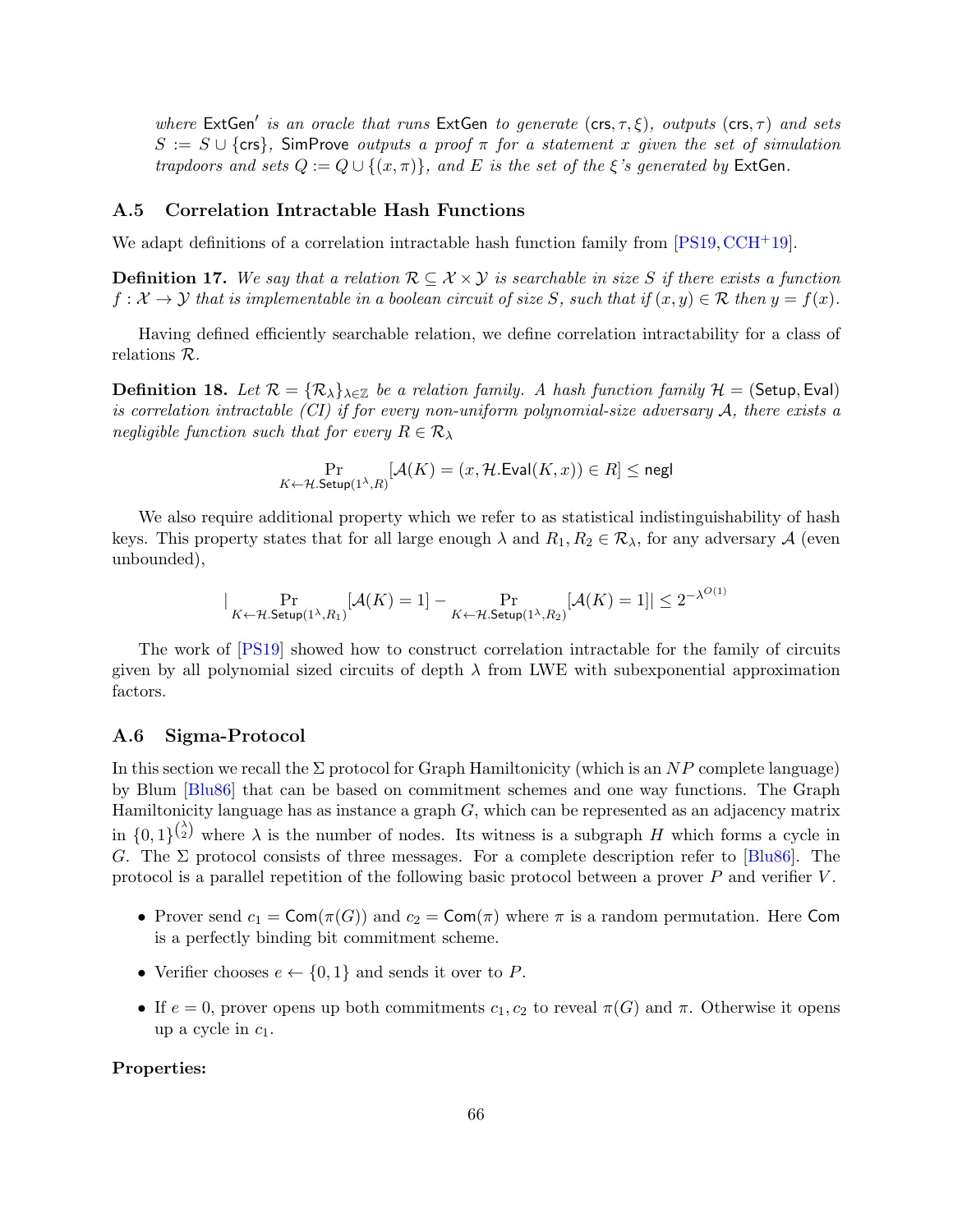- This protocol is a honest verifier zero-knowledge protocol with constant soundness error.
- We can consider a parallel repetition of the basic protocol to amplify the soundness guarantee and reduce the error<sup>[9](#page-0-0)</sup>. Such a protocol satisfies statistical soundness with soundness error bounded by  $2^{-m}$  where m is the number of parallel repetitions. Thus, for every instance G not admitting a hamiltonian cycle and first message  $\{a_j = (c_{j,1}, c_{j,2})\}_{j \in [m]}$ , there exists at most one string  $e \in \{0,1\}^m$  for which there exists a third message  $\{z_j\}_{j\in[m]}$  such that  $(a_j, e_j, z_j)$ verifies with respect to the basic protocol for all  $j \in [m]$ . Also, string e can be computed by an efficient function if the commitment scheme used to compute the first message has a trapdoor  $sk^{10}$  $sk^{10}$  $sk^{10}$ . Let this function be called  $f_{bad,\lambda,m,sk}$  and it is parameterized by the number of nodes in the graph  $\lambda$ , the number of parallel repetitions m, and the trapdoor sk for the commitment scheme. The size of the circuit representing  $f_{bad,\lambda,msk}$  is polynomial in  $(\lambda, m, |sk|)$ .
- Note that the protocol satisfies standard witness indistinguishability against malicious verifiers. In particular, parallel repetition of the constant soundness error protocol also retains witness indistinguishability against malicious verifiers while reducing the soundness error. That is, witness indistinguishability composes under parallel repetition.

## B MPC with Threshold Mixed Adversaries: Definition

In this section, we formally define the notion of secure multiparty computation against a threshold mixed adversary as defined in the works of Fitzi et al. [\[FHM98,](#page-54-0) [FHM99\]](#page-54-1). Additionally, we consider guaranteed output delivery. Recall that a  $(t_{\text{Mal}}, t_{\text{Sh}}, t_{\text{Fe}})$ -threshold mixed adversary  $A = (A_{\text{Mal}}, A_{\text{Sh}}, A_{\text{Fc}})$  is one that corrupts a set of parties  $A_{\text{Mal}}$  maliciously, a set of parties  $\mathcal{A}_{\text{Sh}}$  in a semi-honest manner and a set of parties  $\mathcal{A}_{\text{Fc}}$  in a fail-corrupt manner. It is required to satisfy the threshold constraints:  $|\mathcal{A}_{\text{Mal}}| \le t_{\text{Mal}}$ ,  $|\mathcal{A}_{\text{Sh}}| \le t_{\text{Sh}}$ ,  $|\mathcal{A}_{\text{Fc}}| \le t_{\text{Fc}}$ . While the former two notions are quite standard, we recall that in a fail-corrupt corruption, the adversary can instruct the corrupted party to stop its protocol execution at any point. Note that in the case of fail-corrupt corruption, the adversary does not get to learn the internal state of the corrupted parties at any point. For simplicity, we will omit the threshold constraints on the adversary for the rest of this section and assume they are implicit. We now present the formal definition of an MPC protocol secure against a  $(t_{\text{Mal}}, t_{\text{Sh}}, t_{\text{Fc}})$ -threshold mixed adversary  $A = (A_{\text{Mal}}, A_{\text{Sh}}, A_{\text{Fc}})$  with static corruption and guaranteed output delivery.

Syntax. A multi-party protocol is cast by specifying a random process that maps pairs of inputs to pairs of outputs (one for each party). We refer to such a process as a functionality. The security of a protocol is defined with respect to a functionality f. In particular, let  $N$  denote the number of parties. A non-reactive  $N$ -party functionality  $f$  is a (possibly randomized) mapping of N inputs to N outputs. A multiparty protocol with security parameter  $\lambda$  for computing a nonreactive functionality f is a protocol running in time  $poly(\lambda)$  and satisfying the following correctness requirement: if parties  $P_1, \ldots, P_N$  with inputs  $(x_1, \ldots, x_N)$  respectively, all run an honest execution of the protocol, then the joint distribution of the outputs  $y_1, \ldots, y_N$  of the parties is statistically close to  $f(x_1, \ldots, x_N)$ . The above can also be extended to the setting of reactive functionalities.

<sup>9</sup>Note that such an amplification would not be possible against malicious verifiers as the zero knowledge property doesn't compose in that case.

<sup>&</sup>lt;sup>10</sup>Recall that given the commitment a and the trapdoor sk, the decommitment can be efficiently generated.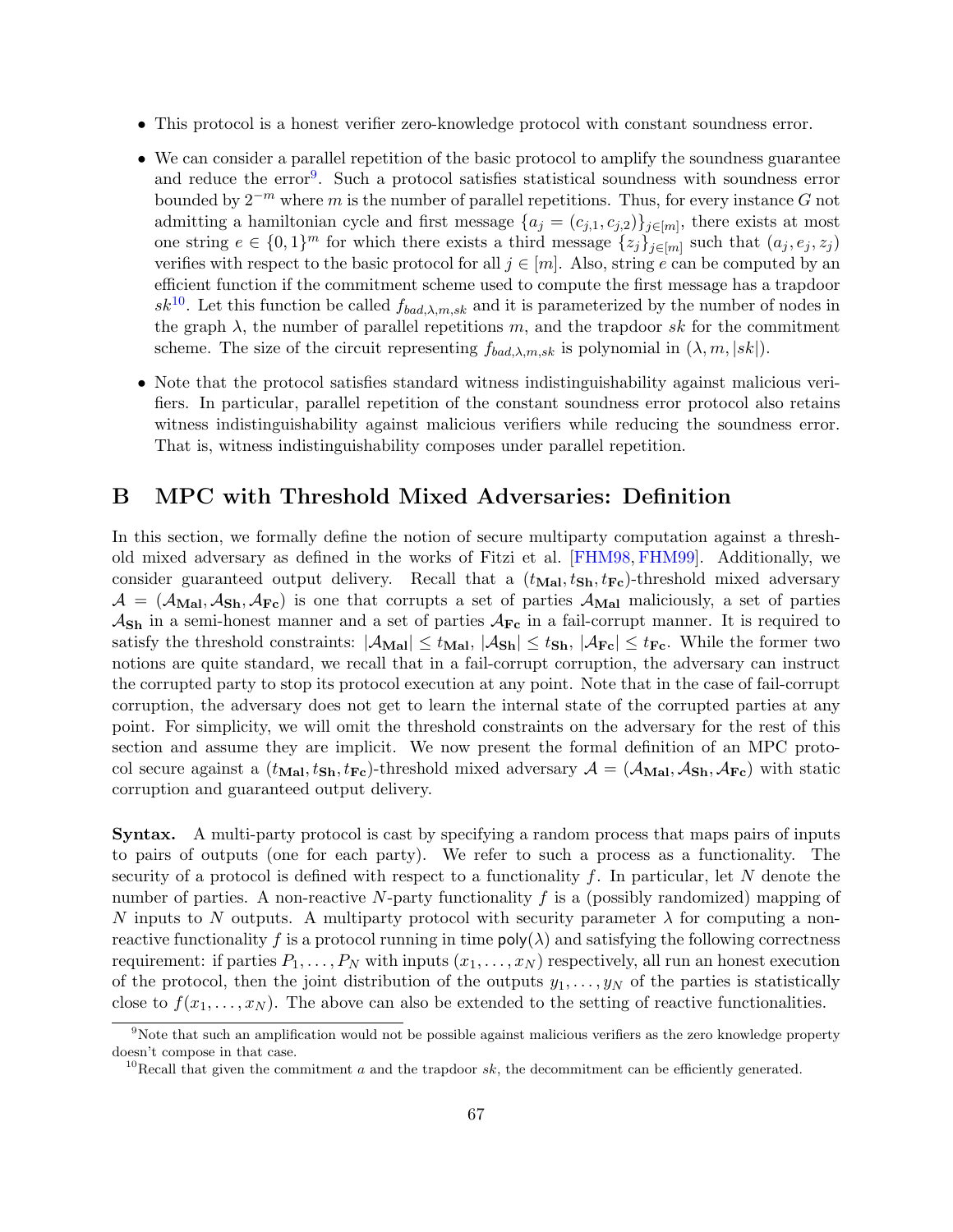### B.1 Defining Security

Informally, the security requirement is similar to that in standard multi-party computation where we consider only a single adversary type - either malicious or semi-honest. The difference here is that the adversary is additionally allowed to specify different sets  $(A_{\text{Mal}}, A_{\text{Sh}}, A_{\text{Fc}})$  of parties apriori that will respectively correspond to malicious/semi-honest/ fail-corrupt corruptions. Furthermore, for each party in the fail-corrupt set, the adversary can adaptively decide when that party would abort the computation. For simplicity, we will consider only static corruptions which is the focus of this work.

Formally, the security of a multi-party computation protocol with guaranteed output delivery against a threshold mixed adversary with respect to a functionality  $f$  is defined by comparing the real-world execution of the protocol with an ideal-world evaluation of f by a trusted party. More concretely, it is required that for every adversary  $\mathsf{Adv} = (\mathcal{A}_{\mathbf{Mal}}, \mathcal{A}_{\mathbf{Sh}}, \mathcal{A}_{\mathbf{Fc}})$ , which attacks the real execution of the protocol, there exists an ideal world adversary Sim, which can *achieve the same* effect in the ideal-world. Let's denote  $\vec{x} = (x_1, \ldots, x_n)$ .

The real execution. In the real world execution of the n-party protocol  $\Pi$  for computing f, Π is executed in the presence of an adversary Adv. The honest parties follow the instructions of Π. Initially, the Adv is given as input the security parameter λ and some auxiliary information z. Then, Adv outputs a tuple of sets  $\mathcal{A}_{\text{Mal}}, \mathcal{A}_{\text{Sh}}, \mathcal{A}_{\text{Fc}} \subseteq [N]$  of parties to corrupt and gets as input the inputs of all the parties in the sets  $\mathcal{A}_{\text{Mal}}$  and  $\mathcal{A}_{\text{Sh}}$ . Adv sends all messages in place of corrupted parties in the sets  $A_{\text{Mal}}$  and  $A_{\text{Sh}}$ . For each party in the set  $A_{\text{Mal}}$ , it may follow an arbitrary polynomial-time strategy. For each party in the set  $A_{\rm Sh}$ , the adversary is required to execute the protocol honestly. For each party in the set  $A_{\text{Fc}}$ , the adversary can choose to instruct that party to abort the execution at any point in the protocol. Once again, note that the adversary does not learn the internal state of any fail-corrupt party.

The interaction of Adv in protocol  $\Pi$  defines a random variable  $REAL_{\Pi, Adv(z)}(\lambda, \vec{x})$ , where  $\vec{x} = (x_1, \ldots, x_N)$ , whose value is determined by the coin tosses of the adversary and the honest parties. This random variable contains the output of the adversary (which may be an arbitrary function of its view subject to the restriction on the semi-honest parties' behaviour) as well as the outputs of the honest parties. We let  $REAL_{\Pi, Adv(z)}$  denote the distribution ensemble  $\{REAL_{\Pi,\text{Adv}(z)}(\lambda, \vec{x})\}_{\lambda \in \mathbb{N}, \vec{x} \in (\{0,1\}^{\lambda})^N, z \in \{0,1\}^*}$ 

**The ideal execution.** In the ideal execution of the *n*-party protocol  $\Pi$  for computing function f, an ideal world adversary Sim interacts with a trusted party. The ideal execution proceeds as follows.

- Adversary picks corrupted sets: Sim is given the security parameter  $\lambda$  and an auxiliary input z and outputs a tuple of sets  $\mathcal{A}_{\text{Mal}}, \mathcal{A}_{\text{Sh}}, \mathcal{A}_{\text{Fc}} \subseteq [N]$  of parties to corrupt.
- Parties send inputs to the trusted party: The parties send their inputs to the trusted party, and we let  $x'_i$  denote the value sent by  $P_i$ . Note that for each party  $P_i$  in  $\mathcal{A}_{\mathbf{Sh}}$ , the adversary is required to send its actual input  $x_i$ . For each party  $P_k$  in  $A_{\text{Fc}}$ , the adversary can decide whether  $P_k$  should send its input or not but the adversary can't change the input. For each party in  $\mathcal{A}_{\text{Mal}}$ , the adversary is free to interact as it wishes.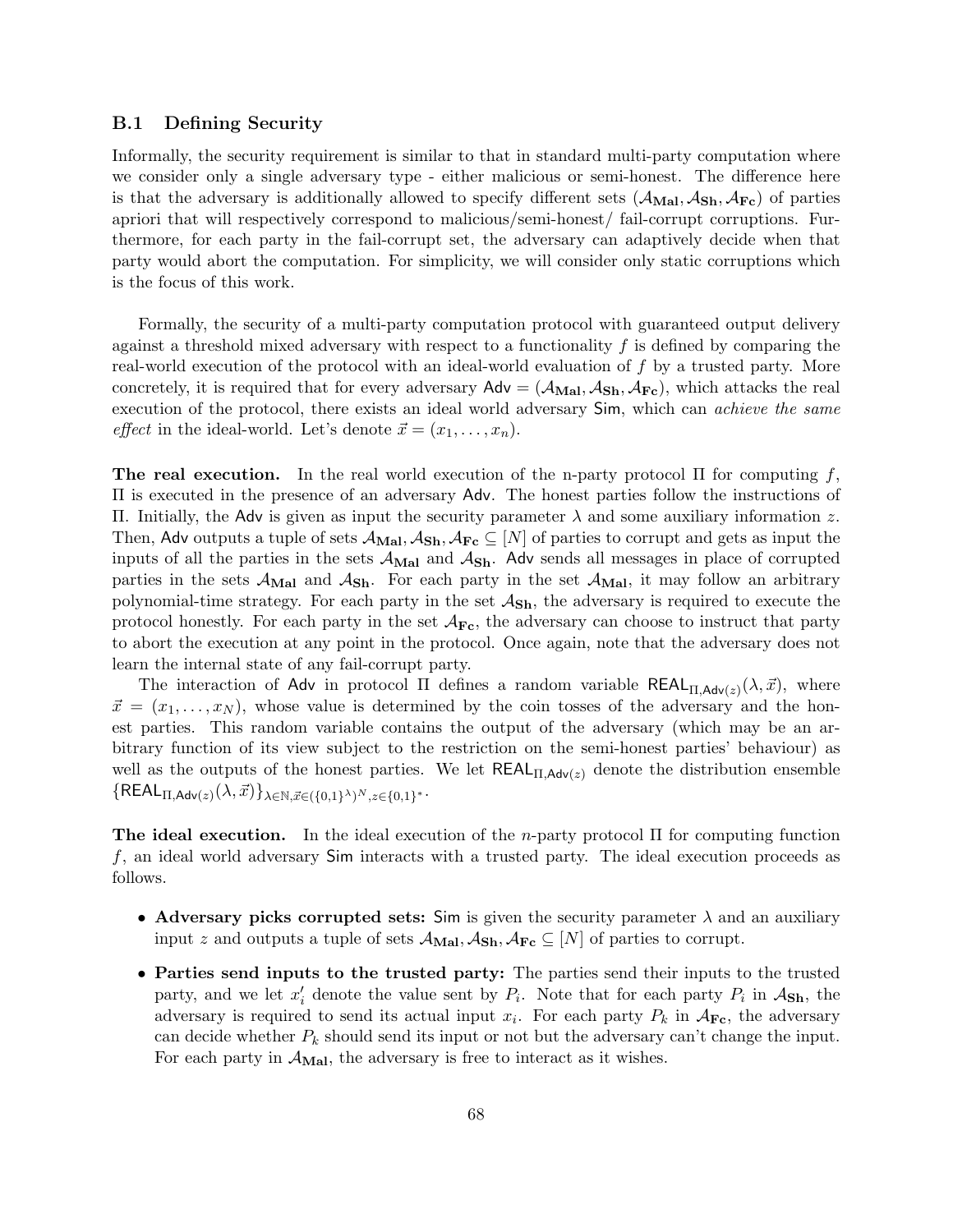- Trusted party sends output: For every party  $P_i$  whose input it did not receive, the trusted party sets  $y_i$  to  $0^{\lambda}$ . For other parties that did send their inputs, the trusted party sets  $y_i = x'_i$ . The trusted party outputs  $f(y_1, \ldots, y_N)$  to Sim and every honest party.
- Outputs: Sim outputs an arbitrary function of its view, and the honest parties output the value obtained from the trusted party.

The interaction of Sim with the trusted party defines a random variable IDEAL $_{f,\text{Sim}(z)}(\lambda, \vec{x})$ .

**Definition 19.** Let  $\lambda$  be the security parameter. Let f be an N-party functionality and  $\Pi$  be an N-party protocol for computing f.

• We say that  $\Pi$  securely computes f with quaranteed output delivery in the presence of threshold mixed adversaries if for every PPT threshold mixed adversary Adv , there exists a PPT simulator  $\mathsf{Sim}$  such that for every PPT distinguisher  $\mathcal{D}$ , the following quantity is negligible in  $\lambda$  if  $S \notin \mathbb{A}$ :

 $|Pr[\mathcal{D}(\mathsf{REAL}_{\Pi,\mathsf{Adv}(z)}(\lambda,\vec{x})) = 1] - Pr[\mathcal{D}(\mathsf{IDEAL}_{f,\mathsf{Sim}(z)}(\lambda,\vec{x})) = 1]|$ where  $\vec{x} = \{x_i\}_{i \in [N]} \in (\{0,1\}^{\lambda})^N$  and  $z \in \{0,1\}^*$ .

#### B.2 Security against Semi-Malicious Mixed Adversaries

Semi-Malicious Adversary. We take the definition of a semi-malicious adversary almost verbatim from  $[AJLA+12]$  $[AJLA+12]$ . A semi-malicious adversary is modeled as an interactive Turing machine (ITM) which, in addition to the standard tapes, has a special witness tape. In each round of the protocol, whenever the adversary produces a new protocol message  $m$  on behalf of some party  $P_i$ , it must also write to its special witness tape some pair  $(x, r)$  of input x and randomness r that explains its behavior. More specifically, all of the protocol messages sent by the adversary on behalf of  $P_i$  up to that point, including the new message  $m$ , must exactly match the honest protocol specification for  $P_i$  when executed with input x and randomness r. Note that the witnesses given in different rounds need not be consistent. Also, we assume that the attacker is rushing and hence may choose the message m and the witness  $(x, r)$  in each round adaptively, after seeing the protocol messages of the honest parties in that round (and all prior rounds). Lastly, the adversary may also choose to abort the execution on behalf of  $P_i$  in any step of the interaction.

Semi-Malicious Mixed Adversaries. We now consider a weaker adversarial setting when compared to the mixed adversary called a semi-malicious mixed adversary. Here, the adversarial structure is similar to a mixed adversary except that it can not pick a set of parties to be malicious but instead, those parties can only be semi-malicious. That is, for any semi-malicious mixed adversary  $A = (A_{\rm Sm}, A_{\rm Sh}, A_{\rm Fe})$ ,  $A_{\rm Sm}$  denotes the set of parties that are semi-maliciously corrupted,  $A_{\rm Sh}$ denotes the set of parties that are corrupted in a semi-honest manner and  $A_{\text{Fc}}$  denotes the set of fail-corrupt corruptions.

**Definition 20.** Let  $\lambda$  be the security parameter. Let f be an N-party functionality and  $\Pi$  be an N-party protocol for  $N \in \mathbb{N}$  for computing f.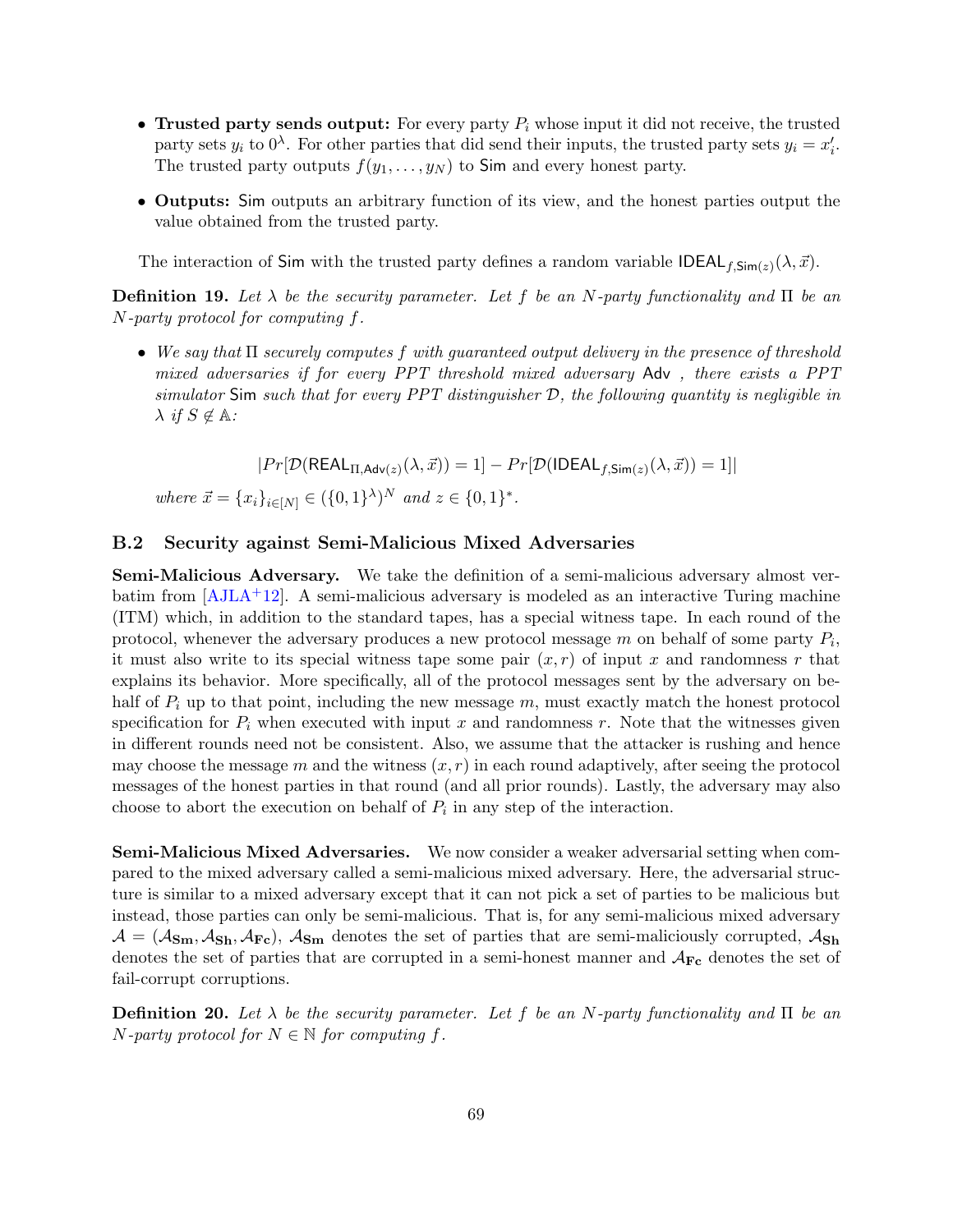• We say that  $\Pi$  securely computes f with guaranteed output delivery in the presence of semimalicious mixed adversaries if for every PPT semi-malicious mixed adversary Adv, there exists a PPT simulator Sim such that for every PPT distinguisher  $D$ , the following quantity is negligible in  $\lambda$  if  $S \notin \mathbb{A}$ :

$$
|Pr[\mathcal{D}(\mathsf{REAL}_{\Pi, \mathsf{Adv}(z)}(\lambda, \vec{x})) = 1] - Pr[\mathcal{D}(\mathsf{IDEAL}_{f, \mathsf{Sim}(z)}(\lambda, \vec{x})) = 1]|
$$
  
where  $\vec{x} = \{x_i\}_{i \in [N]} \in (\{0, 1\}^{\lambda})^N$  and  $z \in \{0, 1\}^*$ .

## C Multi-Key FHE Construction in [\[BHP17\]](#page-53-0)

Since we frequently refer to the multi-key FHE construction in [\[BHP17\]](#page-53-0), we give the construction here. This section is taken verbatim from [\[BHP17\]](#page-53-0).

A "Dual" LWE-Based Multi-Key FHE with Distributed Setup. For our protocol, we use an adaption of the "dual" of the multi-key FHE scheme from [\[CM15,](#page-54-2) [MW16\]](#page-56-1). Just like the "primal" version, our scheme uses the GSW FHE scheme [\[GSW13\]](#page-55-1), and its security is based on the hardness of LWE.

Recall that the LWE problem is parametrized by integers  $n, m, q$  (with  $m > n \log q$ ) and a distribution  $\chi$  over  $\mathbb Z$  that produces whp integers much smaller than q. The LWE assumption says that given a random matrix  $A \in \mathbb{Z}_q^{n \times m}$ , the distribution  $sA + e$  with random  $s \in \mathbb{Z}_q^n$  and  $e \leftarrow \chi^m$ is indistinguishable from uniform in  $\mathbb{Z}_q^m$ .

For the "dual" GSW scheme below, we use parameters  $n < m < w < q$  with  $m > n \log q$  and  $w > m \log q$ , and two error distributions  $\chi, \chi'$  with  $\chi'$  producing much larger errors than  $\chi$  (but still much smaller than  $q$ ). Specifically, consider the distribution

$$
\chi'' = \{a \leftarrow \{0, 1\}^m, b \leftarrow \chi^m, c \leftarrow \chi', \text{output } c - \langle a, b \rangle\}.
$$

We need the condition that the statistical distance between  $\chi'$  and  $\chi''$  is negligible (in the security parameter n). This condition holds, for example, if  $\chi, \chi'$  are discrete Gaussian distributions around zero with parameters  $p, p'$ , respectively, such that  $p'/p$  is super-polynomial (in n).

- ${\rm \bf Distributed\ Setup\ params}_i \leftarrow {\sf MFHE.DistSetup}(1^{\kappa},1^N,i)\colon {\rm Set\ the\ parameters\ } q={\sf poly}(N)n^{\omega(1)}$ (as needed for FHE correctness),  $m > (Nn + 1) \log q + 2\kappa$ , and  $w = m \log q$ .<sup>[11](#page-0-0)</sup> Sample and output a random matrix  $A_i \in \mathbb{Z}_q^{(m-1)\times n}$ .
- ${\rm\bf Key\,\, Generation}\,\, (pk_i, sk_i) \leftarrow$  MFHE.KeyGen(params,  $i$ ):  ${\rm Recall\,\, that\,\,params} \, = \, \{{\rm params}_i\}_{i \in [N]} \, =$  ${A_i}_{i\in[N]}$ . The public key of party i is a sequence of vectors  $pk_i = {b_{i,j}}_{j\in[N]}$  to be formally defined below. The corresponding secret key is a *low-norm vector*  $t_i \in \mathbb{Z}_q^m$ .

We will define  $b_{i,j}$ ,  $t_i$  such that for  $B_{i,j} = \begin{pmatrix} A_j \\ -b_{i,j} \end{pmatrix}$ , it holds that  $t_i B_{i,j} = b_{i,i} - b_{i,j} \pmod{q}$  for all  $i$ .

In more detail, sample a random binary vector  $s_i \leftarrow \{0,1\}^{m-1}$ , we set  $b_{i,j} = s_i A_j \mod q$ . Denoting  $t_i = (s_i, 1)$ , we indeed have  $t_i B_{i,j} = b_{i,i} - b_{i,j} \pmod{q}$ .

<sup>&</sup>lt;sup>11</sup>Parameters  $q, n, w$  are global and fixed once at the onset of the protocol.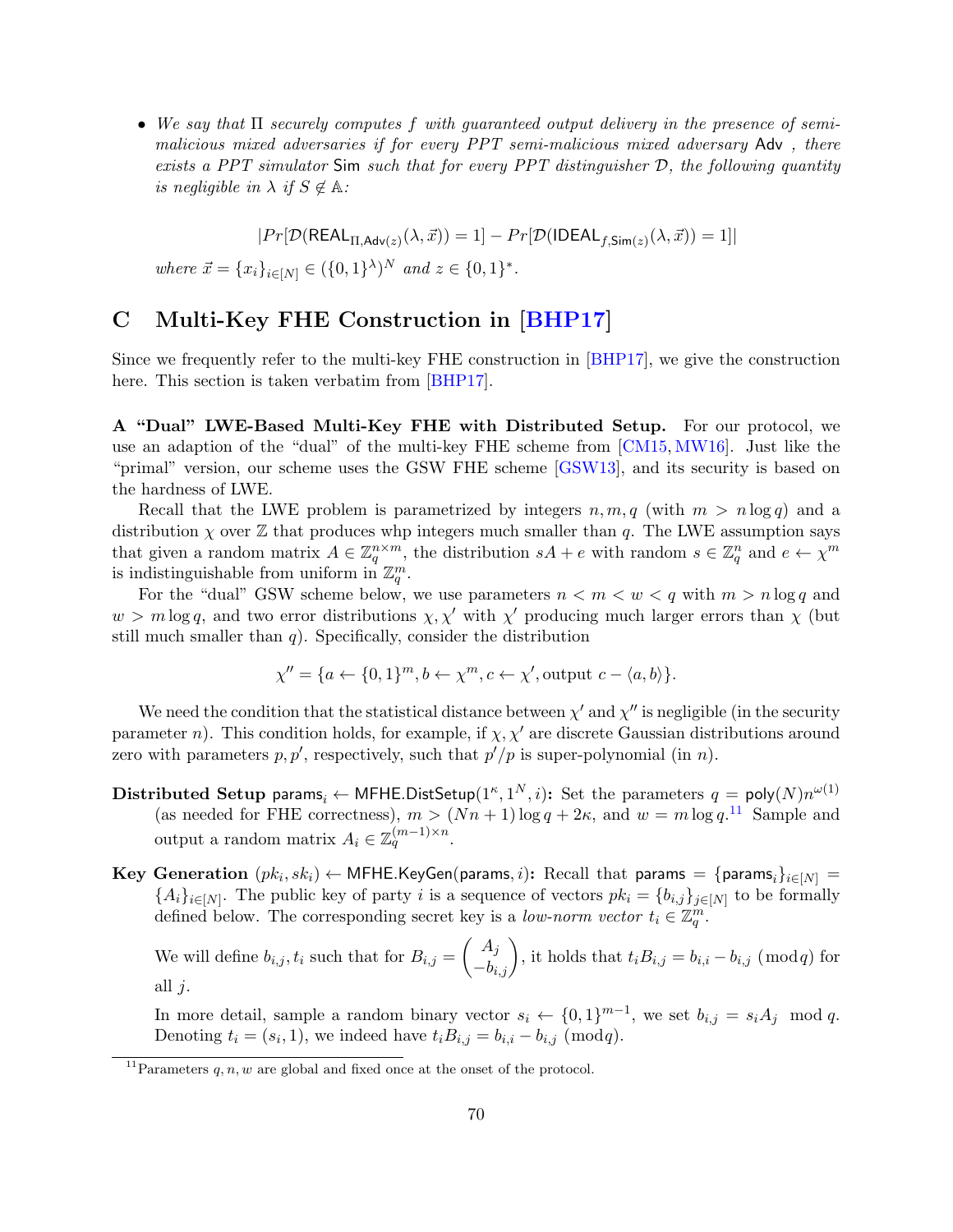**Encryption**  $C \leftarrow \textsf{MFHE}$ . Encrypt $(pk_i, \mu)$ : To encrypt a bit  $\mu$  under the public-key  $pk_i$ , choose a random matrix  $R \in \mathbb{Z}_q^{n \times w}$  and a low-norm error matrix  $E \in \mathbb{Z}_q^{m \times w}$ , and set

$$
C := B_{i,i}R + E + \mu G \mod q,
$$

where G is a fixed  $m$ -by-w "gadget matrix" (whose structure is not important for us here). Furthermore, as in [\[CM15,](#page-54-2) [MW16\]](#page-56-1), encrypt all bits of R in a similar manner. For our protocol, we use more error for the last row of the error matrix E than for the top  $m-1$  rows. Namely, we choose  $\hat{E} \leftarrow \chi^{(m-1)\times w}$  and  $e' \leftarrow \chi'^w$  and set  $E = \begin{pmatrix} \hat{E}_1 \\ h_2 \end{pmatrix}$  $e'$ .

**Decryption**  $\mu := \mathsf{MFHE}.\mathsf{Dec}((sk_1,\ldots, sk_N), C)$ : The invariant satisfied by ciphertexts in the scheme, similarly to GSW, is that an encryption of a bit  $\mu$  relative to secret key t is a matrix C that satisfies

$$
tC = \mu \cdot tG + e \pmod{q}
$$

for a low-norm error vector  $e$ , where  $G$  is the same "gadget matrix". The vector  $t$  is the concatenation of all  $sk_i = t_i$  for all parties i participating in the evaluation.

This invariant holds for freshly encrypted ciphertexts since  $t_iB_{i,i} = 0$  (mod q), and so  $t_i(B_{i,i}R+)$  $E + \mu G = \mu \cdot t_i G + t_i E \pmod{q}$ , where  $e = t_i E$  has low norm (as both  $t_i$  and E have low norm).

To decrypt, the secret-key holders compute  $u = t \cdot C \mod q$ , outputting 1 if the result is closer to  $tG$  or 0 if the result is closer to 0.

Evaluation  $C := \mathsf{MFHE}$ . Evaluation  $C$ ,  $(c_1, \ldots, c_\ell)$ : Since ciphertexts satisfy the same invariant as in the original GSW scheme, then the homomorphic operations in GSW work just as well for this "dual" variant. Similarly the ciphertext-extension technique from [\[CM15,](#page-54-2) [MW16\]](#page-56-1) works also for this variant exactly as it does for the "primal" scheme (see below). Hence we get a multi-key FHE scheme.

The ciphertext-expansion procedure. The "gadget matrix" G used for these schemes has the property that there exists a low-norm vector u such that  $Gu = (0, 0, \ldots, 0, 1)$ . Therefore, for every secret key  $t = (s|1)$ , we have  $tGu = 1 \pmod{q}$ . It follows that if C is an encryption of  $\mu$  wrt secret key  $t = (s|1)$ , then the vector  $v = Cu$  satisfies

$$
\langle t, v \rangle = tCu = (\mu tG + e)u = \mu tGu + \langle e, u \rangle = \mu + \epsilon \pmod{q}
$$

where  $\epsilon$  is a small integer. In other words, given an encryption of  $\mu$  wrt t we can construct a vector v such that  $\langle t, v \rangle \approx \mu$  (modq). Let  $A_1, A_2$  be public parameters for two users with secret keys  $t_1 = (s_1|1), t_2 = (s_2|1),$  and recall that we denote  $b_{i,j} = s_i A_j$  and  $B_{i,i} = \begin{pmatrix} A_i \\ A_j \end{pmatrix}$  $-s_iA_i$  $\bigg) = \begin{pmatrix} A_i \ -b_{i,i} \end{pmatrix}.$ 

Let  $C = B_{1,1}R + E + \mu G$  be fresh encryption of  $\mu$  w.r.t.  $B_{1,1}$ , and suppose that we also have an encryption under  $t_1$  of the matrix R. We note that given any vector  $\delta$ , we can apply homomorphic operations to the encryption of R to get an encryption of the entries of the vector  $\rho = \rho(\delta) = \delta R$ . Then, using the technique above, we can compute for every entry  $\rho_i$  a vector  $x_i$ such that  $\langle t_1, x_i \rangle \approx \rho_i \pmod{q}$ . Concatenating all these vectors, we get a matrix  $X = X(\delta)$  such that  $t_1X \approx \rho = \delta R \pmod{q}$ .